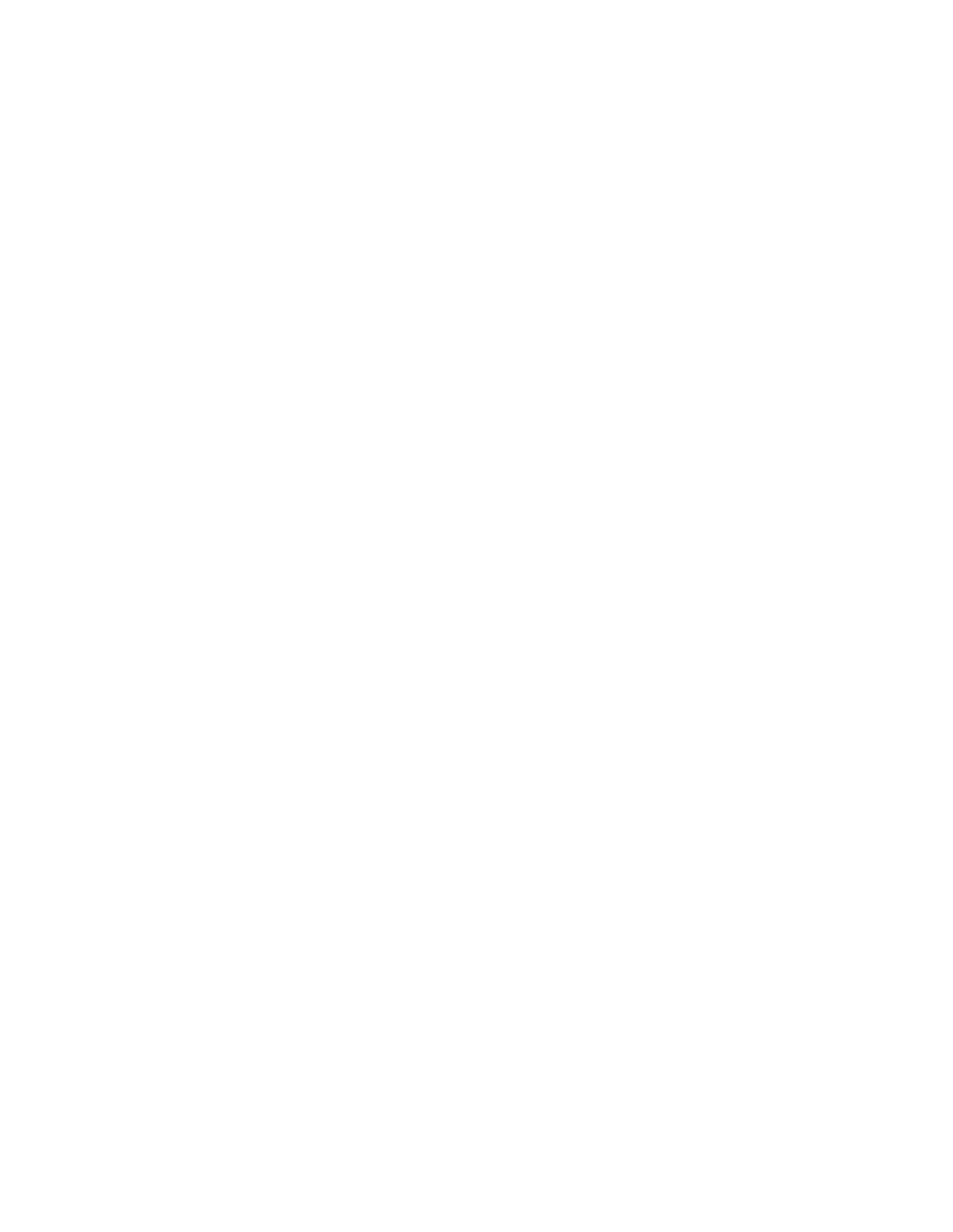# **MEGHALAYA STATE ELECTRICITY REGULATORY COMMISSION**

**1st Floor (Front Block Left Wing), New Administrative Building**

**Lower Lachumiere, Shillong – 793001**

# **East Khasi Hills District, Meghalaya**

## **In the matter of:**

Approval of Capital Cost of Myntdu Leskha Hydel Electric Project (MLHEP) and True up of FY 2013-14, Provisional True up of FY 2014-15, Annual fixed charges for MYT Control Period FY 2015-16 to FY 2017-18 and Generation Tariff for FY 2017-18.

#### **AND**

Meghalaya Power Generation Corporation Limited - **Petitioner** (Herein after referred to as MePGCL)

**Coram**

**WMS Pariat, IAS (Retd)**

**Chairman**

# **ORDER Date of Order: 30.03.2017**

# **1. Introduction**

1.1 Meghalaya Power Generation Corporation Limited filed Petition for approval of capital cost of MYNTDU LESKHA HYDEL ELECTRIC PROJECT (MLHEP) and True up of FY 2013-14, Provisional True up of FY 2014-15, Annual fixed charges for MYT control Period FY 2015- 16 to FY 2017-18 and Generation Tariff for FY 2017-18. The Petitioner is, mainly, seeking the approval of capital cost for the 126 MW (3X42 MW) MYNTDU LESKHA HYDEL ELECTRIC PROJECT (MLHEP) and Annual Fixed Charges for the Control Period FY 2015-16 to FY 2017-18 and Generation Tariff for FY 2017-18.

The salient features of the project are;

Capacity : 126 MW (3X42 MW) Type of Scheme : Run of River (RoR) Design Energy : 486 MU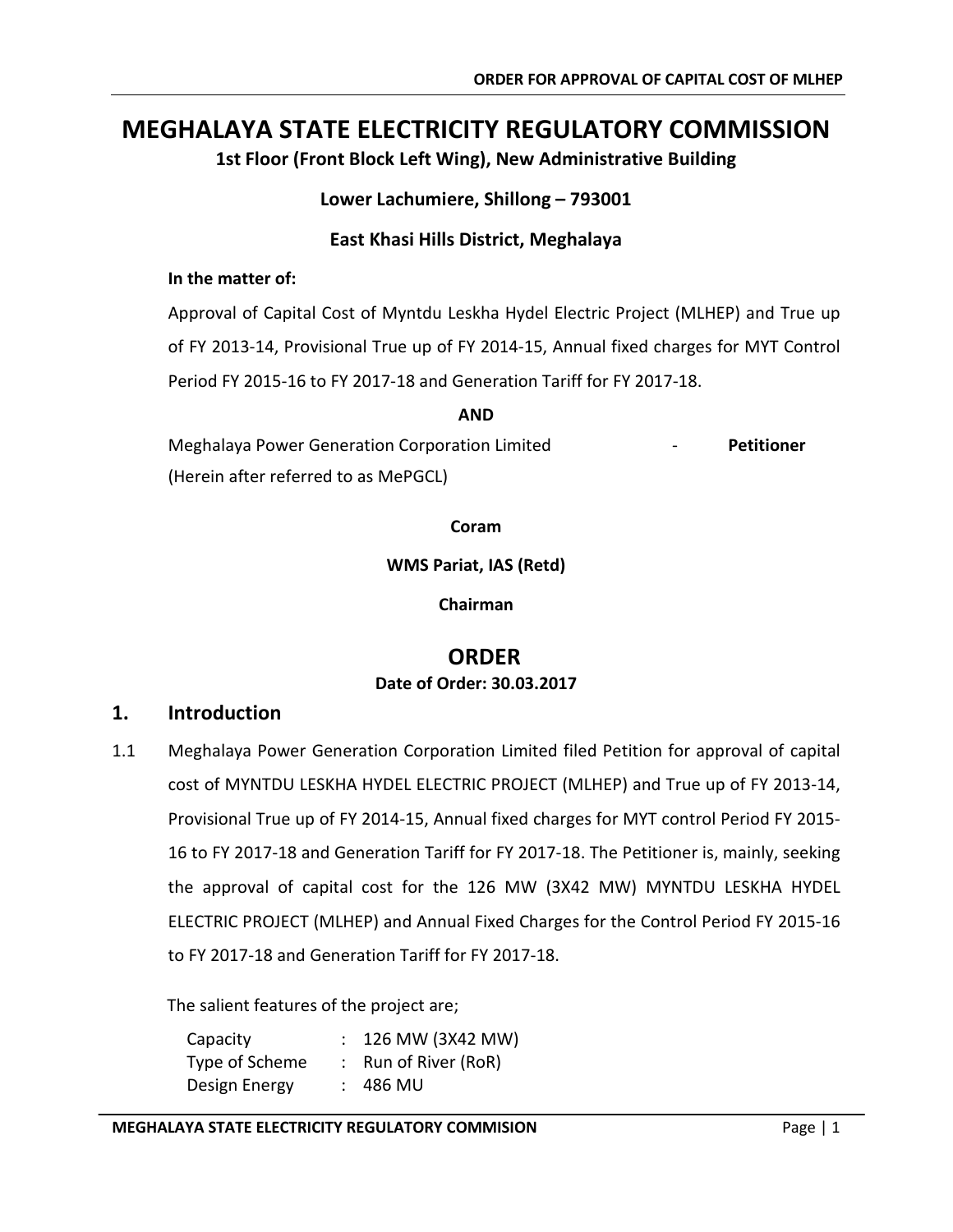Date of Commercial Operation (CoD);

| Unit – I   | : $1st$ April, 2012 |
|------------|---------------------|
| Unit – II  | : $1st$ April, 2012 |
| Unit – III | : $1st$ April, 2013 |

#### **Capital Cost**

|      |                                                               | (Rs. Crore) |
|------|---------------------------------------------------------------|-------------|
| 1999 | Techno Economic clearance by CEA for 2X42 MW                  | 363.03      |
| 2007 | <b>Project Revised Cost</b>                                   | 671.29      |
| 2008 | Approval of additions (3rd) Unit                              | 114.49      |
| 2008 | Project Revised Cost including 3 <sup>rd</sup> Unit           | 785.88      |
| 2009 | Further Revision of Project Cost                              | 965.73      |
| 2010 | Further Revision of Project Cost                              | 1173.13     |
| 2013 | Final Project Cost after Commissioning of all the three units | 1286.53     |

The Project is in service with all the three units generating power.

- 1.2 MePGCL has submitted that in the Tariff Order dated 30<sup>th</sup> March, 2013, the Commission had approved the AFC of MLHEP provisionally and directed MePGCL.
	- To request the State Government to constitute an expert Committee for examining the cost of the project and take necessary steps to get approval of CEA after completing the COD of all three units.
	- To file a Tariff Petition to determine final Tariff for Leshka Project after COD is achieved in accordance with CERC Regulations.
	- The Filing should be based on Audited accounts of expenditure incurred on Leshka Project with these directions. The Commission has allowed an interim tariff of Rs. 2.83/kWh on the basis of normative standards. SLDC charges of Rs. 0.50 Cr shall be payable by MePGCL to SLDC.
- 1.3 MePGCL had filed a Petition to the Commission on 20.01.2014 for determining the Annual Revenue Requirement (ARR) relating to the MLHEP for the year FY 2014-15 and to fix the Tariff there of;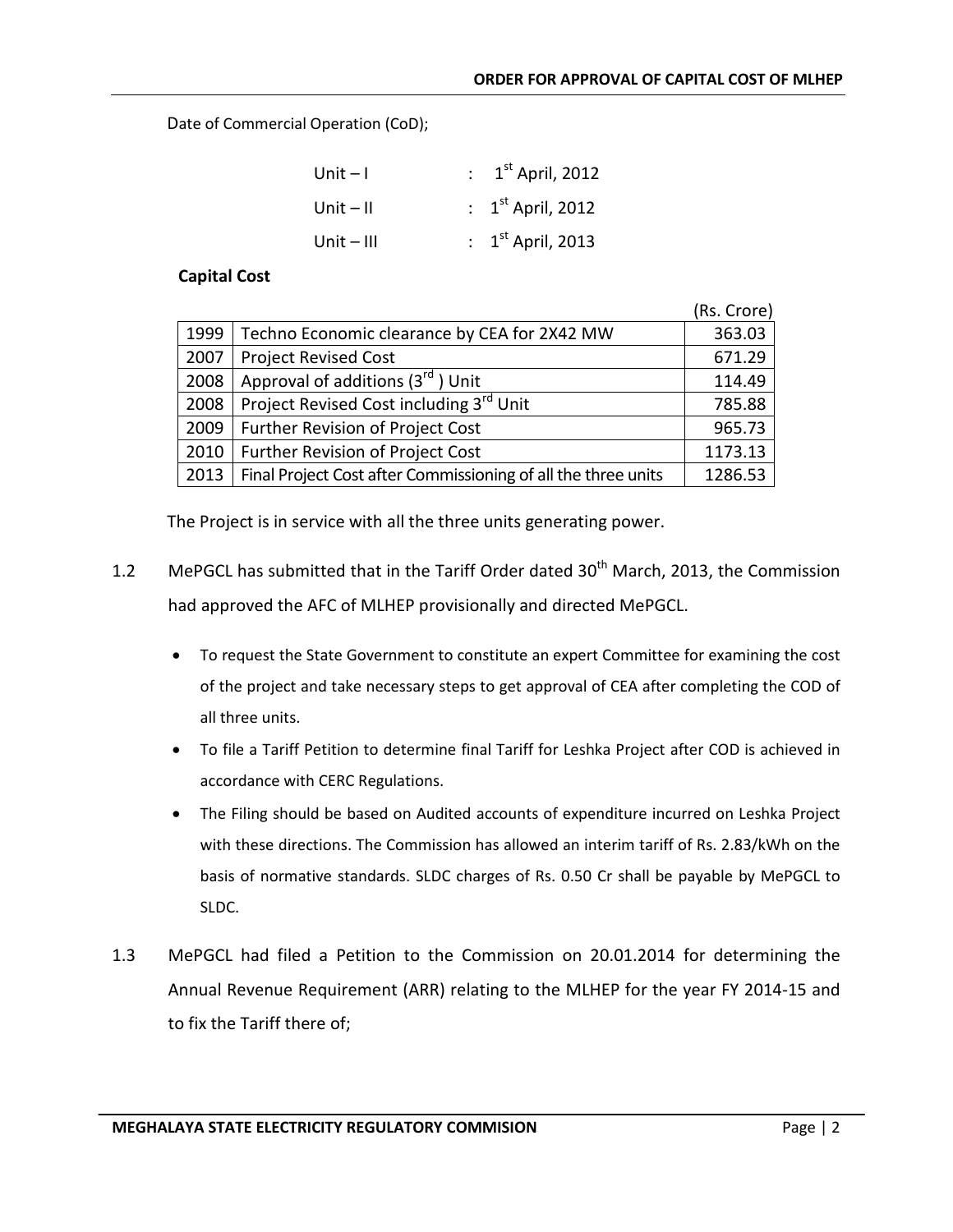The Petition was scrutinized by the Commission but has not approved the capital cost of the Project on the grounds that;

- (i) The report of the Technical Expert Committee Constituted by the State Government to examine the cost of entire project, the cost and time over-run with reasons thereof etc., is not submitted.
- (ii) The  $3^{rd}$  unit did not get the approval from any competent authority. CEA expressed its inability to vet the cost.
- (iii) For the Commission to be able to determine the ARR and fix the tariff the completion cost of the project is inevitably required.
- (iv) The cost of the 3rd unit has not been vetted or certified yet by any competent authority.
- (v) It is understood that the matter is being looked into by the State Government and an expert body is being assigned with the work to look into and assess the cost and time overrun and other financial implications while constructing the project.

On receipt of the report of the expert body and also the audit report on expenditure will be scrutinized by the Commission and final view on the Tariff will be taken. However, the Commission had given an interim order provisionally approving the ARR for FY 2013-14 in the Tariff Order dated  $10<sup>th</sup>$  April, 2014.

(vi) In regard to the question of the cost escalation and time over run the Commission has quoted Judgment of APTEL dated 27.04.2014 as below:

*"Coming to the question of cost escalation and time over-run, the Commission has referred to the judgment dated 27.04.2014 of APTEL in a case which arose from the State of Maharashtra held that the delay in execution could occur due to;*

*(a) Factors entirely attributable to the generating company itself such as imprudence in selecting contractors, execution of contractual agreements including the terms and conditions, slackness on the part of the project management and such other factor;*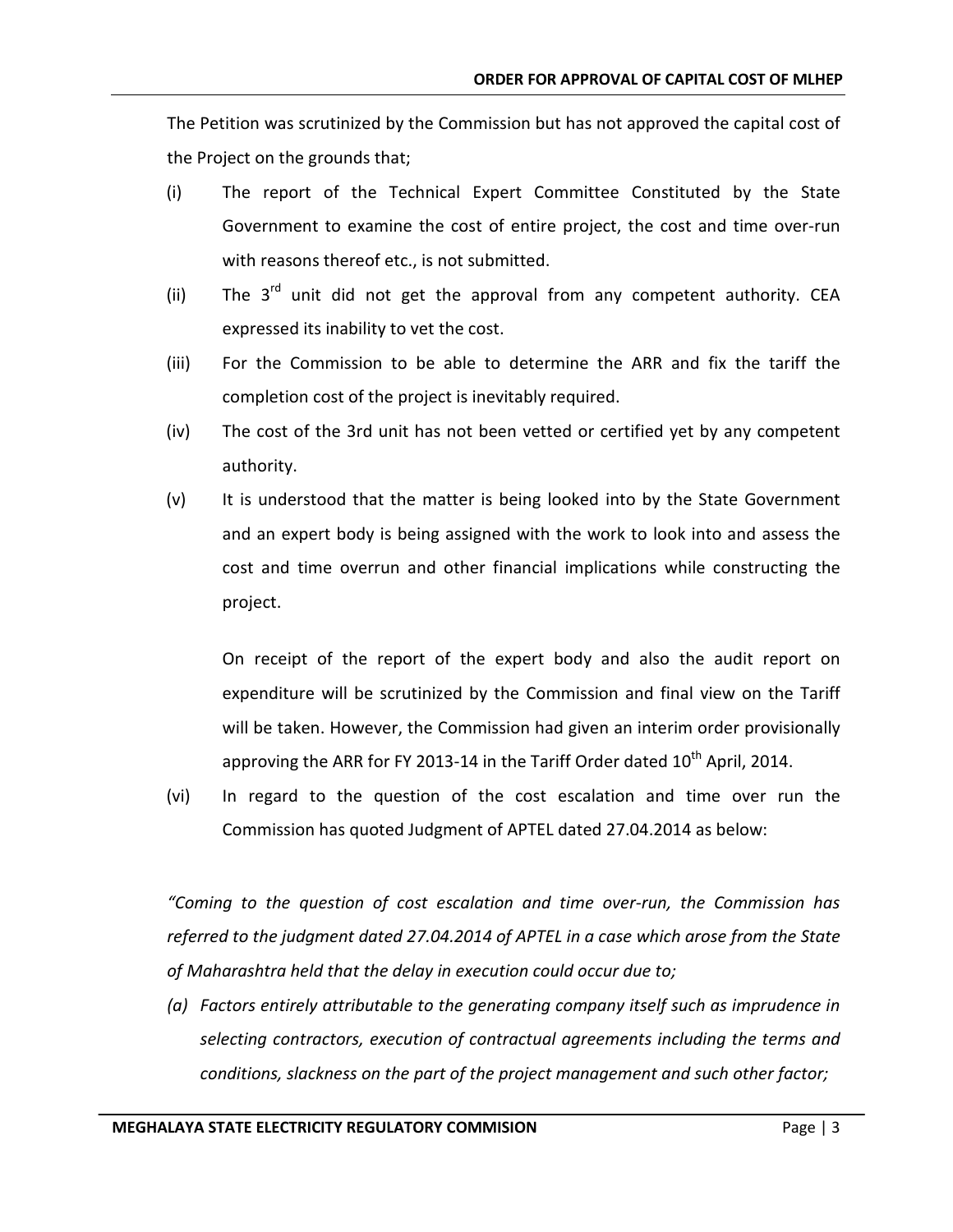- *(b) Factors beyond the Control of the generating company such as force majeure like natural calamity, or other reasons which clearly establish, beyond doubt, that there has been no imprudence on the part of the company in executing the project; and*
- *(c) Situation not covered by (a) or (b) above.*

*The expert body appointed by Government can also perhaps look into the principles as enunciated by APTEL while examining the cost and time over-run of the MLHEP".*

1.4 MePGCL in its Petition dated 14.08.2015 for approval of capital cost and Annual Revenue Requirement (ARR) for FY 2015-16 to FY 2017-18 has clarified various issues raised by the Commission in its order dated  $10^{th}$  April, 2014 which are given below:

# **Comments of CEA**

As directed by the Commission in the Tariff Order dated 30th March, 2013, MePGCL had approached the Central Electricity Authority (CEA) and requested the State Government to set up a Technical Expert Committee for vetting completion cost of MLHEP. However, the Central Electricity Authority (CEA) stated that as per Electricity Act, 2003, the Tariff of the project is decided by the Regulatory Commission, and therefore CEA has no mandate for vetting revised cost estimate and advised MePGCL to approach the Commission for vetting the same.

# 1.5 **Appointment of Technical Committee**

As requested by MePGCL, the State Government of Meghalaya has constituted the State level Technical Committee for review of project cost vide its Letter No. PE-85/2008/84, dated 28<sup>th</sup> November, 2013 for submission of final report on completion cost of MLHEP, stating the terms of reference. The committee constituted is given in Annexure- I.

The Technical Committee included IIT, Roorkee.

The convener of Technical Committee has submitted the report in letter dated 28<sup>th</sup> February, 2015 and the abstract of the findings of the same are reproduced below: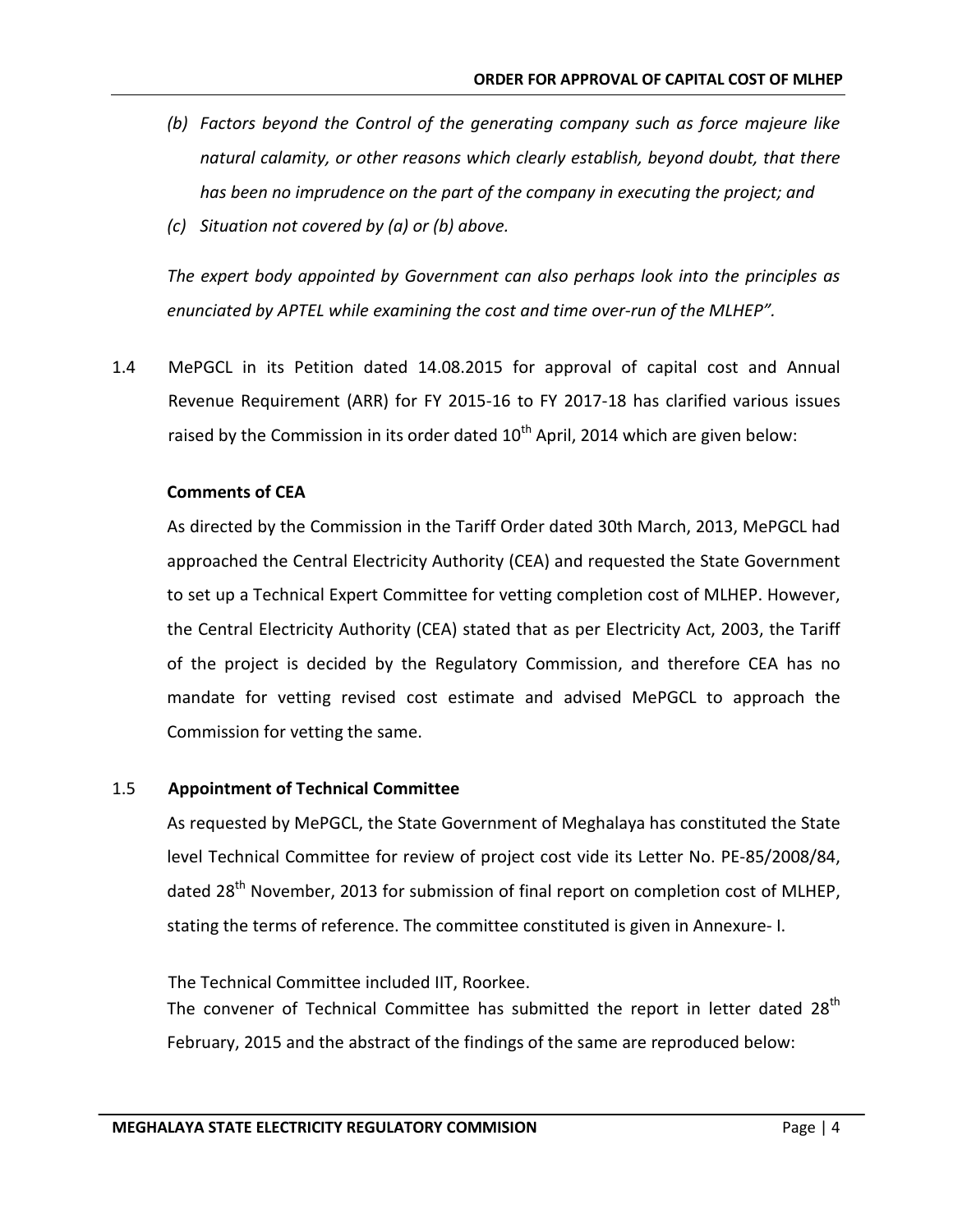- *(i) "The main Project components were generally executed as per construction drawings received from Central Water Commission and Central Electricity Authority.*
- *(ii) The realization of the impact of acidity of water and the preventive measures adopted were in line with the recommendations of authorities like Central Soil and Materials Research Station (CSMRS) and other authorized consultants.*
- *(iii) The payments have been made as per conditions of agreement and sanctions accorded by the competent authorities for the project.*
- *(iv) The project work actually started in 2005 and completed in 2012. Thus it took seven years instead of scheduled 5 years. Extended rainy season in the Project area, poor geology, addition of one more unit and the unprecedented floods of 2009 and 2010 are the major reasons to justify the marginal time overrun.*
- *(v) The road network of almost 44km in the Project area is more or less as per prior projection and has been laid well in the difficult hilly terrain. The stipulated specification has been adhered to and has been done at reasonable rates.*
- *(vi) The specifications and the cost incurred for buildings are not as per the prior projection. This is understood as many buildings were constructed only for the construction phase of the Project and are makeshift in nature. However, the preparation for buildings in the steep terrain was costly as many slope protection walls had to be constructed and these added to the cost.*
- *(vii) The above mentioned station work under the catchment treatment plant did not go well because of rocky landscape. The rates of survival of planted trees are not satisfactory. The aforestation in the catchment will continue till 2018.*
- *(viii) In totality, no intentional wrong doings could be detected in the perused documents and the completion cost of Rs 1286.53 Crore seems to be justified. The Cost/MW came to be Rs 10.20 Crore which is reasonable against the difficult backdrop of the project executed. Rs 10.20 Crore per MW cost can be compared with the other hydroelectric projects of the region.*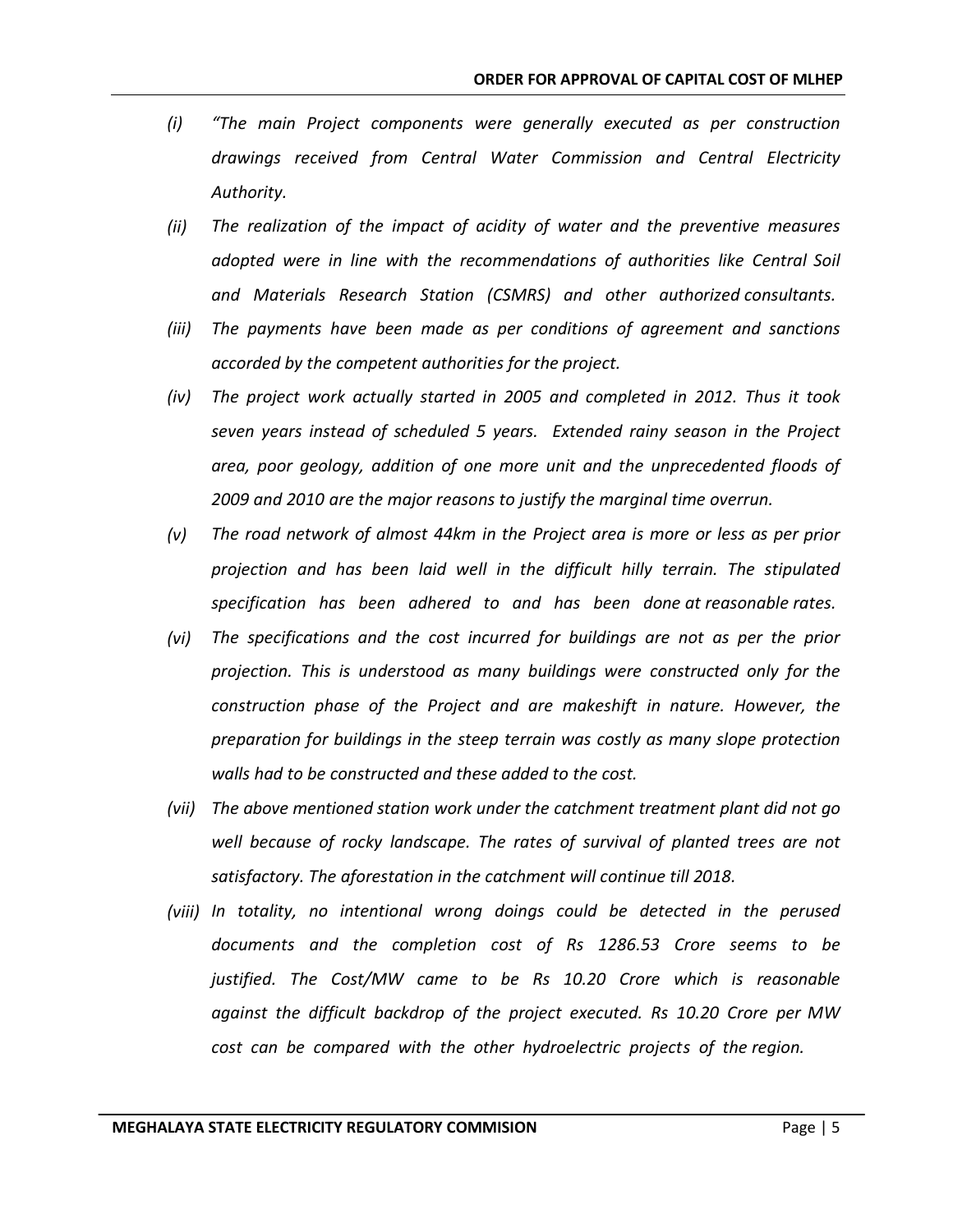*(ix) Adequate planning and better construction and financial management would have resulted in some savings."*

### 1.6 **PWD (Road & Bldg.)**

- (i) The report of the PWD (Road), Govt. of Meghalaya, states that the work has been laid well in difficult hilly terrain within a reasonable rate.
- (ii) The report of the PWD (Bldg.) Govt. of Meghalaya states that the construction of building was not as per prior projection. However the difference in cost between the rate adopted at site and the PWD (B) SOR prevailing during issue of Work Order is reasonably within limit. The plinth area rate is 31.66% lower than that of PWD rates. This is due to the temporary nature of the Buildings.

#### 1.7 **Forest Dept**

The Chief Conservator of Forests, Govt. of Meghalaya stated that the survival of the saplings under afforestation work in the barren catchment area appears to be poor due to rocky landscape and shifting cultivation and the resultant fire.

1.8 MePGCL has also submitted the summary of the report of IIT Roorkee on the project and its capital cost as below:

#### **IIT Roorkee**

- IIT, Roorkee has stated that;
- *(i) "As mentioned in the report, the project took seven years to complete, started in the year 2005 and completed in 2012. Considering the climatic condition (extended rainy season), poor geology, floods of 2009 and 2010, addition of third Unit in the project in 2008, additional measures adopted to resist the acidic nature of the river water at a later stage, the delay in completion may be accepted. Such delays are normal in projects in Himalayas due to its complex geology and occurrence of flash floods.*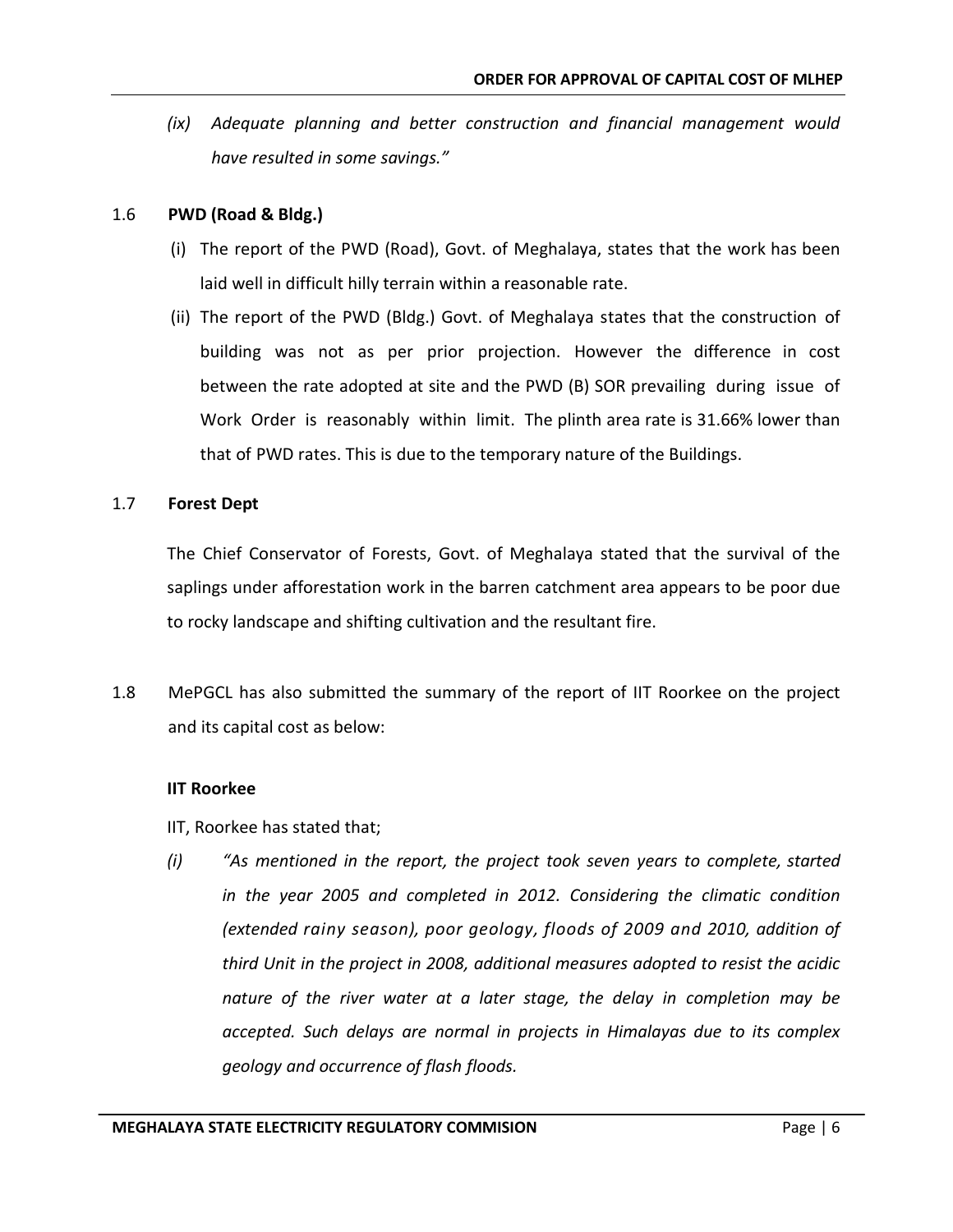- *(ii) The cost of completion has increased from the revised estimate cost (2006) of project. This increase is due to increase in cost of work (hard cost), due to escalation and IDC. It is seen that hard cost increase is due to poor geological conditions encountered during execution, due to change in design for the addition of 3rd Unit, due to the measures required to mitigate the effect of acidic nature of river water and inadequate or no provision for works which were later found necessary to complete the work.*
- *(iii) Thus per MW cost shall be favourably viewed for the conditions under which the project is constructed such as :*
	- *The climatic condition (Extended rainy seasons of eight months)*
	- *Poor Geology*
	- *Unprecedented Floods of 2009 and 2010*
	- *Addition of third Unit in the Project in 2008*
	- *Additional measures adopted to resist acidity of the water.*
	- *Remoteness and backwardness of the area.*

*In view of these factors, the cost of Rs. 10.27 Crore per MW at the present price index appears reasonable".*

- 1.9 After submission of report by IIT Roorkee, MePGCL sought comments of the IIT Roorkee for the delay in execution of the project resulting in cost overrun (in monetary terms) separately as desired by the Commission are;
	- i. Due to factors which are entirely attributable to generation company (imprudence in selecting supplies and contractual agreement, mismanagement of finance, improper coordination etc.)
	- ii. Due to factors beyond the control of generating company (force majeure like natural calamity or any other factor clearly establish beyond any control that there is no imprudence by the generating company and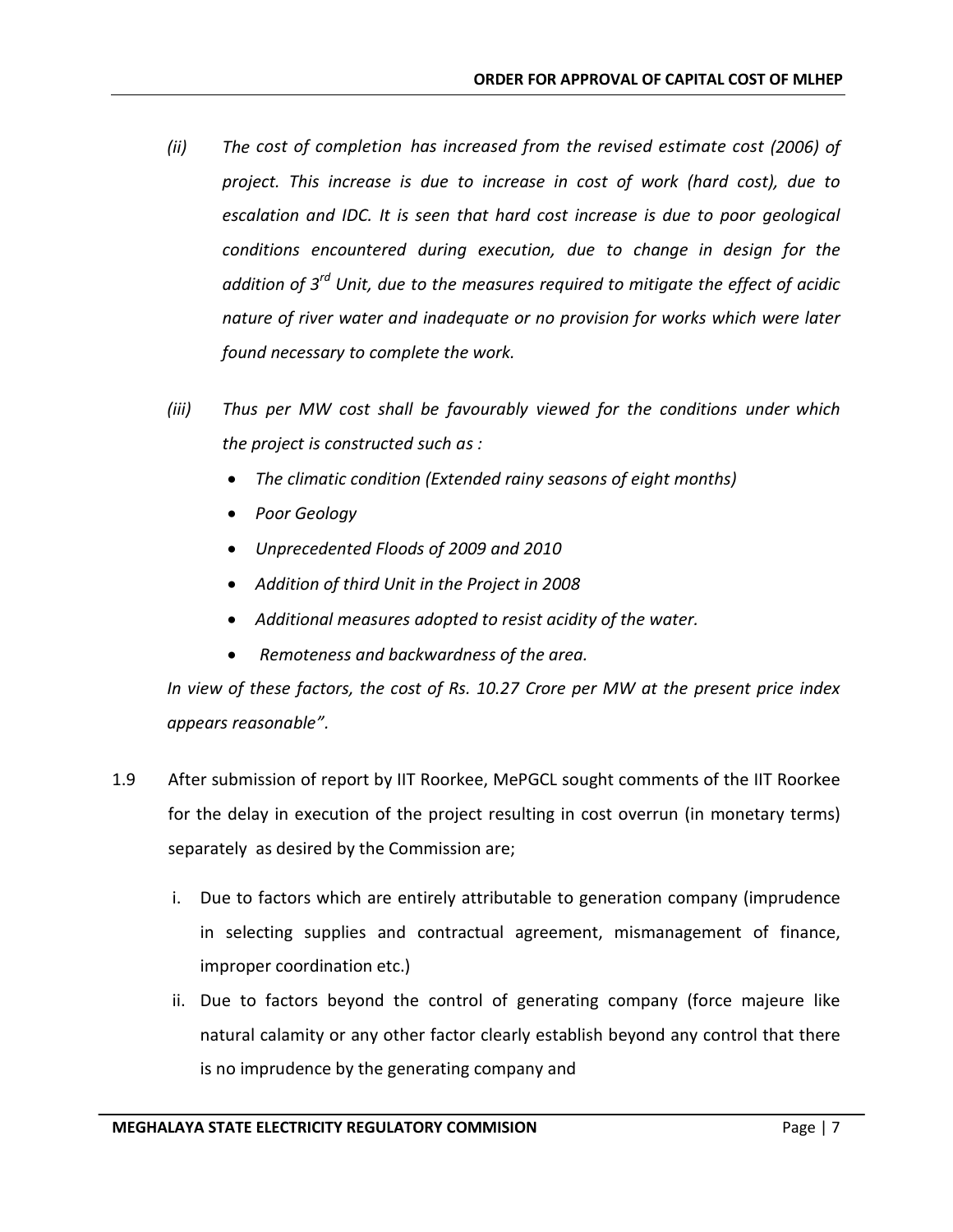iii. For the situations not covered in (i) and (ii) above IIT Roorkee had briefly explained the reasons for the delay in execution of the Project and the result of cost overruns in their Letter No. IITR/WR/DK/MePGCL/1135, dated 01.10.2015

The extracts of the letter are briefly given below:

- *(i) "Nil, because the investigation of underground strata and geological conditions for design and construction of foundation of any dam, power house or tunnel etc., and site specific parameters like acidity of water in this case, are always concurrent as well as inseparable from corresponding design and construction activities for any Hydro Electric Project.*
- *(ii) Rs. 4.934 Cr, on account of the core hard cost of various activities (like dewatering, removal of silt, construction of protection and river training works, painting and replacement of anodized aluminium etc., which were necessitated due to floods of 2009 and 2010.*
- *(iii) Nil,"*

In addition relevant findings as given in the IIT, Roorkee letter cited above to appreciate the increase in cost of project on various accounts are reproduced below:

*"The total increase in cost from 2007 to 2013 is Rs. 1286.53 Cr – Rs. 785.88 Cr = Rs. 500 Cr (Approx). The total increase of Rs. 500 Cr mainly comprises of":* 

- *Increase in core hard cost amounting to approximately Rs. 55 Cr (excluding the cost due to price variation) of main project components (dam, water conductor, penstock, power house and E&M)*
- *Increase due to price variation is Rs. 34 Cr (approx.)*
- *Increase due to escalation is Rs. 47 Cr (Approx.,) and*
- *Payment of Rs. 300 Cr towards IDC during this period.*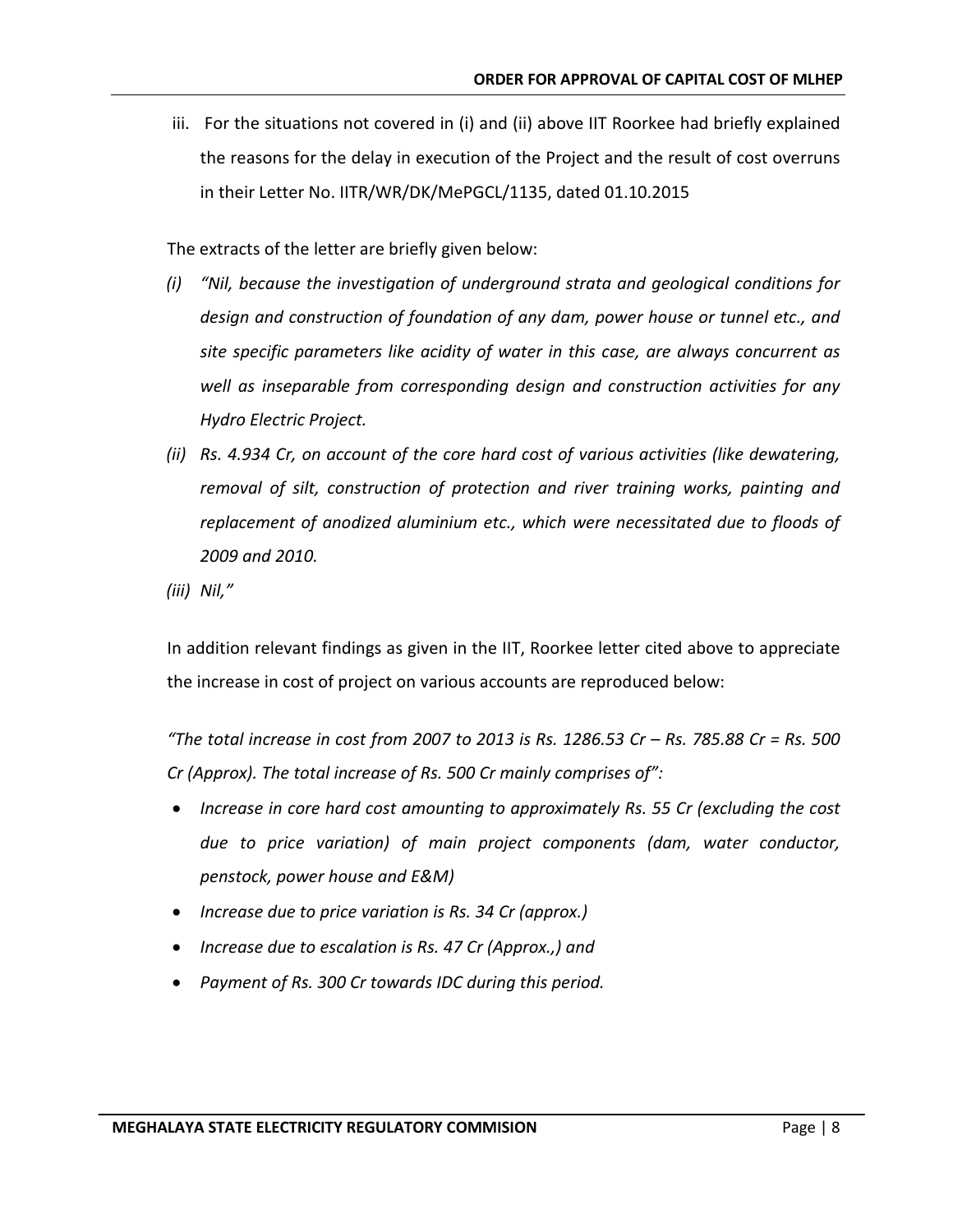• *Rest Rs. 65 Cr would have been due to the increase in cost due to roads, buildings, environment and establishment during this period which have not been looked into by IIT, as per Terms of reference."*

Hence out of an increase of Rs. 500 Cr the increase in Core hard cost is only Rs. 55 Cr. It is found that it is because of change in design to provide measures against acidity of water, changes in design of water conductor and power house and tail race due to addition of  $3<sup>rd</sup>$  Unit and due to geological problems encountered in execution of penstock anchors and foundation of  $3<sup>rd</sup>$  Unit in the Power house and so it was considered reasonable and acceptable.

The introduction of  $3<sup>rd</sup>$  Unit after 2008 required changes in the design of intake, surge tank, tunnel and tail race which delayed the completion of other works. The delay was compounded due to the unprecedented floods in 2009 and 2010. These delays increased the cost escalation which is worked out as per agreement clause. Hence, these were considered acceptable.

The IIT, however, felt that the above increase in cost due to change in design for acidity of water, geology and later addition of  $3<sup>rd</sup>$  Unit could have been minimized had there been timely and coordinated efforts between various agencies involved in planning, investigation and design in the initial stage of the project because the construction of a hydropower project involves agencies for civil, electrical and mechanical works and the planning requires coordination among the three to complete the project in minimum time. Hence such time and cost overrun happens for various reasons on practically all the hydropower projects and are considered in the backdrop of the circumstances in which it happens. The circumstances in which it has happened on this project have been explained in the report for further consideration.

Similarly, a perusal of the cash flow has revealed that loan was taken from various agencies starting from 2000-01 to 2013-14 whereas the actual construction work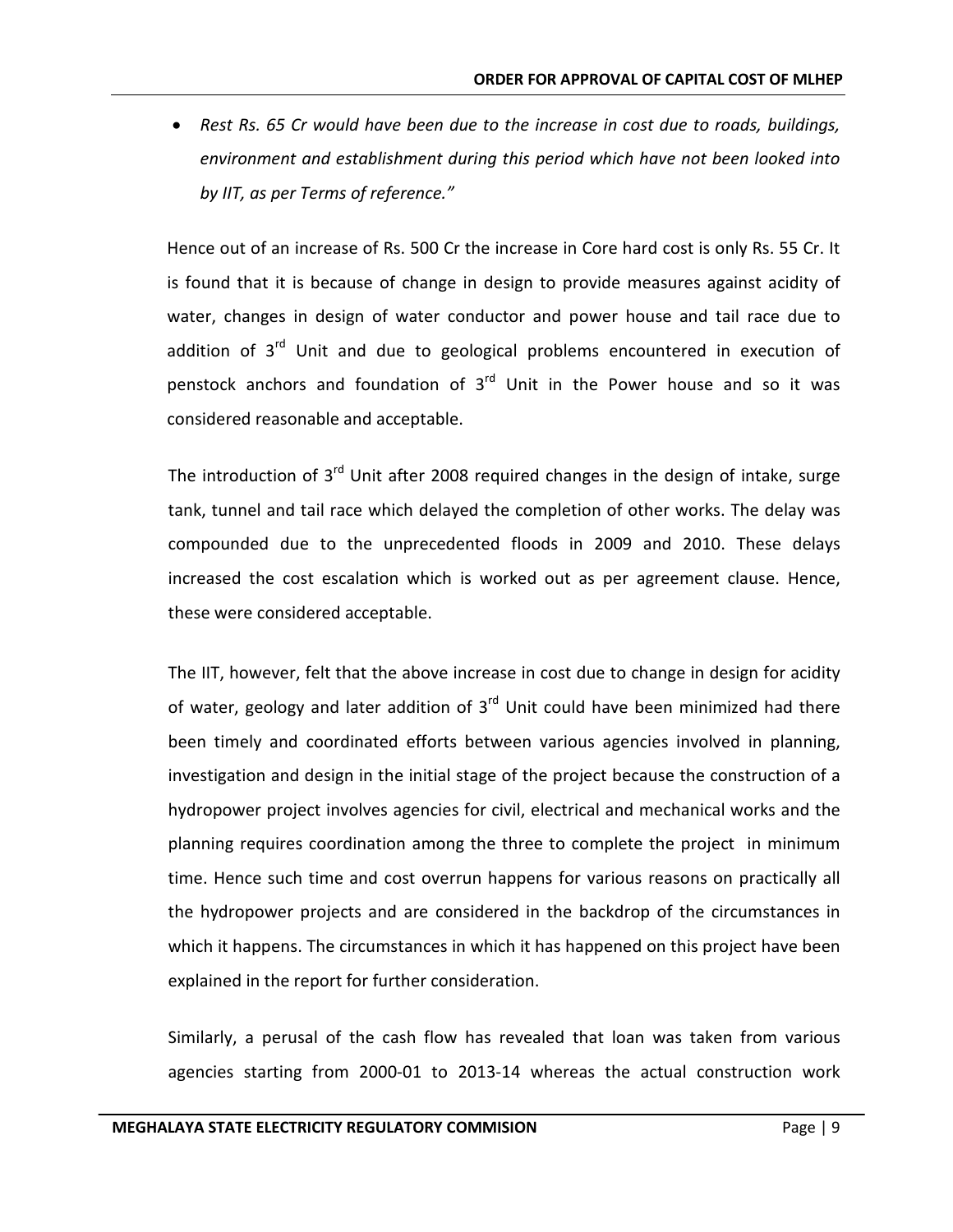started from 2005 and was completed by 2012. The loan was also taken at a high interest rate ranging from 12 to 15% annually. This has increased the share of IDC in the project cost to the extent of Rs 342 crores which is slightly more than 25% of total project cost. Better financial management could possibly have reduced this cost. Nevertheless there are many other factors which govern the availability of loan from various sources.

Our intent in flagging various Issues in the report is to ensure that lesson shall be learnt and recurrence shall be avoided in future for new projects.

- 1.10 On the basis of the above reports, the MePGCL has submitted the Petition for approval of Capital Cost of the project with the following observations for the consideration of the Commission.
	- (i) It can be concluded that the project was delayed due to rains, poor geology, floods, addition of third unit and the acidic nature of water.
	- (ii) The cost is reasonable and comparable with other Projects recently completed or going to be completed in the region.
	- (iii) There was no major fault and irregularities found by the Technical Committee. The Petitioner has requested before the Commission to accept the total cost of the project as given in the Table below:

|            |                    |                                | <b>Based on Audited Statement of Accounts for</b><br>FY 2012-13. | <b>Addition during the</b><br>year<br>2013-14(provisional) |                                            |                                                                                                                                            |
|------------|--------------------|--------------------------------|------------------------------------------------------------------|------------------------------------------------------------|--------------------------------------------|--------------------------------------------------------------------------------------------------------------------------------------------|
| SI.<br>No. | <b>Particulars</b> | GFA as<br>on<br>31.03.20<br>13 | <b>CWIP</b><br>(2012-<br>2013)                                   | <b>Total Capital</b><br>Cost (as on<br>31.3.2013)          | Asset<br>Value as<br><b>on</b><br>1.4.2013 | <b>Based on bills</b><br>received/<br>Payment made but<br>not accounted in the<br>FY 2012-<br>13 & bills received in<br>the FY<br>2013-14. |
| 1          | and-               | 15.54                          |                                                                  | 15.54                                                      | 15.54                                      | 13.21                                                                                                                                      |

#### **Table 1: Details of Project Cost of MLHEP**

**(Rs. Crore)**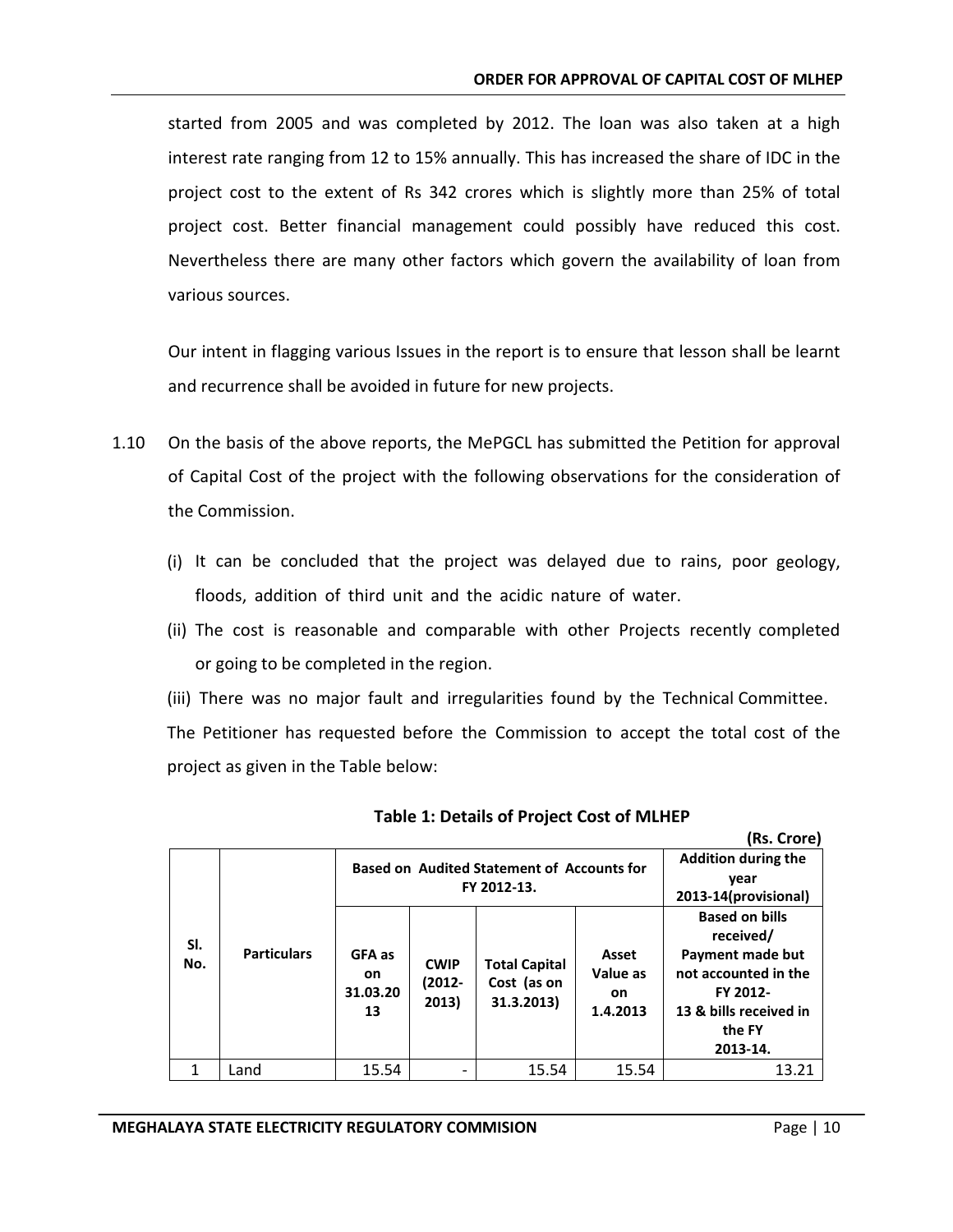|                |                             |                                | <b>Based on Audited Statement of Accounts for</b><br>FY 2012-13. | <b>Addition during the</b><br>vear<br>2013-14(provisional) |                                     |                                                                                                                                            |
|----------------|-----------------------------|--------------------------------|------------------------------------------------------------------|------------------------------------------------------------|-------------------------------------|--------------------------------------------------------------------------------------------------------------------------------------------|
| SI.<br>No.     | <b>Particulars</b>          | GFA as<br>on<br>31.03.20<br>13 | <b>CWIP</b><br>$(2012 -$<br>2013)                                | <b>Total Capital</b><br>Cost (as on<br>31.3.2013)          | Asset<br>Value as<br>on<br>1.4.2013 | <b>Based on bills</b><br>received/<br>Payment made but<br>not accounted in the<br>FY 2012-<br>13 & bills received in<br>the FY<br>2013-14. |
| $\overline{2}$ | <b>Buildings</b>            | 91.52                          | 52.27                                                            | 143.79                                                     | 143.79                              | 4.77                                                                                                                                       |
| 3              | Hydraulic<br><b>Works</b>   | 590.14                         | 29.89                                                            | 620.03                                                     | 620.03                              | 15.26                                                                                                                                      |
| 4              | <b>Other Civil</b><br>works | 114.10                         | 0.00                                                             | 114.10                                                     | 114.10                              | 3.33                                                                                                                                       |
| 5              | Plant &<br>Machinery        | 325.77                         | 19.05                                                            | 344.82                                                     | 344.82                              | 23.91                                                                                                                                      |
| 6              | Lines & cables              | 4.32                           | 0.00                                                             | 4.32                                                       | 4.32                                | 0.19                                                                                                                                       |
| 7              | Vehicles                    | 0.24                           | 0.00                                                             | 0.24                                                       | 0.24                                |                                                                                                                                            |
| 8              | Furniture                   | 0.04                           | 0.00                                                             | 0.04                                                       | 0.04                                | 0.04                                                                                                                                       |
| 9              | Office                      | 0.16                           | 0.00                                                             | 0.16                                                       | 0.16                                | 0.02                                                                                                                                       |
| 10             | Adjustment                  |                                |                                                                  |                                                            |                                     | (6.75)                                                                                                                                     |
|                | <b>Total</b>                | 1141.83                        | 101.21                                                           | 1243.04                                                    | 1243.04                             | 53.98                                                                                                                                      |

The total capital cost is certified by the Statutory Auditors. The report concludes that the increase in capital cost due to various reasons is beyond the control of the project executing authority i.e., MePGCL.

MEPGCL has also submitted that the  $3^{rd}$  Unit is added to utilise the water available during Monsoon Season as it is a Run of River Project, otherwise the water would go waste.

# 1.11 **Observations and decision of the Commission**

The project cost has been revised four times since 1999, first revision was in 2007 from Rs. 363.03 Cr to 671.29 Cr before actual construction work started and even before the 3<sup>rd</sup> Unit was contemplated, the second revision was in 2009 after 3<sup>rd</sup> Unit was added and  $4<sup>th</sup>$  & final revision was in 2013 at Rs. 1286.53 Cr after all the Units are commissioned.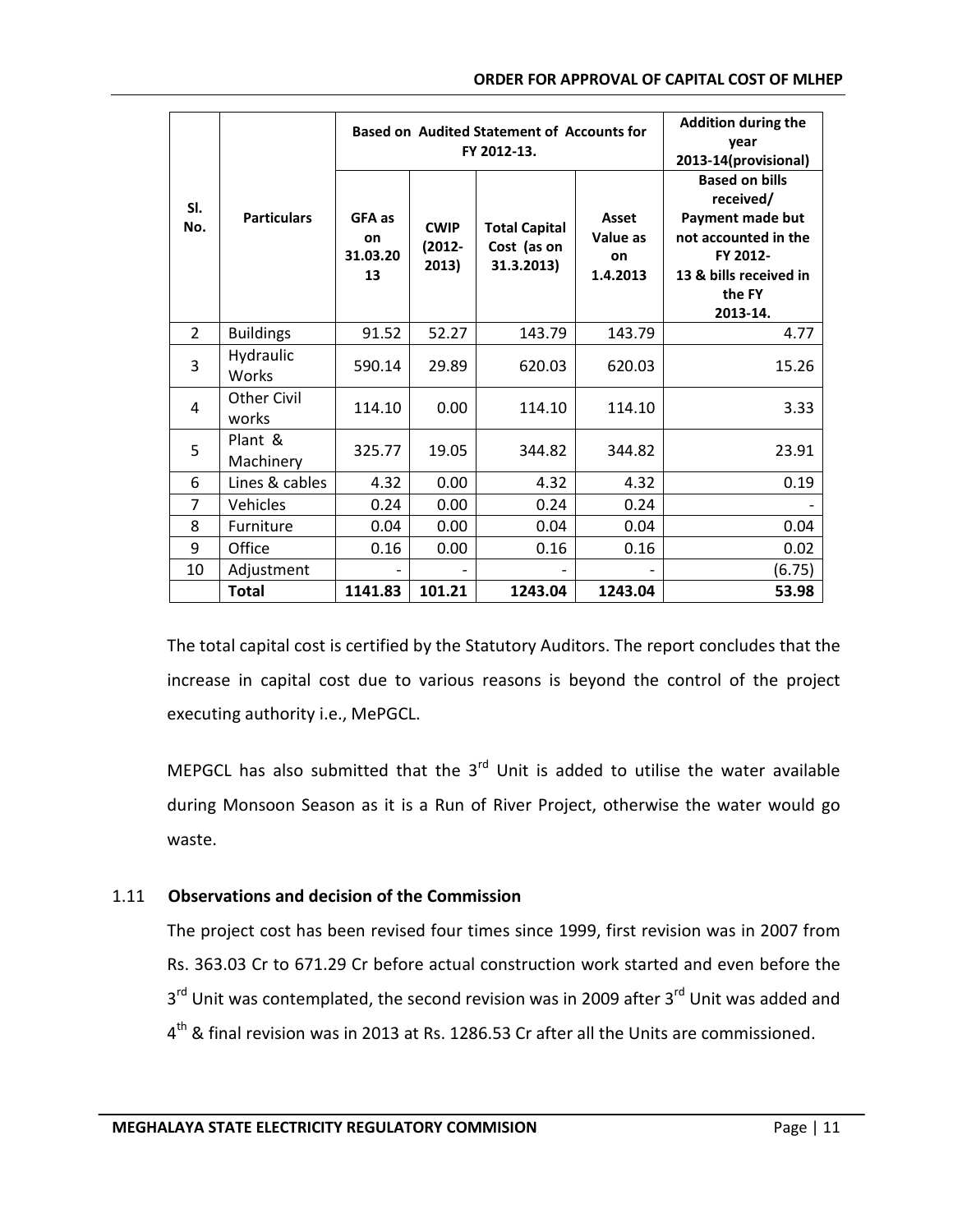The Commission has considered the reports of the Chief Engineer, PWD Roads and Buildings, Chief conservation of Forests and IIT, Roorkee are the Members of Technical Committee Constituted by the State Government. The IIT Roorkee having studied various documents provided by MePGCL visited the sites had personal discussions/clarifications and had come to the conclusion that out of increase of Rs. 500 Cr, about Rs. 300 Cr is due to IDC during the construction period. It had also been noted by IIT Roorkee in its report that this is mainly due to taking loans from various sources from 2000-01 whereas the actual construction works started from 2005 and completed by 2012. The loan was taken at high interest rate varying, from 12 to 15% annually which has increased the share of IDC in the project cost. Better financial management could possibly have reduced the cost. Nevertheless there are many other factors which govern the availability of loans from various sources and this is also, easier said than done. It was noted that no comment was made on this aspect in the CAG report.

As observed by the Technical Committee and also IIT Roorkee the increase in cost is not due to mismanagement in the execution of project and also not due to any of the three reasons which the Commission had asked to be examined. It is generally commented by IIT, Roorkee that project cost at Rs. 10.27 Cr/MW is comparable with other ongoing similar Hydro Power Projects in the region. The lists of such projects are given in its report in annexure III.

The True up of FY 2013-14, Provisional True up of FY 2014-15 and approval of Annual Generation Tariff for FY 2015-16 to FY 2017-18 will be considered along with the approval of Generation Tariff for other Generating Stations for FY 2017-18.

Since the project is completed and all the three units are in operation giving satisfactory service and earning substantial revenue, the Commission hereby approves the revised project cost at Rs. 1134.28 Crore as on 01.04.2013 as certified by the Statutory Auditors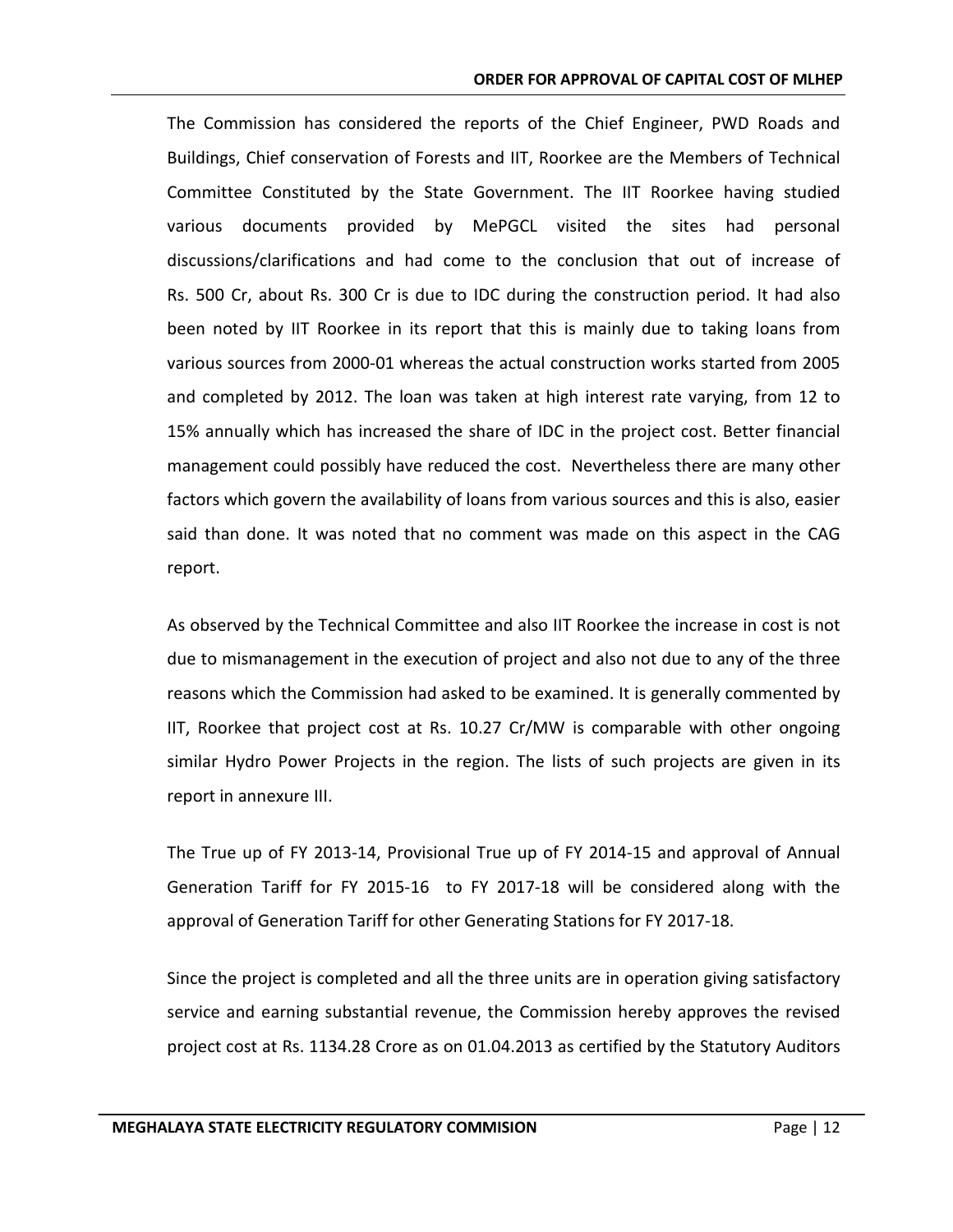after deducting the CWIP and value of infirm power for Rs. 7.55 Crore as per Regulation 63, MSERC Regulations, 2011.

# **2. Petition for True up of MLHEP Business for FY 2013-14 & Provisional true up for FY 2014-15**

#### **Introduction**

The Power Supply Industry in Meghalaya had been under the control of the erstwhile Meghalaya State Electricity Board (MeSEB) with effect from 21st January 1975. On 31st March 2010, the State Government issued a Notification "The Meghalaya Power Sector Reforms Transfer Scheme 2010" thereby giving effect to the transfer of assets, properties, rights, liabilities, obligations, proceedings and personnel of the erstwhile MeSEB to four successor companies. On 31st March 2012, the Government of Meghalaya issued further amendment to the above mentioned transfer scheme, to transfer Assets and Liabilities including all rights, obligations and contingencies with effect from 1st April, 2012 to, namely:

- Generation: Meghalaya Power Generation Corporation Ltd. (MePGCL)
- Transmission: Meghalaya Power Transmission Corporation Ltd. (MePTCL)
- Distribution: Meghalaya Power Distribution Corporation Ltd. (MePDCL)
- Meghalaya Energy Corporation Limited (MeECL), a holding company.

The Government of Meghalaya has notified the 4th Amendment to the Notified Transfer Scheme dated 31st March 2010 on 29th April 2015, wherein the opening balances of all the four entities namely, MePGCL, MePTCL, MePDCL and MeECL as on 1st April 2012 have been notified.

The MSERC is an independent statutory body constituted under the provisions of the Electricity Regulatory Commissions (ERC) Act, 1998, which was superseded by the Electricity Act (EA), 2003. The Hon'ble Commission is vested with the authority of regulating the power sector in the State, inter alia, including determination of tariff for electricity consumers.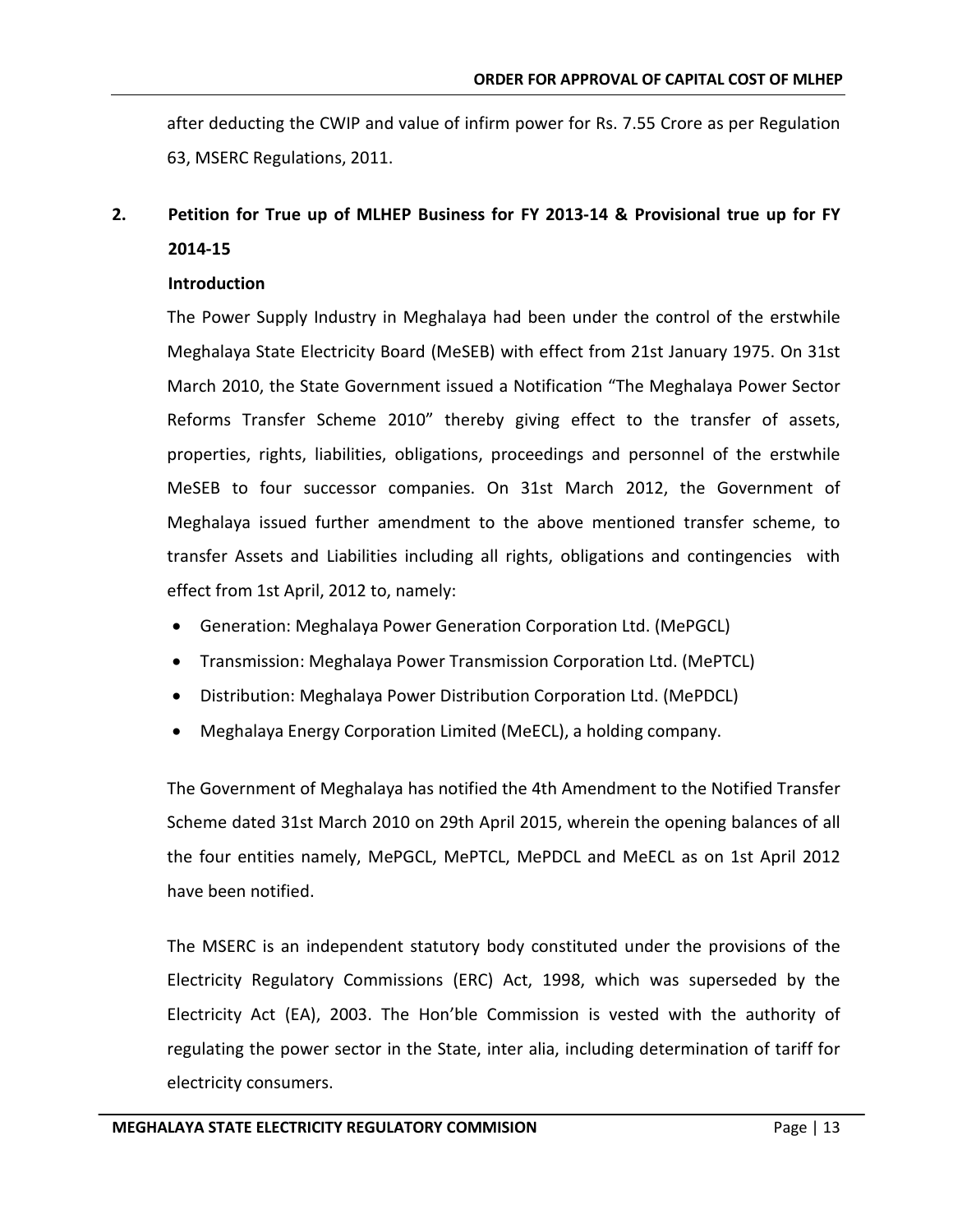## **Provisions of Law**

The Hon'ble Commission has notified the MYT Regulations, 2014 on 25<sup>th</sup> September, 2014. As per Regulation 3, 4 & 7 of the MYT Regulations, 2014, the Hon'ble Commission will determine ARR for the Generation Company under Multi Year Tariff framework from 1st April, 2015 onwards. The relevant regulations are reproduced below for reference:

# *"3 Scope of Regulation*

*3.1 The Commission shall determine tariff within the Multi-Year Tariff framework, for all matters for which the Commission has jurisdiction under the Act, including in the following cases:*

i. Supply of electricity by a Generating Company to a Distribution Licensee:

*Provided that where the Commission believes that a shortage of supply of electricity exists, it may fix the minimum and maximum ceiling of tariff for sale or purchase of electricity in pursuance of an agreement, entered into between a generating Company and a Distribution Licensee or between distribution licensees, for a period not exceeding one year to ensure reasonable prices of electricity;*

- *ii. Intra-State transmission of electricity and SLDC charges;*
- *iii. Intra-State Wheeling of electricity;*
- *iv. Retail supply of electricity:*

*Provided that in case of distribution of electricity in the same area by two or more Distribution Licensees, the Commission may, for promoting competition among Distribution Licensees, fix only maximum ceiling of tariff for retail sale of electricity:*

*Provided further that where the Commission has allowed open access to certain consumers under sub-section (2) of Section 42 of the Act, the Commission shall determine the wheeling charges, cross subsidy surcharge, additional surcharges and other open access related charges in accordance with these regulations and MSERC*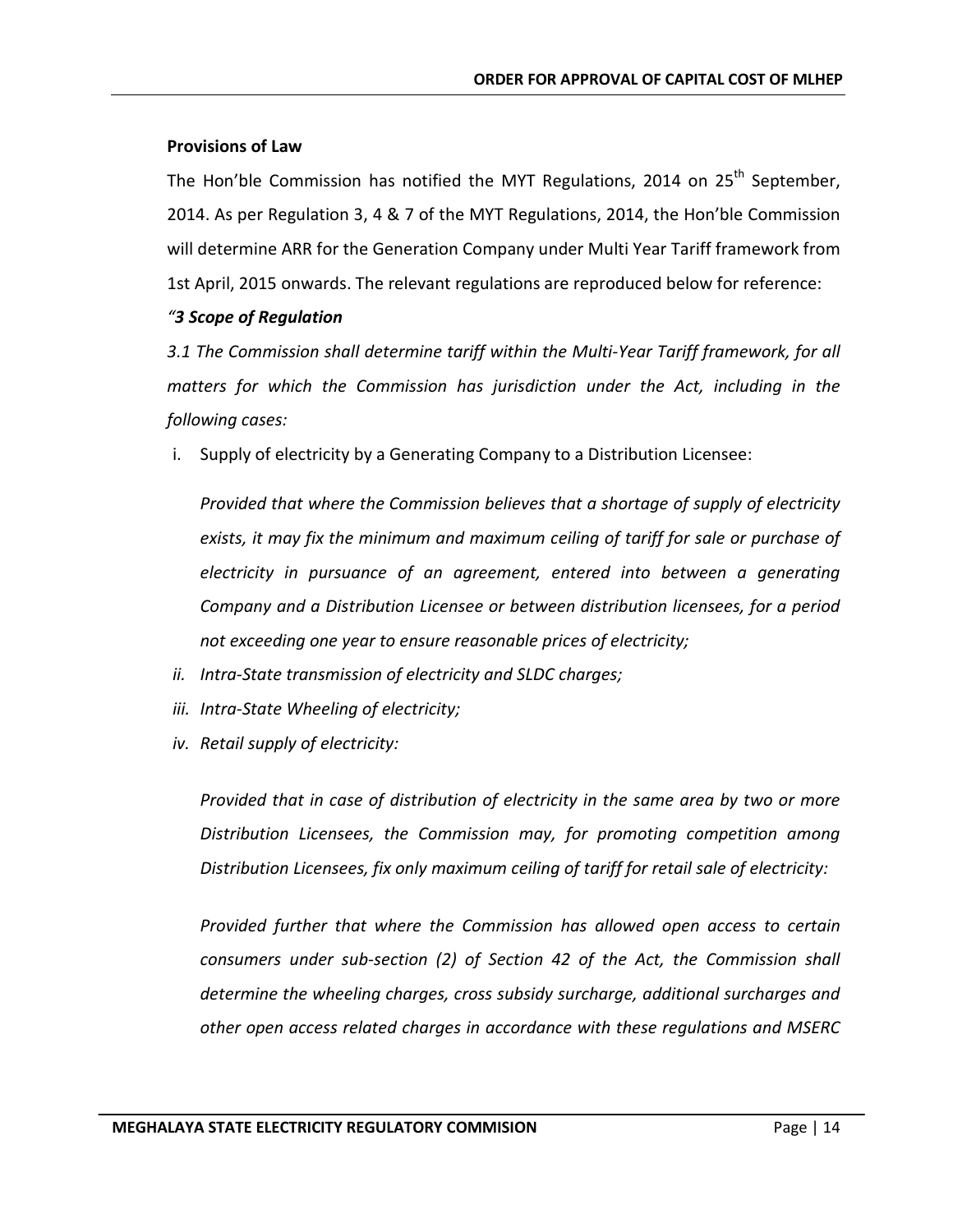*(Terms and Conditions of Open Access) Regulations 2012 as applicable and as amended through Orders issued by the Commission from time to time*

*The Commission may also determine the rate at which the Distribution Licensee can supply power to other Distribution Licensees in the State.*

- *3.3 Notwithstanding anything contained in these Regulations, the Commission shall adopt the tariff if such tariff has been determined through a transparent process of bidding in accordance with the guidelines issued by the Central Government pursuant to Section 63 of the Act.*
- *3.4 These regulations shall not apply to renewable sources of energy which shall be governed by separate regulations of the Commission.*

#### *4 Multi-Year Tariff framework*

*4.1 The Commission shall determine the tariff for matters covered under clauses (i), (ii), (iii) and (iv) of regulation 3 above under Multi- Year Tariff framework with effect from April 01, 2015.*

*Provided that the Commission may, either on suo-moto basis or upon application made to it by an applicant, exempt the determination of tariff of a Generating Company or Transmission Licensee or Distribution Licensee under the Multi-Year Tariff framework for such period as may be contained in the Order granting such an exemption.*

- *4.2 The Multi-Year Tariff framework shall be based on the following elements, for determination of Aggregate Revenue Requirement and expected revenue from tariff and charges for Generating Company, Transmission Licensee, and Distribution Business:*
	- *a) A detailed Business Plan based on the principles specified in these Regulations, for each year of the Control Period, shall be submitted by the applicant for the Commission's approval*: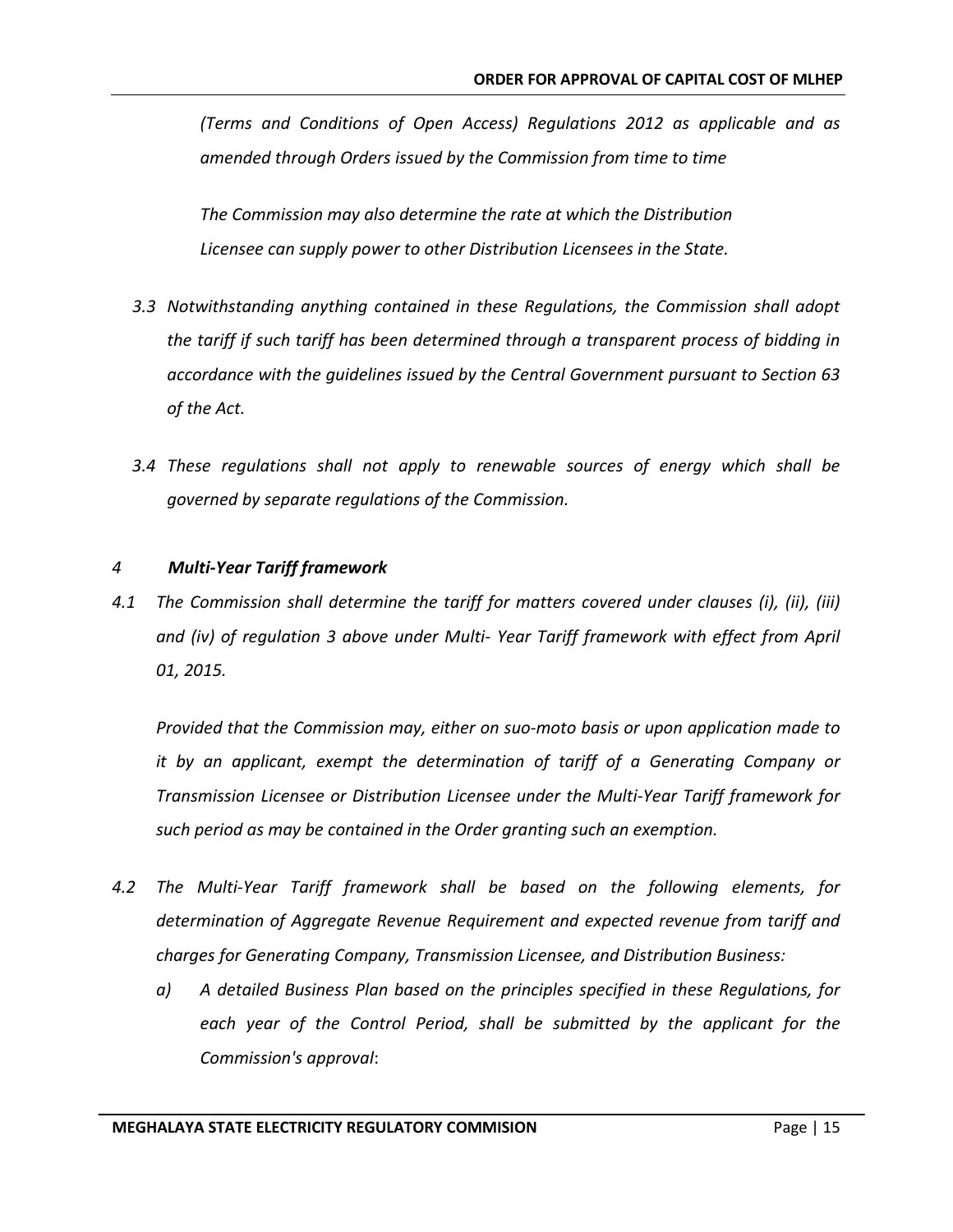# *7 Applicability*

*7.1 The Multi-Year Tariff framework shall apply to applications made for determination of tariff for a Generating Company, Transmission Licensee, and Distribution Licensee for Distribution Business."*

The Regulation 6 & 41 of the MYT Regulations, 2014, provides the guidelines for filing of Multi Year Tariff. The relevant sections are reproduced below:

# *"6 Accounting statement and filing under MYT*

- *6.1 The filing under MYT by the Generating Company, Transmission Licensee, and Distribution Licensee, shall be done on or before 30<sup>th</sup>November each year to the Commission and in compliance with the principles for determination of ARR as specified in these Regulations, in such formats and at such time as may be prescribed by the Commission from time to time. The filing of truing up of petitions prior to MYT period shall be done in the manner and at such time as may be decided by the Commission.*
- *6.2 The filing of MYT Petition for the Control Period under these Regulations shall be as under:*
	- *a) MYT Petition shall comprise of:*
	- *i. Multi-year Aggregate Revenue Requirement for the entire Control Period with year-wise details;*
	- *ii. Revenue from the sale of power at existing tariffs and charges and projected revenue gap, for the first year of the Control Period under these Regulations. iii. Application for determination of tariff for first year of the Control Period.*

# *41 Petition for determination of generation tariff*

*41.1 A Generating Company is required to file a Petition for determination of tariff for supply of electricity to Distribution Licensees in accordance with the provisions of Chapter 2 of these Regulations.*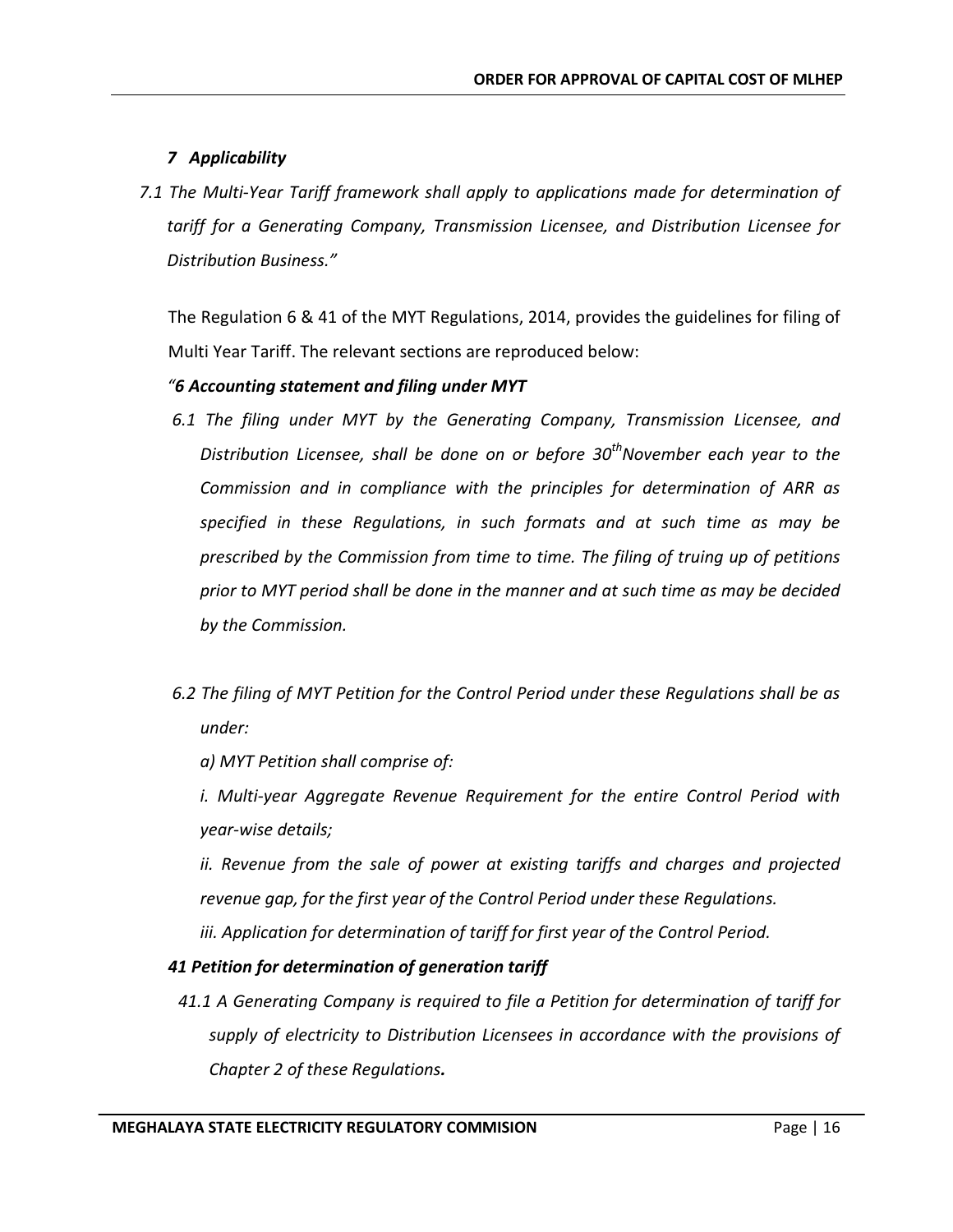- *41.6 A Generating Company shall file a fresh Petition in accordance with these Regulations, for determination of final tariff based on actual capital expenditure incurred up to the date of commercial operation of the Generating Station duly certified by the statutory auditors based on Annual Audited Accounts.*
- *41.7 Any difference in provisional tariff and the final tariff determined by the Commission and not attributable to the Generating Company may be adjusted at the time of determination of final tariff for the following year as directed by the Commission*."

As per Regulation 8 of the MYT Regulations, 2014, MePGCL has to file a Business Plan for the control period of FY 2015-16 to FY 2017-18. The relevant regulation is reproduced below:

## *"8 Business Plan*

*8.1 The Generating Company, Transmission licensee, and Distribution Licensee for Distribution Business, shall file a Business Plan for the Control Period of three (3) financial years from 1st April 2015 to 31st March2018, which shall comprise but not be limited to detailed category-wise sales and demand projections, power procurement plan, capital investment plan, financing plan and physical targets, in accordance with guidelines and formats, as may be prescribed by the Commission from time to time:*

*Provided that a mid-term review of the Business Plan/Petition may be sought by the Generating Company, Transmission Licensee and Distribution Licensee through an application filed three (3) months prior to the specified date of filing of Petition for truing up for the second year of the Control Period and tariff determination for the third year of the Control Period.*

*8.2 The capital investment plan shall show separately, on-going projects that will spill over into the Control Period, and new projects (along with justification) that will*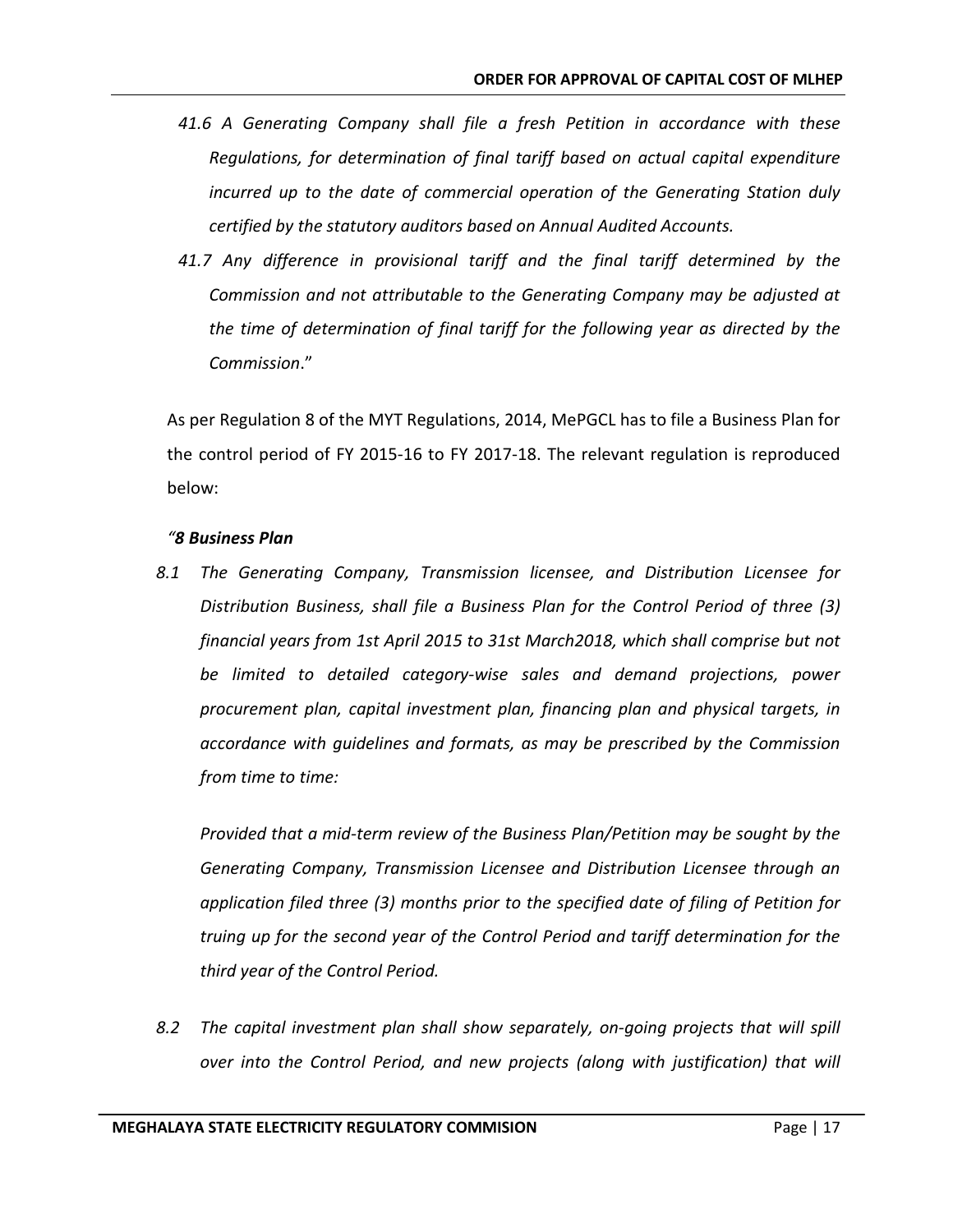*commence in the Control Period but may be completed within or beyond the Control Period. The Commission shall consider and approve the capital investment plan for which the Generating Company, Transmission Licensee, and Distribution Licensee for the Distribution Business, may be required to provide relevant technical and commercial details.*

- *8.3 The Distribution Licensee shall project the power purchase requirement based on the Merit Order Dispatch principles of all Generating Stations considered for power purchase, the Quantum of Renewable Purchase Obligation (RPO) under Meghalaya State Electricity Regulatory Commission (Renewal Energy Purchase Obligation and Compliance) Regulations, 2010 and the target set, if any, for Energy Efficiency (EE) and Demand Side Management (DSM) schemes.*
- *8.4 The Generating Company, Transmission Licensee, and Distribution Licensee for the Distribution Business, shall get the Business Plan approved by the Commission.* Since the MSERC MYT Regulations are applicable for the determination of tariff effective from  $1<sup>st</sup>$  April 2015, the true up of FY 2013-14 and FY 2014-15 have been done in accordance with the Meghalaya State Electricity Regulatory Commission (Terms and Conditions for Determination of Tariff) Regulations, 2011 notified on  $10<sup>th</sup>$  February 2011 (hereinafter referred as "Tariff Regulations, 2011"). These Regulations provide the framework under which the licensees shall operate. Accordingly, the key provisions for true up under the said Regulations are reproduced below for reference:
- *"15. Review and Truing-Up*
	- *(1) The Commission may adopt MYT principles for matters relating to calculation of revenue requirements and tariff determination of the Generating companies and the licensees including the extent of investment, deduction of loss levels, other efficiency gains, revision in charges, changes in tariff*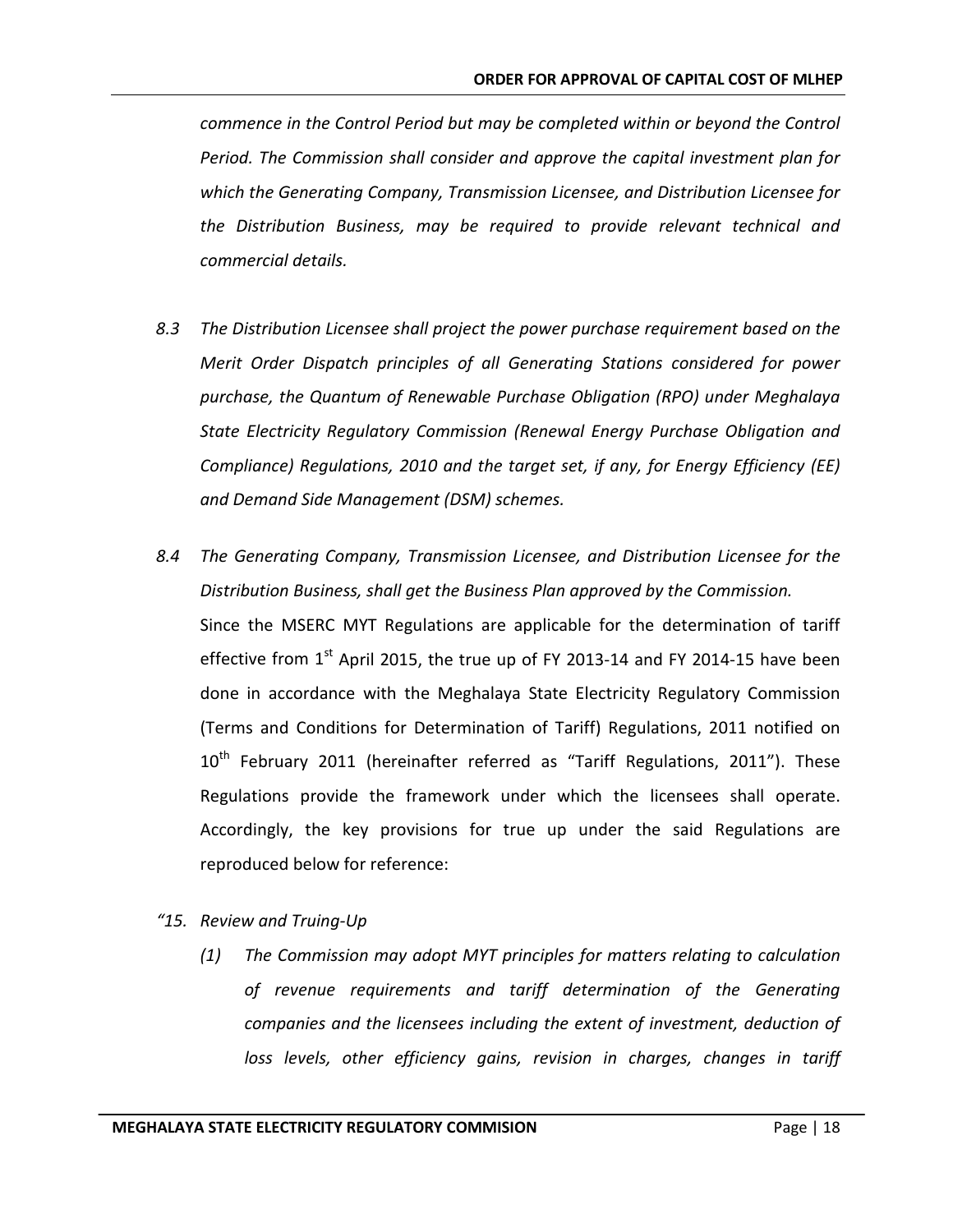*structure, and such other matters as the Commission may direct by a general or special order.*

- *(2) After Audited accounts of a year are made available, the Commission shall undertake similar exercise as above with reference to the final actual figures as per the Audited accounts. This exercise with reference to Audited accounts shall be called 'truing-up'.*
- *(3) The generating company or the licensee, as the case may be, shall make an application before the Commission, for 'truing up' of ARR of the previous year by 30th September of the following year, on the basis of Audited statement of accounts and the Audit Report, thereon. The generating company or the licensee shall get their accounts Audited within a specified time frame, either by the Comptroller & Auditor General of India or by a Statutory Auditor drawn from the panel of Statutory Auditors approved by the Comptroller & Auditor General of India, from time to time, to enable them to file the application for 'truing up' within the specified date, that is 30th September of the following year."*
- *"13. Sharing of Profits and Losses*
- *13. 1 The Commission shall –*
- *(1) cause the generating company or the licensee, as the case may be, to pass on 35 percent of the profit or gain arising from over achievement of the norm laid down by the Commission or targets set by the Commission, from time to time, to Consumers, by adjustment in the next years ARR and consequential distribution tariff rates;*
- *(2) allow the generating company or the licensee to retain 35 percent of the profit or gain arising from over achievement of the norm laid down by the Commission or targets set by the Commission, from time to time, for their organization; and*
- *(3) cause the generating company or licensee as the case may be to deposit the remaining 30 percent of such profit or gain arising from over achievement of the norm laid down by the Commission or targets set by the Commission, from time to time, into a Contingency Reserve Fund which should be operated in a manner*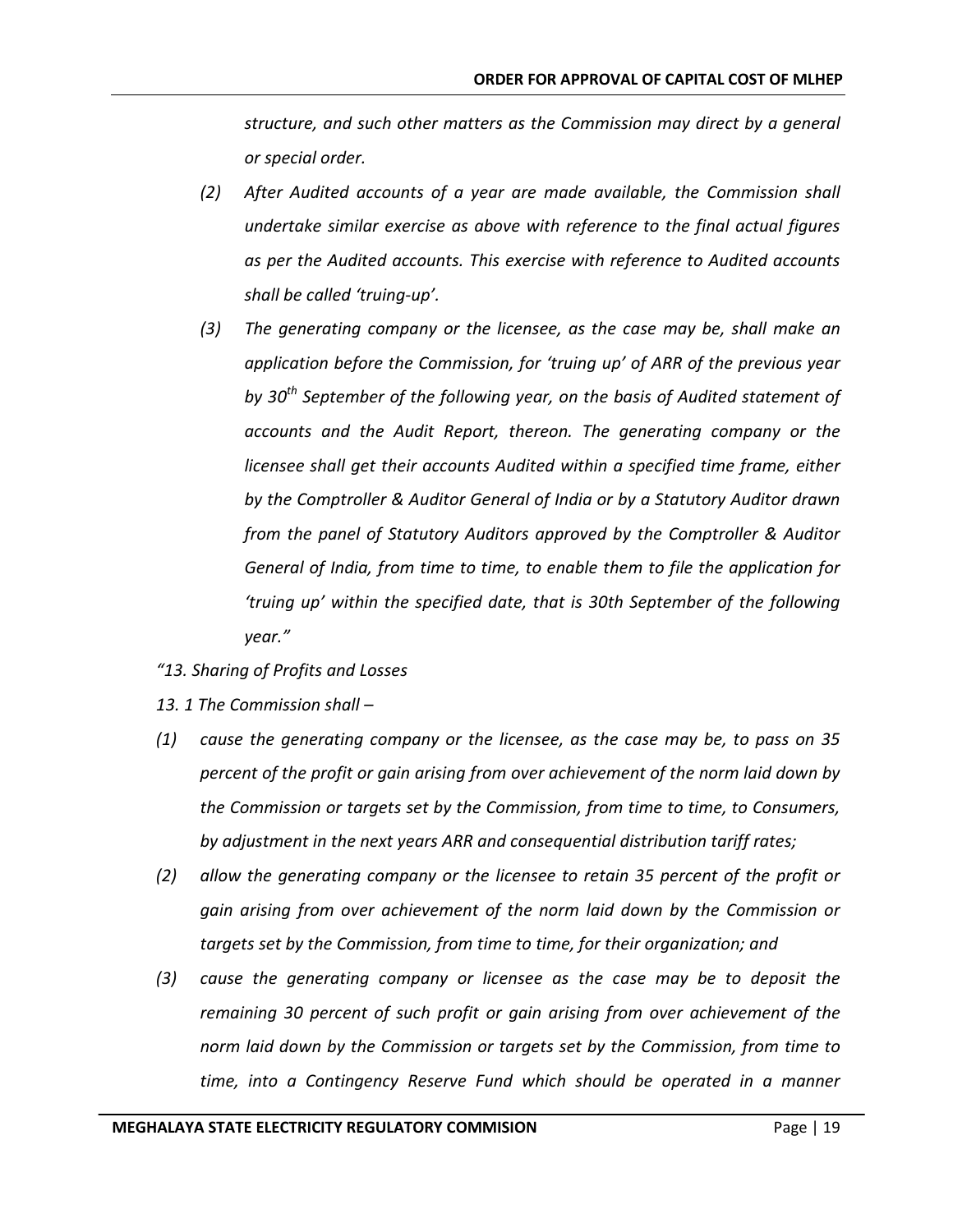*specified by the Commission for such purpose. No amount from such contingency reserve fund may be drawn without the prior written approval of the Commission, which may be granted on the arising of such contingency conditions as may be specified by the Commission, through issue of suitable guidelines for such purpose;*

*13.2 The generating company or the licensee, as the case may be, shall bear the entire loss on account of its failure to achieve the norms laid down by the Commission or targets set by the Commission from time to time, unless it can satisfy the Commission that such losses were incurred after complying with the provisions of these regulations and such Orders as may have been passed by the Commission, for reason which are well beyond normal human control."*

#### **Submissions before the Honorable Commission**

MePGCL hereby submits the petition under section 61, 62(a) of the Electricity Act, 2003 and the MSERC Tariff Regulations, 2011 and the MSERC MYT Regulations, 2014 as amended from time to time for approval of Capital cost, True up of FY 2013-14, Provisional true up of FY 2014-15, ARR and Tariff of MLHEP for the control period of FY 2015-16 to FY 2017-18.

## **Capital Cost of MLHEP**

The Units I & II of Myntdu Leshka Hydro Electric Plant (MLHEP) was Commissioned on  $1<sup>st</sup>$ April 2012 and subsequently, the Unit III was commissioned on  $1<sup>st</sup>$  April 2013. The declaration regarding the same, from the Office of the Director (Generation), MePGCL has been annexed as Annexure – V. The Regulation 52 of the MYT Regulations, 2014 defines the capital cost of a Hydro Power Generating Station. Relevant sections of the regulation are reproduced below for ready reference:

## *" 52. Capital cost*

*52.1 The actual capital expenditure on the date of commercial operation in the case of new investment shall be subject to prudence check by the commission.*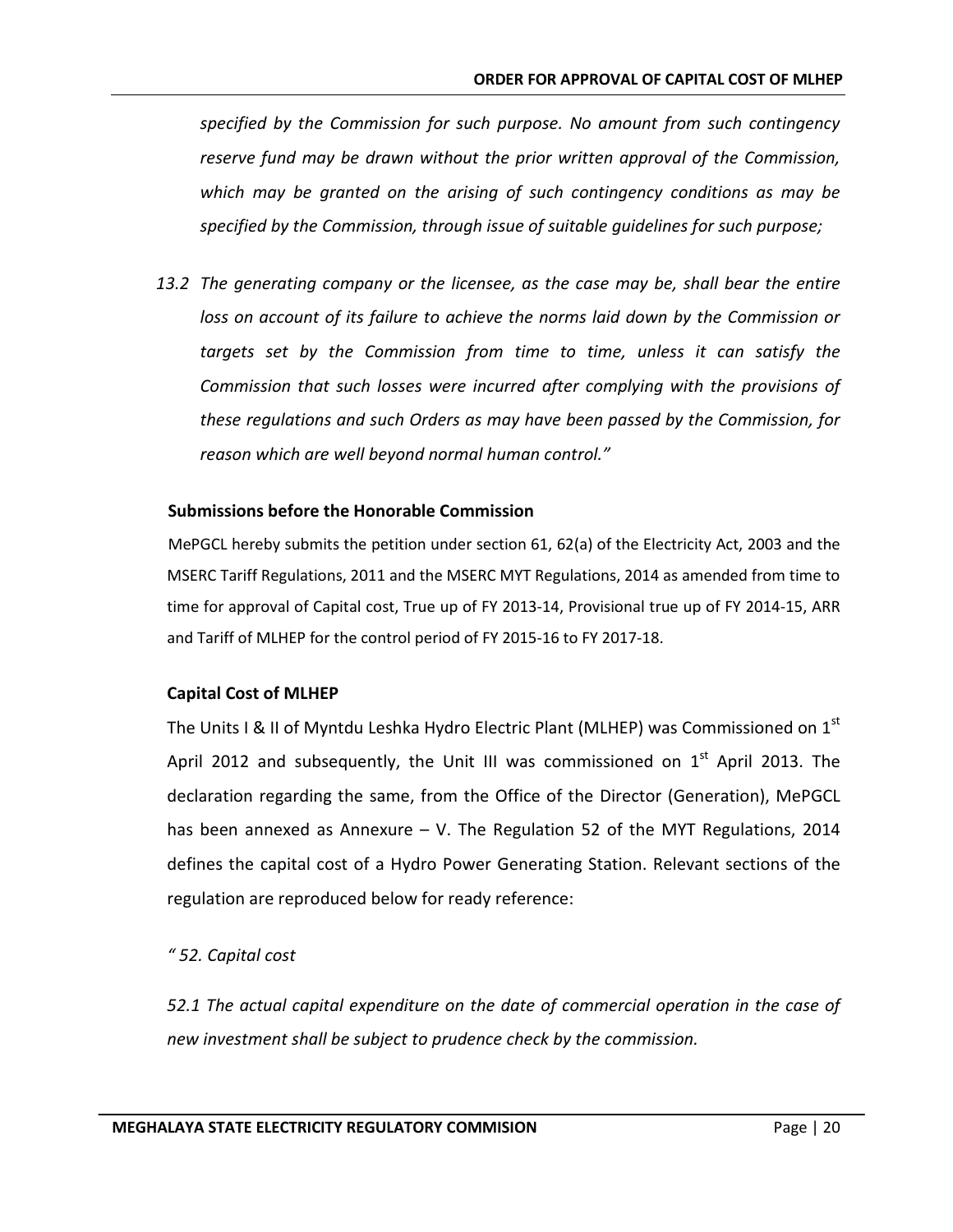*52.2 Scrutiny of cost estimates by the Commission shall be limited to the reasonableness of the capital cost, financial plan, and interest during construction period, use of efficient technology, and such other matters for determination of tariff.*

*52.6 The project cost already admitted by the Commission for purpose of tariff determination shall be considered as the original project cost.*

*52.7 The Commission shall issue guidelines for:*

*a. Verifying the capital cost of Hydroelectric projects by an independent agency or expert and in such a case, the capital cost as vetted by such agency or expert may be considered by Commission after prudence check while determining the tariff for hydro generating station."*

It is submitted that in the Tariff Order dated 30th March, 2013, the Hon'ble Commission had approved the AFC of MLHEP on provisional basis. However, Hon'ble Commission has not approved the project cost of MLHEP.

The direction of the Hon'ble Commission in the Tariff Order dated 30th March, 2013 (Page -84) is produced here for reference:

*"Accordingly the Commission is directing MePGCL the following:*

*(i) to request the State Government to constitute an expert committee for examining the cost of the project and take necessary steps to get the approval of CEA after completing the COD of all three units.'*

*(ii) to file a tariff petition to determine final tariff for Leshka project after COD is achieved in accordance with CERC Regulations.*

*(iv) the filing should be based on audited accounts of expenditures incurred on Leshka Project."*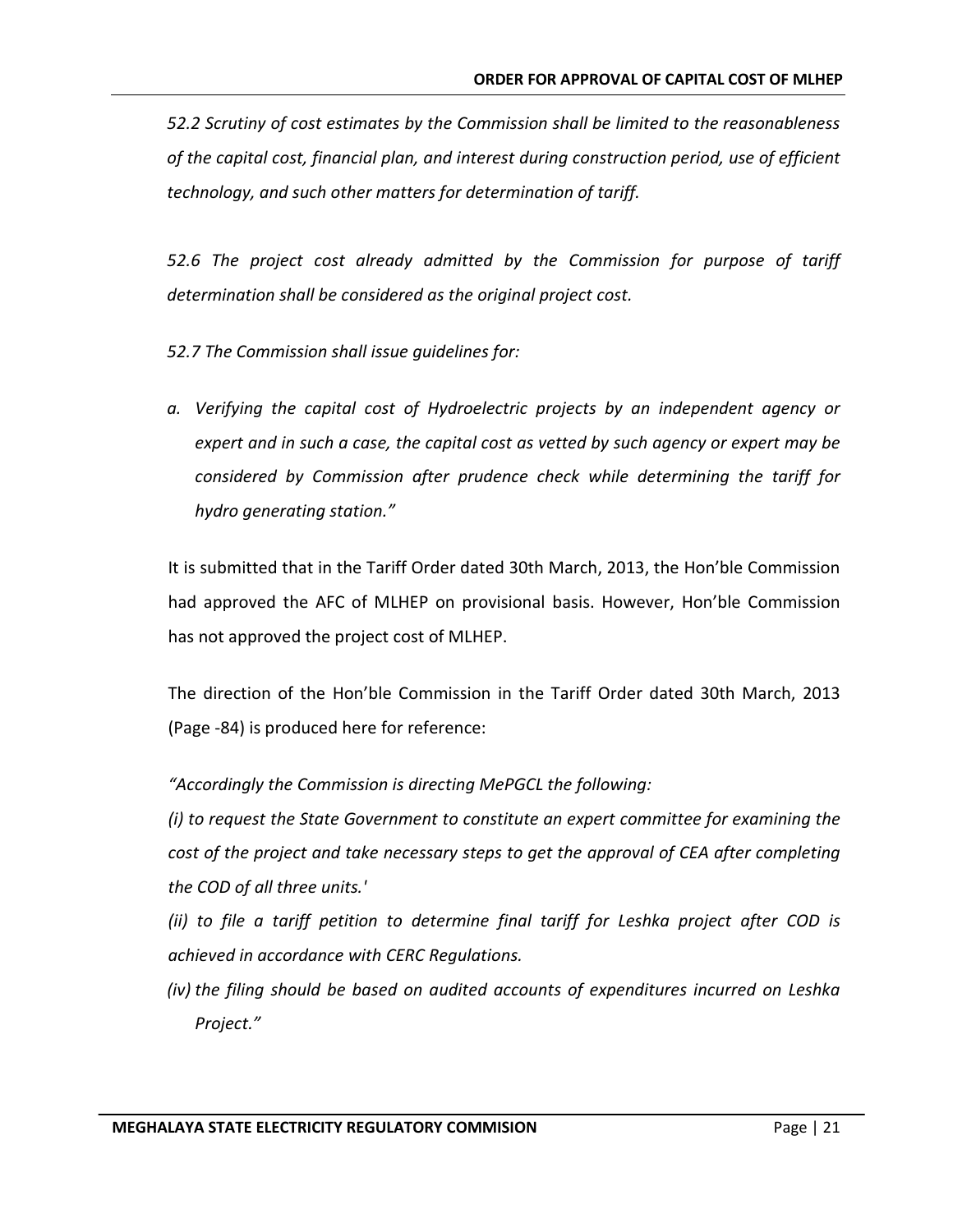*"Considering the financial commitments of MePGCL towards repayment of loans along with interest of PFC and GoM, the Commission is allowing an interim tariff of Rs. 2.83/kWh on the basis of normative standards. SLDC charges of Rs.0.5 crores shall be payable by MePGCL to SLDC. This amount shall be recovered from MePDCL separately. This in an interim arrangement till such time final determination of tariff is completed with due public consultation. This tariff shall give MePGCL Rs.135.54 crores in 2013-14 subject to condition that it generates designed energy in 2013-14 and units are available for generation. This interim tariff is allowed for 2013-14 subject to validation after application of final tariff is received. The Commission has already taken a view that without audit records, the Commission is allowing the same ROE as allowed last year to be allotted equally to each company in the State. To enable the MePGCL to ensure that its financial commitments are met, MePDCL is also directed to release the payments against the fixed charges of Rs.67.77 crores distributed equally in 12 monthly installments provided units are available for generation subject to verification by SLDC. Energy charges shall be paid at the rates approved in table 18 @Rs.1.415/unit for the actual energy generated from MLHEP units on monthly basis. Any adjustment on account of final tariff to be determined by the Commission on the petition of MePGCL after approval of the capital cost by CEA shall be made thereafter."*

It is further submitted that as directed by the Hon'ble Commission in the Tariff Order dated 30th March, 2013, MePGCL had approached the Central Electricity Authority (CEA) and requested the State Government to set up a technical committee, for vetting of the completion cost of MLHEP. However the Central Electricity Authority (CEA) cited that as per Electricity Act 2003, the tariff of the project is decided by the regulatory commission, and therefore CEA has no mandate of vetting revised Cost estimate and advised MePGCL to approach the Hon'ble Commission for vetting the same. As requested by MePGCL, the State Government of Meghalaya has formed the State level technical committee for review of the project cost.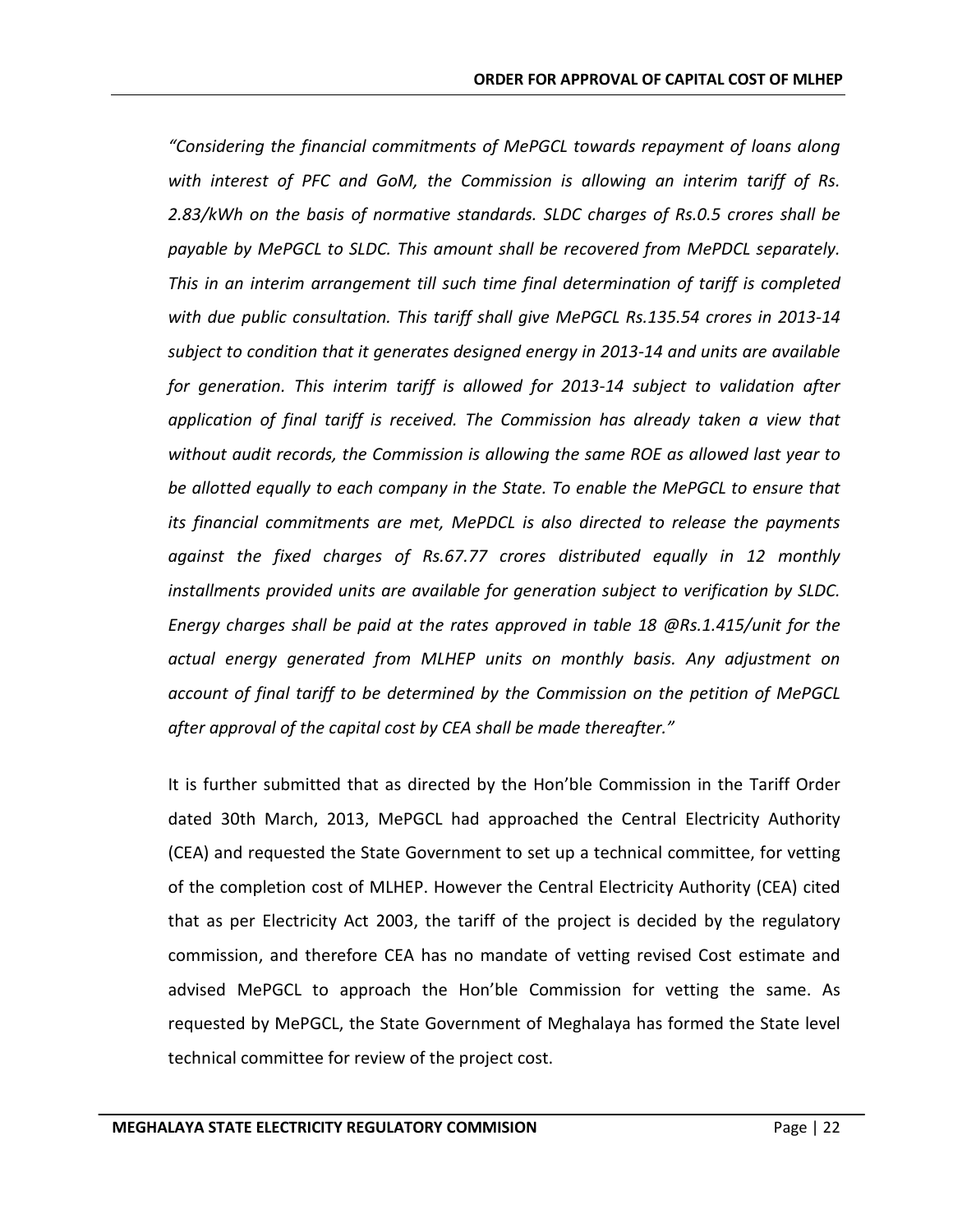The Government of Meghalaya vide its letter No. PE – 85/2008/84 dated: 28th November, 2013 constituted the Technical Committee for submission of final reports on completion cost of MLHEP stating the terms of reference for the committee. The notification from the Government of Meghalaya is as Annexure-I

The Hon'ble Commission in the Tariff Order dated 10th April, 2014, gave an interim order provisionally approving the ARR, same as that for FY 2013-14. The statement of the Hon'ble Commission is reproduced below for reference:

*"MePGCL has prayed that the Commission to approve the completion cost of the MLHEP at Rs 1286.53 crores. Commission has made its stand known that it is not within its ambit to approve or vet the cost of the project as it also involves factors relating to hydrological and other technical aspects apart from financial consideration as a whole. The Commission will only await the Technical Expert Committee's report and examine if any further information or data is required. To simply approve it for Rs 1286.53 crores as prayed for will be an empty formality with no factual or legal ground. For the present,*  the ARR is provisionally accepted for Rs 135.54 crores, same as that for 20134, which *will include Rs.67.77 crores as fixed charges and Rs.1.415 per unit as energy charges. The fixed charges shall be paid by MePDCL in twelve monthly installments provided that machines are available for generation. Similarly, energy charges shall be paid on actual generation. The Commission will take a final view when the report of the independent expert panel and the audited accounts are made available and if necessary, suitable modifications will be made."*

The convener of the Technical committee has submitted the report vide letter dated: 23rd Feb, 2015 and the abstract of the findings of the same are produced below:

*I. The main Project components were generally executed as per construction drawings received from Central Water Commission and Central Electricity Authority.*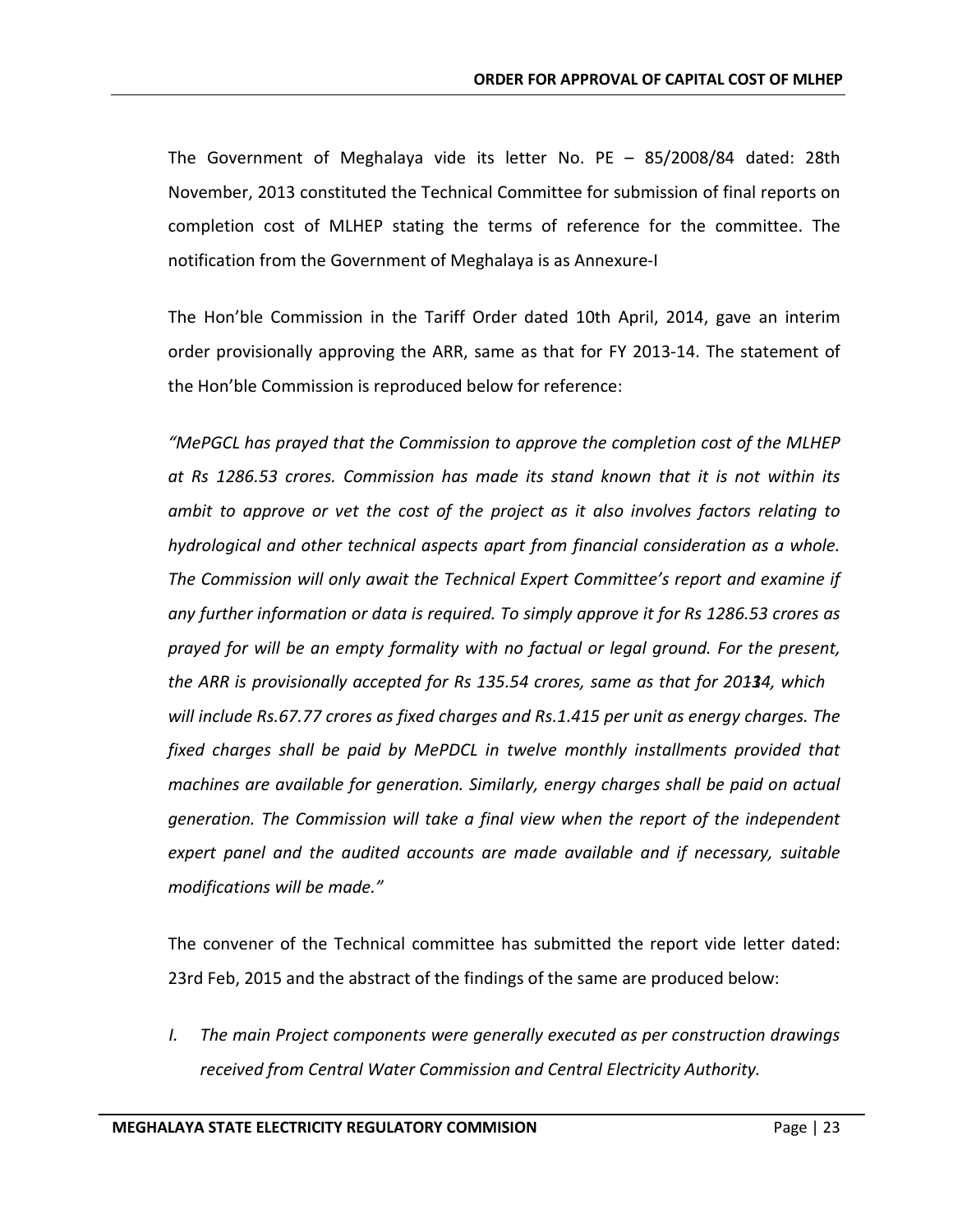- *II. The realization of the impact of acidity of water and the preventive measures adopted were in line with the recommendations of authorities like Central Soil and Materials Research Station (CSMRS) and other authorized consultants.*
- *III. The payments have been made as per conditions of agreement and sanctions accorded by the competent authorities of the project.*
- *IV. The project work actually started in 2005 and completed in 2012. Thus it took seven years instead of scheduled 5 years. Extended rainy season in the Project area, poor geology, addition of one more unit and the unprecedented floods of 2009 and 2010 are the major reasons to justify the marginal time overrun.*
- *V. The road network of almost 44km in the Project area is more or less as per prior projection and has been laid well in the difficult hilly terrain. The stipulated specification has been adhered to and has been done in reasonable rates.*
- *VI.* The specifications and the cost incurred for buildings are not as per the prior *projection. This is understood as many buildings were constructed only for the construction phase of the Project and are makeshift in nature. However, the preparation for buildings in the steep terrain was costly as many slope protection walls had to be constructed and these added to the cost.*
- *VII. The afforestation work under the catchment treatment plan did not go well because of rocky landscape. The survival rates of planted trees are not satisfactory. The afforestation in the catchment will continue till 2018.*
- *VIII. In totality, no intentional wrong doings could be detected in the perused documents and the completion cost of Rs 1286.53 Crore seems to be justified. The Cost/MW came to be Rs 10.20 Crore which is reasonable against the difficult backdrop of the project execution. Rs 10.20 Crore per MW cost can be compared with the other hydroelectric projects of the region.*
- *IX.* Adequate planning and better construction and financial management would have *resulted in some savings.*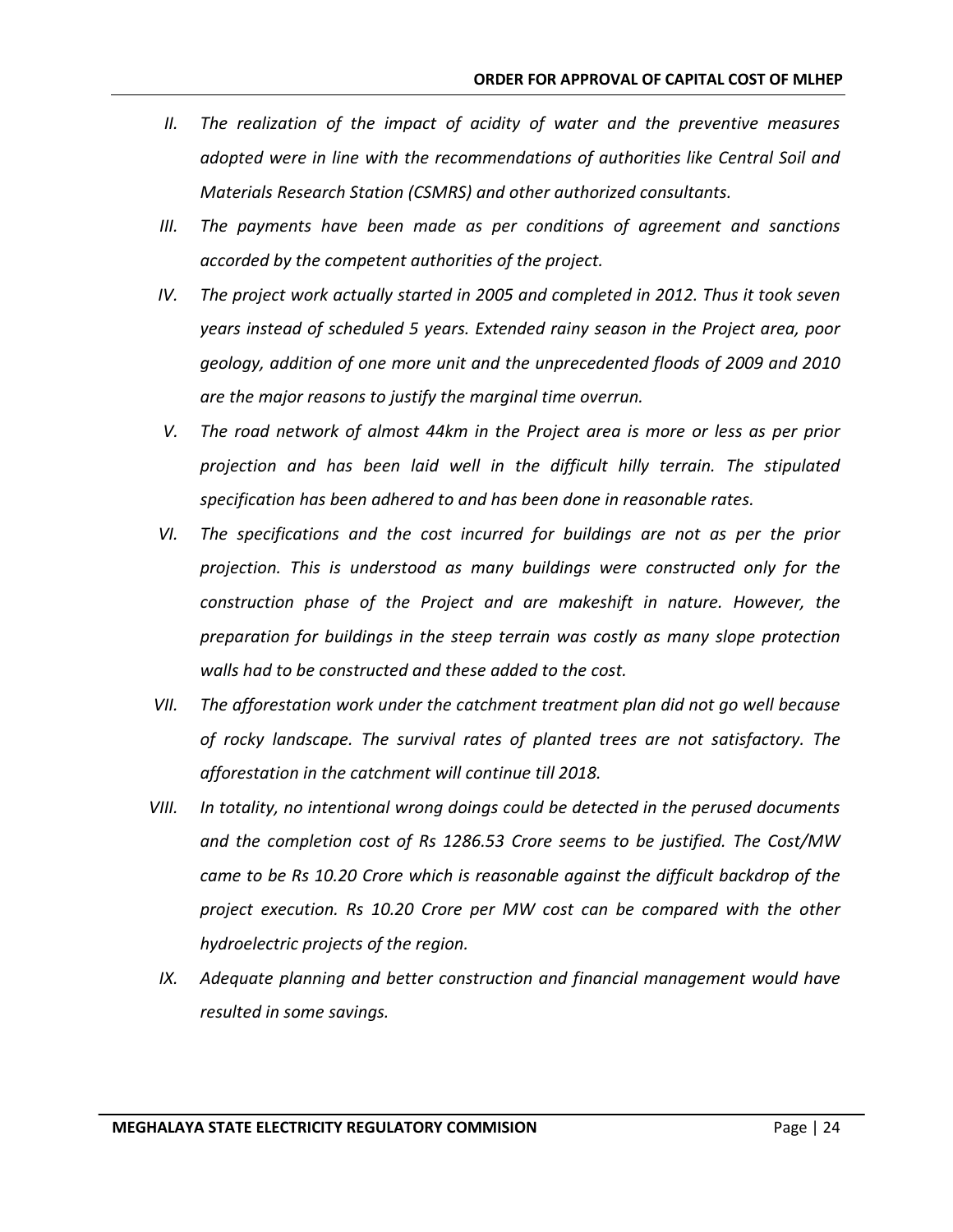*The report of the Technical committee is appended as Annexure –VII together with the letter conveying the concurrence of the state Govt. to the report.*

*The summary of the reports of the committee is as follows:* 

#### **A. IIT Roorkee**

#### **IIT Roorkee, a constituent of the technical Committee has reported as follows:**

- 1) As mentioned in the report, the project took seven years to complete, started in the year 2005 and completed in 2012. Considering the climatic condition (extended rainy season), poor geology, floods of 2009 and 2010, addition of third Unit in the project in 2008, additional measures adopted to resist the acidic nature of the river water at a later stage, the delay in completion may be accepted. Such delays are normal in projects in Himalayas due to its complex geology and occurrence of flash floods.
- 2) The cost of completion has increased from the revised estimate cost (2006) of project. This increase is due to increase in cost of work (hard cost), due to escalation and IDC. It is seen that hard cost increase is due to poor geological conditions encountered during execution, due to change in design for the addition of III Unit, due to the measures required to mitigate the effect of acidic nature of river water and inadequate or no provision for works which were later found necessary to complete the work.
- 3) This per MW cost shall be favourably viewed for the conditions under which the project is constructed such as :
	- i. The climatic condition (Extended rainy seasons of eight months)
	- ii. Poor Geology
	- iii. Unprecedented Floods of 2009 and 2010
	- iv. Addition of third Unit in the Project in 2008
	- v. Additional measures adopted to resist acidity of the water.
	- vi. Remoteness and backwardness of the area.

In view of these factors, the cost of Rs. 10.27 Crores per MW at the present price index appears reasonable.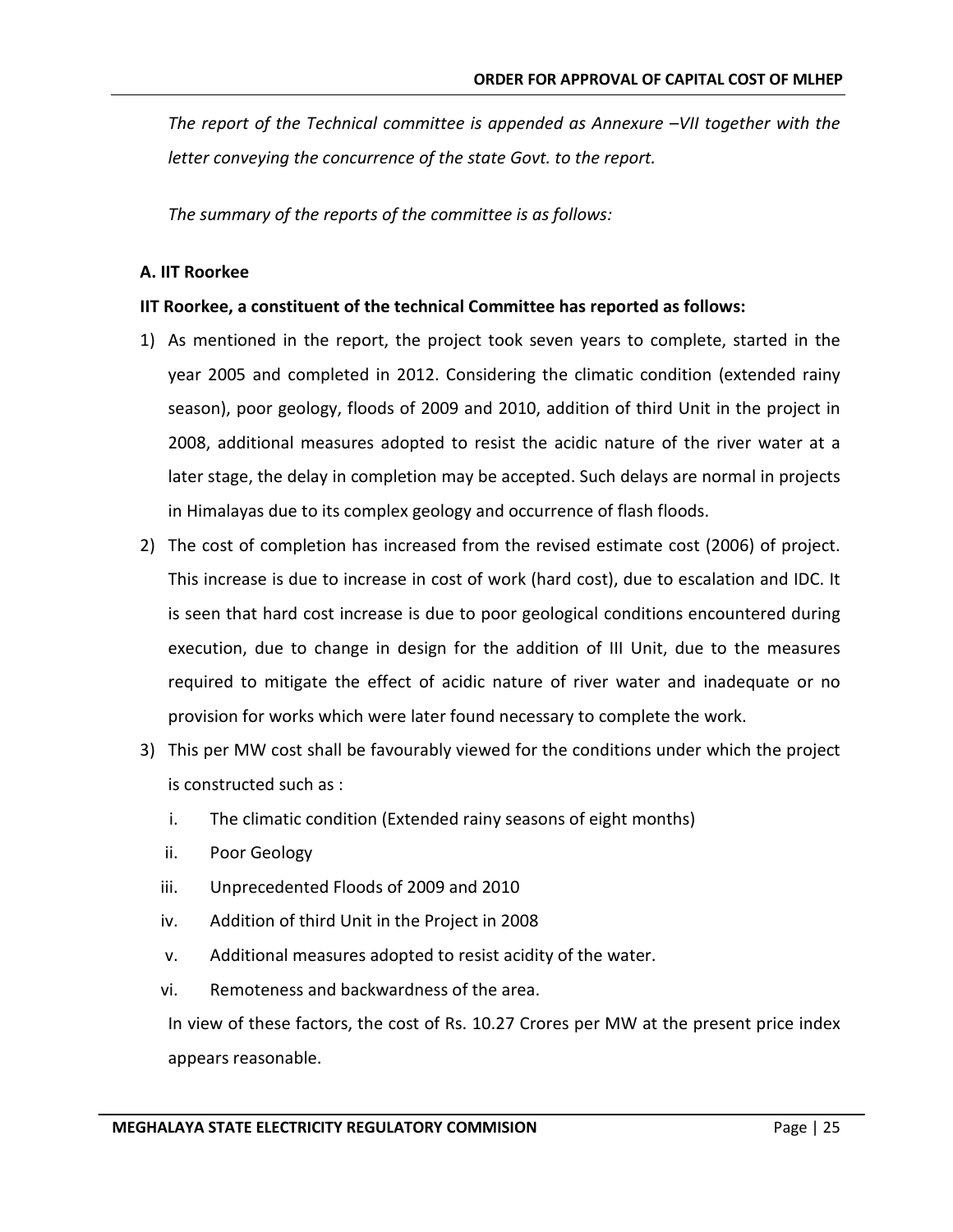The detailed report on Cost verification of MLHEP is appended as Annexure- VIII.

## **B. PWD (Road & Bldg.)**

- 1) The report of the PWD (Road) Govt. of Meghalaya, states that the work has been laid well in difficult hilly terrain within a reasonable rate.
- 2) The report of the PWD (Bldg.) Govt. of Meghalaya states that the construction of building was not as per prior projection, however the difference in cost between the rate adopted at site and the PWD (B) SOR prevailing during issue of Work Order is reasonably within limit. The plinth area rate is 31.66% lower than that of PWD rates. This is due to the temporary nature of the Buildings.

The reports of the Chief Engineer, PWD (Roads), Govt. of Meghalaya, vide Letter No. PW/TB/RD/13/2013/22 dated: 29th Oct, 2014 and the report of the Chief Engineer (C), PWD (Buildings) Govt. of Meghalaya, for completion Cost of Building Works of MLHEP vide letter No. PW/SE/D8/2006/126 dated: 28th Jan, 2015 are appended as Annexure- IX & X respectively.

# **C. Forest Dept.**

The Chief Conservator of Forests, Govt. of Meghalaya stated that the survival of the saplings under afforestation work in the barren catchment area appears to be poor due to rocky landscape and shifting cultivation and the resultant fire.

The report from the Chief Conservator of Forests-in-charge (M&E) is appended as Annexure – XI.

On the basis of the above report, the MePGCL would like to place the following observations:

1. It can be concluded that the project was delayed due to rains, poor geology, floods, addition of third unit and the acidic nature of the water.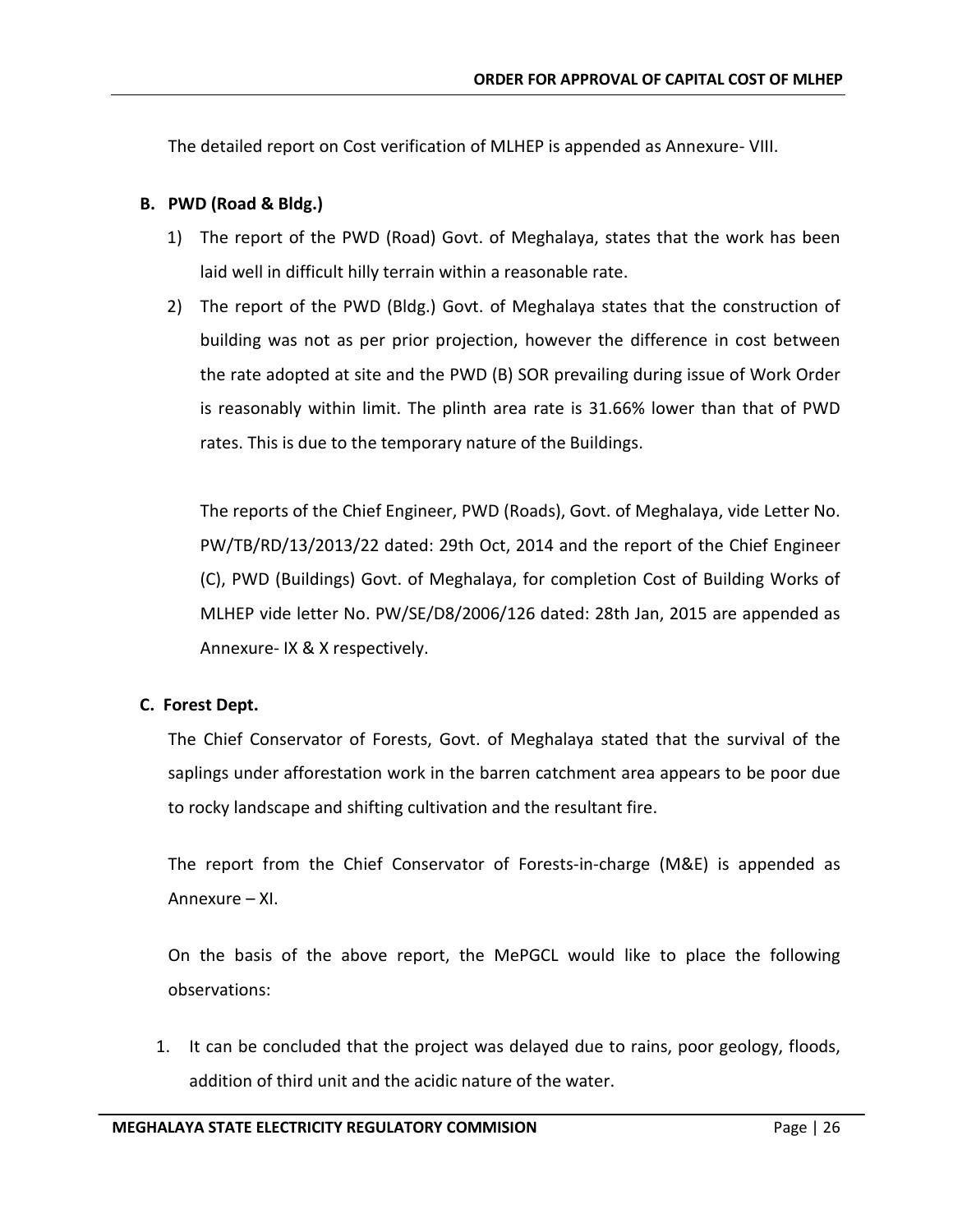- 2. The cost is reasonable and comparable with other Projects recently completed or going to be completed.
- 3. There was no major fault and irregularities found by the Technical Committee.
- 4. Units I and II were commissioned on 1<sup>st</sup> April 2012 and subsequently, the third unit of the project was finally commissioned on  $1<sup>st</sup>$  April 2013.

It is therefore prayed before the Hon'ble Commission to accept the capital cost of the project as given below:

| SI. No.        | <b>Particulars</b>       | GFA as on<br>31.3.2013 | <b>CWIP</b> (as on<br>31.03.2013) | Capital Cost (as on<br>01.04.2013) |
|----------------|--------------------------|------------------------|-----------------------------------|------------------------------------|
|                |                          | (Rs. Crore)            | (Rs. Crore)                       | (Rs. Crore)                        |
| 1              | Land                     | 15.54                  | -                                 | 15.54                              |
| $\overline{2}$ | <b>Buildings</b>         | 91.52                  | 52.27                             | 143.79                             |
| 3              | <b>Hydraulic Works</b>   | 590.14                 | 29.89                             | 620.03                             |
| 4              | <b>Other Civil works</b> | 114.10                 |                                   | 114.10                             |
| 5              | Plant & Machinery        | 325.77                 | 19.05                             | 344.82                             |
| 6              | Lines & cables           | 4.32                   | $\overline{\phantom{0}}$          | 4.32                               |
| $\overline{7}$ | Vehicles                 | 0.24                   |                                   | 0.24                               |
| 8              | Furniture                | 0.04                   | -                                 | 0.04                               |
| 9              | Office Equipment         | 0.16                   | -                                 | 0.16                               |
|                | <b>Total</b>             | 1141.83                | 101.21                            | 1243.04                            |

## **Audited Project Cost of 3 x 42MW MLHEP as on 31st March, 2013**

# **Audited Project Cost of 3X42MW MLHEP as on 31st March, 2014**

| SI.<br>No.     | <b>Particulars</b>      | GFA as on<br>31.3.2014 | CWIP (as on<br>31.03.2014) | <b>Total</b><br>(as<br><b>on</b><br>31.3.2014) | Rebates/<br><b>Discount</b><br>(as<br>on<br>31.03.2014) | GFA (as on<br>01.04.2014) |
|----------------|-------------------------|------------------------|----------------------------|------------------------------------------------|---------------------------------------------------------|---------------------------|
|                |                         | (INR Crore)            | (INR Crore)                | (INR Crore)                                    | (INR Crore)                                             | (INR Crore)               |
| 1              | Land                    | 28.75                  |                            | 28.75                                          |                                                         | 28.75                     |
| $\overline{2}$ | <b>Buildings</b>        | 146.43                 |                            | 146.43                                         |                                                         | 146.43                    |
| 3              | <b>Hydraulic Works</b>  | 634.26                 |                            | 634.26                                         | 11.24                                                   | 623.02                    |
| 4              | Other Civil works       | 117.43                 |                            | 117.43                                         |                                                         | 117.43                    |
| 5              | Plant& Machinery        | 365.09                 |                            | 365.09                                         |                                                         | 365.09                    |
| 6              | Lines & cables          | 4.57                   |                            | 4.57                                           |                                                         | 4.57                      |
| $\overline{7}$ | Vehicles                | 0.24                   |                            | 0.24                                           |                                                         | 0.24                      |
| 8              | Furniture               | 0.08                   |                            | 0.08                                           |                                                         | 0.08                      |
| 9              | <b>Office Equipment</b> | 0.18                   |                            | 0.18                                           |                                                         | 0.18                      |
|                | <b>Total</b>            | 1297.02                | 0.00                       | 1297.02                                        | 11.24                                                   | 1285.78                   |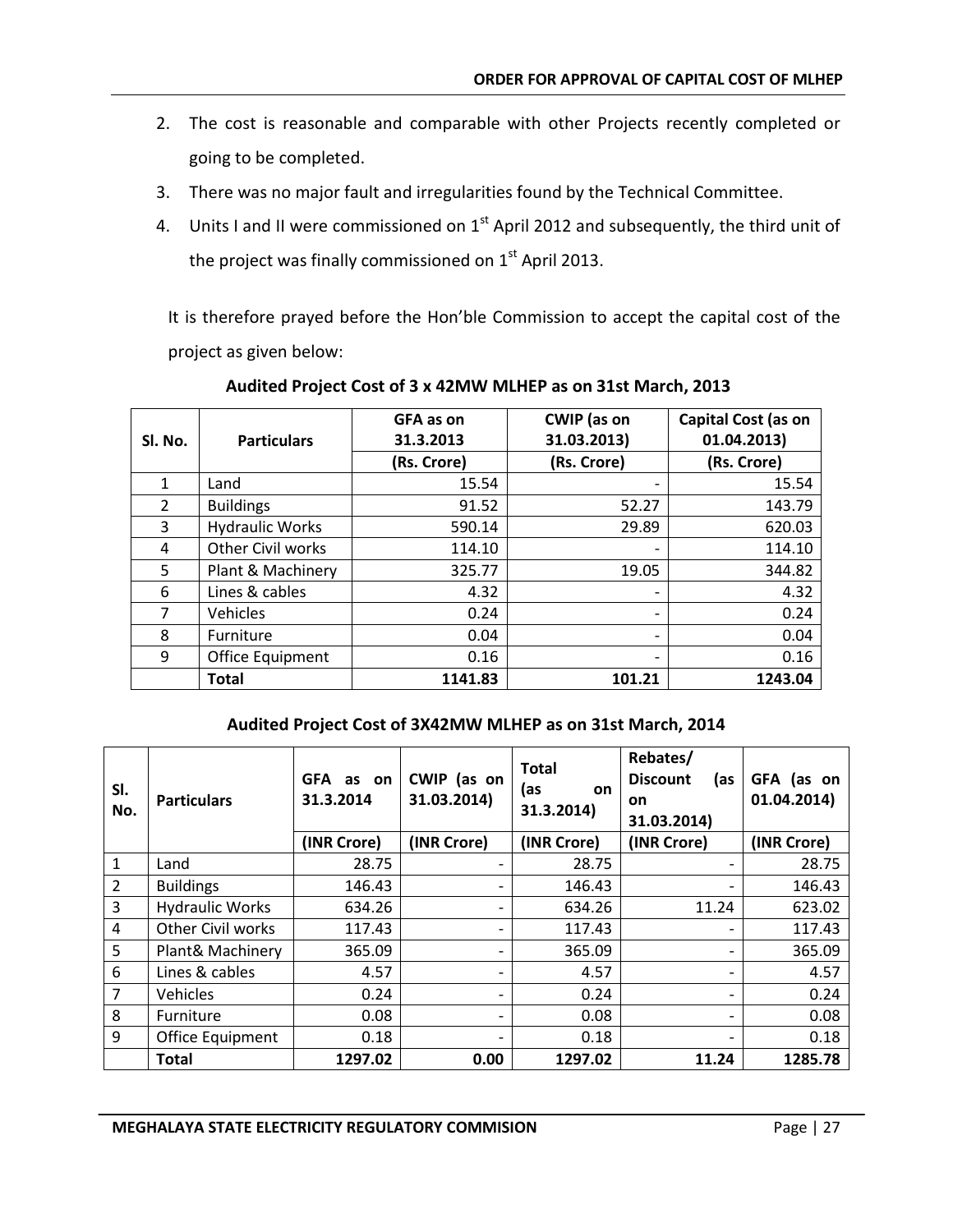| S.I No         | <b>Particulars</b>     | <b>GFA</b><br>as<br>on<br>31.03.2015 | <b>CWIP</b><br>(as<br>on 31.03.2015) | Rebates/<br><b>Discount</b><br>(as<br>on.<br>31.03.2015) | <b>GFA</b><br>(as<br>on<br>01.04.2015) |
|----------------|------------------------|--------------------------------------|--------------------------------------|----------------------------------------------------------|----------------------------------------|
|                |                        | (INR Crore)                          | (INR Crore)                          | (INR Crore)                                              | (INR Crore)                            |
| 1              | Land                   | 28.79                                |                                      |                                                          | 28.79                                  |
| $\overline{2}$ | <b>Buildings</b>       | 146.46                               | $\overline{\phantom{a}}$             |                                                          | 146.46                                 |
| 3              | <b>Hydraulic Works</b> | 623.10                               | $\overline{\phantom{a}}$             |                                                          | 623.10                                 |
| 4              | Other Civil works      | 117.57                               | $\overline{\phantom{a}}$             |                                                          | 117.57                                 |
| 5              | Plant & Machinery      | 365.16                               | $\overline{\phantom{a}}$             |                                                          | 365.16                                 |
| 6              | Lines & cables         | 4.57                                 | $\overline{\phantom{a}}$             |                                                          | 4.57                                   |
| 7              | Vehicles               | 0.24                                 | $\overline{\phantom{a}}$             |                                                          | 0.24                                   |
| 8              | Furniture              | 0.08                                 | $\overline{\phantom{a}}$             |                                                          | 0.08                                   |
| 9              | Office Equipment       | 0.18                                 | $\overline{\phantom{a}}$             |                                                          | 0.18                                   |
|                | <b>Total</b>           | 1286.13                              | 0.00                                 | 0.00                                                     | 1286.13                                |

### **Audited Project Cost of MLHEP 3X42 MW as on 31st March, 2015**

## **Audited Project Cost of MLHEP 3X42 MW as on 31st March, 2016**

| Sl. No         | <b>Particulars</b>     | <b>GFA</b><br>(as on<br>31.03.3016) | CWIP (as on<br>31.03.3016) | <b>Rebates/Discount</b><br>(as on 31.03.2016) | <b>Values</b><br><b>Assets</b><br>(as<br><b>on</b><br>31.03.2016) |
|----------------|------------------------|-------------------------------------|----------------------------|-----------------------------------------------|-------------------------------------------------------------------|
|                |                        | (INR Crore)                         | (INR Crore)                | (INR Crore)                                   | (INR Crore)                                                       |
| 1              | Land                   | 23.90                               | 0.00                       | 0.00                                          | 23.90                                                             |
| $\overline{2}$ | <b>Buildings</b>       | 146.68                              | 0.00                       | 0.00                                          | 146.68                                                            |
| 3              | <b>Hydraulic Works</b> | 623.60                              | 0.00                       | 0.00                                          | 623.60                                                            |
| 4              | Other Civil works      | 122.70                              | 0.00                       | 0.00                                          | 122.70                                                            |
| 5              | Plant & Machinery      | 364.57                              | 0.00                       | 0.00                                          | 364.57                                                            |
| 6              | Lines & cables         | 4.57                                | 0.00                       | 0.00                                          | 4.57                                                              |
| $\overline{7}$ | Vehicles               | 0.46                                | 0.00                       | 0.00                                          | 0.46                                                              |
| 8              | Furniture              | 0.08                                | 0.00                       | 0.00                                          | 0.08                                                              |
| 9              | Office Equipment       | 0.18                                | 0.00                       | 0.00                                          | 0.18                                                              |
|                | <b>Total</b>           | 1286.74                             | 0.00                       | 0.00                                          | 1286.74                                                           |

MePGCL submits before the Hon'ble Commission to kindly approve the capital cost of Myndtu Leshka HEP as Rs 1286.74 Crore as on  $1<sup>st</sup>$  April 2016 as duly certified by the statutory auditors. The Auditors' Certificate of capital cost of MLHEP is attached with the petition.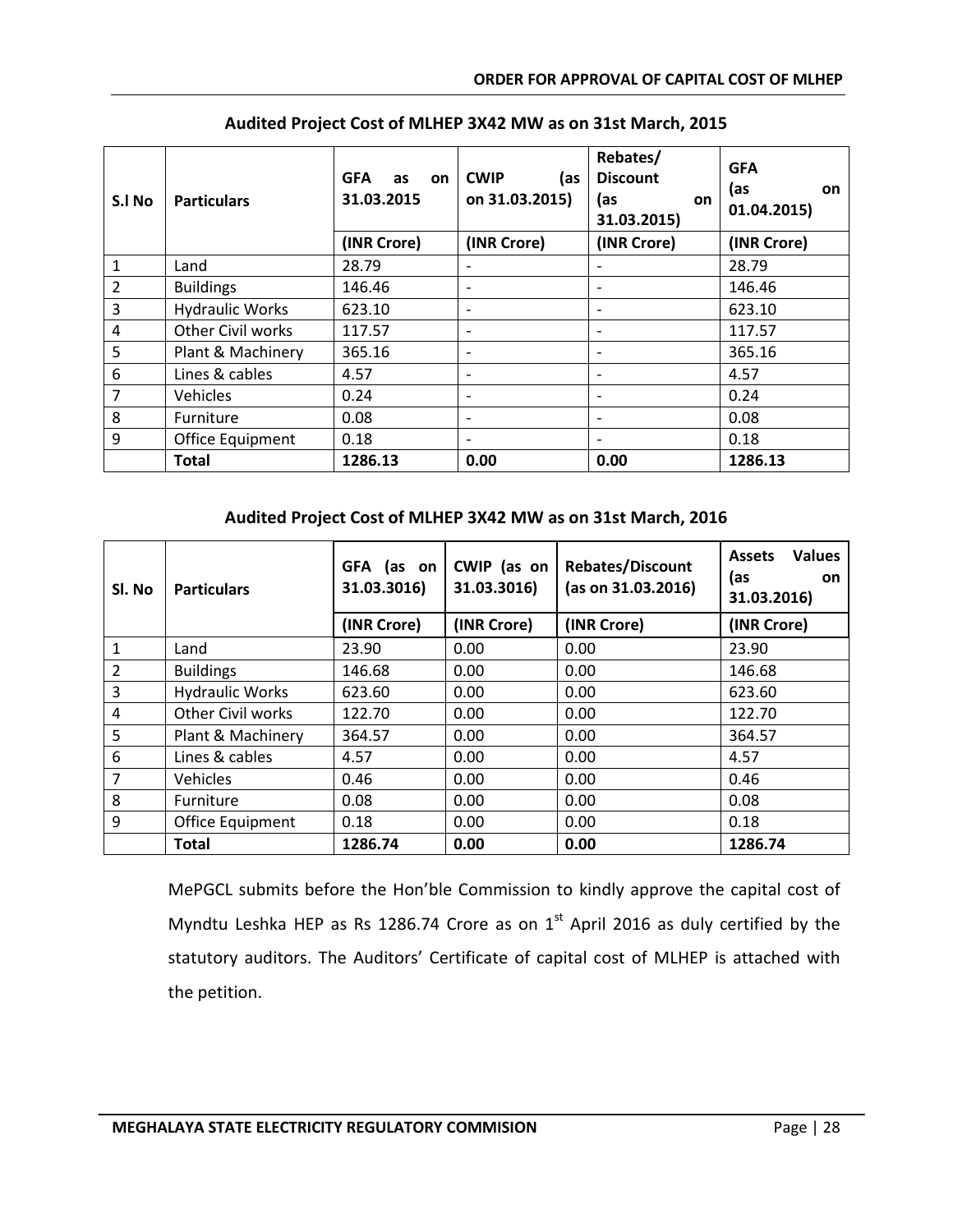## **Additional Capitalization**

The regulation 29 of the MYT Regulations, 2014 provides for additional capitalization as reproduced below:

*"29 Additional Capitalization*

*29.1 The following capital expenditure, actually incurred or projected to be incurred, on the following counts within the original scope of work, after the date of commercial operation and up to the cut-off date may be admitted by the Commission, subject to the prudence check:*

- *a) Due to Un-discharged liabilities within the original scope of work;*
- *b) On works within the original scope of work, deferred for execution;*
- *c) To meet award of arbitration and compliance of final and un-appealable order or decree of a court arising out of original scope of works;*
- *d) On account of change in law;*
- *e) On procurement of initial spares included in the original project costs subject to the ceiling norm specified;*
- *f) Any additional works/services, which have become necessary for efficient and successful operation of a generating station or a transmission system or a distribution system but not included in the original capital cost:*

*Provided that original scope of work along with estimates of expenditure shall be submitted as a part of Business Plan: Provided further that a list of the deferred liabilities and works deferred for execution shall be submitted along with the application for final*  tariff after the date of commercial operation of the generating Unit/Station or *transmission system or distribution system. Provided further that the assets forming part of the project but not put to use, shall not be considered."*

Therefore, as per the regulation, the works which were within the original scope of works but deferred for execution and works due to un-discharged liabilities within the original scope of work, will form the part of additional capitalization.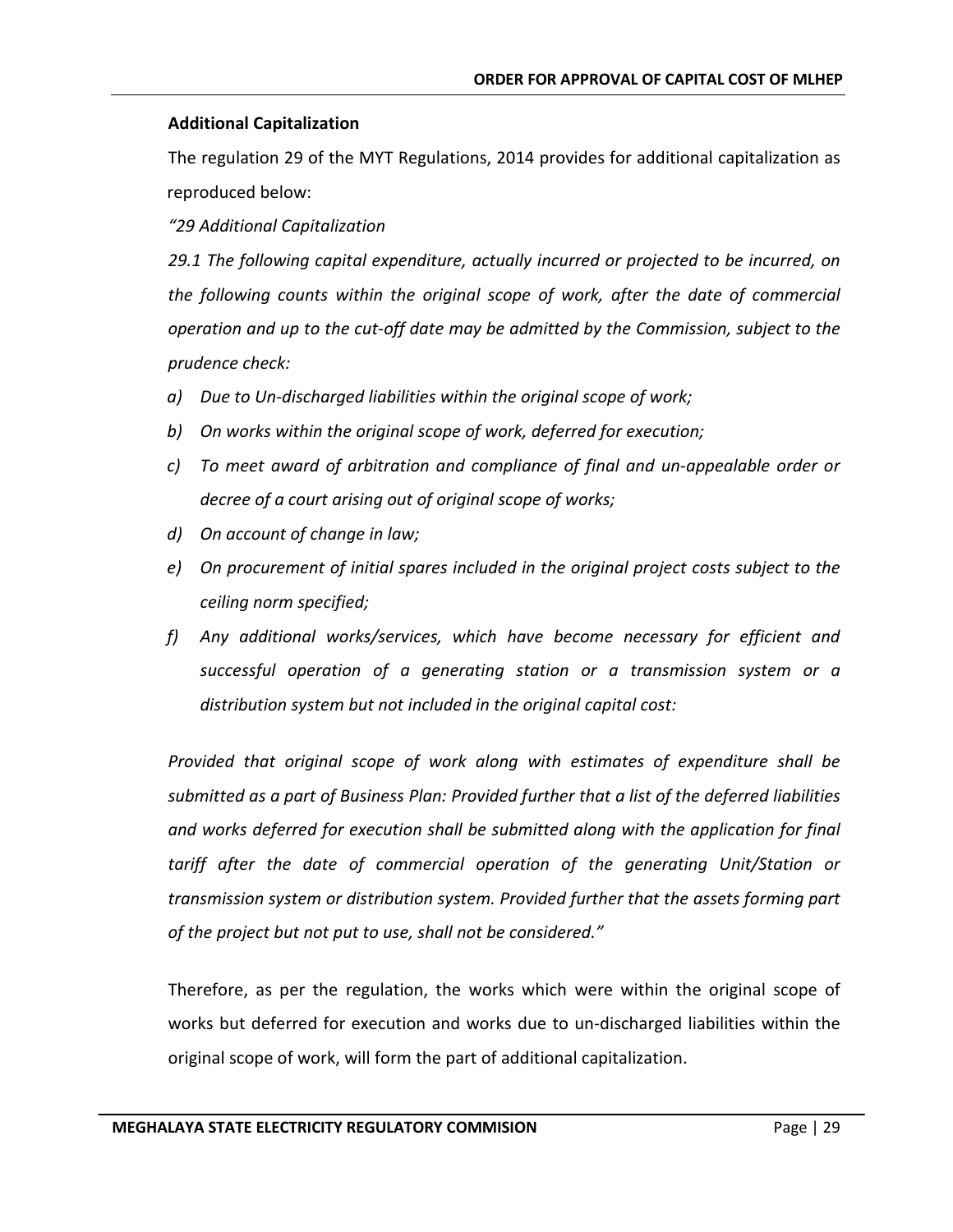As per the details of capital cost submitted in the above section, MePGCL has incurred an additional capitalization of Rs. 43.70 Crore, over the years FY 2013-14 to FY 2015-16, mainly on account of un-discharged liabilities and deferred works.

MePGCL prays before the Hon'ble Commission to allow this amount as additional capitalization and claim this amount within total capital cost.

## **Funding Pattern of MLHEP**

The Myntdu Leshka HEP has been funded by a mix of Loans and Equity as elaborated below.

## **Loans**

Till date, MePGCL has availed loans for a sum of Rs. 801.24 Crore for the construction of the MLHEP from various sources and has also planned for availing an additional loan of Rs. 99.48 Crore as tabulated below:

| <b>Source</b>                                                   | <b>Amount (INR Crore)</b> |
|-----------------------------------------------------------------|---------------------------|
| <b>Rural Electrification Corporation (REC)</b>                  | 253.04                    |
| Power Finance Corporation (PFC)                                 | 240.20                    |
| <b>BSE Bonds</b>                                                | 170.00                    |
| Central Bank of India                                           | 75.00                     |
| Federal Bank of India                                           | 50.00                     |
| <b>State Government Loan</b>                                    | 13.00                     |
| <b>Total Loans availed till date for MLHEP</b>                  | 801.24                    |
| Total Loan Eligibility as per Regulations (70% of Capital Cost) | 900.72                    |
| <b>Additional Loan to be availed for MLHEP</b>                  | 99.48                     |

**Loan details of MLHEP**

This additional loan is to be availed by end of FY 2016-17 from Rural Electrification Corporation (REC) at the existing card rate for such loans which is 12.50%.

The details of disbursement schedules of the above mentioned loans along with the respective interest rates of each tranche have been provided as per Format 7 and Annexure - XIII.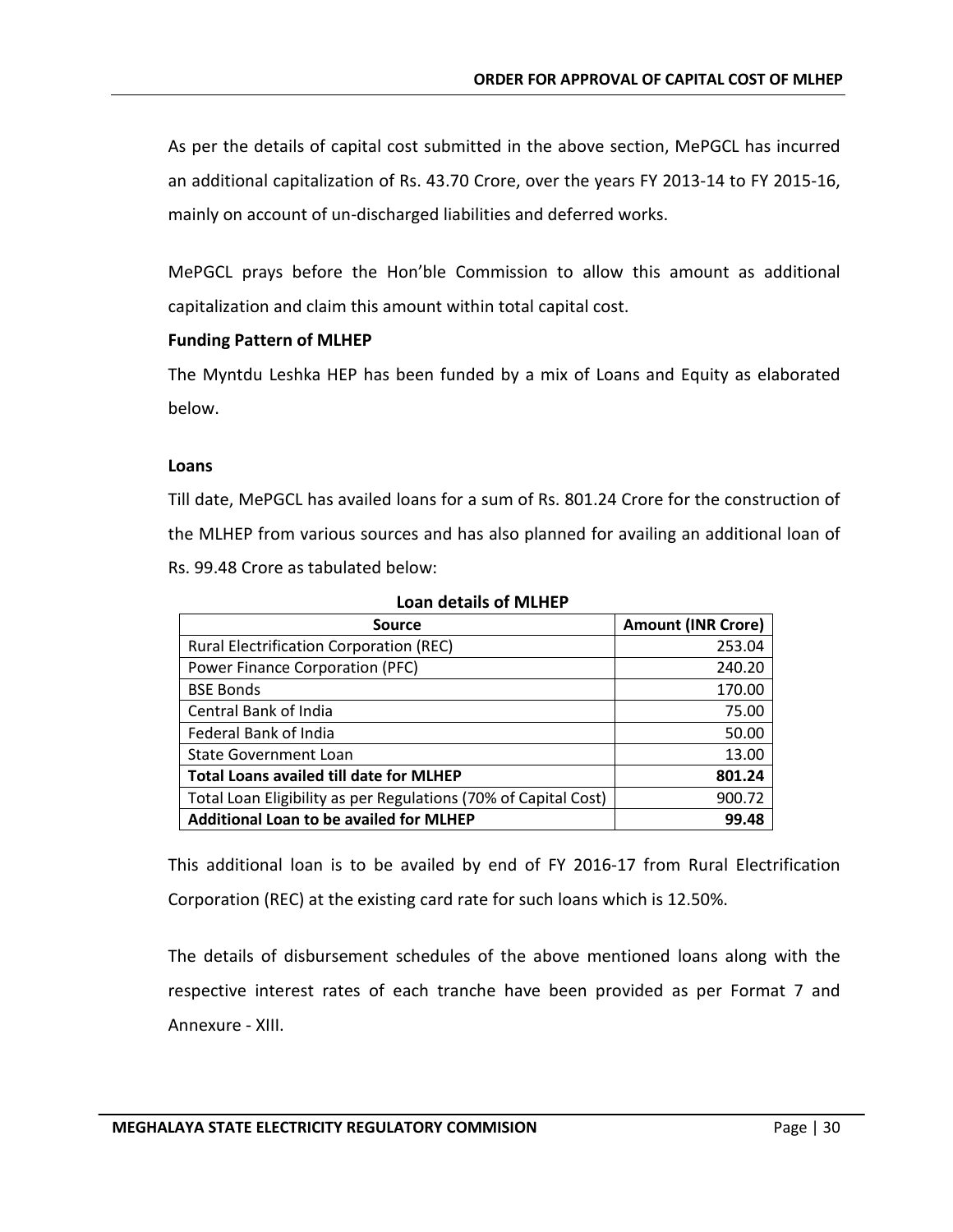# **Equity**

The Govt. of Meghalaya has infused an amount of Rs. 323.57 Crore of Equity for MLHEP vide various notifications which have been provided as Annexure – XIII. Another amount of Rs. 62.45 Crore is in the process of infusion as equity at the beginning of FY 2017-18 and thus, the total equity capital for the project would stand at Rs. 386.02 Crore which is 30% of the final project cost and is commensurate with the provisions of the MSERC MYT Regulations, 2014.

Therefore, the funding pattern of MLHEP can be summarized as below:

| <b>Source</b>                | Amount<br>(INR Crore) | % of Total Project<br>Cost |
|------------------------------|-----------------------|----------------------------|
| Loans                        |                       |                            |
| Availed                      | 801.24                |                            |
| To be Availed                | 99.48                 |                            |
| <b>Total Loans (A)</b>       | 900.72                | 70%                        |
| <b>Equity</b>                |                       |                            |
| Infused                      | 323.57                |                            |
| To be Infused                | 62.45                 |                            |
| Total Equity (B)             | 386.02                | 30%                        |
| Total Project Cost (A) + (B) | 1286.74               | 100%                       |

#### **Funding Pattern of MLHEP**

MePGCL prays before the Honorable Commission to kindly approve the funding pattern for MLHEP as shown above.

# **Operational Norms and Design Energy**

# **Norms of Operation**

The Regulation 58 of the MYT Regulations, 2014 provides the norms for operation of Hydro Generating stations. The regulation is reproduced below for ready reference:

*"58 Norms of operation*

*The norms of operation shall be as under:*

*58.1 Normative annual plant availability factor (NAPAF)*

*(a) Storage and pondage type plants where plant availability is not affected by silt and*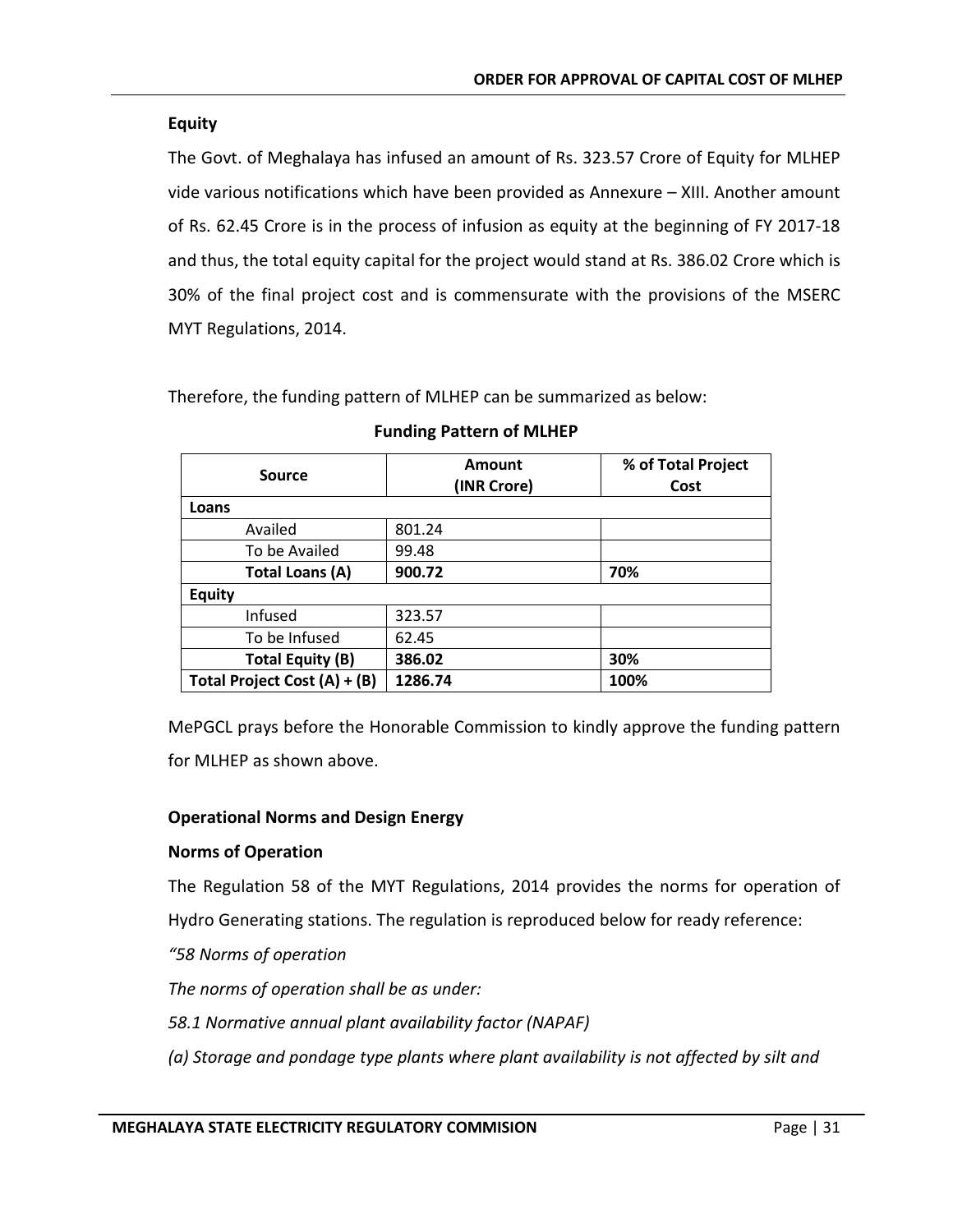- *(i) with head variation between Full Reservoir Level (FRL) and Minimum Draw Down Level (MDDL) of upto 8 % ………………………. 90 %*
- *(ii) with head variation between FRL and MDDL of more than 8% = (Head at MDDL/Rated Head) x 0.5+0.2*
- *(b) Pondage type plant where plant availability is significantly affected by silt.. ..85%*
- *(c) Run –of- River type plants: NAPAF to be determined plant-wise, based on 10-da design energy data, moderated by past experience where available /relevant.*

*Note:*

- *(i) A further allowance may be made by the Commission under special circumstances,*  eg. Abnormal silt problem or other operating conditions, and known plant *limitations.*
- *(ii) A further allowance of 5 % may be allowed for difficulties in the North East Region.*
- *(iii)* In case of new hydro electric project the developer shall have the option of *approaching the Commission in advance for further above norms.*
- *58.2 Auxiliary energy consumption:*
- *(a) Surface hydro electric power generating stations with rotating exciters mounted on the generator shaft ……………0.7% of energy generated.*
- *(b) Surface hydro electric power generating stations with static excitation system…………………………………………1.0% of energy generated.*
- *(c) Underground hydro electric power generating stations with rotating exciters mounted on the generator shaft ….0.9% of energy generated.*
- *(d) Underground hydro electric power generating stations with static excitation system ……………………………………..….1.2% of energy generated.*
- *58.3 Transformation losses*

*From generation voltage to transmission voltage ……0.5% of energy generated."*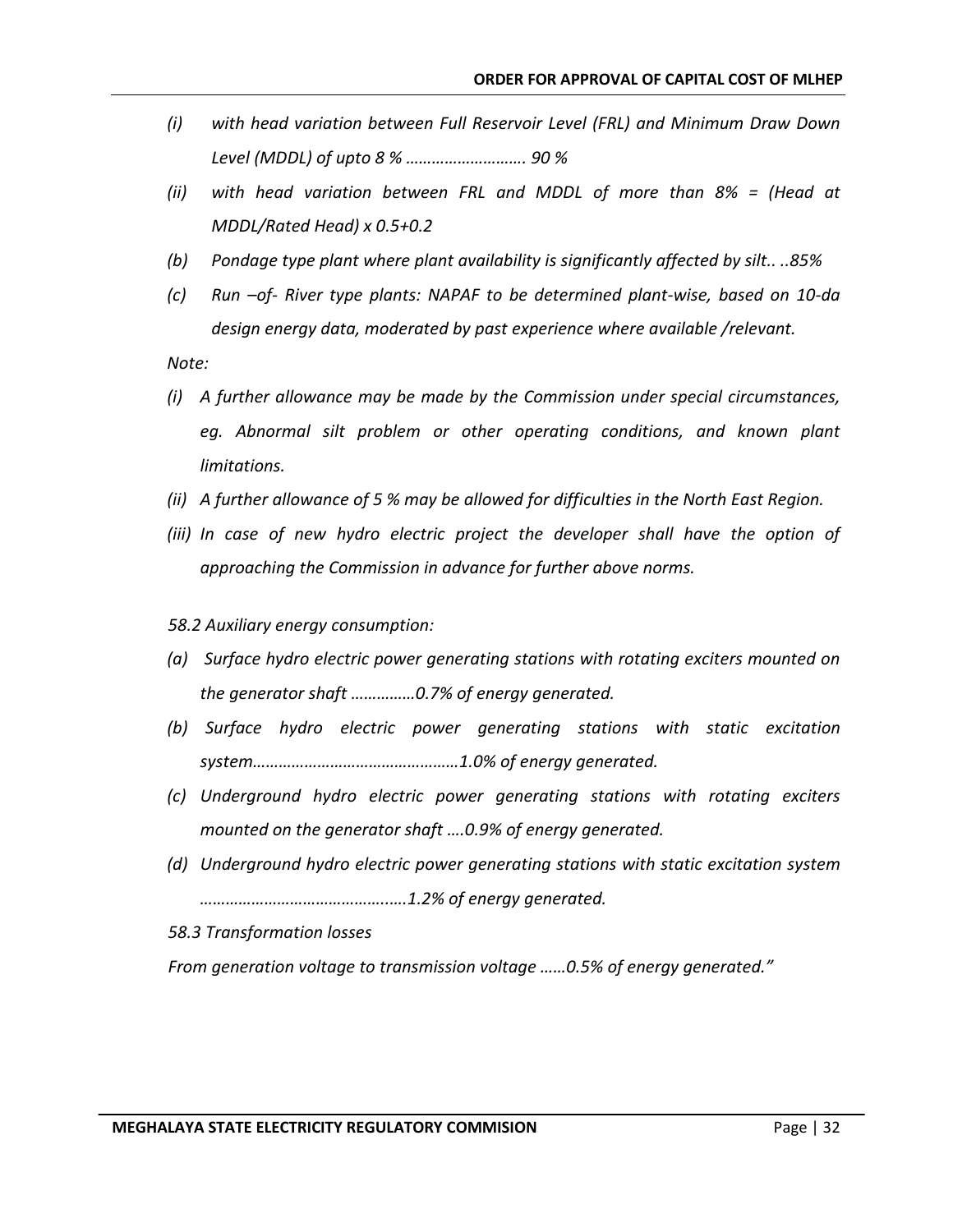## **Design Energy**

In the Tariff Order dated  $30<sup>th</sup>$  March, 2013, the Hon'ble Commission had approved the design energy of MLHEP as 486.23 MUs. It is submitted that for FY 2017-18 the same Design Energy shall be adopted for computation of Energy charge. The month-wise and station wise design energy is provided in the Format HG3.

Computation of NAPAF for Run of River type plants: As per Regulation 58 (1) (c) of the MYT Regulations, 2014, the NAPAF for Run of River type plants is to be determined based on 10-day design energy data, moderated by past experience wherever relevant. Therefore, based on the past records and as per norm given in regulation, the NAPAF for MLHEP works out to be 44%. Further as per Regulation 58 of the MYT Regulations, 2014, after considering further allowance of 5% for difficulties in North East Region, the NAPAF for MLHEP is proposed as 39%.

Net Generation for FY 2012-13 (Actual), FY 2013-14 (Actual) and FY 2014-15 (Actual) and FY 2015-16 (Actual), FY 2016-17 (Projected) and FY 2017-18 (Projected) are provided in the table below:

| Year       | Gross<br><b>Generation</b><br>(MU) | Normative Aux Cons @<br>1% of Energy Generated<br>(MU) | <b>Normative</b><br><b>Transformation Loss</b><br>@ 0.50% of Energy<br><b>Generated (MU)</b> | <b>Net</b><br>Generation<br>(MU) |
|------------|------------------------------------|--------------------------------------------------------|----------------------------------------------------------------------------------------------|----------------------------------|
| FY 2013-14 | 413.30                             | 4.13                                                   | 2.07                                                                                         | 407.10                           |
| FY 2014-15 | 409.38                             | 4.09                                                   | 2.05                                                                                         | 403.24                           |
| FY 2015-16 | 445.90                             | 4.46                                                   | 2.23                                                                                         | 439.21                           |
| FY 2016-17 | 438.83                             | 4.39                                                   | 2.19                                                                                         | 432.25                           |
| FY 2017-18 | 450.00                             | 4.50                                                   | 2.25                                                                                         | 443.25                           |

**Generation from MLHEP**

It is submitted that the above figures of gross generation are actual figures for FY 2013- 14, FY 2014-15 and FY 2015-16. The figures of FY 2016-17 are estimated based on the actual figures till October 2016 (402.90 MUs). The figures of FY 2017-18 are projected based on the past years' data.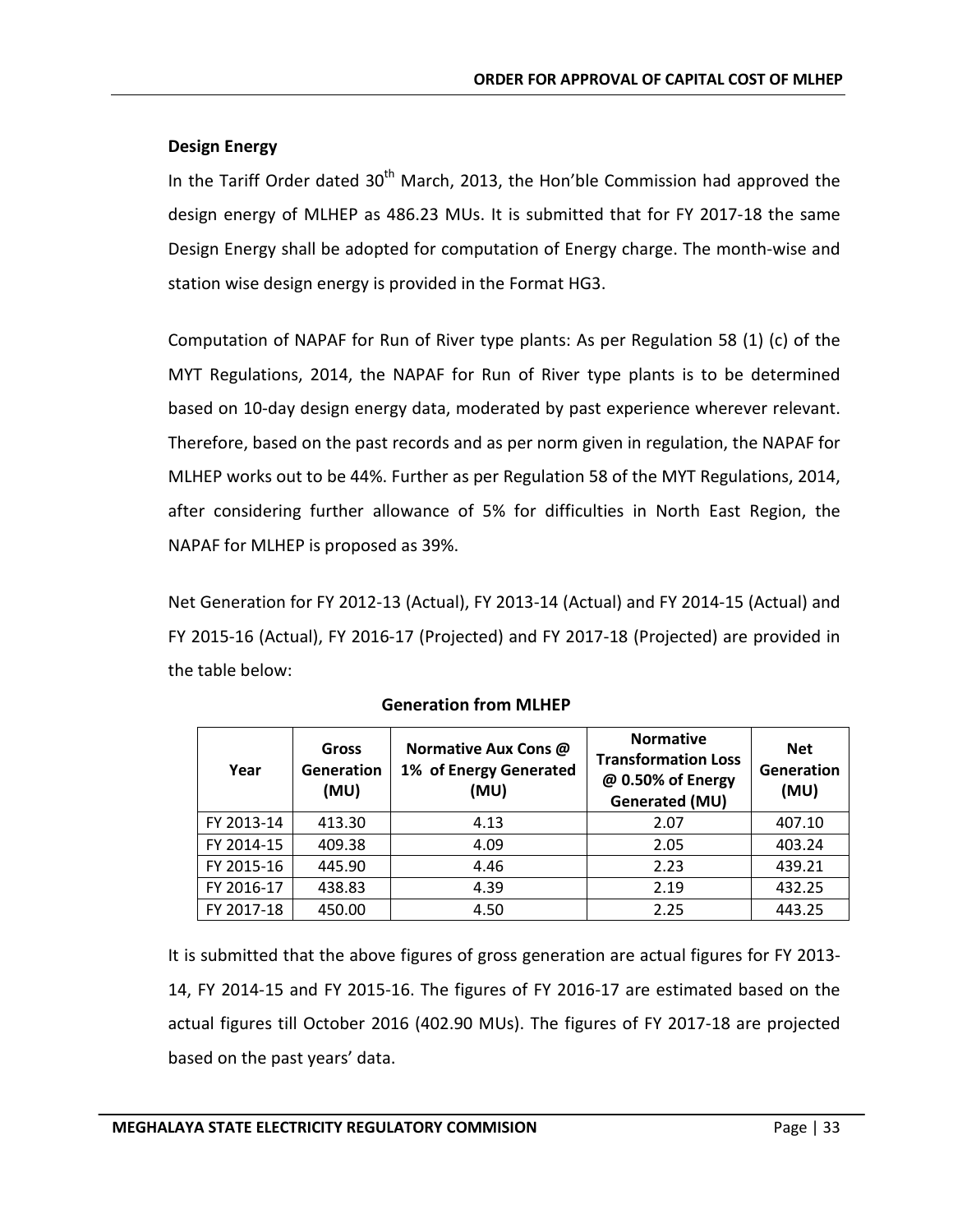MePGCL submits before the Hon'ble Commission to kindly approve the net generation from the project as provided in table above for MLHEP.

# **True up of FY 2013-14 and Provisional True up of FY 2014-15**

# **Components of Tariff**

The Regulation 52 of the MSERC Tariff Regulations, 2011, provides the Components of tariff for MePGCL. The relevant regulation is reproduced below for ready reference:

*" 52 Components of tariff* 

*52.1 Tariff for supply of electricity from a hydro power generating station shall comprise of two parts, namely, annual capacity charges and energy charges to be in the manner provided hereinafter.* 

*52.2 The fixed cost of a generating station eligible for recovery through annual capacity charges shall consist of:* 

*(a) Return on equity as may be allowed* 

- *(b) Interest on Loan Capital;*
- *(c) Operation and maintenance expenses;*
- *(d) Interest on Working Capital;*
- *(e) Depreciation as may be allowed by the Commission;*
- *(f) Taxes on Income.*

*52.3 The annual capacity charges recoverable shall be worked out by deducting other income from the total expenses.*

Based on above provisions, MePGCL computes and provides hereunder, the various cost elements for determination of tariff.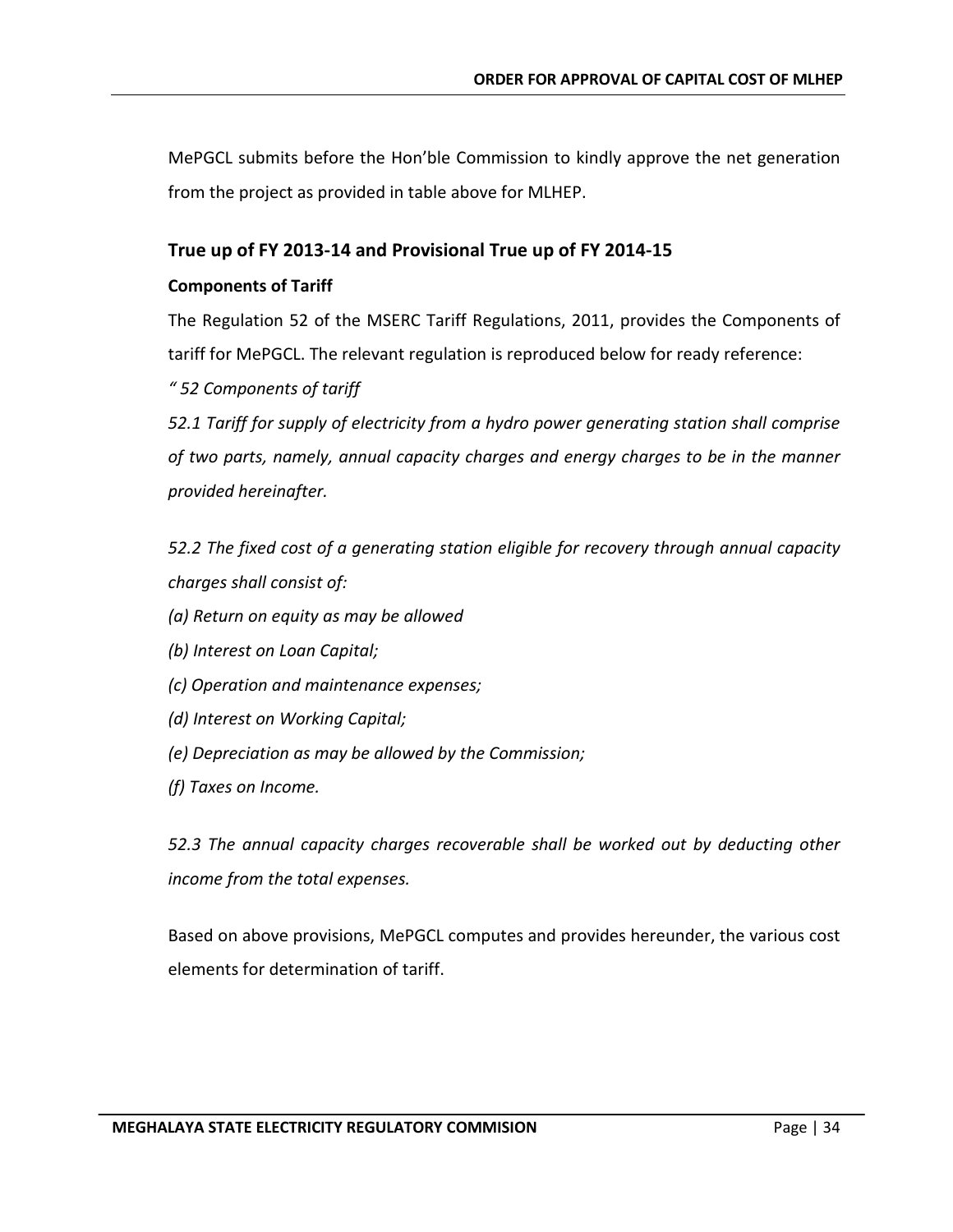#### **1.2 Gross Fixed Assets**

The closing GFA for each year is worked out considering actual capitalization during FY 2012-13, FY 2013-14 based on the auditor's certificate for each year.

| <b>Particulars</b>                 | FY 2013-14<br>(Actual in INR Crore) | FY 2014-15<br>(Actual in INR Crore) |
|------------------------------------|-------------------------------------|-------------------------------------|
| Opening GFA (INR Cr)               | 1,141.83                            | 1,285.78                            |
| Additions during the year (INR Cr) | 155.19                              | 0.35                                |
|                                    |                                     |                                     |
| Less: Discount Received (INR Cr)   | 11.24                               |                                     |
| Closing GFA (INR Cr)               | 1,285.78                            | 1,286.13                            |

MePGCL submits before the Hon'ble Commission to kindly approve Gross Fixed Assets for MLHEP as submitted in the above table.

# **1.3 Computation of Return on Equity**

The relevant regulations for determination of equity capital and the computation of return on equity are extracted for reference as below:

#### *"51. Debt-equity ratio*

- *1) For the purpose of determination of tariff, debt-equity ratio in the case of a new generating station commencing commercial operations after the notification of these regulations shall be 70:30. Where equity employed is more than 30%, the amount of equity for the purpose of tariff shall be limited to 30% and the balance shall be treated as normative loan. Where actual equity employed is less than 30%, the actual equity employed shall be considered.*
- *2) In the case of existing generating stations the debt equity ratio as per the Balance Sheet on the date of the Transfer notification will be the debt equity ratio for the first year of operation, subject to such modification as may be found necessary upon audit of the accounts if such Balance Sheet is not audited.*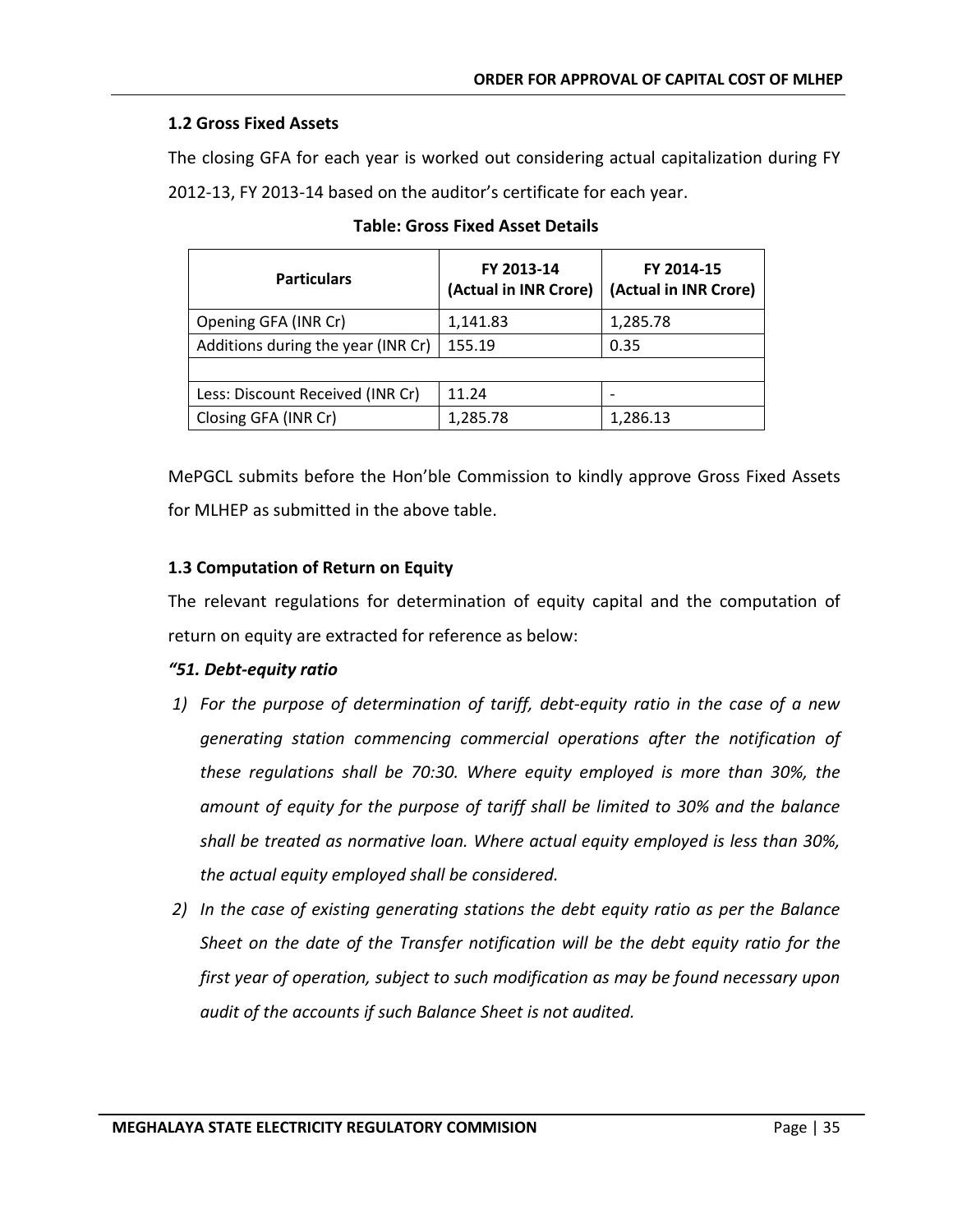- *3) The debt and equity amounts arrived at in accordance with clause (1) above shall be used for calculating interest on loan, return on equity, advance against depreciation and foreign exchange rate variation.*
- *4) Any expenditure incurred or projected to be incurred after notification of these Regulations as may be admitted by the Commission as additional capital expenditure for determination of tariff and renovation and modernization expenditure for life extension shall be served on the manner indicated in subregulation (1) above."*

#### *"53. Return on Equity*

*1) Return on equity shall be computed on the equity base determined in accordance with regulation 51 and shall not exceed 14 %.*

*Provided that incase if projects commissioned after notification of these Regulations an additional return of 0.5 % shall be allowed if such projects are completed within the time line specified in CERC Tariff Regulations, 2009. Provided that in case of projects commissioned after the notification of these regulations an additional return of 1.5 % shall be allowed if such projects are completed within the original sanctioned project cost without any time or cost overrun, whatsoever.*

*Provided that equity invested in a foreign currency may be allowed a return up to the prescribed limit in the same currency and the payment on this account shall be made in Indian Rupees based on the exchange rate prevailing on the due date of billing.*

- *2) The premium received while issuing share capital shall be treated as a part of equity provided the same is utilized for meeting capital expenditure.*
- *3) Internal resources created out of free reserves and utilized for meeting the capital expenditure shall also be treated as a part of equity.*
- *4) Foreign equity will also attract the same rate of return."* Based on the audited total capital cost in FY 2013 and FY 2014-15, the normative debt-equity component for MLHEP is calculated in the table below.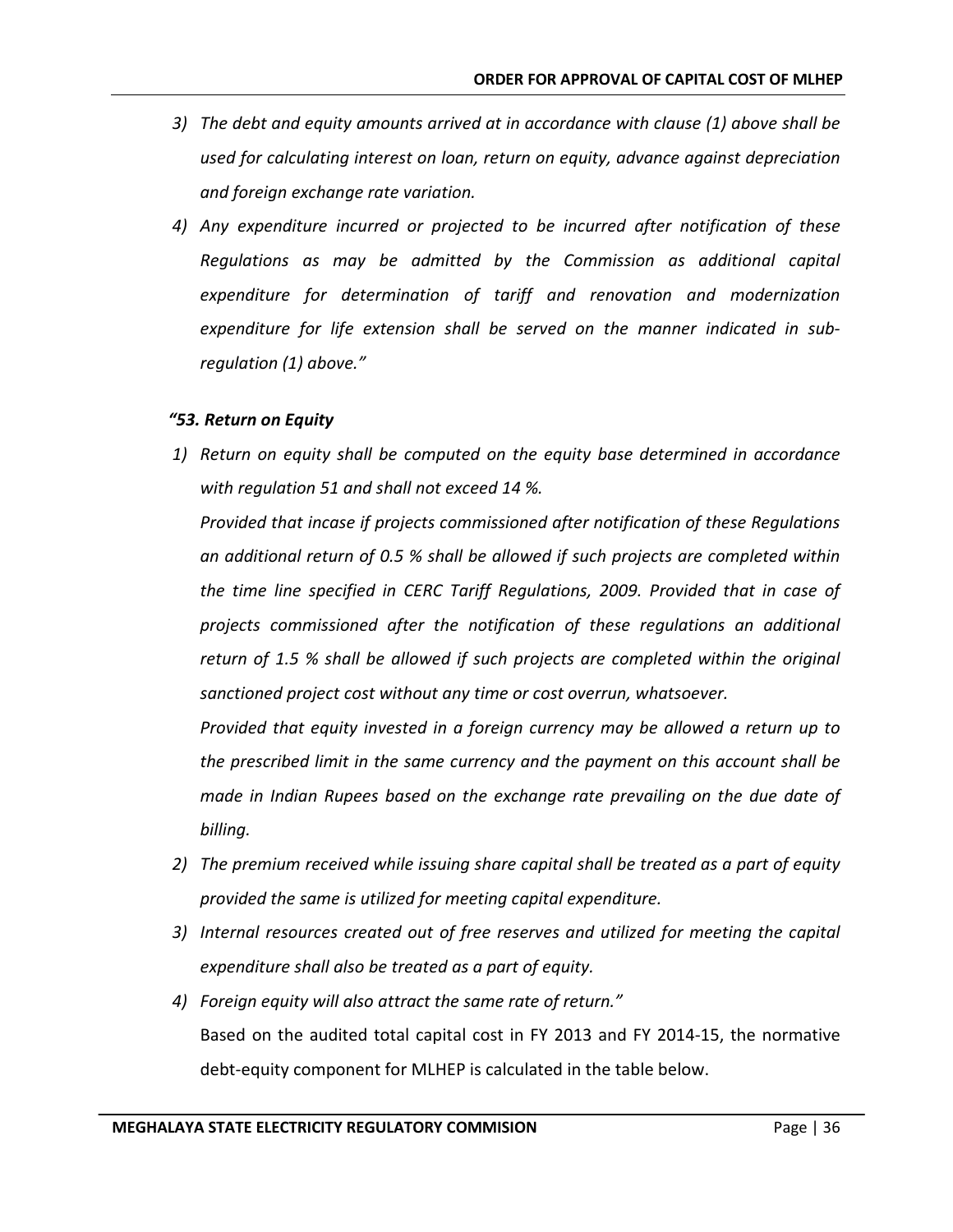| <b>Particulars</b>                             | FY 2013-14<br>(INR Cr) | FY 2014-15<br>(INR Cr) |
|------------------------------------------------|------------------------|------------------------|
| <b>Total Project Completion Cost (Audited)</b> | 1,285.78               | 1,286.13               |
| Equity Component (30%)                         | 385.73                 | 385.84                 |
| Debt Component (70%)                           | 900.05                 | 900.29                 |

# **Table Debt Equity of MLHEP as per Project Cost**

However, in accordance with the above regulations, since the actual infused equity is Rs. 323.57 Crore, which is less than 30% of the project cost, the actual equity is considered for Return on Equity calculation.

The Return on Equity for the project for FY 2013-14 and FY 2014-15 is as computed below:

| <b>Particulars</b>                    | FY 2013-14               | FY 2014-15 |
|---------------------------------------|--------------------------|------------|
| <b>Opening Equity (INR Crore)</b>     | 323.57                   | 323.57     |
| Additions during the year (INR Crore) | $\overline{\phantom{0}}$ |            |
| Closing Equity (INR Crore)            | 323.57                   | 323.57     |
| Equity Considered for RoE (INR Crore) | 323.57                   | 323.57     |
| RoE % (Rs. Cr)                        | 14%                      | 14%        |
| <b>RoE (INR Crore)</b>                | 45.30                    | 45.30      |

# **Return on Equity Computation**

MePGCL submits before the Hon'ble Commission to kindly approve the amounts computed above as RoE for both FY 2013-14, FY 2014-15 for Myndtu Leshka HEP.

# **1.4 Interest and Finance Charges**

The relevant regulations as per MSERC Tariff Regulations, 2011 are reproduced below:

# *"54. Interest and finance charges on loan capital*

*54 (1) Interest and finance charges on loan capital shall be computed on the outstanding loans, duly taking into account the schedule of loan repayment, terms and conditions of loan agreements, bond or debenture and the lending rate prevailing therein. Provided that the outstanding loan capital shall be adjusted to be consistent with the loan amount determined in accordance with Regulation 51.*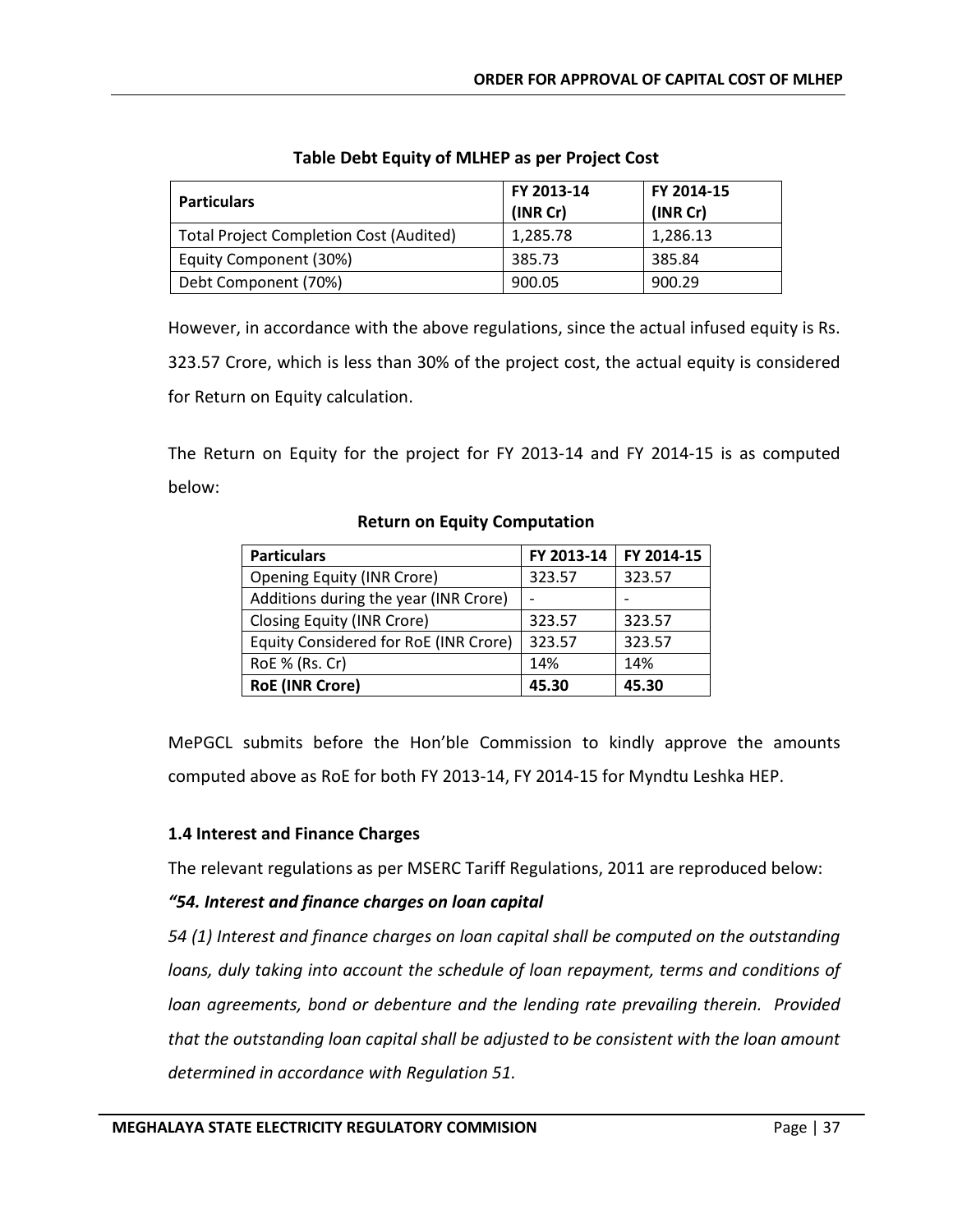*54 (2) The interest and finance charges attributable to Capital Work in Progress shall be excluded.*

*54(3) The generating company shall make every effort to swap loans as long as it results in net benefit to the beneficiaries. The costs associated with such swapping shall be borne by the beneficiaries.*

*54 (4) The changes to the loan terms and conditions shall be reflected from the date of such swapping and benefit shared between the beneficiaries and the generating company in a ratio as may be specified by the Commission as envisaged in Regulation 13.2.*

*54 (5) In case any moratorium period is availed of by the generating company, depreciation provided for in the tariff during the years of moratorium shall be treated as repayment during those years and interest on loan capital shall be calculated accordingly."*

The various loans availed by MePGCL for the execution of MLHEP has been detailed out in Section 2.3 above. The Interest on loan obligations as per the actual for FY 2013-14 and FY 2014-15 is given in the table below:

| <b>Particulars</b>                 | FY 2013-14 | FY 2014-15 |
|------------------------------------|------------|------------|
| Opening Balance (INR Cr)           | 715.92     | 765.65     |
| Addition During the Year (INR Cr)  | 71.89      |            |
| Repayment During the Year (INR Cr) | 22.16      | 35.45      |
| Closing Balance (INR Cr)           | 765.65     | 730.20     |
| Interest on Loan (INR Cr)          | 82.78      | 88.85      |

**Computation of Interest on Loan- MLHEP**

The loan details and Interest calculations are provided in Format – 7 of the petition. MePGCL submits before the Hon'ble Commission to kindly approve the amounts computed above as Interest on Loan for FY 2013-14 and FY 2014-15 for MLHEP.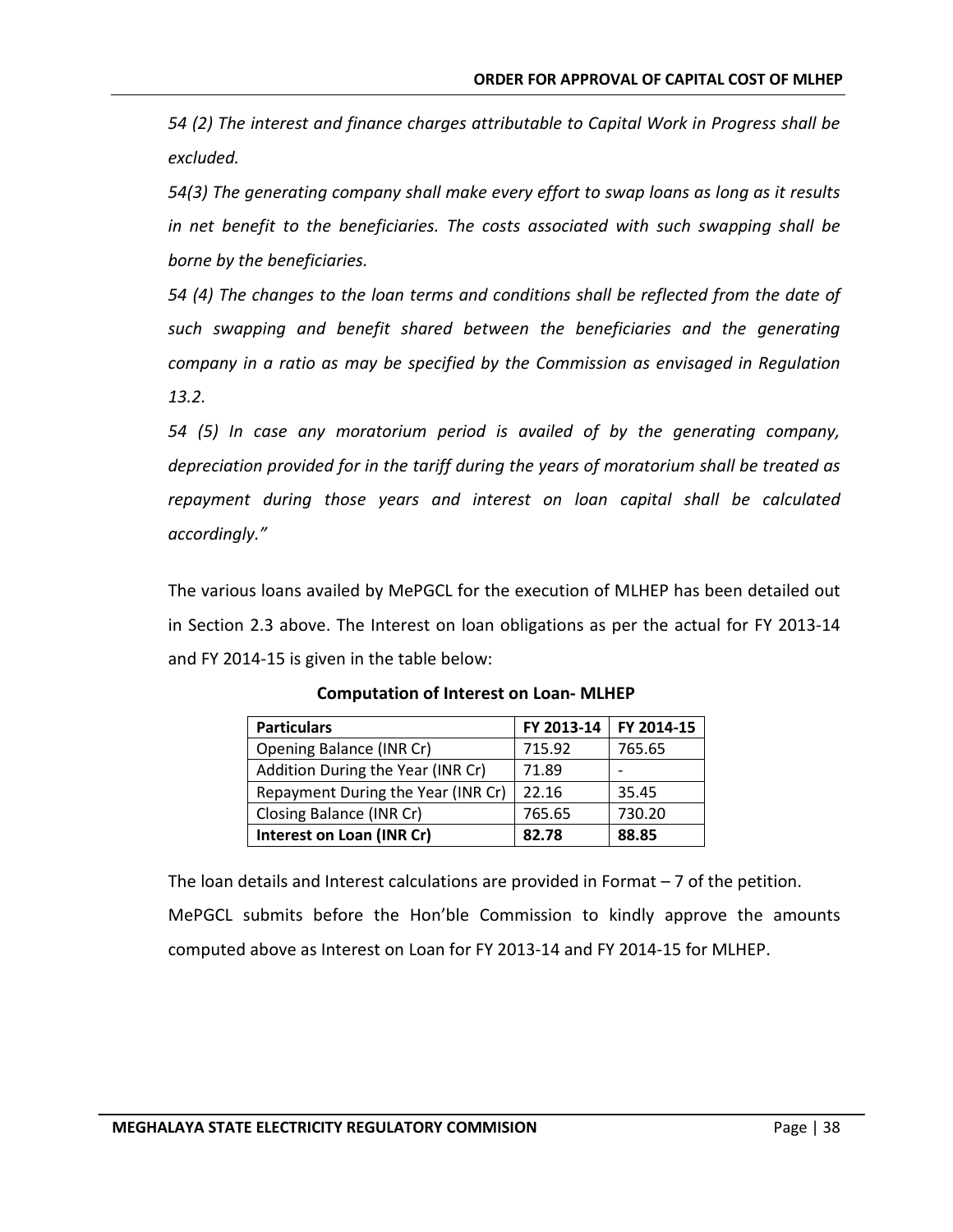# **1.5 Operation and Maintenance Expenses**

The Regulation 55 of MSERC Tariff Regulations , 2011 provides for Operation and Maintenance Expenses reproduced as under:

# *" 55. Operation and Maintenance Expenses*

*55 (1) Operation and Maintenance Expenses (O & M Expenses) shall mean the total of all expenditure under the following heads: -*

- *(a) Employee Cost*
- *(b) Repairs and Maintenance*
- *(c) Administration and General Expenses.*

*55 (2) Operation and maintenance expenses (O&M Expenses) for the existing generating stations, which have been in operation for 5 years or more in the base year 2007-08 shall be derived on the basis of actual operation and maintenance expenses for the year 2003- 04 to 2007-08, based on the audited accounts, excluding abnormal operation and maintenance expenses, if any, after prudent check by the Commission.*

*55 (3) The normalized operation and maintenance expenses after prudent check, for the years 2003-04 to 2007-08, shall be escalated at the rate of 5.17% to arrive at the normalized operation and maintenance expenses at the 2007-08 price level and then averaged to arrive at normalized O&M expenses for 2003-04 to 2007-08 price level. The average normal O&M expenses at 2007-08 price level shall be escalated at the rate of 5.72% to arrive at the O&M expenses for the year2009-10.*

*55(4) The O&M expenses for the year 2009-10 shall be further rationalized considering 50% increase in employee cost on account of pay revision of employees to arrive at the permissible O&M expenses for the year 2009-10.*

*55 (5) The O&M expenses for 2009-10 shall be escalated further at the rate of 5.72% per annum as arrive at the operation and maintenance expenses for the subsequent years of the tariff period.*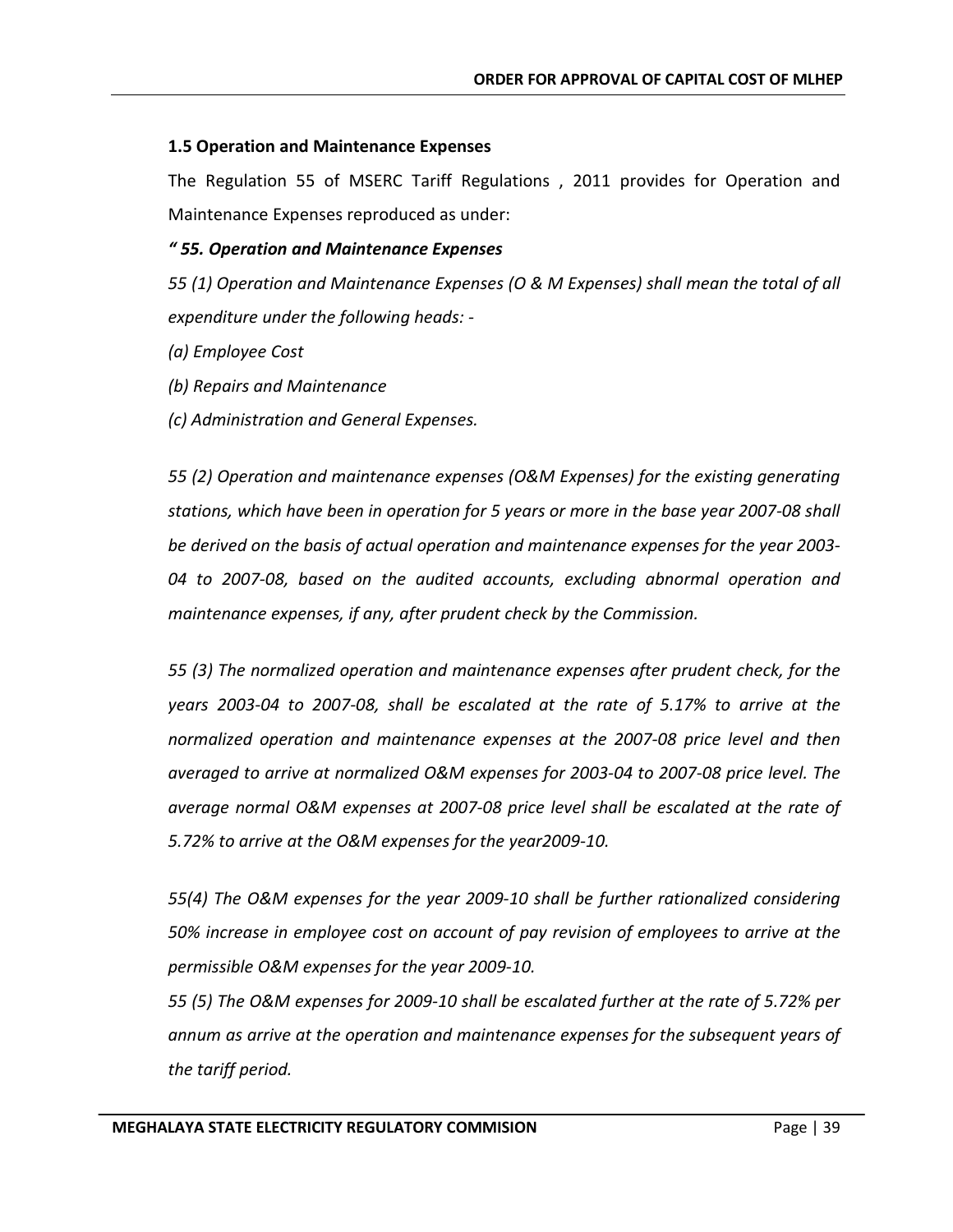*55(6) In case of the hydro generating stations, which have not been in commercial operation for a period of five years as on 1.4.2009, operation and maintenance expenses shall be fixed at 2% of the original project cost (excluding cost of rehabilitation & resettlement works). Further, in such case, operation and maintenance expenses in first year of commercial operation shall be escalated @5.17% per annum up to the year 2007-08 and then averaged to arrive at the O&M expenses at 2007-08 price level. It shall be thereafter escalated @ 5.72% per annum to arrive at operation and maintenance expenses in respective year of the tariff period. (The impact of pay revision on employee cost for arriving at the operation and maintenance expenses for the year 2009-10 shall be considered in accordance with the procedure given in proviso to sub-clause (ii) of clause (f) of this regulation).*

*55 (7) In case of hydro generating stations declared under commercial operation on or after 01/04/2009, O&M expenses shall be fixed at 2% of the original project cost (excluding cost of rehabilitation and resettlement works) and shall be subject to annual escalation at 5.72% for the subsequent years."*

Since MLHEP has achieved CoD after 1.04.2009, its O & M expenses have been fixed as per Regulation 55 (7) at 2% of Project cost and further escalated at 5.72% to arrive at O & M expenses for FY 2013-14, and FY 2014-15.

| <b>Particulars</b>                                                 | Amount<br>(INR Cr) |
|--------------------------------------------------------------------|--------------------|
| <b>Total Project Cost</b>                                          | 1,286.74           |
| O&M Expenses for FY 2013-14 (2.00% of Project Cost after C.O.D)    | 25.73              |
| O&M Expenses for FY 2014-15 (5.72% Escalation over previous years) | 27.21              |

|  | <b>O&amp;M Expenditure</b> |  |
|--|----------------------------|--|
|--|----------------------------|--|

MePGCL submits before the Hon'ble Commission to kindly approve the O&M expenses of Rs. 25.73 Crore and Rs. 27.21 Crore for FY 2013-14, FY 2014-15 respectively.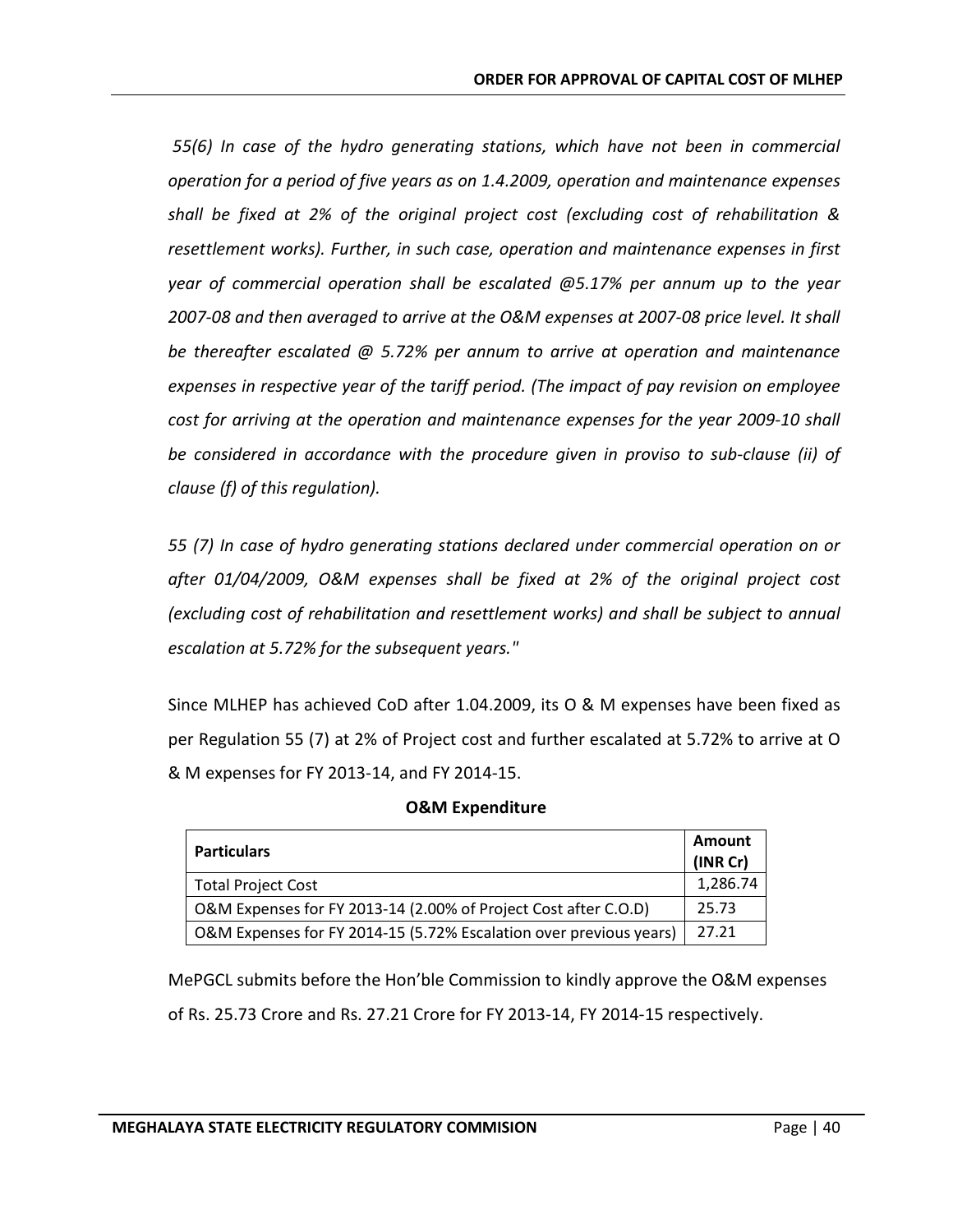# **1.6 Depreciation**

Depreciation is computed as per Regulation 57 of the MSERC Tariff Regulations, 2011and is calculated annually as per straight-line method at the rates specified in Appendix-III of CERC (Terms and Conditions of Tariff) Regulations, 2009.

Furthermore, in the distribution tariff order dated  $31<sup>st</sup>$  March 2016, the Hon'ble Commission has considered only provisional figures for the depreciation of MLHEP for FY 2012-13 due to the petitioner's inability to furnish details pertaining to project completion report together with the capitalization details under the approval of CEA for capital cost increase etc. and had directed the petitioner to file the present petition for the determination of final tariff of MLHEP at the earliest.

Therefore, in this section, the petitioner presents the depreciation of MLHEP for the years FY 2012-13, FY 2013-14 and FY 2014-15 for true up in the following table:

| <b>Particulars</b>              | FY 2012-13 | FY 2013-14 | FY 2014-15 |
|---------------------------------|------------|------------|------------|
| Land & Land rights              |            |            |            |
| <b>Buildings</b>                | 3.03       | 4.78       | 4.89       |
| <b>Hydraulic Works</b>          | 31.11      | 32.42      | 32.75      |
| <b>Other Civil Works</b>        | 3.79       | 3.85       | 3.92       |
| Plant & Machinery               | 16.92      | 18.16      | 19.28      |
| Lines & Cable Network           | 0.22       | 0.24       | 0.24       |
| Vehicles                        | 0.02       | 0.02       | 0.02       |
| <b>Furniture &amp; Fixtures</b> | 0.00       | 0.00       | 0.00       |
| Office Equipment                | 0.01       | 0.01       | 0.01       |
| <b>Total (INR Crore)</b>        | 55.11      | 59.49      | 61.12      |

**Computation of Depreciation of MLHEP (Rs. Crore)**

The details of depreciation of each asset class for each year have been provided in Format 6.

MePGCL, therefore, submits before the Hon'ble Commission to kindly approve Depreciation as shown above, for FY 2012-13, FY 2013-14 and FY 2014-15 for MLHEP.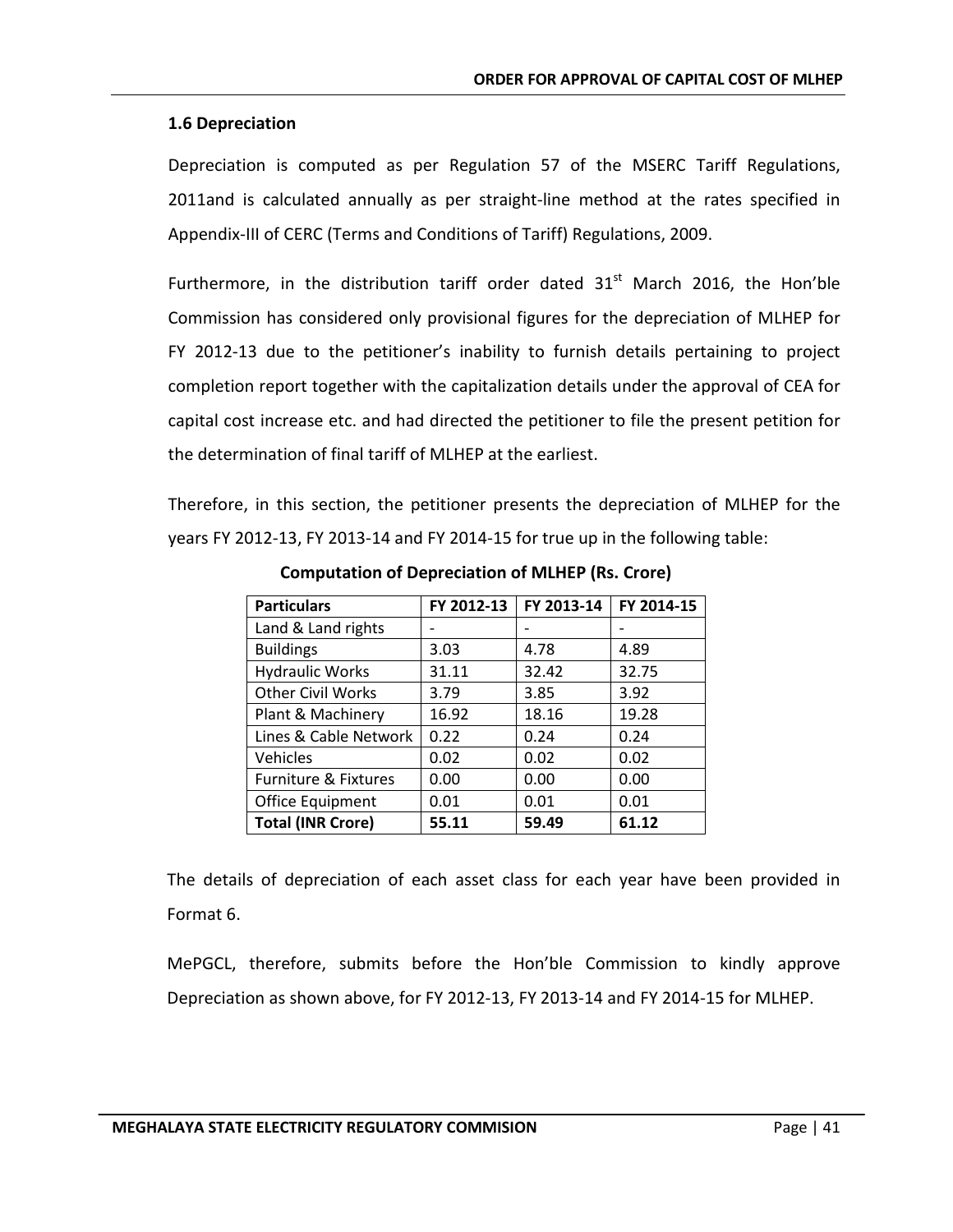# **1.7 Interest on Working Capital**

The determination of working capital requirement and the computation of Interest on Working Capital is governed by Regulation 56 of the MSERC Tariff Regulations, 2011 which is reproduced hereunder for ready reference.

*"56. Interest on Working capital*

*56(1) Working Capital shall cover:*

*1) Operation and Maintenance expenses for one month;*

*2) Maintenance spares at the rate of 15% of operation and maintenance expenses specified in Regulation 55 above escalated at the rate of 6% per annum from the date of commercial operation and*

*3) Receivables equivalent to two months of fixed cost.*

*56 (2) Rate of interest on working capital shall be on normative basis and shall be equal to the short-term Prime Lending Rate of State Bank of India as on 1st April of the financial year for which the generating station files petition for annual Revenue Requirement and tariff proposal. The interest on working capital shall be calculated on normative basis notwithstanding that the generating company has not taken working capital loan from any outside agency."*

In accordance with the above regulations, the Interest on Working Capital for MLHEP is computed below:

| <b>Particulars</b>                                             | FY 2013-14 | FY 2014-15 |
|----------------------------------------------------------------|------------|------------|
| O&M expenses for one month (INR Crore)                         | 2.14       | 2.27       |
| Maintenance spares @ 15% of O&M expenses Escalated by 6% per   | 4.09       | 4.34       |
| annum from date of C.O.D (INR Crore)                           |            |            |
| Receivables equivalent to two months of Fixed cost (INR Crore) | 36.65      | 38.26      |
| <b>Total Working Capital Requirements (INR Crore)</b>          | 42.88      | 44.87      |
| SBI PLR as on 1st April of the respective Financial Year (%)   | 14.45%     | 14.75%     |
| <b>Interest on Working Capital (INR Crore)</b>                 | 6.20       | 6.62       |

#### **Interest on Working Capital**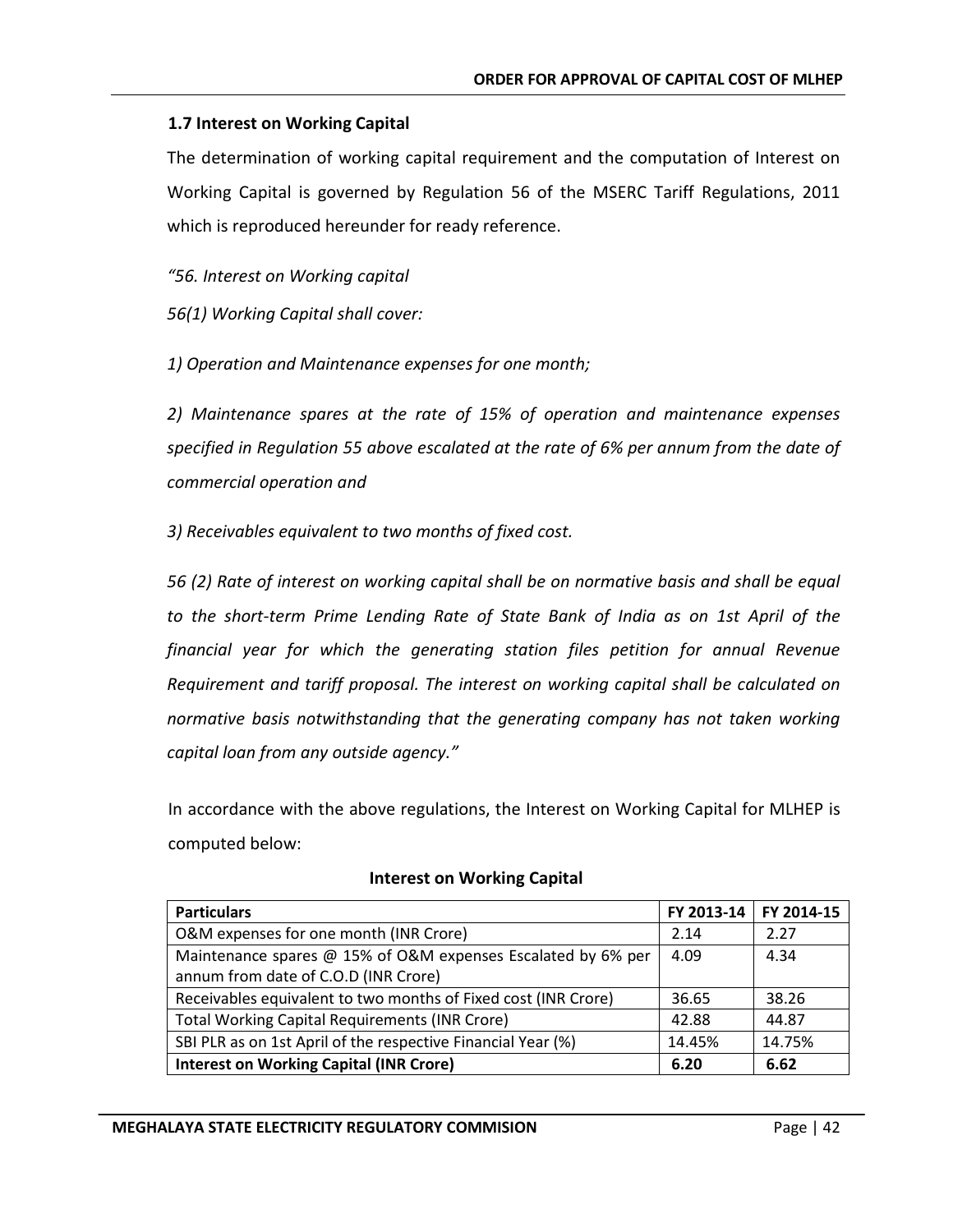MePGCL submits before the Hon'ble Commission to kindly approve the Interest on Working Capital as computed above on normative basis for FY 2013-14 and FY 2014-15 respectively for MLHEP.

#### **1.8 Income Tax**

Regulation 58 of the MSERC Tariff Regulations, 2011, provides for claim of Income Tax as expenses. MePGCL submits that no income tax have been claimed during the year FY 2013-14 and FY 2014-14 for MLHEP.

# **1.9 Connectivity and SLDC Charges**

The Regulation 61 of MSERC Tariff Regulations, 2011 provides for claim of SLDC & Connectivity charges as expenses. MePGCL submits as per the approved tariff order of SLDC, the SLDC charges applicable for MLHEP for the FY 2013-14 and FY 2014-15 at Rs. 0.52 Crore and Rs. 0.47 Crore respectively.

#### **1.10 Other Income**

All Income other than income from sale of energy and net U I charges gained (after introduction of intra-state ABT) shall be grouped as other income. UI penalties shall not be netted off from other income. The UI penalties shall be borne by the generating company.

As per the audited statement of accounts for FY 2013-14 and Provisional statement of accounts for FY 2014-15, the actual non-tariff income earned by the licensee is Rs. 0.15 crore for FY 2013-14 and nil for FY 2014-15. The details are annexed as per FORMAT 10

#### **1.11 Summary of Annual Fixed Cost – Myndtu Leshka HEP**

The summary of the Annual Fixed Cost for FY 2013-14 and FY 2014-15 is provided in the Table below: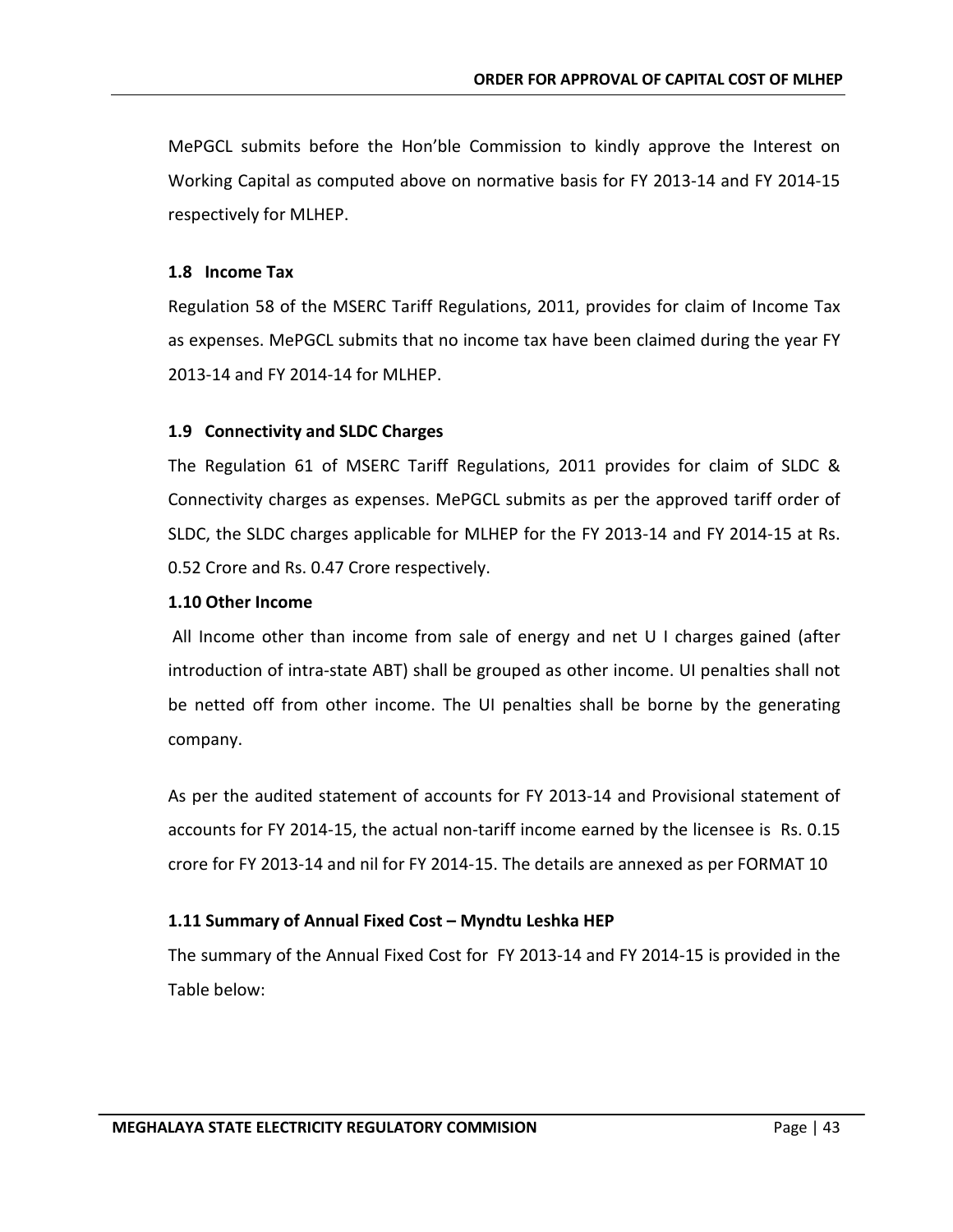| <b>Particulars</b>             | FY 2012-13 | FY 2013-14 | FY 2014-15 |
|--------------------------------|------------|------------|------------|
| Interest on Loan Capital       |            | 82.78      | 88.85      |
| Depreciation                   | 55.11      | 59.49      | 61.12      |
| O&M Expenses                   |            | 25.73      | 27.21      |
| Interest on working Capital    |            | 6.20       | 6.62       |
| Return on Equity               |            | 45.30      | 45.30      |
| <b>Income Tax</b>              |            |            |            |
| Connectivity & SLDC Charges    |            | 0.52       | 0.47       |
| <b>Gross Annual Fixed Cost</b> | 55.11      | 220.03     | 229.57     |
| (-) Other Income               |            | 0.15       | 0.00       |
| Net Annual Fixed cost (INR Cr) | 55.11      | 219.88     | 229.57     |

**Table: Annual Fixed Cost for FY 2013-14 and FY 2014-15 (Rs. Crore)**

MePGCL submits before the Hon'ble Commission to kindly approve the Annual Fixed Cost for MLHEP as shown above for the years FY 2013-14 and FY 2014-15 respectively.

# **1.12 Gap between Computed Annual Fixed Cost and Provisional Tariff approved by MSERC**

The MSERC had determined the Annual Fixed Charges of Rs. 135.54 Crore as provisional tariff of MLHEP vide generation tariff order 2013-14 dated 30.03.2013. Revenue for sale of power was determined at a provisional tariff rate of Rs.2.83/kWh from MLHEP for FY 2013-14 and FY 2014-15.

The net gap incurred due to difference in actual sale of power at the MSERC determined provisional tariff and actual annual fixed charges to be recovered is given in the table below:

| <b>Particulars</b>                      | <b>Adjustment of</b><br>FY 2012-13 | True up of FY<br>2013-14 | Provisional<br>True up of<br>FY 2014-15 |
|-----------------------------------------|------------------------------------|--------------------------|-----------------------------------------|
| Net Annual Fixed cost (Actuals in Rs.   | 55.11                              | 219.88                   | 229.57                                  |
| Crore)                                  |                                    |                          |                                         |
| Net Sales in MU                         | NА                                 | 407.10                   | 403.24                                  |
| Provisional Tariff Rate (Rs/kWh)        | <b>NA</b>                          | 2.83                     | 2.83                                    |
| Revenue Realized from Sales (Rs. Crore) | NА                                 | 115.21                   | 114.12                                  |
| <b>Net Gap for Truing up</b>            | 55.11                              | 104.67                   | 115.45                                  |

**Net Gap for Truing Up of AFC for FY 2013-14 and Provisional Truing Up of FY 2014-15**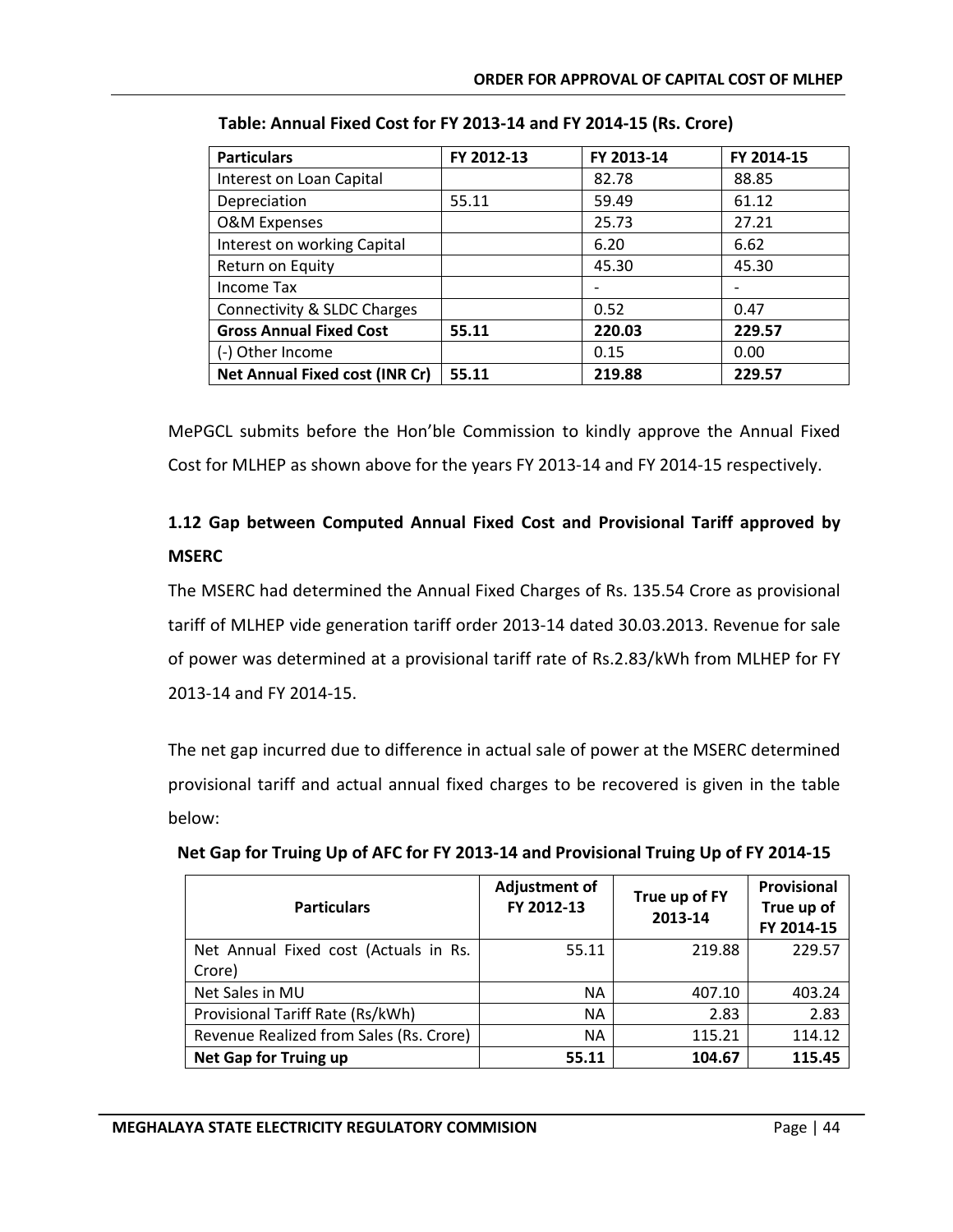It is submitted that MEPGCL is not proposing to recover the holding cost/ interest cost on the above gap and the same shall be borne by MePGCL. This is also in line with the order of Hon'ble Appellate Tribunal in Appeal no. 146 of 2014, dated 1st December 2015, in the matter of MePDCL and MSERC versus the objector, which states:

*"We direct the State Commission to carry out the true-up by considering audited figures up to 2013-14 and provisional figures for FY 2014-15 and arrive the gap/surplus before approval of ARR and tariff petition for FY 2015-16. Further, the gap if any arrived in the process of true-up, the State Commission is directed not to levy carrying cost on the gap."*

MePGCL, therefore humbly prays before the Hon'ble Commission to kindly approve the net gap as computed above in true up of FY 2013-14 and FY 2014-15 and allow the petitioner to recover the same through tariff in FY 2017-18.

# **2. Aggregate Revenue Requirement (ARR) for the 1st MYT Control Period from FY 2015-16 to FY 2017-18**

#### **2.1 Preamble**

In accordance with the provisions of the MYT Regulations, 2014, MePGCL hereby submits ARR for FY 2015-16, FY 2016-17 and FY 2017-18 based on restructured segregated audited financials of FY 2012-13 and the 4th Amendment to the Notified Transfer Scheme.

MePGCL submits that Power Purchase Agreement (PPA) for supply of power from MLHEP to MePDCL was signed and as per the PPA, power will be supplied on cost plus basis. Therefore, MePGCL submits that the tariff for the hydro generating station may be determined on cost plus basis.

# **2.2 Components of Tariff**

The Regulation 54 of the MYT Regulations, 2014, provides the Components of tariff for MePGCL. The relevant regulation is reproduced below for ready reference: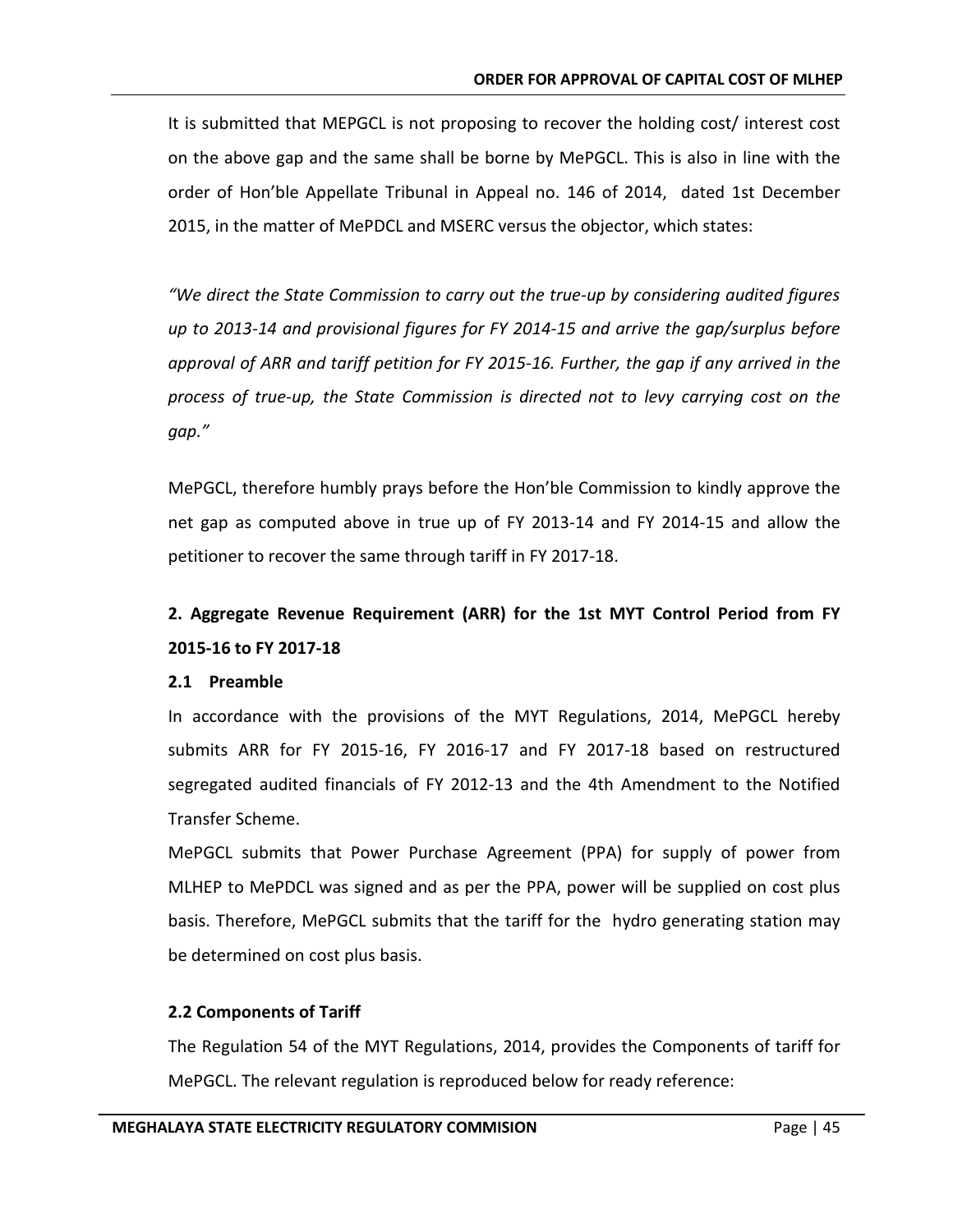# *"Regulation 54 Components of tariff*

*54.1 Tariff for supply of electricity from a hydro power generating station shall comprise of two parts, namely, annual capacity charges and energy charges to be in the manner provided hereinafter.*

*54.2 The fixed cost of a generating station eligible for recovery through annual capacity charges shall consist of:*

- *(a) Return on equity as may be allowed*
- *(b) Interest on Loan Capital;*
- *(c) Operation and maintenance expenses;*
- *(d) Interest on Working Capital;*
- *(e) Depreciation as may be allowed by the Commission;*
- *(f) Taxes on Income.*

*54.3 The annual capacity charges recoverable shall be worked out by deducting other income from the total expenses"*

Based on above provisions, MePGCL computes and provides herewith various cost elements for determination of tariff.

# **2.3 Gross Fixed Assets**

The closing GFA for each year of the control period is worked out considering actual capitalization during FY 2012-13, FY 2013-14, FY 2014-15 and FY 2015-16 and projected capitalization during control period of FY 2015-16 to FY 2017-18. The details are shown in Format – 6 enclosed

| <b>Particulars</b>                                      | FY 2012-13<br>(Audited) | FY 2013-14<br>(Audited) | FY 2014-15<br>(Actual) | FY 2015-16<br>(Actual) | FY 2016-17<br>(Projected) | FY 2017-18<br>(Projected) |
|---------------------------------------------------------|-------------------------|-------------------------|------------------------|------------------------|---------------------------|---------------------------|
| <b>Opening Value</b><br>of Gross Fixed<br><b>Assets</b> |                         | 1,141.83                | 1,285.78               | 1,286.13               | 1,286.74                  | 1,286.74                  |
| Additions<br>during the<br>vear                         | 1,141.83                | 155.19                  | 0.36                   | 9.93                   | $\overline{\phantom{a}}$  |                           |

**Gross Fixed Assets (GFA) of MLHEP (Rs. Crore)**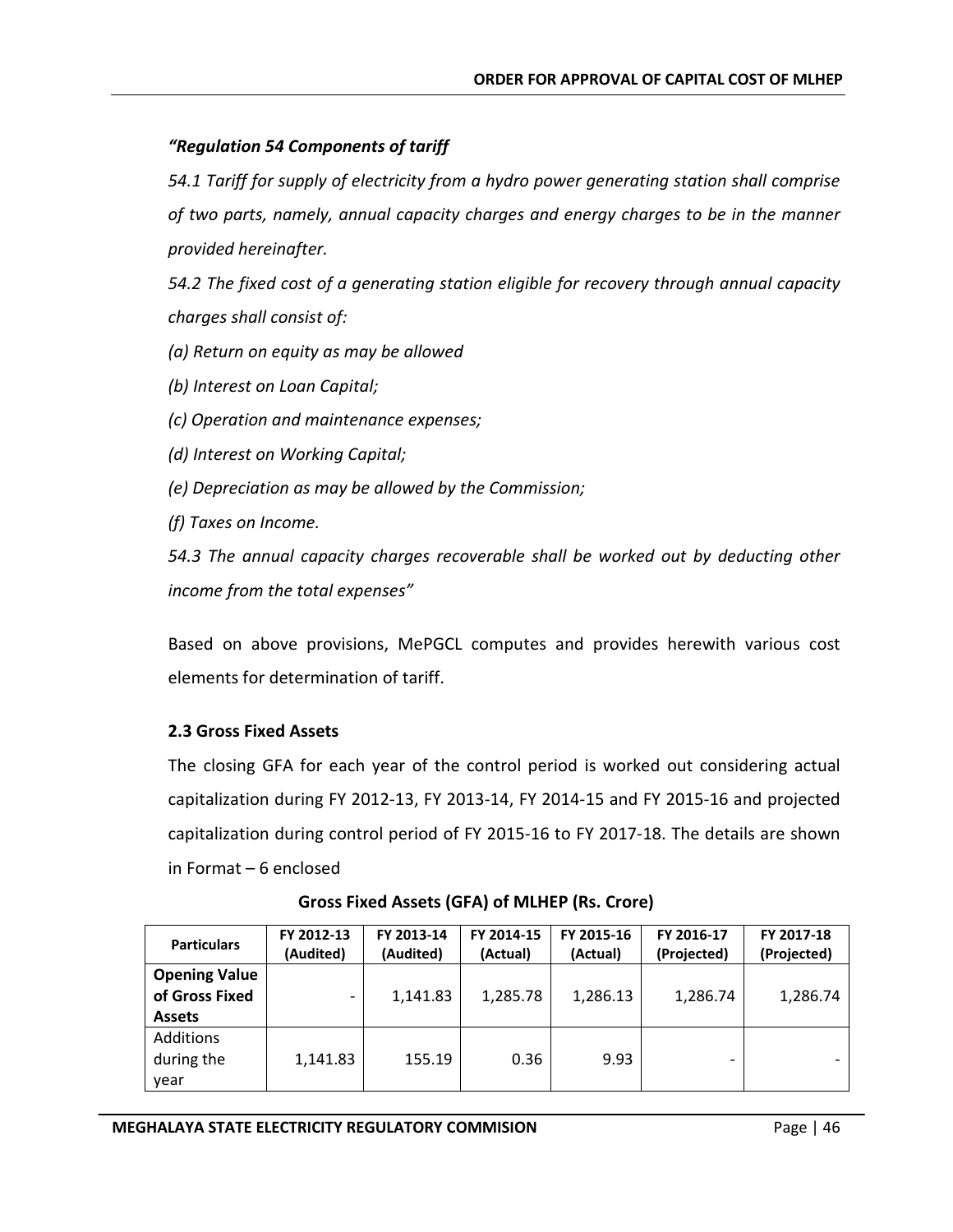| <b>Particulars</b>                                      | FY 2012-13<br>(Audited)  | FY 2013-14<br>(Audited) | FY 2014-15<br>(Actual) | FY 2015-16<br>(Actual) | FY 2016-17<br>(Projected) | FY 2017-18<br>(Projected) |
|---------------------------------------------------------|--------------------------|-------------------------|------------------------|------------------------|---------------------------|---------------------------|
| <b>Retirements</b><br>during the<br>vear                | $\overline{\phantom{a}}$ | 11.24                   |                        | 9.32                   | -                         |                           |
| <b>Closing Value</b><br>of Gross Fixed<br><b>Assets</b> | 1,141.83                 | 1,285.78                | 1,286.13               | 1,286.74               | 1,286.74                  | 1,286.74                  |

MePGCL submits before the Hon'ble Commission to kindly approve Gross Fixed Assets for MLHEP as submitted in the above table.

# **2.4 Return on Equity**

The Return on Equity computation for MLHEP for the control period of FY 2015-16 to FY 2017-18 has been computed by considering the actual equity infused and future plans of infusion in the project as elaborated in Section 2.3 above. The Return on Equity (RoE) for MLHEP for the 1st MYT control period is shown in the table below:

| <b>Particulars</b>                    | FY 2015-16<br>(Actuals) | FY 2016-17<br>(Projected) | FY 2017-18<br>(Projected) |
|---------------------------------------|-------------------------|---------------------------|---------------------------|
| <b>Opening Equity (INR Crore)</b>     | 323.57                  | 323.57                    | 323.57                    |
| Additions during the year (INR Crore) |                         |                           | 62.45                     |
| Closing Equity (INR Crore)            | 323.57                  | 323.57                    | 386.02                    |
| Average Equity Considered for RoE     | 323.57                  | 323.57                    | 354.80                    |
| Rate of Return %                      | 14%                     | 14%                       | 14%                       |
| <b>Return on Equity</b>               | 45.30                   | 45.30                     | 49.67                     |

**Return on Equity (RoE) of MLHEP**

MePGCL submits before the Hon'ble Commission to kindly approve the Return on Equity as computed in the above table for MLHEP for the 1st MYT Control Period.

# **2.5 Interest on Loan and Finance Charges**

As per Regulation 32 of the MYT Regulations, 2014, Interest and finance charges on loan capital shall be computed on the outstanding loans, duly taking into account the schedule of loan repayment, terms and conditions of loan agreements, bond or debenture and the prevailing lending rate of bank and financial institution.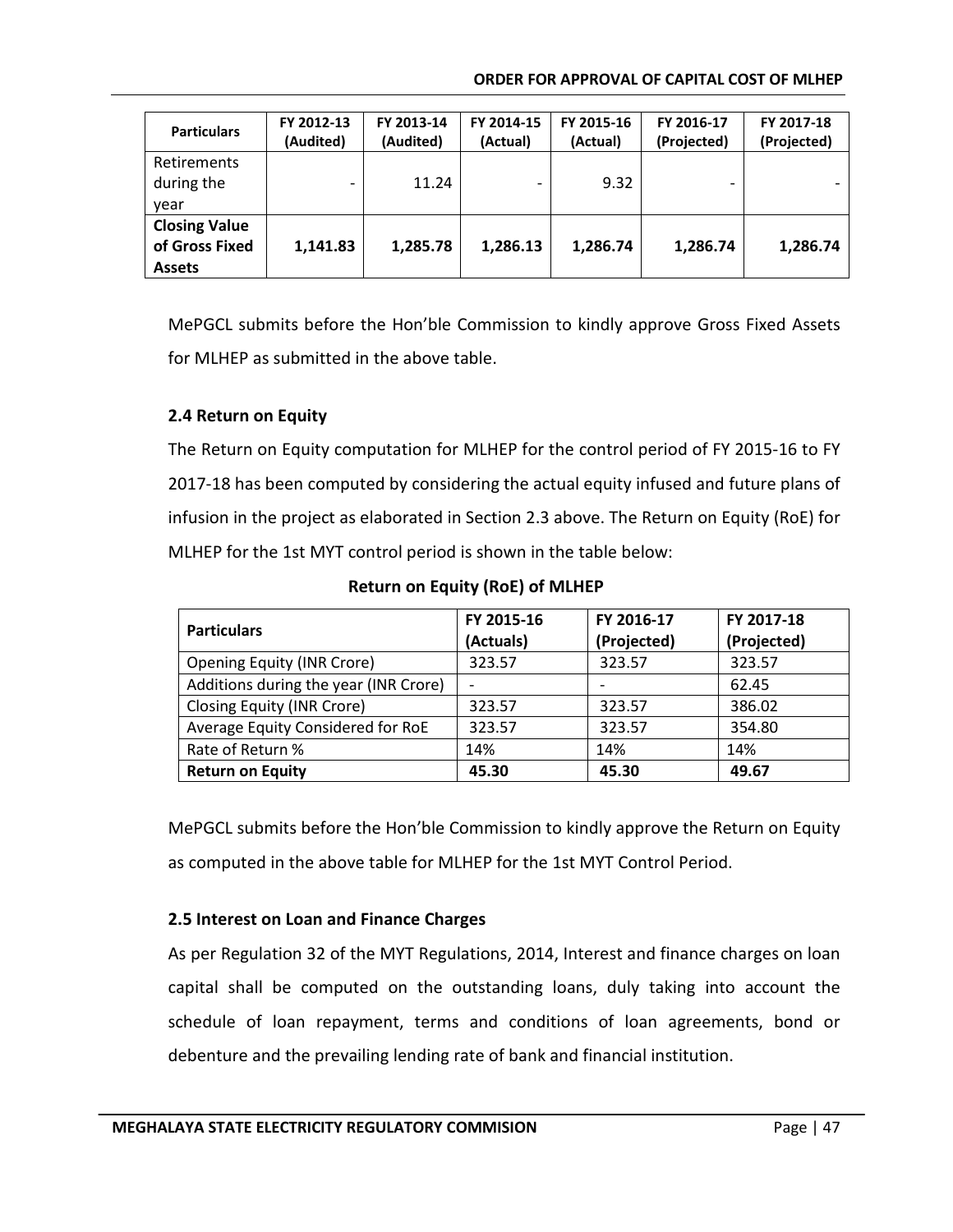The present loan capital of MLHEP as well as the plan for future loans has been detailed out in Section 2.3 above. The summary of Interest and Finance charge for the Control Period taking into consideration the repayment schedule of the existing loans and projections for loans to be taken in the future is shown below (details are shown in Format- 7):

| <b>Particulars</b>                           | FY 2015-16<br>(Actuals) | FY 2016-17<br>(Estimated) | FY 2017-18<br>(Projected) |
|----------------------------------------------|-------------------------|---------------------------|---------------------------|
| <b>Opening Balance (INR Crore)</b>           | 730.20                  | 693.27                    | 622.16                    |
| Addition during the Year (INR Crore)         | 0.00                    | 0.00                      | 99.48                     |
| Repayment during the Year (INR Crore)        | 36.93                   | 71.11                     | 176.89                    |
| <b>Closing Balance (INR Crore)</b>           | 693.27                  | 622.16                    | 544.76                    |
| Interest Payable (INR Crore)                 | 82.69                   | 76.06                     | 74.48                     |
| Add: Finance Charges (INR Crore)             | 0.00                    | 0.00                      | 0.00                      |
| Total Interest & Finance Charges (INR Crore) | 82.69                   | 76.06                     | 74.48                     |

# **Interest and Finance Charges for the Control Period**

MePGCL prays before the Hon'ble Commission to kindly approve the Interest and Finance Charges as shown above for MLHEP for the Control Period FY 2015-16 to FY 2017-18.

# **2.6 Operation and Maintenance Expenses**

As per Regulation 56 of the MYT Regulations, 2014, the Operation and Maintenance Expenses is a sum of Employee Cost, Repairs and Maintenance (R & M) Expense and Administrative and General (A & G) Expenses. The extract of the regulations is reproduced:

# *"Regulation 56 Operation and maintenance expenses*

*56.1 Operation and Maintenance Expenses (O & M Expenses) shall mean the total of all expenditure under the following heads: -*

- *(a) Employee Cost*
- *(b) Repairs and Maintenance*
- *(c) Administration and General Expenses*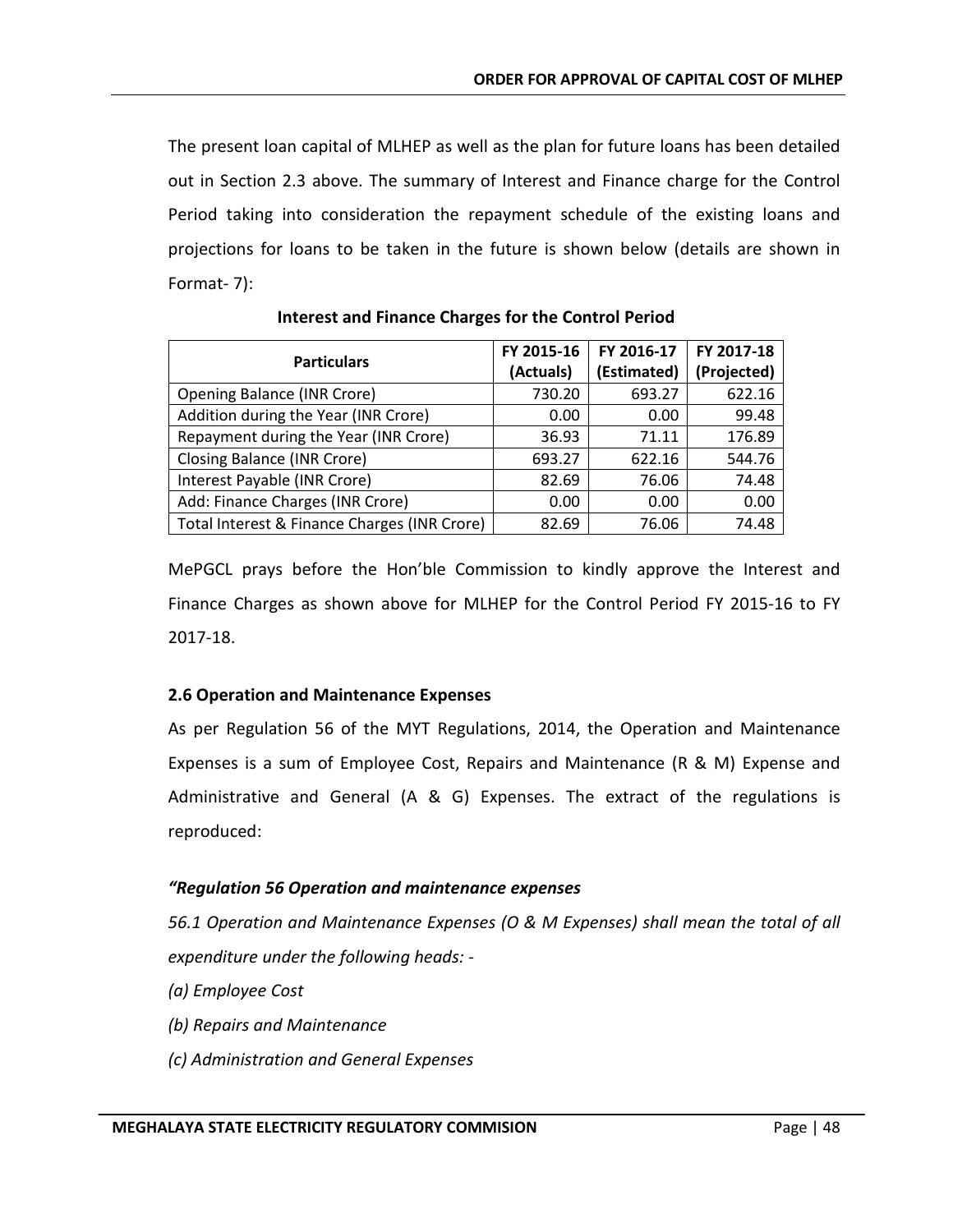*56.2 Operation and maintenance expenses (O&M Expenses) for the existing generating stations, which have been in operation for 5 years or more in the base year 2007-08 shall be derived on the basis of actual operation and maintenance expenses for the year 2003- 04 to 2007-08, based on the audited accounts, excluding abnormal operation and maintenance expenses, if any, after prudent check by the Commission.*

*56.3 The normalized operation and maintenance expenses after prudent check, for the years 2003-04 to 2007-08, shall be escalated at the rate of 5.17% to arrive at the normalized operation and maintenance expenses at the 2007-08 price level and then averaged to arrive at normalized O&M expenses for2003-04 to 2007-08 price level. The average normal O&M expenses at2007-08 price level shall be escalated at the rate of 5.72% to arrive at theism expenses for the year 2009-10.*

*56.4 The O&M expenses for the year 2009-10 shall be further rationalized considering 50% increase in employee cost on account of pay revision of employees to arrive at the permissible O&M expenses for the year 2009-10.*

*56.5 The O&M expenses for 2009-10 shall be escalated further at the rate of5.72% per annum as arrive at the operation and maintenance expenses forth subsequent years of the tariff period.*

*56.6 In case of the hydro generating stations, which have not been in commercial operation for a period of five years as on 1.4.2009, operation and maintenance expenses shall be fixed at 2% of the original project cost (excluding cost of rehabilitation & resettlement works). Further, in such case, operation and maintenance expenses in first year of commercial operation shall be escalated @5.17% per annum up to the year 2007-08and then averaged to arrive at the O&M expenses at 2007-08 price level. It shall be thereafter escalated @ 5.72% per annum to arrive at operation and maintenance expenses in respective year of the tariff period. (The impact of pay revision on employee cost for arriving at the operation and maintenance expenses for the year 2009-10 shall*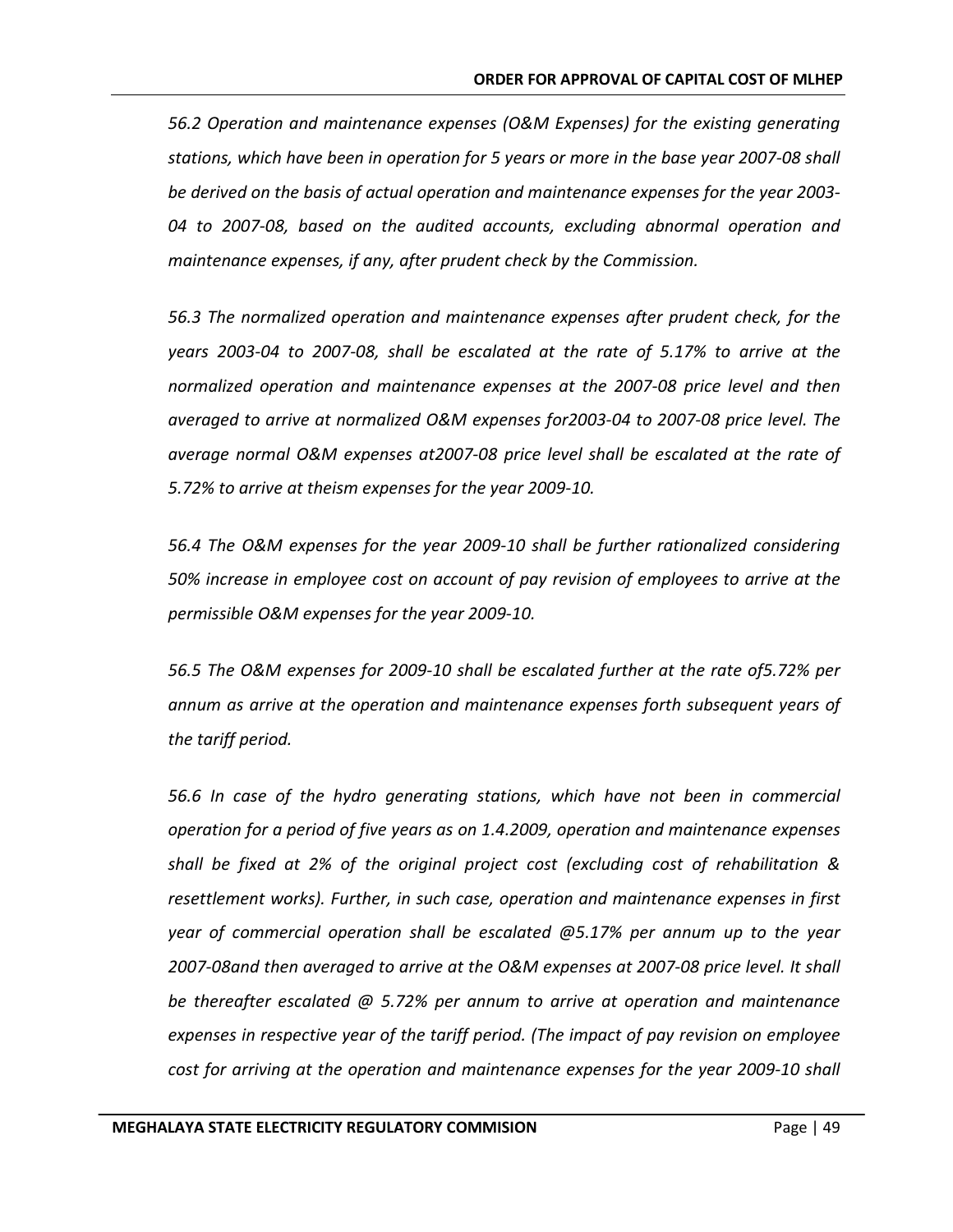*be considered in accordance with the procedure given in proviso to sub-clause (ii) of clause (f) of this regulation).*

*56.7 In case of hydro generating stations declared under commercial operation on or after 01/04/2009, O&M expenses shall be fixed at 2% of the original project cost (excluding cost of rehabilitation and resettlement works) and shall be subject to annual escalation at 5.72% for the subsequent years"*

Since MLHEP has achieved CoD after 1.04.2009, its O & M expenses have been fixed as per Regulation 56 (7) at 2% of fixed cost and further escalated at 5.72% to arrive at O & M expenses for FY 2015-16, FY 2016-17 and FY2017-18.

| <b>Particulars</b>                                                | Amount      |
|-------------------------------------------------------------------|-------------|
|                                                                   | (Rs. Crore) |
| Project Cost                                                      | 1286.74     |
| O&M Expenses for FY 2013-14 (2% of Project Cost)                  | 25.73       |
| O&M Expenses for FY 2014-15 (5.72% escalation over previous Year) | 27.21       |
| O&M Expenses for FY 2015-16 (5.72% escalation over previous Year) | 28.76       |
| O&M Expenses for FY 2016-17 (5.72% escalation over previous Year) | 30.41       |
| O&M Expenses for FY 2017-18 (5.72% escalation over previous Year) | 32.15       |

#### **O & M Expenditure**

MePGCL submits before the Hon'ble Commission to kindly approve the O&M expenses as computed above on normative basis for the control period i.e. FY 2015-16, FY 2016- 17 and FY 2017-18.

#### **2.7 Depreciation for the Control Period**

Depreciation is computed as per Regulation 33 of the MYT Regulations, 2014. The depreciation is computed on the final gross value of the assets by straight line method using depreciation rates as prescribed in Appendix – III of the CERC Tariff Regulations, 2009.

The depreciation of various classes of assets is shown in the table below and the detailed calculations are attached as Format-6.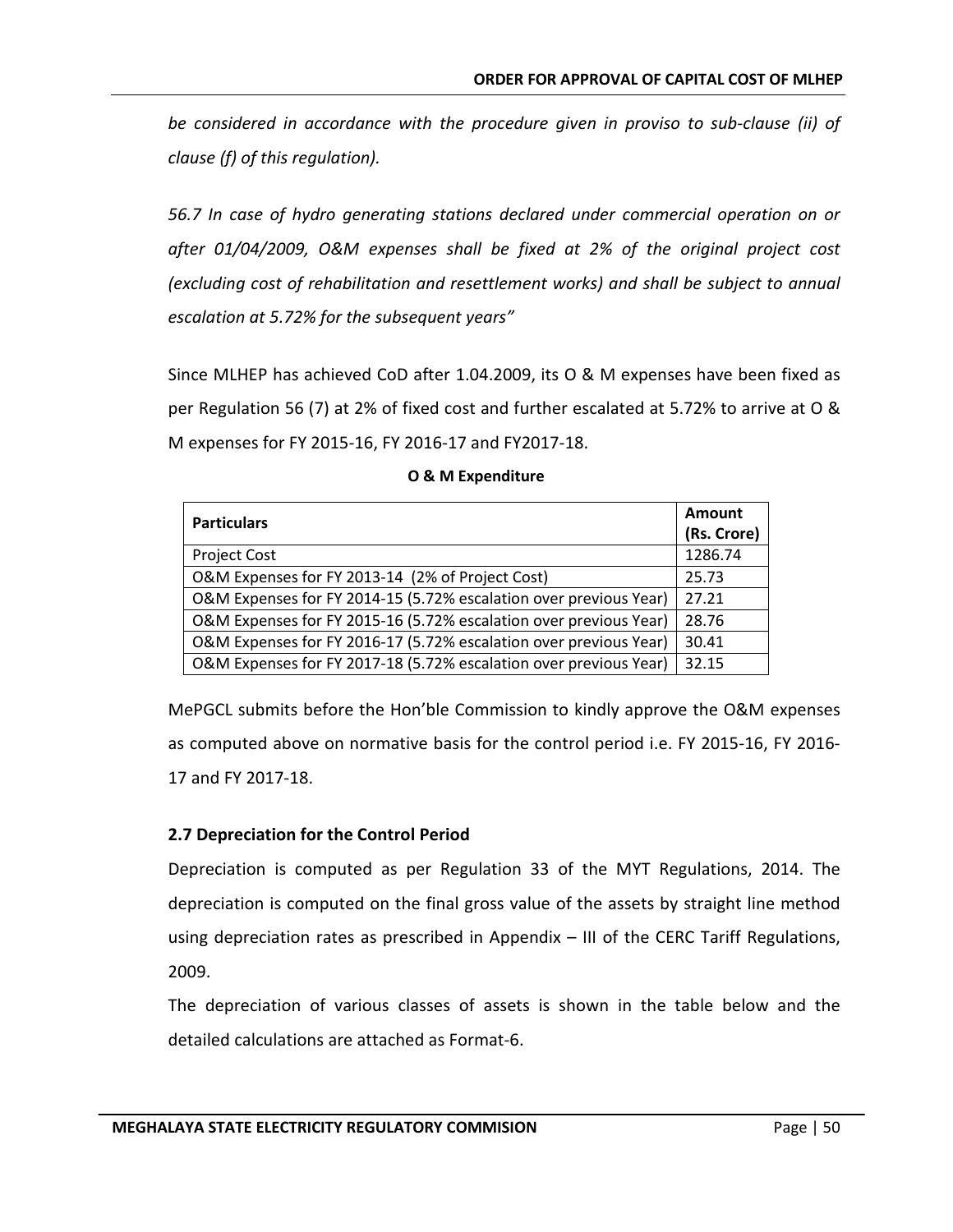| <b>Particulars</b>              | FY 2015-16 | FY 2016-17 | FY 2017-18 |
|---------------------------------|------------|------------|------------|
| Land & Land rights              |            |            |            |
| <b>Buildings</b>                | 4.89       | 4.89       | 4.89       |
| <b>Hydraulic Works</b>          | 32.71      | 32.71      | 32.71      |
| <b>Other Civil Works</b>        | 3.90       | 3.90       | 3.90       |
| Plant & Machinery               | 19.22      | 19.22      | 19.22      |
| Lines & Cable Network           | 0.24       | 0.24       | 0.24       |
| Vehicles                        | 0.02       | 0.02       | 0.02       |
| <b>Furniture &amp; Fixtures</b> | 0.00       | 0.00       | 0.00       |
| Office Equipment                | 0.01       | 0.01       | 0.01       |
| Total                           | 61.00      | 61.00      | 61.00      |

# **Depreciation (Rs. Crore)**

MePGCL submits before the Hon'ble Commission to kindly approve Depreciation of Rs 61.00 Crore for FY 2015-16, FY 2016-17 and FY 2017-18 for MLHEP.

# **2.8 Interest on Working Capital**

Regulation 34.1 (iii) of the MYT Regulations, 2014, is reproduced below:

*"34 Interest on Working Capital*

# *34.1 Generation*

*(iii) In case of hydro power generating stations, working capital shall cover:*

- *Operation and maintenance expenses for one (1) month;*
- *Maintenance spares at the rate of 15% of O & M expenses escalated at 6% from the date of commercial operation; and*
- *Receivables equivalent to two (2) month of fixed cost:*

*Provided that in case of own generating stations, no amount shall be allowed towards receivables, to the extent of supply of power by the Generation Business to the Retail Supply Business, in the computation of working capital in accordance with these Regulations."*

As per the above mentioned Regulation, the computation of Interest on Working Capital for MLHEP is shown below: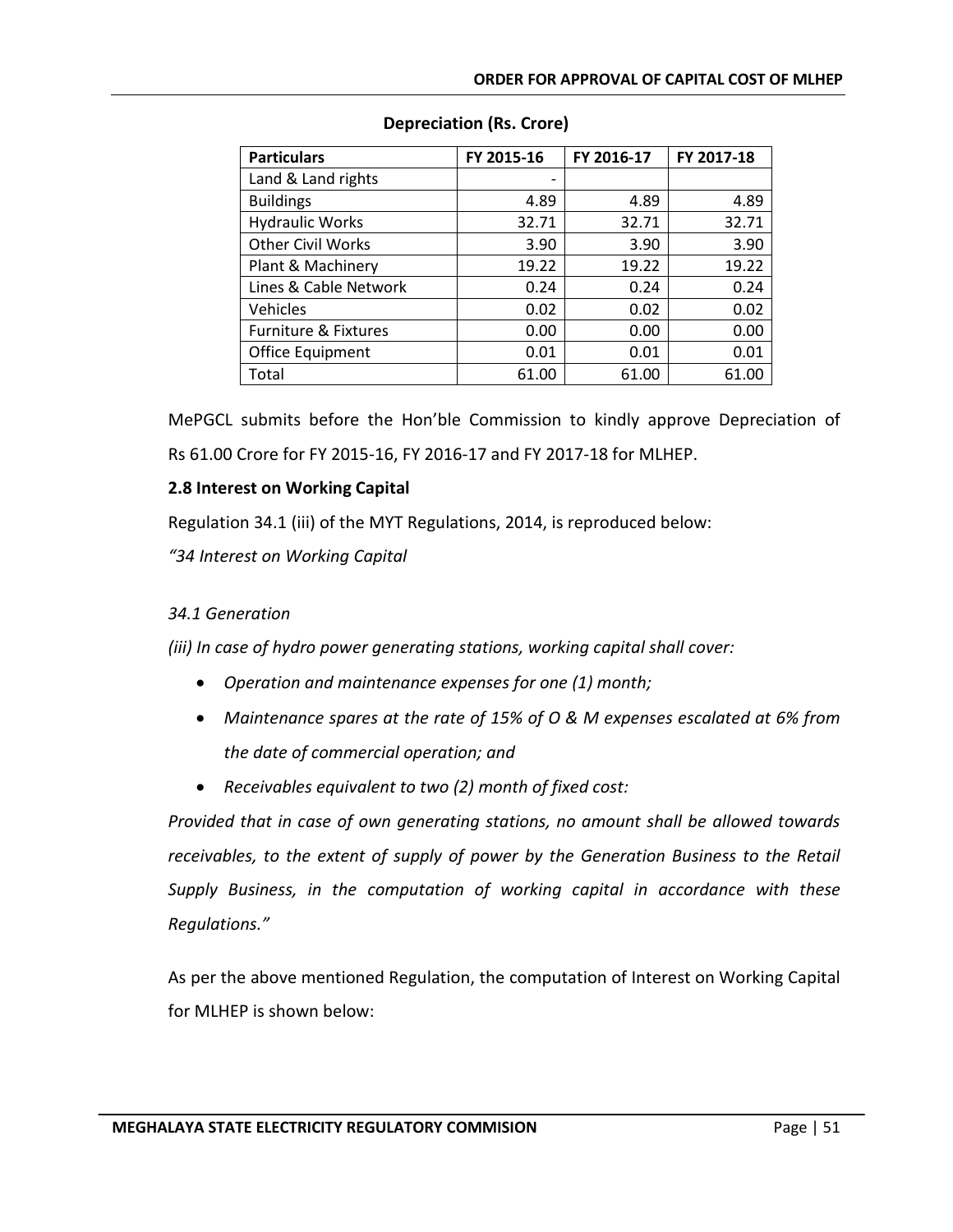| <b>Particulars</b>                                   | FY 2015-16 | FY 2016-17 | FY 2017-18 |
|------------------------------------------------------|------------|------------|------------|
| O & M Expenses for 1 month (INR Crore)               | 2.40       | 2.53       | 2.68       |
| Maintenance Spares @15% of O&M<br>plus               |            |            |            |
| escalated by 6% from date of COD (INR Crore)         | 4.85       | 5.13       | 5.42       |
| Receivables @ 2 months of Fixed Cost (INR Crore)     | 37.45      | 36.61      | 37.39      |
| <b>Total Working Capital requirement (INR Crore)</b> | 44.69      | 44.26      | 45.49      |
| Computation of working capital interest              |            |            |            |
| SBI Advance Bank rate as on 1.4.2015 (%)*            | 14.60      | 14.60      | 14.60      |
| Interest on Working Capital (INR Crore)              | 6.52       | 6.46       | 6.64       |

# **Interest on Working Capital**

\*SBI Advance Rate revised on  $10^{th}$  April, 2015, same has been taken for all the years

MePGCL submits before the Hon'ble Commission to kindly approve the Interest on Working Capital as computed above for MLHEP for the Control Period.

# **2.9 Income Tax**

Regulation 35 of the MYT Regulations, 2014, provides for claim of Income Tax as expenses. However, MePGCL submits that income tax shall be claimed in subsequent filings for true-up.

# **2.10 Connectivity and SLDC Charges**

The Regulation 59 of MYT Regulations, 2014 provides for claim of SLDC & Connectivity charges as expenses. MePGCL submits as per the approved tariff order of SLDC, the charges applicable for MLHEP for each year of the control period of FY 2015-16 to FY 2017-18 is Rs.0.40 Crore. It is prayed before the Honourable Commission to kindly approve the same.

# **2.11 Summary of Annual Fixed Charges of Myndtu Leshka HEP for the Control Period**

Based on the above submissions, the summary of the Annual Fixed Cost for MLHEP for the Control Period FY 2015-16 to FY 2017-18 is provided in the Table below:

| <b>Particulars</b>       |       | FY 2015-16   FY 2016-17   FY 2017-18 |       |
|--------------------------|-------|--------------------------------------|-------|
| Interest on Loan capital | 82.69 | 76.06                                | 74.48 |
| Depreciation             | 61.00 | 61.00                                | 61.00 |

**Annual Fixed Charges – Myndtu Leshka HEP (INR Crore)**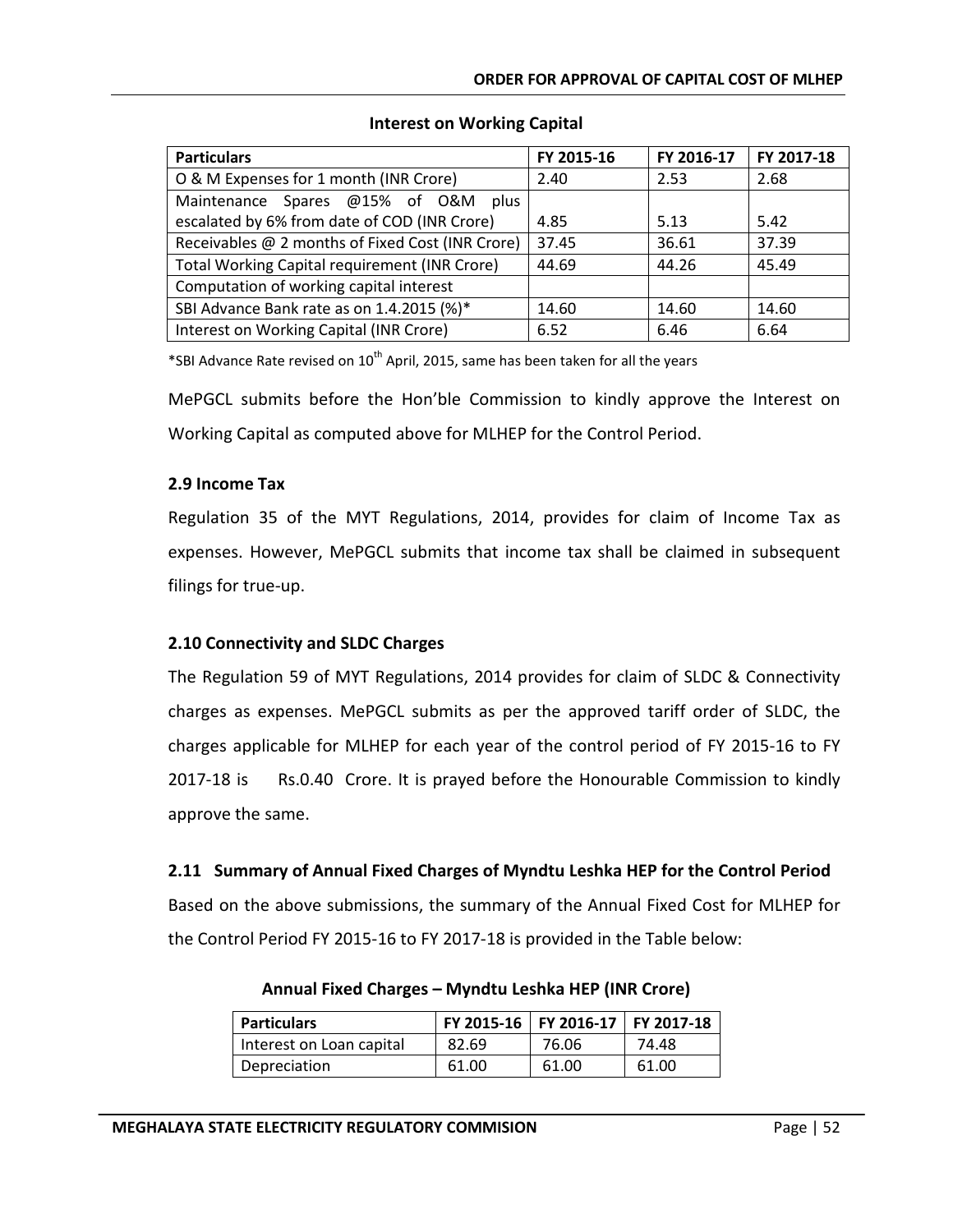| <b>Particulars</b>             | FY 2015-16 | FY 2016-17 | FY 2017-18 |
|--------------------------------|------------|------------|------------|
| <b>O&amp;M Expenses</b>        | 28.76      | 30.41      | 32.15      |
| Interest on working capital    | 6.52       | 6.46       | 6.64       |
| Return on Equity               | 45.30      | 45.30      | 49.67      |
| <b>Income Tax</b>              |            |            |            |
| SLDC Charge                    | 0.40       | 0.40       | 0.40       |
| <b>Total Annual Fixed Cost</b> | 224.68     | 219.64     | 224.35     |
| Less: Non-Tariff Income        |            |            |            |
| Net Annual Fixed Cost          | 224.68     | 219.64     | 224.35     |

MePGCL prays before the Hon'ble Commission to kindly approve the Annual Fixed Cost of MLHEP for the  $1<sup>st</sup>$  MYT Control Period FY 2015-16 to FY 2017-18 as submitted above.

# **3. Computation of Capacity Charge and Energy Charge for the Control Period**

#### **3.1 Regulatory Provisions**

MePGCL submits that based on the Annual fixed Cost approved by Hon'ble Commission, the capacity charges and energy charge based on following provisions of the MYT Regulations, 2014 are submitted as below:

*"57 Computation and payment of capacity charge and energy charge for Hydrogenerating stations.*

# *57.1 Capacity Charges:*

*(1) The fixed cost of a hydro generating station shall be computed on annual basis, based on norms specified under these regulations, and recovered on monthly basis under capacity charge (inclusive of incentive) and energy charge, which shall be payable by the beneficiaries in proportion to their respective allocation in the saleable capacity of the generating station, that is to say, in the capacity excluding the free power to the home State:*

*Provided that during the period between the date of commercial operation of the first unit of the generating station and the date of commercial operation of the generating station, the annual fixed cost shall provisionally be worked out based on the latest*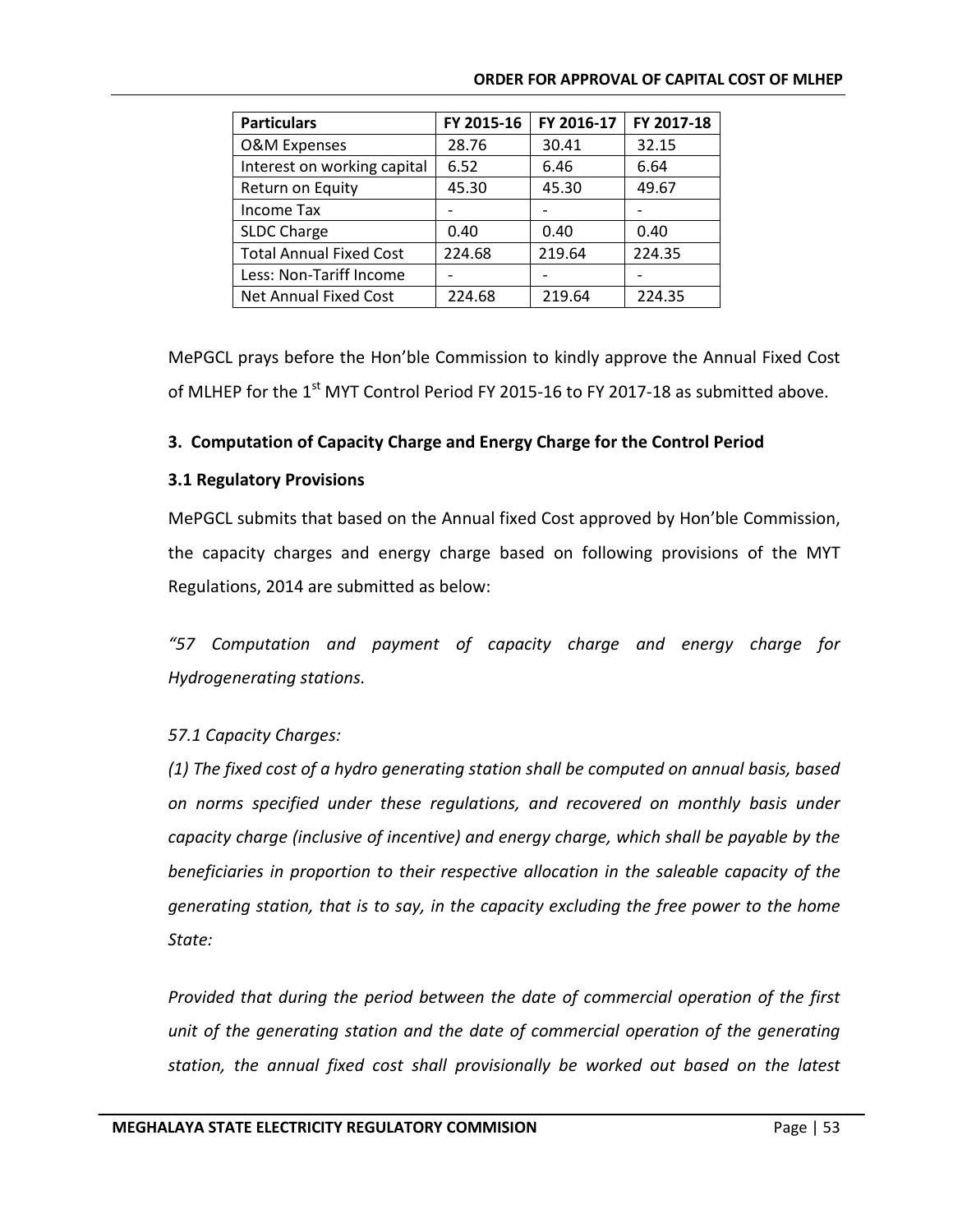*estimate of the completion cost for the generating station, for the purpose of determining the capacity charge and energy charge payment during such period.*

*(2) The capacity charge (inclusive of incentive) payable to a hydro generating station for a calendar month shall be*

*= AFC x 0.5 x NDM / NDY x ( PAFM / NAPAF ) (in Rupees)*

*Where,*

*AFC = Annual fixed cost specified for the year, in Rupees.*

*NAPAF= Normative plant availability factor in percentage*

*NDM = Number of days in the month*

*NDY = Number of days in the year*

*PAFM = Plant availability factor achieved during the month, in percentage*

*(3) The PAFM shall be computed in accordance with the following formula:*

*PAFM =10000 x Σ DCi / { N x IC x ( 100 - AUX ) } %*

 *i=1*

*Where,*

*AUX = Normative auxiliary energy consumption in percentage*

*DCi = Declared capacity (in ex-bus MW) for the ith day of the Month which the station can deliver for at least three (3) hours, as certified by the nodal load dispatch centre after the day is over.*

*IC = Installed capacity (in MW) of the complete generating station*

*N = Number of days in the month*

*57.2 Energy Charges:*

*(1) The energy charge shall be payable by every beneficiary for the total energy scheduled to be supplied to the beneficiary, excluding free energy, if any, during the calendar month, on ex power plant basis, at the computed energy charge rate. Total Energy charge payable to the generating company for a month shall be:*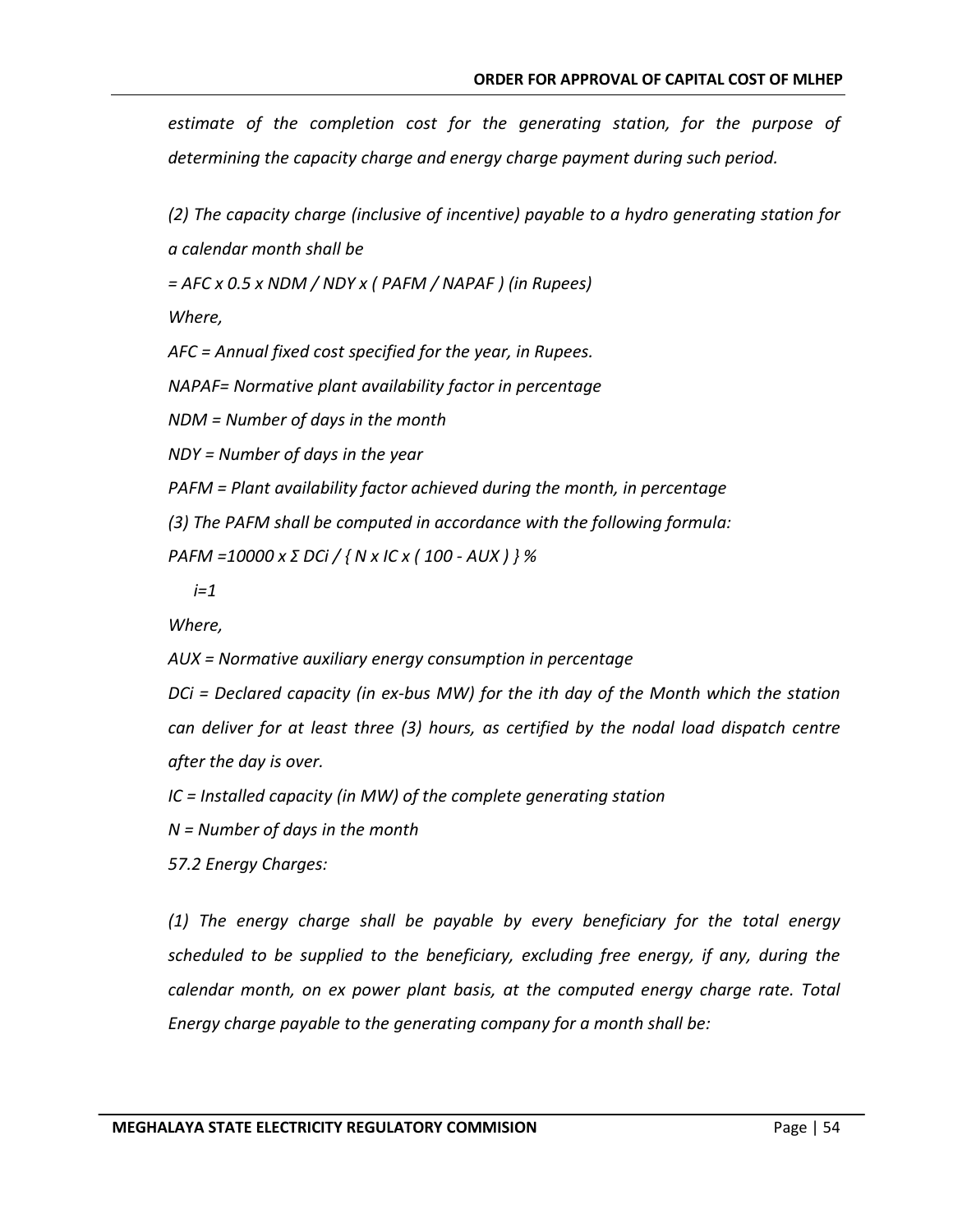*= (Energy charge rate in Rs. / kWh) x {Scheduled energy (ex-bus) for the month in kWh} x (100 – FEHS) / 100.*

*(2) Energy charge rate (ECR) in Rupees per kWh on ex-power plant basis, for a hydro generating station, shall be determined up to three decimal places based on the following formula, subject to the provisions of clause (4):*

*ECR = AFC x 0.5 x 10 / { DE x ( 100 – AUX ) x ( 100 – FEHS )}*

*Where,*

*DE = Annual design energy specified for the hydro generating station, In MWh, subject to the provision in clause (6) below.*

*FEHS = Free energy for home State as fixed from time to time, by competent authority. (3) In case actual total energy generated by a hydro generating station during a year is less than the design energy for reasons beyond the control of the generating company, the following treatment shall be applied on a rolling basis:*

- *(i) in case the energy shortfall occurs within ten years from the date of commercial operation of a generating station, the ECR for the year following the year of energy shortfall shall be computed based on the formula specified in clause (2) with the modification that the DE for the year shall be considered as equal to the actual energy generated during the year of the shortfall, till the energy charge shortfall of the previous year has been made up, after which normal ECR shall be applicable;*
- *(ii) in case the energy shortfall occurs after ten years from the date of commercial operation of a generating station, the following shall apply:*

*Suppose the specified annual design energy for the station is DE MWh, and the actual energy generated during the concerned (first) and the following (second) financial years is A1 and A2 MWh respectively, A1 being less than DE. Then, the design energy to be considered in the formula in clause (5) of this Regulation for*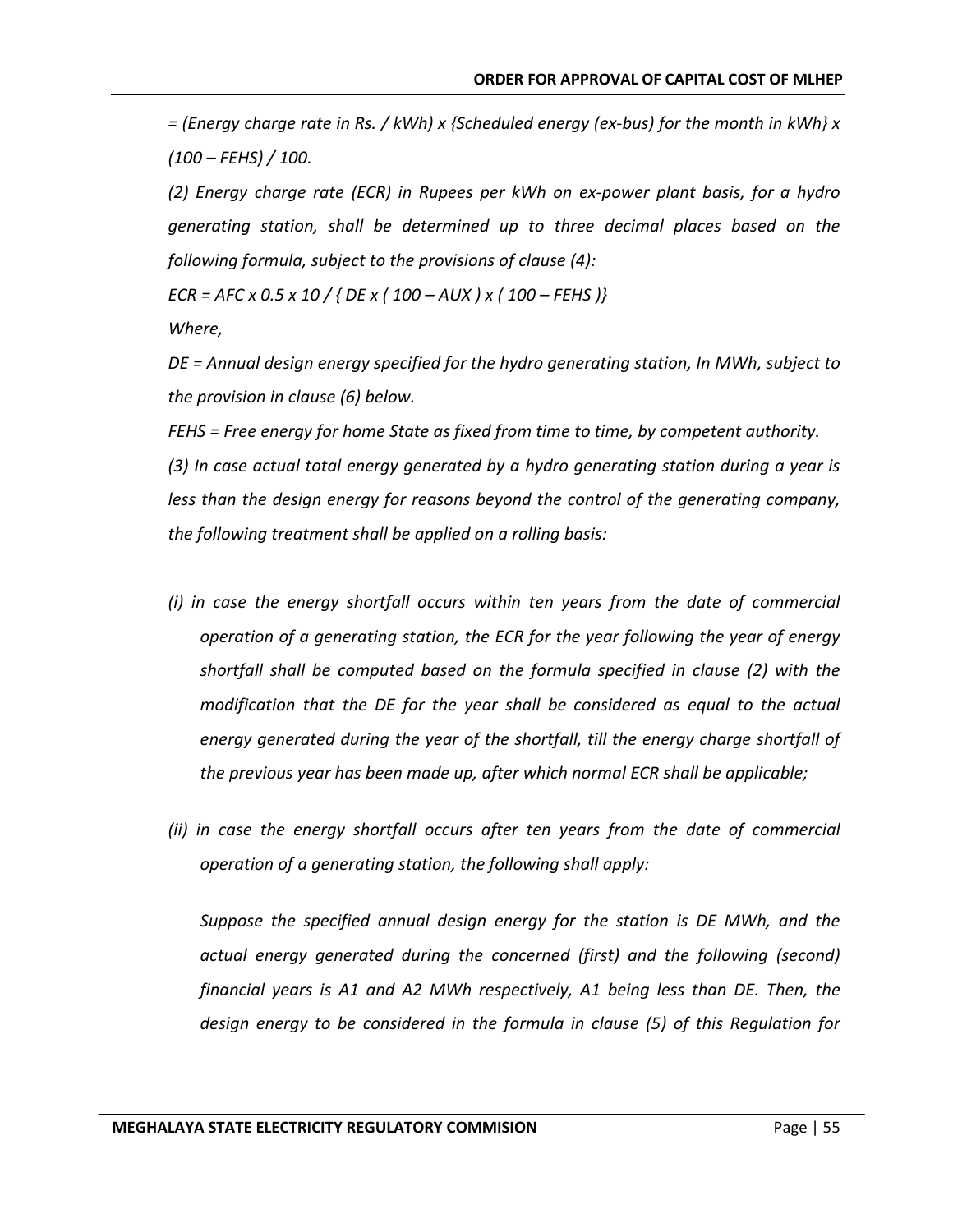*calculating the ECR for the third financial year shall be moderated as (A1 + A2 – DE) MWh, subject to a maximum of DE MWh and a minimum of A1 MWh.*

*(iii)* Actual energy generated (e.g. A1, A2) shall be arrived at by multiplying the net *metered energy sent out from the station by 100 / (100 – AUX).* 

*(4) In case the energy charge rate (ECR) for a hydro generating station, as computed in clause (5) above, exceeds eighty paise per kWh, and the actual saleable energy in a year exceeds { DE x ( 100 – AUX ) x ( 100 – FEHS ) / 10000} MWh, the Energy charge for the energy in excess of the above shall be billed at eighty paise per kWh only:*

*Provided that in a year following a year in which total energy generated was less than the design energy for reasons beyond the control of the generating company, the energy charge rate shall be reduced to eighty paise per kWh after the energy charge shortfall of the previous year has been made up.*

*(6) The concerned Load Despatch Centre shall finalise the schedules for the hydro generating stations, in consultation with the beneficiaries, for optimal utilization of all the energy declared to be available, which shall be scheduled for all beneficiaries in proportion to their respective allocations in the generating station."*

# **3.2 Net Annual Fixed Cost to be recovered in Each Year of the Control Period**

As submitted in the previous sections, the net Annual Fixed Charges to be considered for the determination of final tariff of MLHEP is as shown below:

| <b>Particulars</b>                     | FY 2015-16 | FY 2016-17 | FY 2017-18 |
|----------------------------------------|------------|------------|------------|
| Net Annual Fixed Cost projected for    | 224.68     | 219.64     | 224.35     |
| <b>Control Period</b>                  |            |            |            |
| Add: Depreciation of FY 2012-13        |            |            | 55.11      |
| Add: True up of FY 2013-14             |            |            | 104.67     |
| Add: Provisional True up of FY 2014-15 |            |            | 115.45     |
| Net AFC for Computation of Tariff      | 224.68     | 219.64     | 499.58     |

# **Table: Annual Fixed Charges – Myndtu Leshka HEP (Rs. Crore)**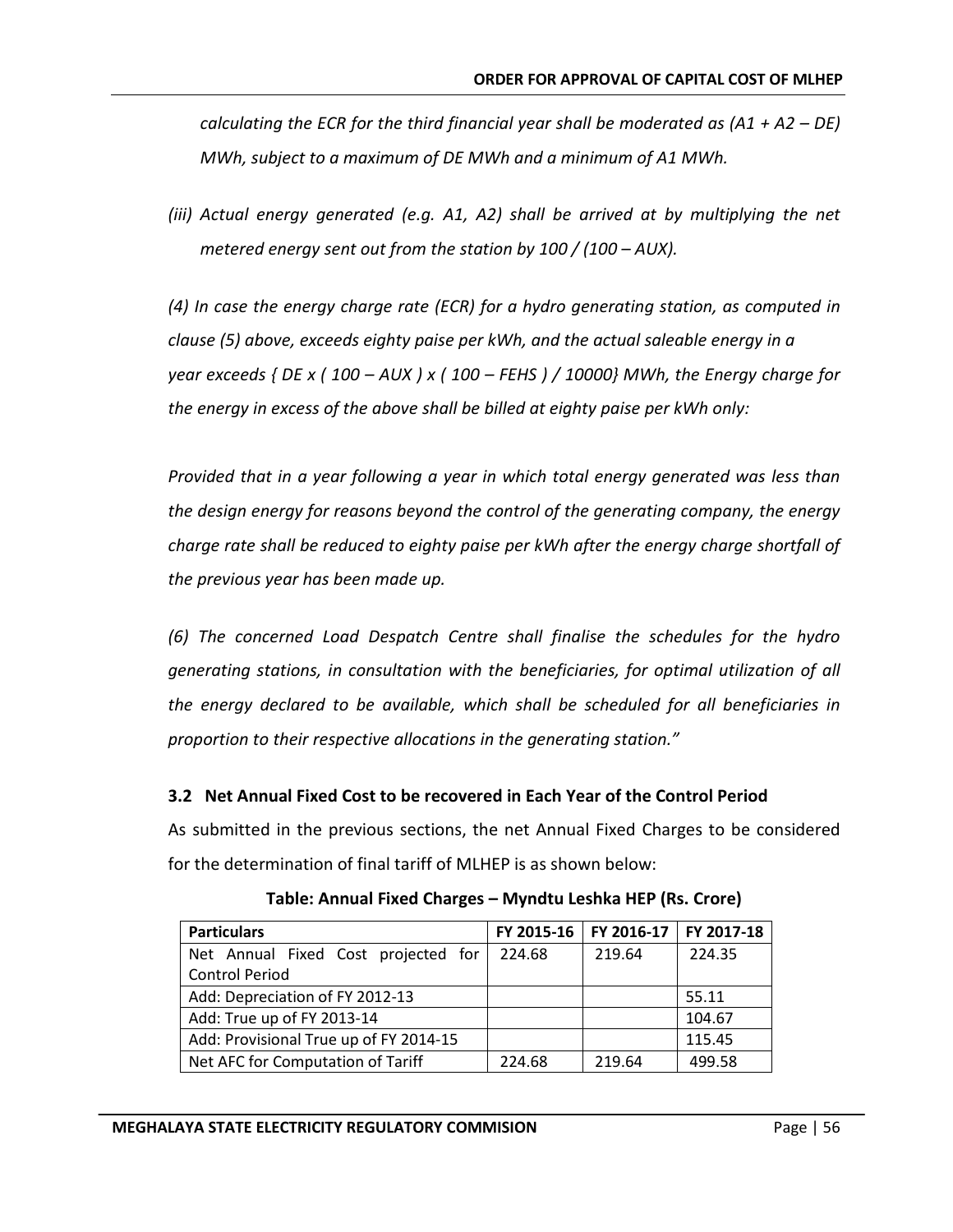Now, based on the Regulations, 50% of the Annual Fixed Cost is to be recovered as Capacity Charge and the balance is to be recovered as Energy Charge from the beneficiary. Therefore, the Capacity Charges and Energy Charges for MLHEP for the Control Period FY 2015-16 to FY 2017-18 would be as computed below:

| <b>Particulars</b>                | FY 2015-16 | FY 2016-17 | FY 2017-18 |
|-----------------------------------|------------|------------|------------|
| Net AFC for Computation of Tariff | 224.68     | 219.64     | 499.58     |
| Design Energy (MU)                | 486.23     | 486.23     | 486.23     |
| Less: Auxiliary Consumption @ 1%  | 4.86       | 4.86       | 4.86       |
| Less: Transformation Loss @ 0.5%  | 2.43       | 2.43       | 2.43       |
| Net Energy (MU)                   | 478.94     | 478.94     | 478.94     |
| Fixed Charge (INR Crore)          | 112.34     | 109.82     | 249.79     |
| Variable Charge (Rs./kWh)         | 2.35       | 2.29       | 5.22       |

**Capacity and Energy Charges for Myndtu Leshka HEP for the Control Period**

Based on all above submissions, the petitioner humbly prays before the Hon'ble Commission to kindly approve the final tariff of Myntdu Leshka Hydro Electric Project as computed in the above table to be recovered in the 1st MYT Control Period FY 2015-16 to FY 2017-18.

# **3. Public Hearing Process**

BIA has raised the following objections in connection with Public Hearing process on the approval of the capital cost for 3x42MW =126 MW Myntdu Leshka Hydro Electric Project (MLHEP) on 16.03.2017. The names of consumers/consumer organizations those filed their objections and the objectors who participated in the public hearing for presenting their objections are given in the **Annexure-II.**

- 1. Cost and Time over run for construction of MLHEP due to failure of the Licensee, which took 7 Years instead of 5 years as per the CEA's sanction.
- 2. The land was allotted in 1999 for construction of MLHEP but the work has been started in 2005.
- 3. The loans were drawn from 2001 onwards; Interest during construction has to be adjusted from capital cost.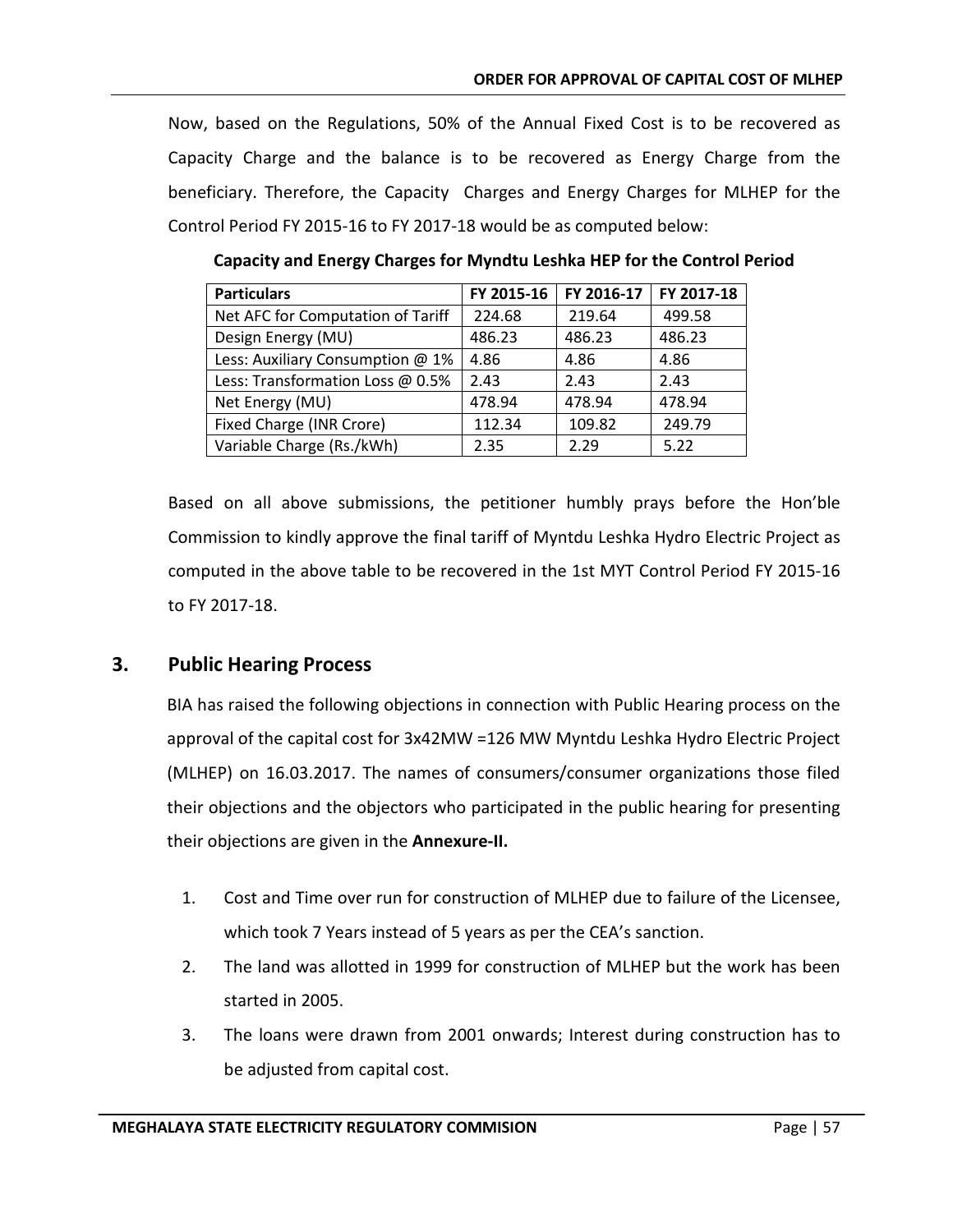- 4. The rate of Interest on loans has been 12.15% per annum. The IDC at Rs. 342 Crore, makes more than 25% resulted in cost overrun.
- 5. An initial spares at 1.5% of project cost was not approved by CEA in the original sanction for unit I and II at Rs. 363.08 Crore.
- 6. Due to lack of Co-ordination the drawings were revised on addition of III unit and unit I & II were put on hold.
- 7. Better planning and Co-ordination could have reduced project cost.
- 8. RoE need not be allowed on the grant sanctioned by Government.
- 9. NAPAF has to be computed as per the Reg. 58.1 (c) for Run of River based on 10 days Design energy.
- 10. Comparison of capital cost shall be made only with Run of River projects. BIA in their additional submissions filed on 21.3.2017 pleaded that the cost per MW of RoR projects similarly placed commissioned in 2013 are at Rs. 6.63 Crore to Rs. 9.01 Crore. The exorbitant cost claimed by MePGCL may be disallowed.
- 11. The impact of inefficiency of the licensee should not be charged to public through the tariffs.

#### **Replies for the above objections submitted by the MePGCL are as given in below:**

1. **Increase in Project Cost from Rs. 363.08 core in 1999 (approved in Techno-Economic Clearance) to Rs. 671.28 crore in 2007 (vetted by CEA) and subsequently to Rs. 1286.53 crore (final project cost after vetting by IIT, Roorkee)**

The Project Cost of Rs. 363.08 crore approved during Techno-Economic Clearance (TEC) was based on the cost shown in the Detailed Project Report, which was arrived at on the basis of preliminary design drawings**.** Since the main project works could be stated only after final Forest / Environmental Clearance is obtained in May 2004, the start date of the project may be reckoned from the year 2004.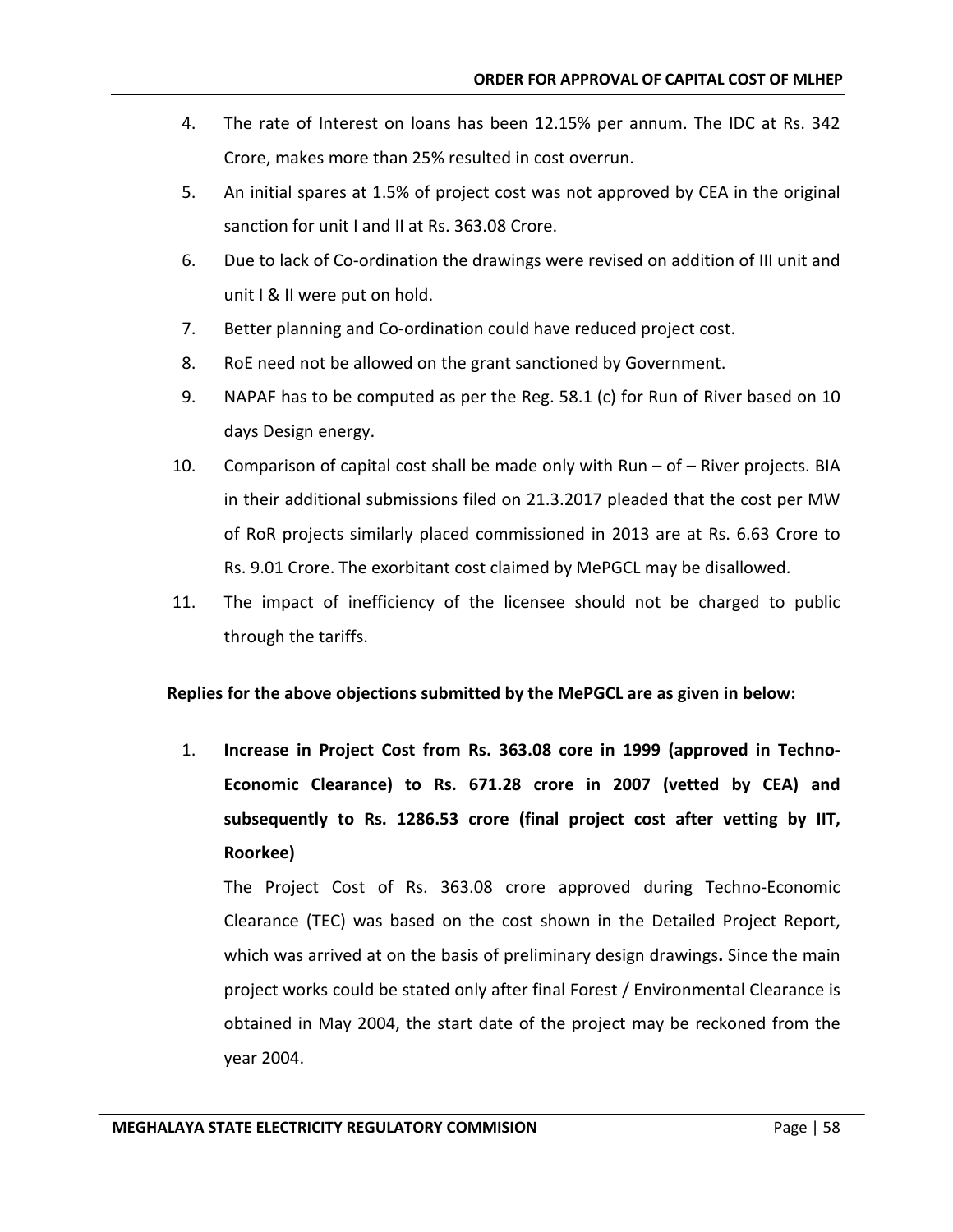During the period from 1999 to 2004, the project cost of Rs. 363.08 crore approved during TEC had gone up on account of escalation / increase in the price level and was updated and revised to Rs. 671.29 crore in 2007, after also taking into account the increase in quantities of the Dam due to geological surprises, etc. This was the cost for the first 2 (two) units of the project, which may be considered as the original project cost for these two units.

When the  $3^{rd}$  unit was added at an estimated cost of Rs. 114.59 crore (2008 Price level), the original project cost for all three units may be considered as Rs. (671.29 + 114.59) crore, i.e., Rs. 785.88 core.

The Hon'ble Commission in its Tariff Order dated 30th March, 2013 (Page – 84) directed MePGCL *"to request the State Government to constitute an expert committee for examining the cost of the project and take necessary steps to get the approval of CEA after completing the COD of all three units".*

The project cost of Rs. 1286.53 crore (with an increase of about Rs. 500 crore over Rs. 785.88 crore), was finally examined and vetted by a third party, i.e., IIT Roorkee and by the Technical Committee appointed by the State Government. The project cost recommended by the Technical Committee, i.e., Rs. 1286.53 crore was accepted by the State Government (Annexure – VII & VII of the Tariff Petition filed by MePGCL). After inclusion of additional capitalization, etc., the final project cost came to Rs. 1286.74 crore.

MePGCL approached CEA to take up the examination and approval of the project cost of MLHEP but, however, CEA informed that approval of project cost lies with the State Electricity Regulatory Commission as per Electricity Act, 2003 and declined to take up the matter (Appendix  $-$  A)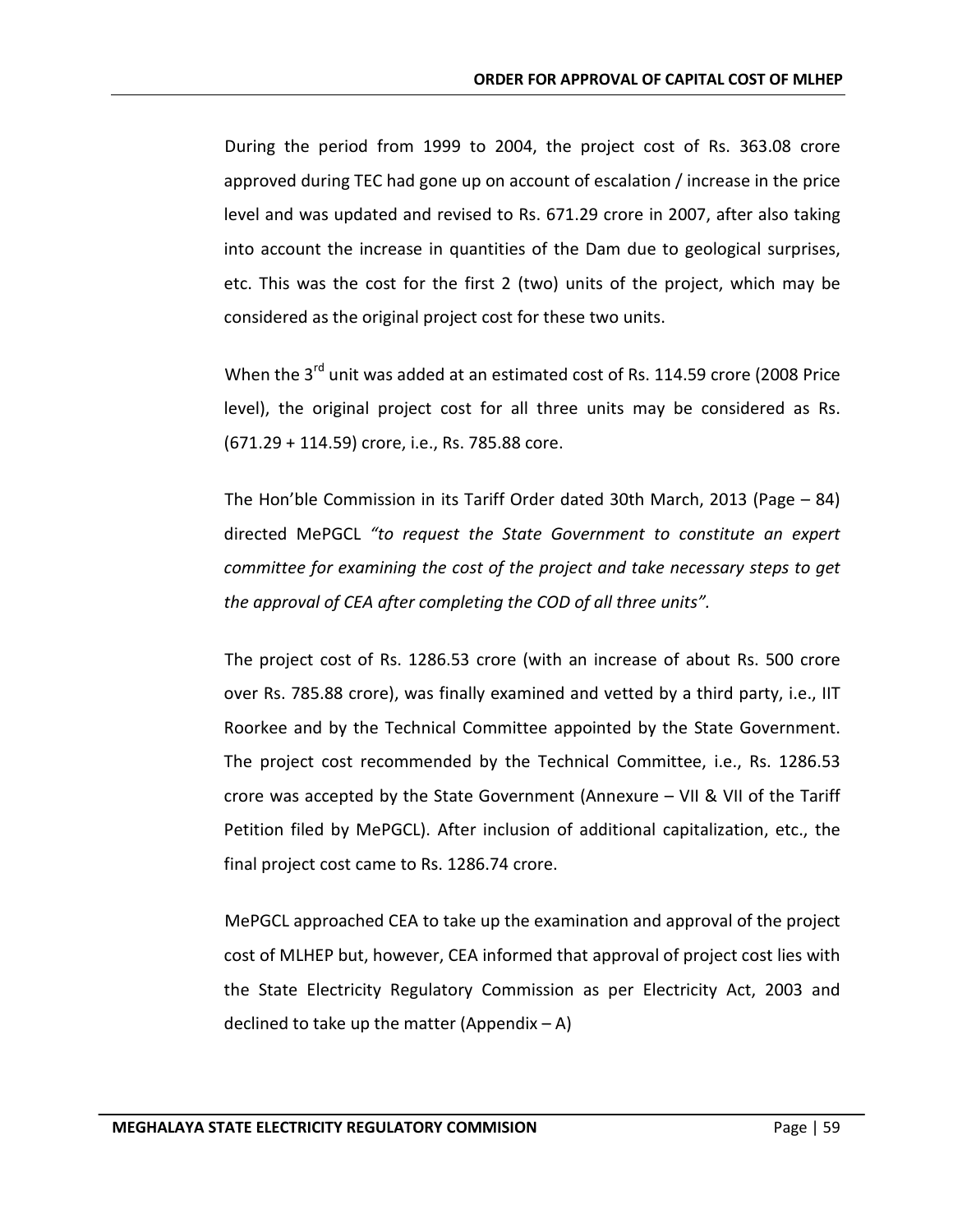2. **Report of CEA and Compliance thereof:** The then MeSEB discussed the Report of CEA on the Revised Cost of Rs. 671.29 crore in the Board's meeting and resolved to engage either IIT, Guwahati or IIT, Roorkee to monitor / examine the issues raised by CEA and to make suitable recommendations to the Board (copies of CEA's report on revised cost, agenda note and extracts of Board's resolution are enclosed as Appendices – B,C&D respectively).

A copy of the letter requesting IIT Roorkee to take up the matter and the report of IIT, Roorkee, are enclosed as Appendices – E & F.

- 3. **Initial spares @ 1.5% of Project Cost:** Not included in the Project Cost of Rs. 1286.74 crore.
- 4. **Cost Comparison with other Projects:** BIA did not consider the cost comparison with projects of similar Installed Capacity executed/completed during the period of execution/ completion of MLHEP. By the principle of economy of scale, the cost per MW for a 500 – 1000 MW Project would be lower than that of MLHEP (126MW).
- 5. **Activities Between 2001 and 2004:** During 2001 to 2004, pre-construction activities such as final survey for location of different project components such as Dam, Tunnel, Power House, etc., construction of roads for access to various project sites, putting in place the infrastructure needed to execute the project, etc., were carried out by MePGCL. In addition, preparation and finalization of tender documents, etc., were also taken up during the period. Without the above preliminary activities, the main project works cannot be taken up even if the final forest / environmental clearance were obtained. Hence, the period from 2001 to 2004 was utilized productively by MePGCL to facilitate the construction of the main project components, as without these activities the main works cannot be started.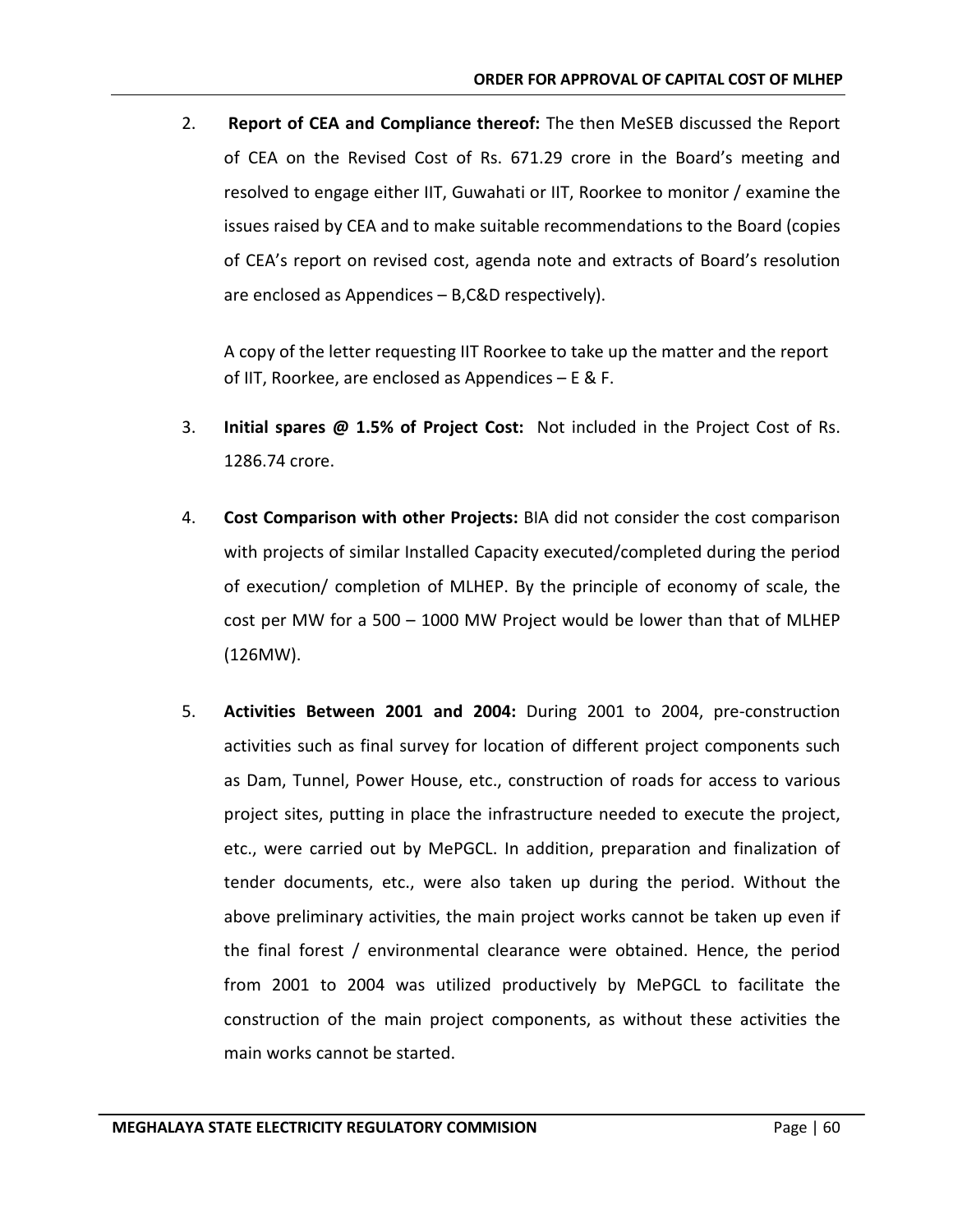- 6. **High Interest During Construction (IDC):** The average interest rate (including floating rates of interest) of loans / bonds is around 11.58%, which is competitive rate of interest prevailing at that point of time. The interest capitalization prior to start of main works was to the tune of Rs. 3.25 crore only, while the major chunk of IDC was during the main construction period of 7 (seven) years from FY 2004-2015 to FY 2012-2013 (Appendix  $-$  G), and not 10 (ten) years as pointed out by the objector.
- 7. **Conversion of grant into equity:** Regulation 28.10 of the Meghalaya State Electricity Regulatory Commission., MYT Regulations, 2014, provides that *"any grant received from the Central or State Government or any statutory body or authority for the execution of the project which does not carry any liability of repayment shall be excluded from the capital cost for the purpose of computation of interest on loan, return on equity and depreciation".* It may be pointed out that the state government has notified that all grants for MLHEP should be treated as equity (ref. enclosures with Annexure – XIII of the Tariff Petition). Thus, MePGCL is liable to pay dividends/ return on this equity to the state Government, since the amount was not given as free assistance to the Corporation.
- 8. **Inconsistency in Gross Fixed Assets (GFA):** The amount of equity and loan infused by the state Government was Rs. 323.57 crore (after conversion from grant) and Rs. 75.45 crore respectively (Annexure – XIII of the Tariff Petition). These amounts were already utilized in the project. MePGCL has requested the state government to convert Rs. 62.45 crore out of the above loan amount of Rs. 75.45 crore into equity, thus reducing the state government loan to Rs. 13 crore only. The amount of equity shown as Rs. 62.45 crore in the GFA statement of 2017-18 is only a proposed conversion from the government loan already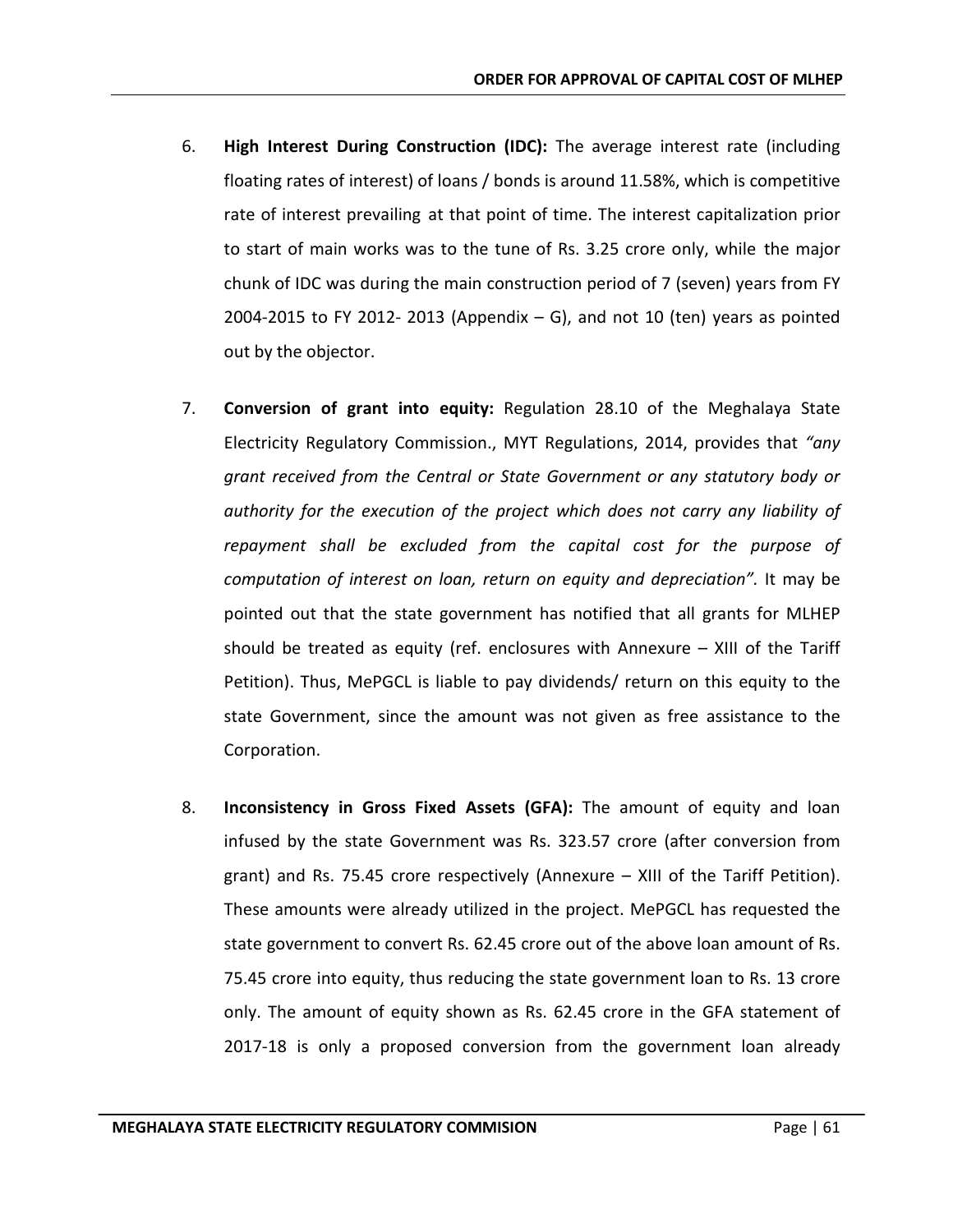utilized in the project. Therefore, the project cost as on 31.03.2016 stands at Rs. 1286.74 crore.

- 9. **Infirm Power:** The infirm power of Rs. 7.55 crore calculated by SLDC (Annexure XXIV of the Tariff Petition) has to be deducted from the Project cost of Rs. 1286.74 crore as shown at Annexure – XXVI of the petition.
- 10. **Normative Annual Plan Availability Factor (NAPAF) of the Power Station:** "Run – of – river generating station with pondage" is defined as a hydro-generating station with sufficient pondage for meeting the diurnal variation of power demand i.e., a station should be able to meet the peak requirement during 24 hours of the day. During the lean season, MLHEP does not have enough water / pondage level sufficient to meet 3 (three) hours of peaking daily, which is the minimum number of hours required for meeting the peaking requirement for which a station can qualify as a peaking station. As such, the power station is considered as a **"**Run – of – river generating station".
- 11. **Audited Statements of Accounts:** The Statement of Account for FY 2014-15 was submitted vide letter No. MePGCL/GEN/Misc – 43/2008/Pt – VIII/65 dt. 16.01.2017. However, a copy of the same is enclosed for easy reference (Appendix – H). Comments/ Reports of the AG (Audit) on the accounts of MePGCL for (i) the year ended  $31<sup>st</sup>$  March, 2013 and (ii) the year ended  $31<sup>st</sup>$ March, 2014 are also enclosed as Appendices – I&J).

#### **Commission's Views**

The response of the Licensee is considered in view of the Government of Meghalaya approval of TEC observations, and IIT Roorkee validations.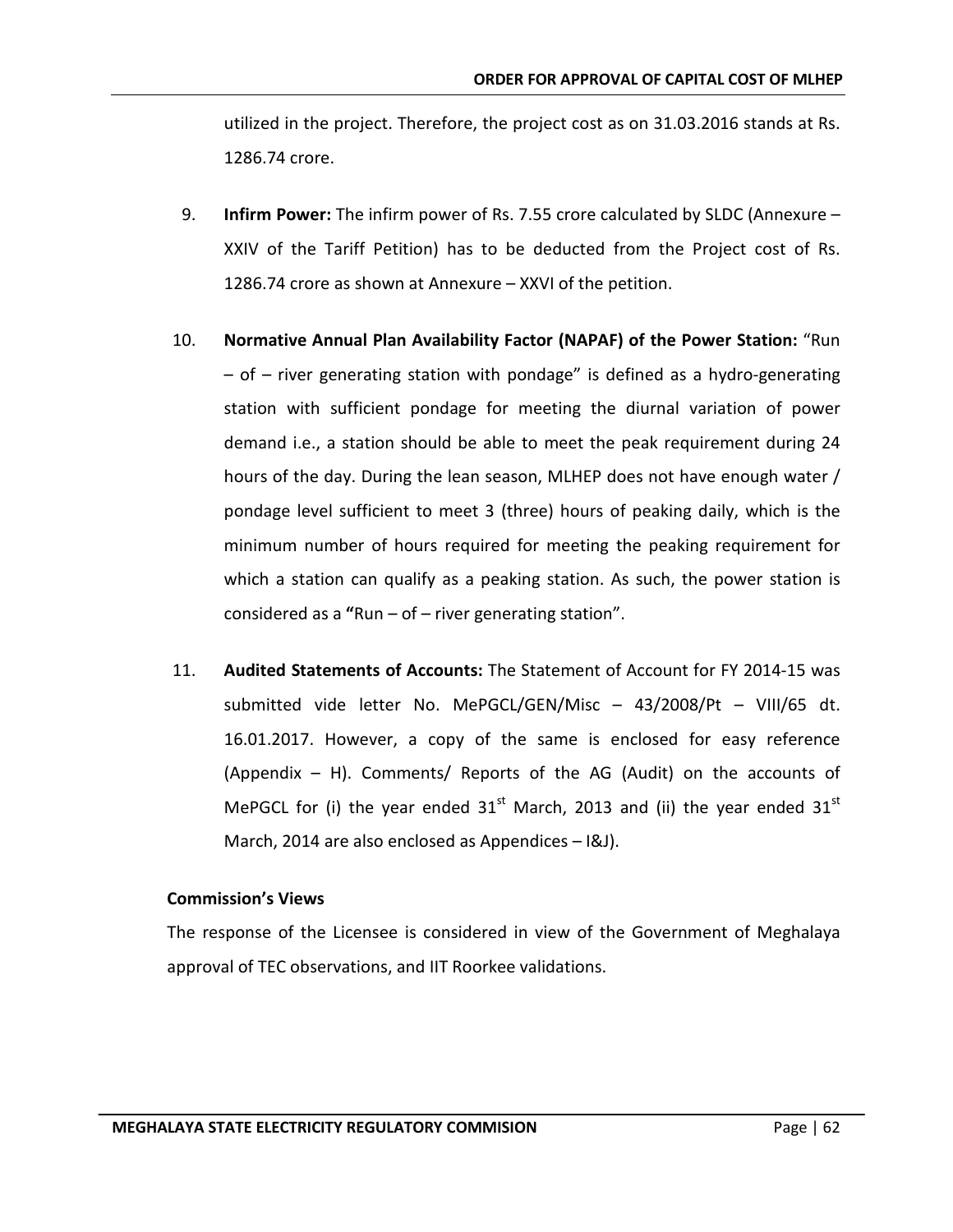**4. Commission's Analysis on the Petition of True up FY 2013-14, Provisional True up FY 2014-15, Annual fixed charges for MYT Control Period FY 2015-16 to FY 2017-18 and Generation Tariff for FY 2017-18.**

#### 4.1 **Capital Cost and ARR for FY 2013-14 True UP**

The MePGCL has sought for approval of capital cost for 3X42=126 MW Myntdu Leshka Hydro Electric Project and also sought for true-up for the business carried out during the FY 2013-14 and FY 2014-15.

The Commission after prudent check of the Petition considering the report of Technical Committee and IIT/Roorkee, considers the capital cost of 3 x 42 MW Myntdu Leshka Hydro Electric Project at Rs. 1141.83 Crore as certified statutory Auditors, as on 31.03.2013. The CWIP projected in the petition vide page 12, for Rs. 101.21 Crore is not considered. The same shall be added to the Capital Cost as and when assets put to commercial use.

Earlier, the Commission had approved a provisional tariff at Rs. 2.83/kWh for the Generation of energy achieved during the FY 2013-14 on the basis of normative standards subject to condition that it generates designed energy in FY 2013-14. Commission had considered Rs. 67.77 Crore as fixed charges to be paid by the beneficiary (MePDCL) in 12 equal monthly installments and Rs. 1.415/kWh energy charges on the energy generated and supplied to the user (MePDCL) pending approval of the final capital cost and determination of Annual Fixed Charges for Myntdu Leshka Hydro Electric Project.

As per Regulation 63 value of the infirm power shall be deducted from the capital cost. The MePGCL has submitted that infirm energy during the trial run has been valued at Rs. 7.55 Crore as certified by SLDC. The Assets value has been approved in the following break-up as on 31.03.2013 as given in the Table below: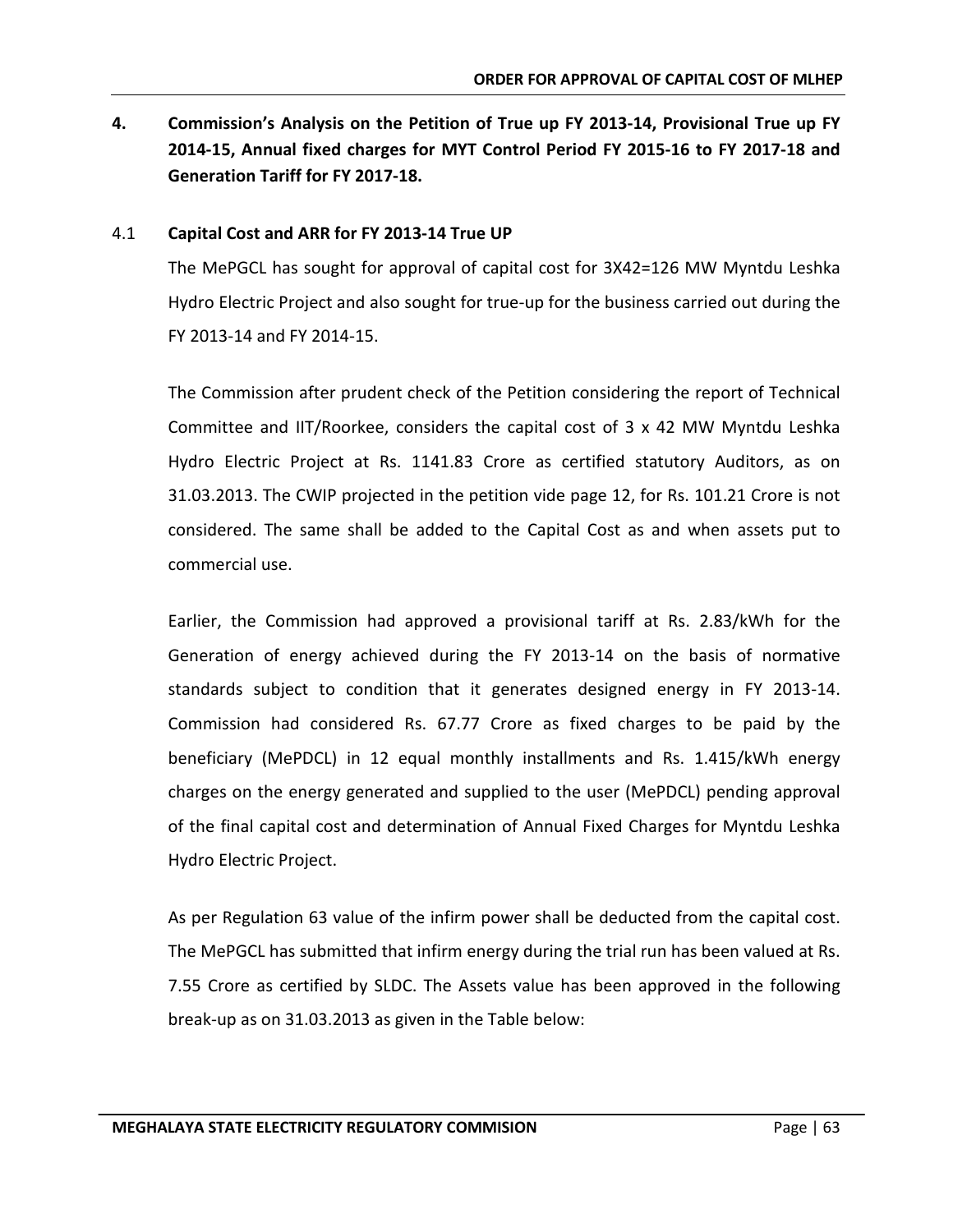|  | (Rs. Crore) |
|--|-------------|
|--|-------------|

| SI.            | <b>Particulars</b>         | Capital cost as | <b>Capital Cost (Excluding Infirm</b> |
|----------------|----------------------------|-----------------|---------------------------------------|
| <b>No</b>      |                            | per audit       | <b>Energy Value)</b>                  |
| 1              | Land                       | 15.54           | 15.43                                 |
| $\overline{2}$ | <b>Buildings</b>           | 91.52           | 90.91                                 |
| 3              | Hydraulic                  | 590.14          | 586.24                                |
| 4              | <b>Other Civil Works</b>   | 114.10          | 113.35                                |
| 5              | <b>Plant and Machinery</b> | 325.77          | 323.62                                |
| 6              | Lines and Cable Networks   | 4.32            | 4.29                                  |
| 7              | Vehicles                   | 0.24            | 0.24                                  |
| 8              | Furniture                  | 0.04            | 0.04                                  |
| 9              | Office Equipment           | 0.16            | 0.16                                  |
|                | <b>Capital Cost</b>        | 1141.83         | 1134.28                               |

Based on the above approved Capital Cost, Annual Fixed Charges are computed. The Annual Fixed Charges and Generation tariff consisting the following ARR elements to be considered.

| SI.No | <b>Particulars</b>                 |  |  |
|-------|------------------------------------|--|--|
| 1     | <b>O&amp;M Costs</b>               |  |  |
| 2     | Interest on Loan Capital           |  |  |
| 3     | Depreciation                       |  |  |
| 4     | <b>Interest on Working Capital</b> |  |  |
| 5     | Return on Equity                   |  |  |
| 6     | <b>Income Tax</b>                  |  |  |
| 7     | <b>SLDC Charges</b>                |  |  |
|       | <b>Gross Annual Fixed Charges</b>  |  |  |
| 8     | Less Non Tariff Income             |  |  |
| q     | <b>Net Annual Fixed Charges</b>    |  |  |

#### **4.1.1 O&M Expenses for FY 2013-14 True up**

#### **Petitioner's submission:**

The Petitioner has claimed Rs. 25.73 Crore towards O&M expenses for the true up of FY 2013-14 business.

#### **Commission's analysis:**

As per the Regulation 55 (7) the O&M expenses shall be fixed at 2% of the original project cost in the case of Hydro Generation Station declared under commercial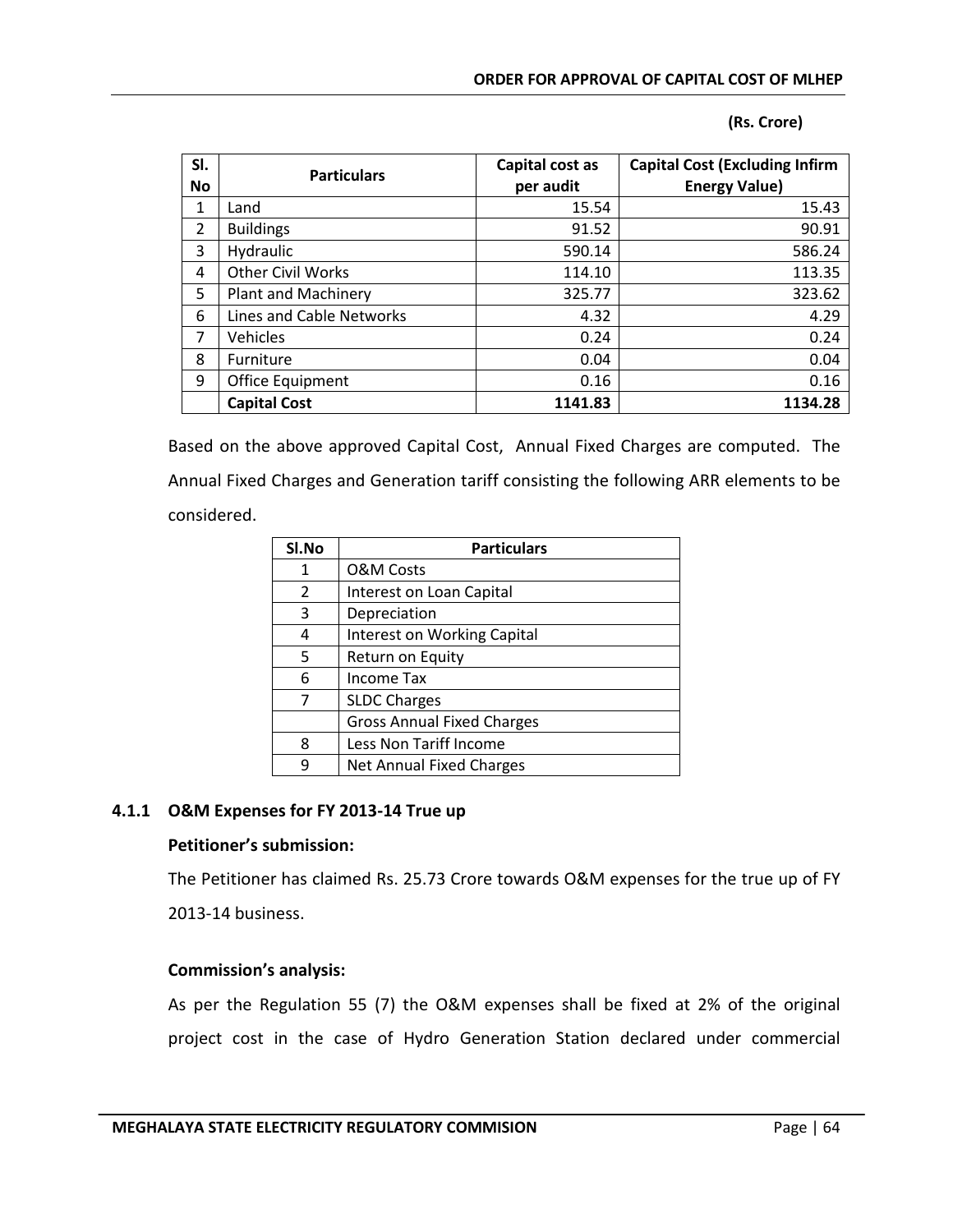operation on or after 01.04.2009 and shall be subject to annual escalation at 5.72% for the subsequent years.

| a. The Capital Cost of Project as approved (Rs. Crore) | 1134.28 |
|--------------------------------------------------------|---------|
| b. 2% of the Capital Cost (Rs. Crore)                  | 22.69   |

#### **The Commission approves O&M Expenses at Rs. 22.69 Crore for FY 2013-14.**

#### **4.1.2 Interest on loan capital**

#### **Petitioner's submission:**

The Petitioner has claimed interest charges on loan capital at Rs. 82.78 Crore vide Table

No. 12 of the Petition for the true up of FY 2013-14.

#### **Commission's analysis:**

As per Regulation 54 (1) Interest on loan capital shall be allowed on the outstanding balance of borrowed loans as given below:

#### **Table 2: Debt – Equity Ratio**

|                                           | (Rs. Crore) |
|-------------------------------------------|-------------|
| Total project cost                        | 1134.28     |
| 70 % of the cost to be considered as loan | 794.00      |
| 30% to be considered as equity            | 340.28      |

The licensee had obtained loan for the project from the banks / financial institutions as

detailed in the schedule below:

#### **Loans Schedule as per the Books of Accounts for the FY 2013-14 and interest admissible**

|                  |                                 |                                  |       |                   |                           | (Rs. Crore)     |
|------------------|---------------------------------|----------------------------------|-------|-------------------|---------------------------|-----------------|
| SI.<br><b>No</b> | <b>Particulars</b>              | <b>Opening</b><br><b>Balance</b> | Add   | <b>Repayments</b> | Closing<br><b>Balance</b> | <b>Interest</b> |
| 1                | 13.55% Federal Bank             | 56.70                            |       | 20.99             | 35.71                     | 6.26            |
| $\overline{2}$   | 12.75% Central Bank of<br>India | 64.84                            |       | 8.33              | 56.51                     | 7.74            |
| 3                | 13.14% Loan from PFC            | 168.30                           | 36.65 | -                 | 204.95                    | 24.52           |
| 4                | 11.40% BSE Power Bonds          | 50.00                            |       |                   | 50                        | 5.70            |
| 5                | 9.95% BSE Power Bonds           | 120.00                           |       |                   | 120                       | 11.94           |
| 6                | 11.07% Loan from REC            | 253.04                           |       |                   | 253.04                    | 28.01           |
| 7                | 9.30% State Government<br>Loan  | -                                |       |                   |                           |                 |
| 8                | Total                           | 712.88                           | 36.65 | 29.32             | 720.40                    | 84.17           |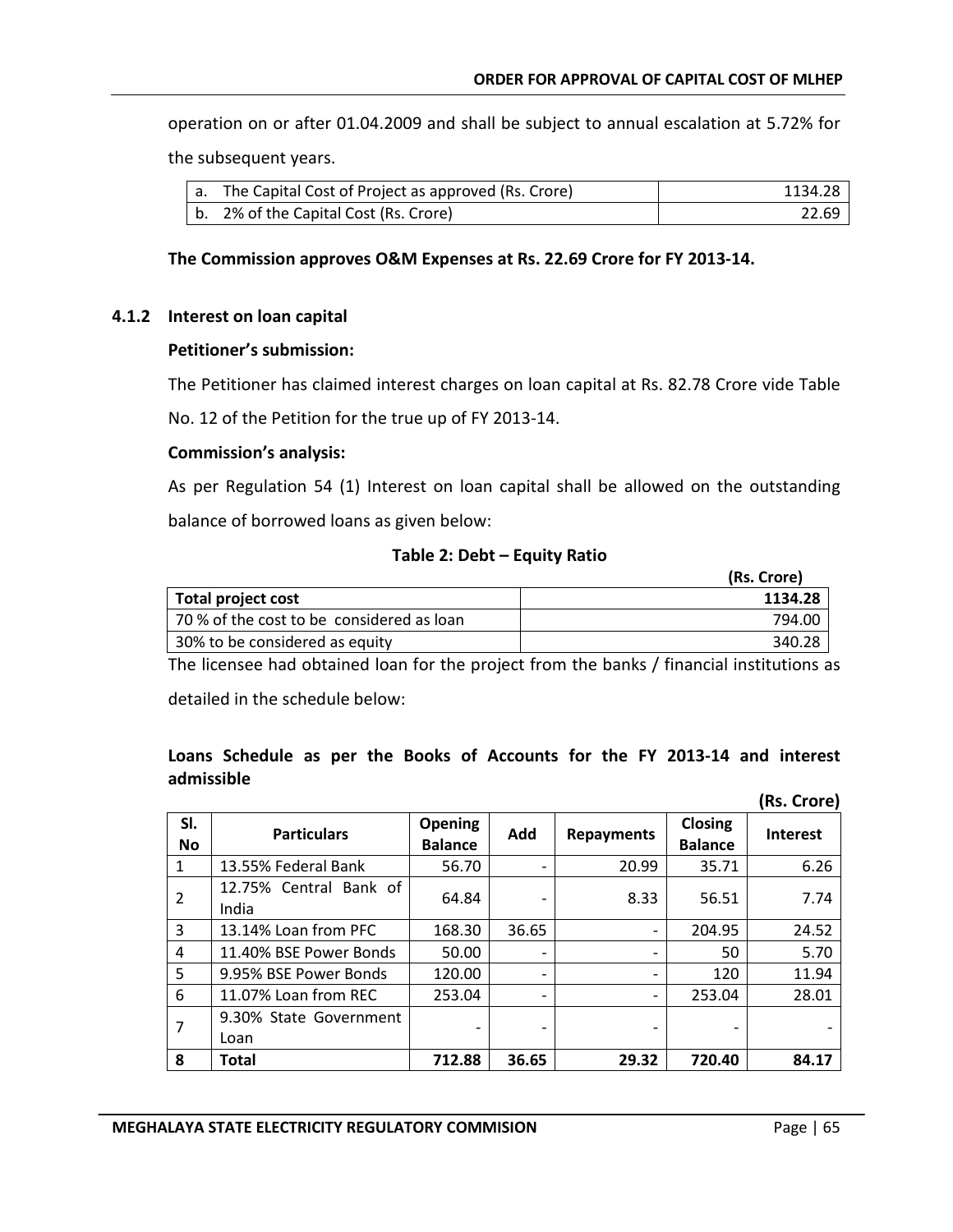Interest at actual loans drawn is considered for Rs. 84.17 Crore. Average rate of Interest is works out at 11.75%. Licensee has claimed interest on capital loan at Rs. 82.78 crore which includes Rs. 1.21 Crore interest on State Government loan. As per the statement of accounts the project name is not indicated against which the Government of Meghalaya has sanctioned the loan.

**The Commission therefore approves Rs. 81.57 Crore for true-up for FY 2013-14 (Rs. 82.78-1.21=81.57).**

# **4.1.3 Depreciation for MLHEP FY 2013-14**

# **Petitioner's submission:**

The Licensee has claimed depreciation at Rs. 59.49 Crore for the true up of FY 2013-14 business.

# **Commission's analysis:**

The Depreciation against the Myntdu Leshka Hydro Electric Project is computed as per the Regulation 57 as given in the Table below:

|                                                            | (Rs. Crore)                               |
|------------------------------------------------------------|-------------------------------------------|
| <b>Particulars</b>                                         | <b>Approved for</b><br>FY 2013-14 True Up |
| Opening GFA as on 01.04.2013                               | 1134.28                                   |
| Additions during FY 2013-14                                | 156.16                                    |
| Deductions as proposed by licensee                         | 11.83                                     |
| <b>Closing GFA</b>                                         | 1278.44                                   |
| Average GFA excluding land value                           | 1184.32                                   |
| Depreciation at 4.43%                                      | 52.50                                     |
| Depreciation on grants available (4.43%) at Rs. 288.02 Cr. | 12.76                                     |
| Net Depreciation for FY 2013-14 True Up                    | 39.74                                     |

# **Table 3: Approved Depreciation for FY 2013-14 True up**

**The Commission considers depreciation at Rs. 39.74 Crore for FY 2013-14 true up.**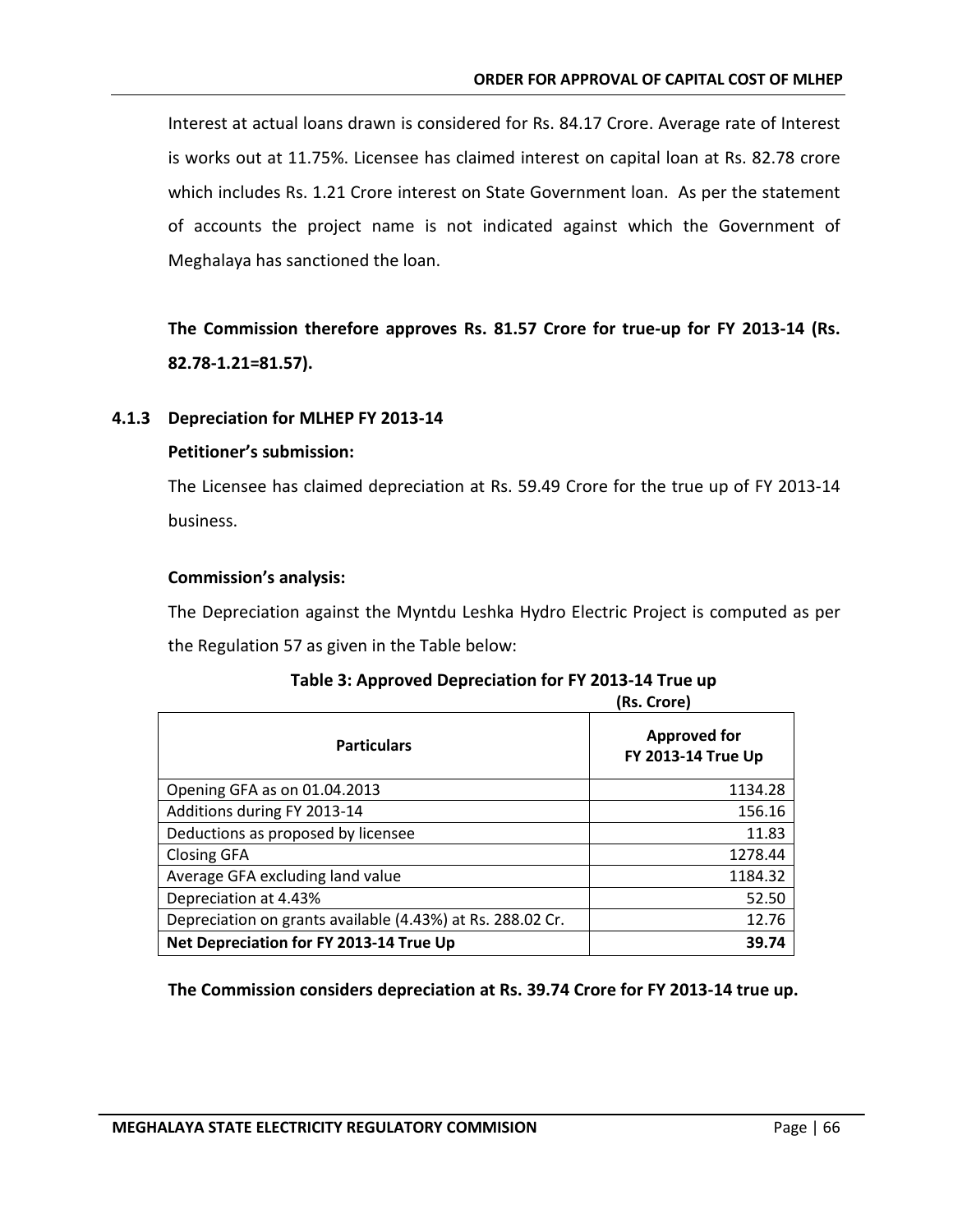# **4.1.4 Interest on working capital (MLHEP)**

#### **Petitioner's submission:**

The MePGCL has projected the interest on working capital at Rs. 6.20 Crore for the true up of FY 2013-14 business.

#### **Commission's analysis:**

As per Regulation 56, interest on working capital shall be computed on the following methodology as given in the Table below:

| Table 4: Approved interest on working capital for FY 2013-14 true up |  |  |  |  |  |
|----------------------------------------------------------------------|--|--|--|--|--|
|----------------------------------------------------------------------|--|--|--|--|--|

|                                                      | (Rs. Crore)                                  |
|------------------------------------------------------|----------------------------------------------|
| <b>Particulars</b>                                   | Approved<br>for FY 2013-14<br><b>True Up</b> |
| O&M expenses for 1 month Rs. 22.69 Cr/12             | 1.89                                         |
| Maintenance spares at 15% of O&M expenses            | 3.40                                         |
| Receivable of 2 months of fixed costs Rs. 108.35 Cr. | 31.39                                        |
| Working capital requirement                          | 36.68                                        |
| Interest on working capital at 14.45%                | 5.30                                         |

**The Commission considers interest on working capital at Rs. 5.30 Crore for FY 2013-14 true up.**

#### **4.1.5 Return on Equity for MLHEP for FY 2013-14**

#### **Petitioner's submission:**

The MePGCL has claimed return on equity at Rs. 45.30 Crore assuming equity capital at

Rs. 323.57 Crore for the true up of FY 2013-14 business.

#### **Commission's analysis:**

As per Regulation 51 & 53 the Return on Equity shall be computed as detailed below:

|                      | (Rs. Crore) |
|----------------------|-------------|
| GFA as on 01.04.2013 | 1134.28     |
| Debt 70%             | 794.00      |
| Equity 30%           | 340.28      |

The Government of Meghalaya vide letter dated 24.03.2015 has considered conversion

of grants for Rs. 288.02 Crore as equity for MLHEP.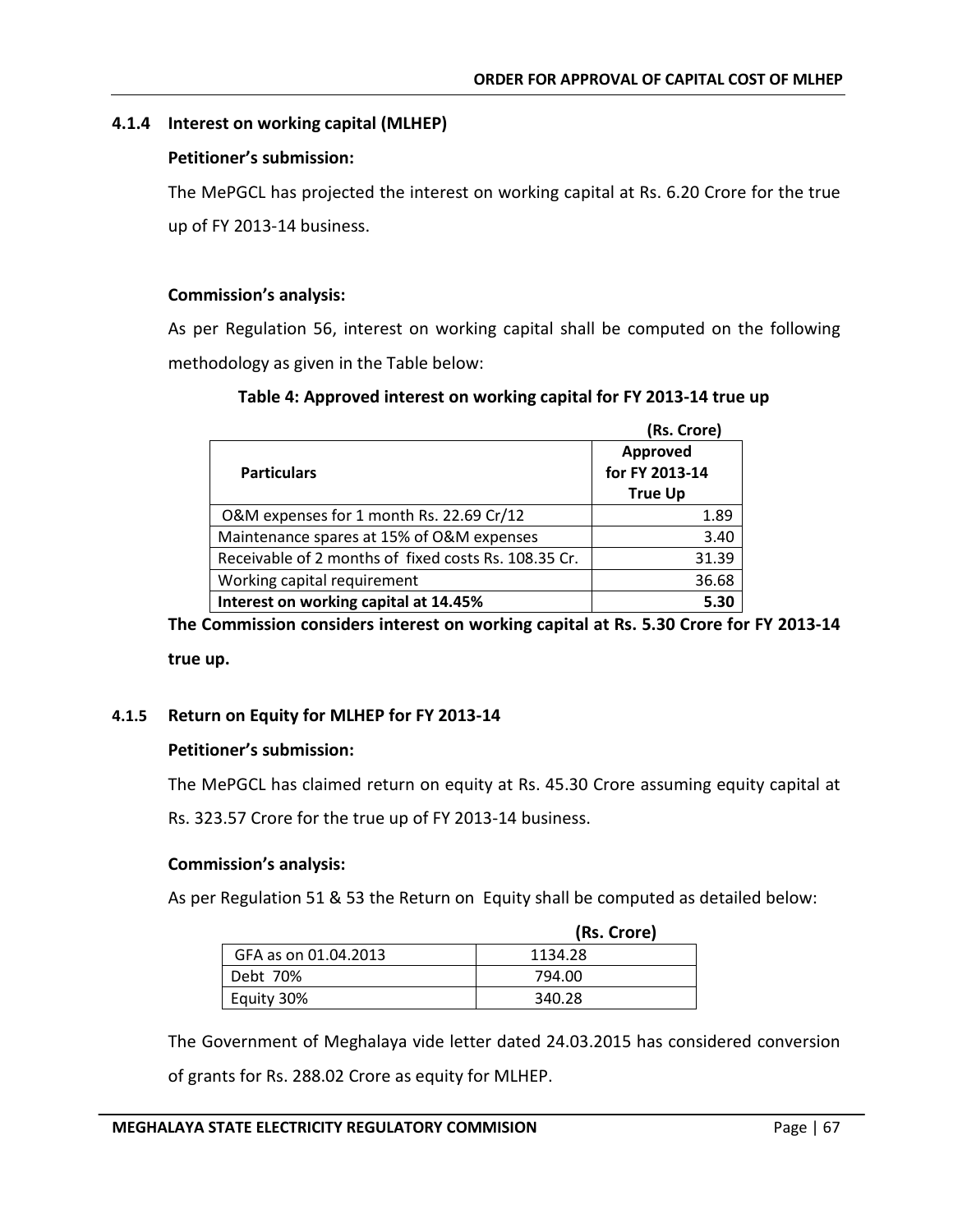The approved Return on Equity for FY 2013-14 true up as given in the Table below:

|               |                                      | (Rs. Crore)         |
|---------------|--------------------------------------|---------------------|
| SI.           | <b>Particulars</b>                   | <b>Approved for</b> |
| No.           |                                      | FY 2013-14 true up  |
| 1             | <b>Opening Equity Capital</b>        | 288.02              |
| $\mathcal{P}$ | Additions during FY 2013-14          | 156.16              |
| 3             | 30% of Assets cconsidered for Equity | 46.85               |
| 4             | <b>Total Equity</b>                  | 334.87              |
| 5             | <b>Average Equity</b>                | 311.45              |
| 6             | Return on Equity @ 14%               | 43.60               |

| Table 5: Approved Return on Equity for FY 2013-14 true up |  |  |
|-----------------------------------------------------------|--|--|
|                                                           |  |  |

**The Commission considers RoE at Rs. 43.60 Crore for FY 2013-14 true up.**

# **4.1.6 Connectivity and SLDC Charges for FY 2013-14**

#### **Petitioner's submission:**

The MePGCL has submitted that Rs. 0.52 Crore has been paid towards connectivity & SLDC charges to the MePTCL for the FY 2013-14.

# **Commission's analysis:**

The Commission considers the submission of Licensee and approves Rs. 0.52 Crore towards SLDC Charges for FY 2013-14 true up.

# **4.1.7 Non-Tariff Income for FY 2013-14**

#### **Petitioner's submission:**

MePGCL has submitted that Non-tariff income for MLHEP received at Rs. 0.15 Cr for the FY 2013-14.

# **Commission's analysis:**

The Commission considers the submission of Licensee and approves Rs. 0.15 Crore towards Non Tariff Income for FY 2013-14 true up.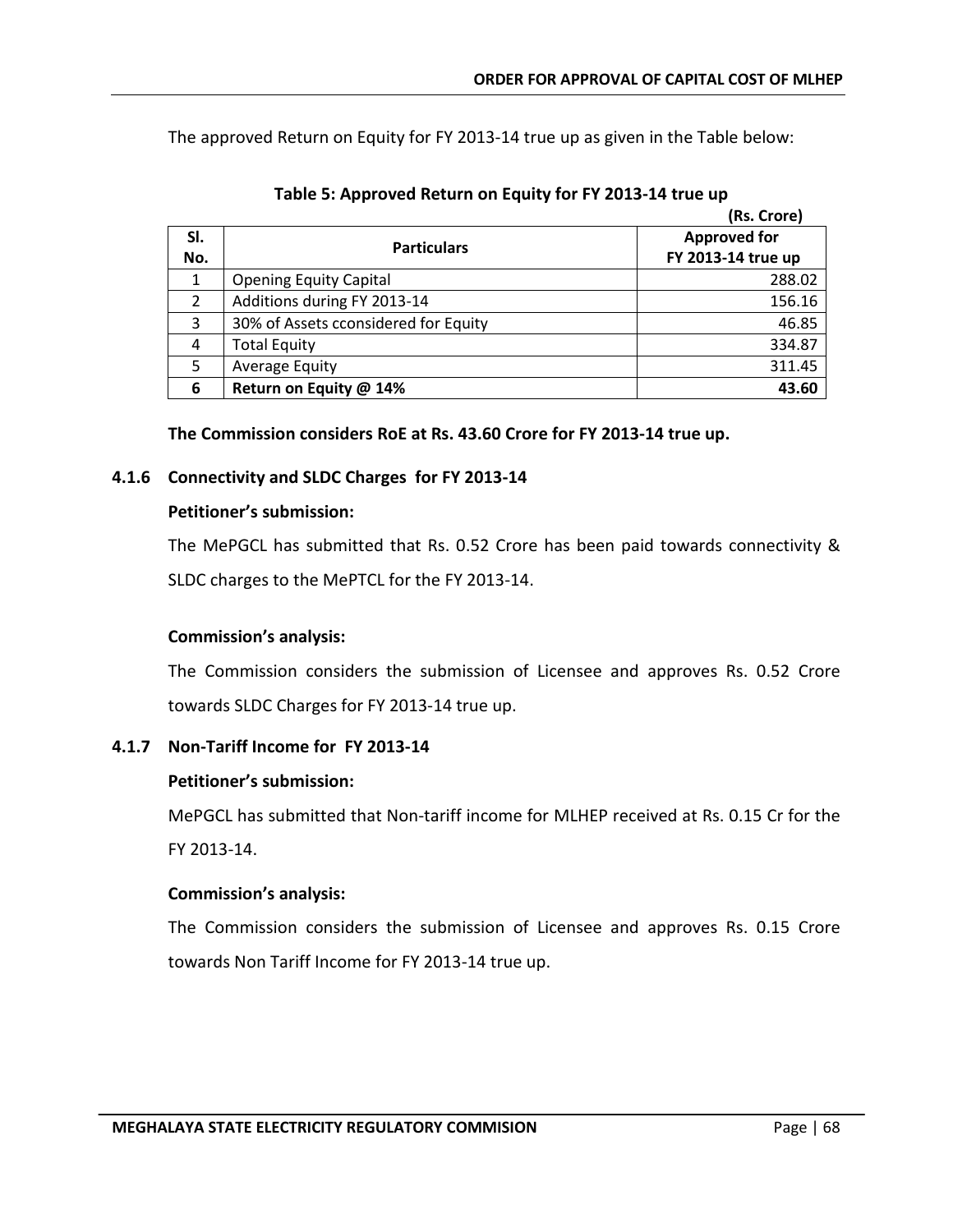# **4.1.8 ARR- Annual Fixed Charges and Generation Tariff for FY 2013-14 True Up**

Summing up of the above analysis, the ARR- Annual Fixed charges and Generation Tariff for FY 2013-14 true up is considered by the Commission ARE as given in the Tables below:

| SI.                     | <b>ARR Elements</b>                    | As per MePGCL   | Approved for FY |
|-------------------------|----------------------------------------|-----------------|-----------------|
| <b>No</b>               |                                        | <b>Petition</b> | 2013-14 True Up |
| 1                       | <b>O&amp;M Cost</b>                    | 25.73           | 22.69           |
| $\overline{2}$          | Interest on loan capital               | 82.78           | 81.57           |
| 3                       | Depreciation                           | 59.49           | 39.74           |
| 4                       | Return on Equity                       | 45.30           | 43.60           |
| 5                       | Interest on Working Capital            | 6.20            | 5.30            |
| 6                       | <b>Connectivity &amp; SLDC Charges</b> | 0.52            | 0.52            |
| $\overline{\mathbf{z}}$ | <b>Total ARR</b>                       | 220.03          | 193.42          |
| 8                       | Less : Non Tariff Income               | 0.15            | 0.15            |
| 9                       | <b>Net ARR</b>                         | 219.88          | 193.27          |

**Table 6: ARR - Annual Fixed Costs for FY 2013-14 true up**

#### **Table 7: Generation Tariff for FY 2013-14 true up and true up Gap**

|   | Net ARR                                  | Rs. 193.27 Crore                      |
|---|------------------------------------------|---------------------------------------|
|   | Annual Designed Energy as projected      | 486.23 MU                             |
| 3 | <b>Generation Tariff for MLHEP (1/2)</b> | Rs. 3.97/kWh                          |
| 4 | Gross Generation (Net Generation 407.10) | 413.30 MU                             |
|   | <b>Interim Tariff</b>                    | Rs. 2.83/kWh                          |
| 6 | Revenue on Gross Generation (4 x 5)      | Rs. 116.96 Crore                      |
|   | Net Gap for FY 2013-14 (1-6)             | Rs. 193.27 - 116.96 = Rs. 76.31 Crore |

The Commission directs the Petitioner to claim the net gap of Rs. 76.31 Crore for FY

2013-14 true up, from the beneficiary (MePDCL) separately.

# 4.2 **Provisional True-up for FY 2014-15**

#### **4.2.1 O&M Expenses**

#### **Petitioner's submission:**

The Petitioner has claimed Rs. 27.21 Crore towards O&M expenses for the provisional true up of FY 2014-15 business.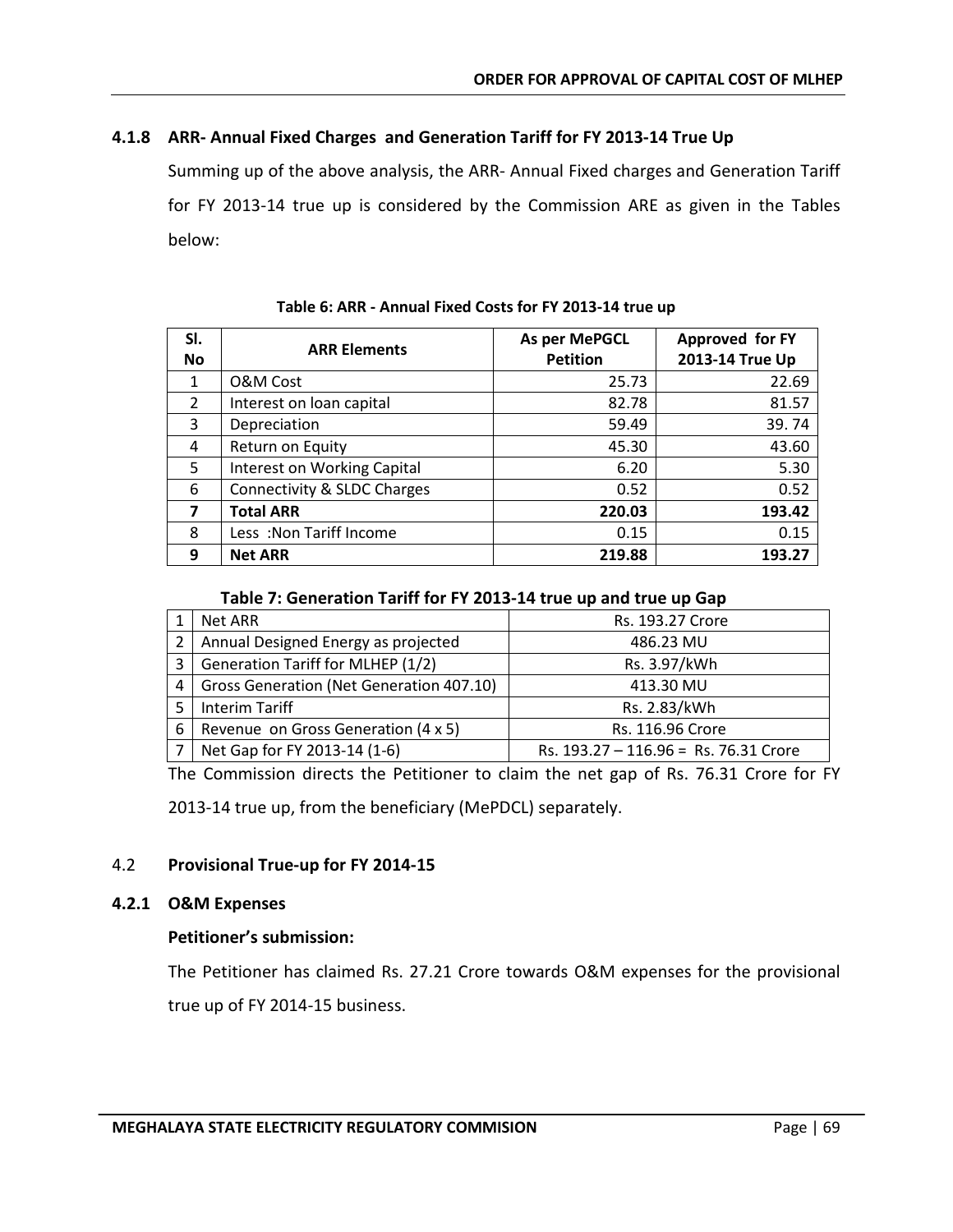#### **Commission's analysis**

O&M expenses for FY 2013-14 were approved at Rs. 22.69 Crore, as per Regulation 55 (7) of MSERC, 2011 Regulations the same are escalated at 5.72% for 2014-15 at Rs. 23.99 Crore.

**The Commission considers O&M Expenses at Rs. 23.99 Crore for FY 2014-15 provisional true up.** 

#### **4.2.2 Interest on loan capital for provisional true up of FY 2014-15**

#### **Petitioner's submission**

The Petitioner has claimed interest charges on loan capital at Rs. 88.85 Crore for the true up of FY 2014-15.

#### **Commission's analysis**

Licensee has claimed interest on loan capital at Rs. 88.85 Crore, which includes Rs. 1.21 Crore interest on loan drawn from Government of Meghalaya. As per the Statement of Accounts, it is not indicated against which project State Government loan was drawn.

# **Loans Schedule as per the Books of Accounts for the FY 2014-15 and interest admissible**

|                  |                              |                           |                          | (Rs. Crore)              |                                  |                 |
|------------------|------------------------------|---------------------------|--------------------------|--------------------------|----------------------------------|-----------------|
| SI.<br><b>No</b> | <b>Particulars</b>           | Opening<br><b>Balance</b> | Additi<br>ons            | <b>Repayments</b>        | <b>Closing</b><br><b>Balance</b> | <b>Interest</b> |
| 1                | 11.07% REC                   | 253.04                    |                          | ۰                        | 253.04                           | 28.01           |
| 2                | 13.25% PFC                   | 204.95                    | 12.46                    | $\overline{\phantom{0}}$ | 217.41                           | 27.98           |
| 3                | 13.55% Federal Bank          | 35.71                     |                          | 7.14                     | 28.57                            | 4.35            |
| 4                | 12.75% Central Bank of India | 56.51                     |                          | 8.34                     | 48.17                            | 6.67            |
| 5                | 11.40% BSE Power Bonds II    | 50.00                     | $\overline{\phantom{0}}$ | ۰                        | 50                               | 5.70            |
| 6                | 9.95% BSE Power Bonds I      | 120                       |                          | $\overline{\phantom{0}}$ | 120                              | 11.94           |
|                  | <b>Total</b>                 | 720.21                    | 12.46                    | 15.48                    | 717.19                           | 84.65           |

**The Commission approves interest on loan capital at Rs. 83.44 Cr for FY 2014-15 provisional true up after deducting interest on Government loan.**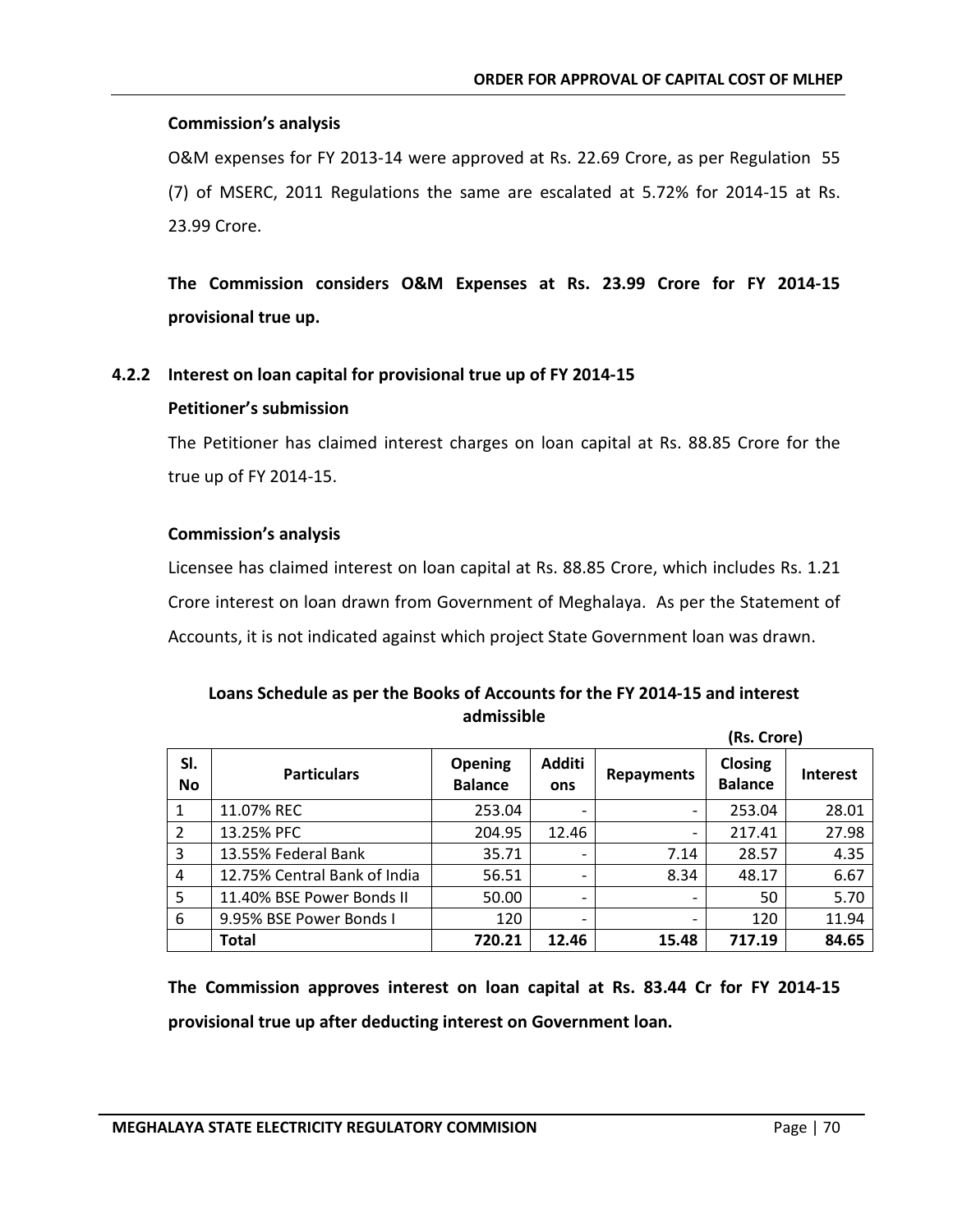# **4.2.3 Depreciation for FY 2014-15 provisional true up**

## **Petitioner's submission**

The Licensee has claimed depreciation at Rs. 61.12 Crore for the provisional true up of FY 2014-15 business.

# **Commission's analysis**

As per Statement of Accounts, the depreciation for the FY 2014-15 is computed in the Table given below:

|                  |                                 |                                  |                  |                          |                                  | (Rs. Crore)         |
|------------------|---------------------------------|----------------------------------|------------------|--------------------------|----------------------------------|---------------------|
| SI.<br><b>No</b> | <b>Particulars</b>              | <b>Opening</b><br><b>Balance</b> | <b>Additions</b> | <b>Retirem</b><br>ents   | <b>Closing</b><br><b>Balance</b> | <b>Depreciation</b> |
| 1                | Land                            | 28.65                            | 0.04             |                          | 28.69                            |                     |
| $\overline{2}$   | <b>Buildings</b>                | 145.84                           | 0.03             |                          | 145.87                           | 4.38                |
| 3                | <b>Hydraulic Works</b>          | 619.22                           | 0.08             | -                        | 619.30                           | 29.43               |
| 4                | <b>Other Civil Works</b>        | 116.70                           | 0.14             | -                        | 116.84                           | 3.51                |
| 5                | Plant & Machinery               | 362.99                           | 0.07             |                          | 363.06                           | 17.25               |
| 6                | Lines & Cables                  | 4.54                             |                  |                          | 4.54                             | 0.22                |
| 7                | Vehicles                        | 0.24                             |                  |                          | 0.24                             | 0.02                |
| 8                | <b>Furniture &amp; Fixtures</b> | 0.08                             | -                | $\overline{\phantom{0}}$ | 0.08                             |                     |
| 9                | <b>Office Equipment</b>         | 0.18                             | -                | $\overline{\phantom{0}}$ | 0.18                             | 0.01                |
|                  | <b>Total</b>                    | 1278.44                          | 0.36             | $\overline{\phantom{0}}$ | 1278.80                          | 54.32               |

# **Table 8: Approved depreciation for FY 2014-15 provisional true up**

The Computation of depreciation for FY 2014-15 provisional true up is as given below:

| <b>Particulars</b>                                      | For FY 2014-15 |
|---------------------------------------------------------|----------------|
| Average Assets (Rs. Crore)                              | 1278.62        |
| Average rate of Depreciation                            | 4.25%          |
| Grants available for FY 2014-15 (Rs. Crore)             | 288.02         |
| Depreciation (Rs. Crore)                                | 54.32          |
| Less: Depreciation on grants @ 4.25% (Rs. Crore)        | 12.24          |
| Net Depreciation for true-up for FY 2014-15 (Rs. Crore) | 42.08          |

**The Commission considers depreciation at Rs. 42.08 Crore for provisional true-up of FY** 

**2014-15.**

# **4.2.4 Return on Equity for FY 2014-15 provisional true up**

# **Petitioner's submission**

The MePGCL has claimed return on equity at Rs. 45.30 Crore for the true up of FY 2014-

15.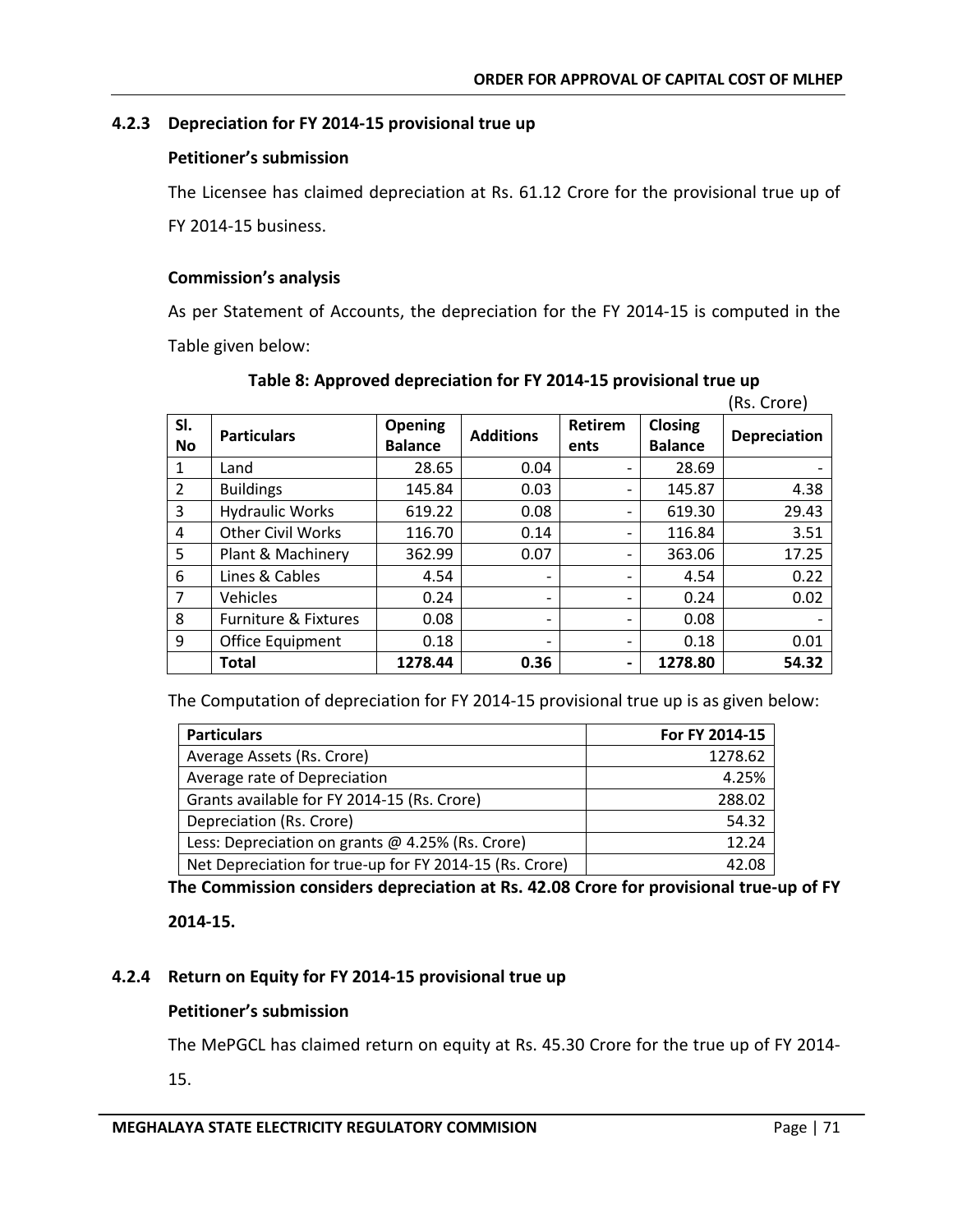## **Commission's analysis**

The Commission considers the debt equity ratio of GFA at 70:30 and return on equity is calculated considering 30% of assets addition to equity capital held as 01.04.2014 as given in the Table below:

|                                                          | ו ואי שופו     |
|----------------------------------------------------------|----------------|
| <b>Particulars</b>                                       | For FY 2014-15 |
| Opening Equity (Rs. Crore)                               | 334.87         |
| 30% Assets Additions during the year 2014-15 (Rs. Crore) | 0.11           |
| Closing Equity (Rs. Crore)                               | 334.98         |
| Average Equity (Rs. Crore)                               | 334.93         |
| Return on Equity at 14% (Rs. Crore)                      | 46.89          |

**Table 9: Approved Return on Equity for FY 2014-15 provisional true up (Rs. Crore)**

The Commission considers return on equity at Rs. 46.89 Crore for provisional True-up for FY 2014-15.

# **4.2.5 Interest on Working Capital for FY 2014-15**

## **Petitioner's submission**

The MePGCL has claimed interest on working capital at Rs. 6.62 Crore for the true up of FY 2014-15 business.

## **Commission's analysis**

The Commission has computed interest on working capital on the approved ARR elements at 14.75% as per Regulation 56 of MSERC, 2011 Regulations.

|           |                                           | (Rs. Crore)                |
|-----------|-------------------------------------------|----------------------------|
| SI.       | <b>Particulars</b>                        | For FY 2014-15 Provisional |
| <b>No</b> |                                           | true up                    |
| 1         | One month O&M expenses Rs. 23.99/12       | 2.00                       |
| 2         | Maintenance spares at 15% of O&M expenses | 3.60                       |
| 3         | Two moths receivables                     | 32.81                      |
| 4         | <b>Working Capital Requirement</b>        | 38.41                      |
|           | Interest on Working Capital at 14.75%     | 5.67                       |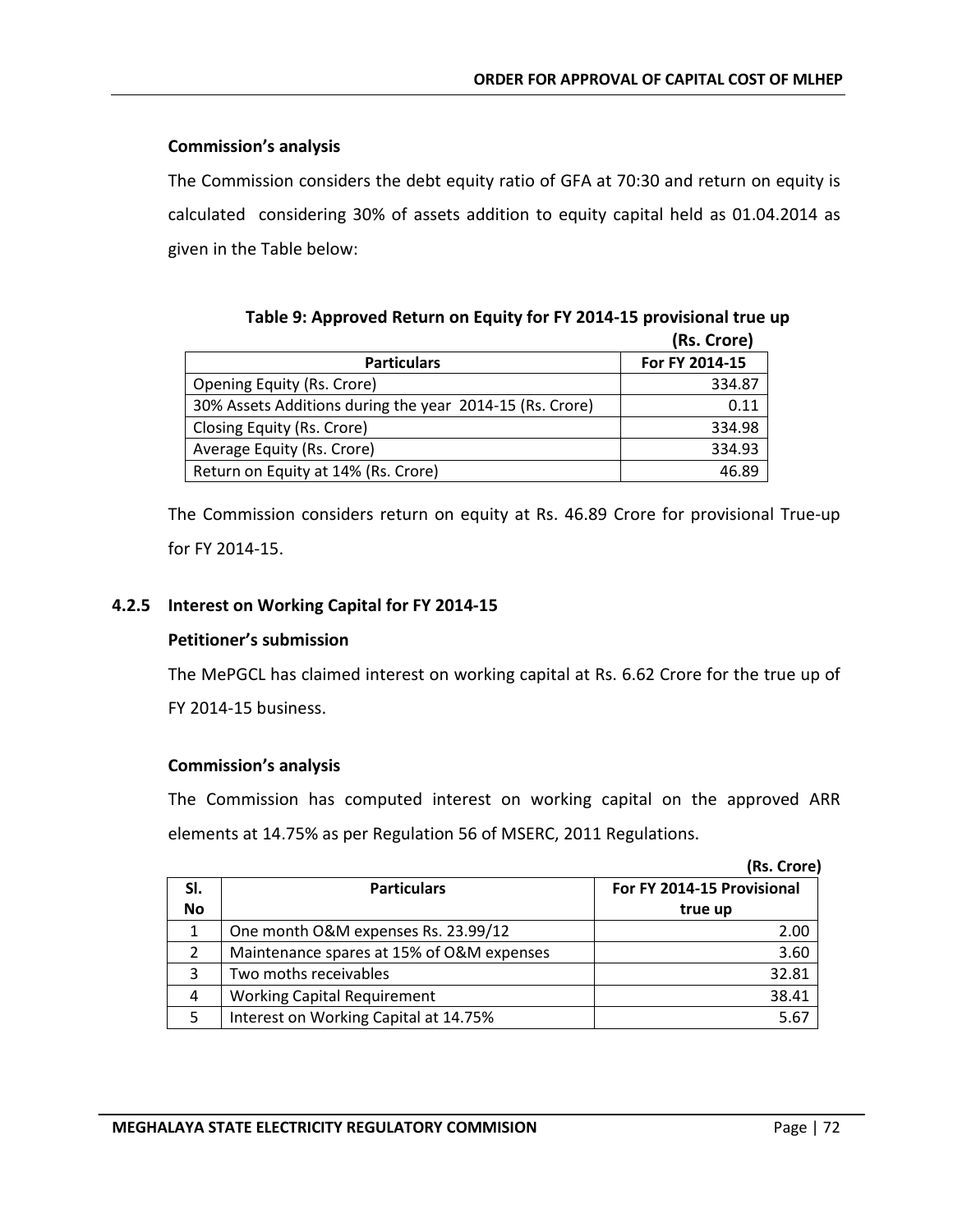**The Commission considers interest on working capital at Rs. 5.67 Crore for provisional true-up for FY 2014-15.**

#### **4.2.6 Connectivity and SLDC charges for provisional true up of FY 2014-15**

#### **Petitioner's submission**

The MePGCL has submitted that the connectivity & SLDC Charges were paid at Rs. 0.47 Crore for FY 2014-15 true up.

#### **Commission's analysis**

The Commission considers SLDC charges at Rs. 0.47 Crore as projected by the Petitioner for FY 2014-15 true up.

## **4.2.7 Non-Tariff Income for provisional true up of FY 2014-15**

The Petitioner has not submitted non-tariff income for FY 2014-15 true up.

# **4.2.8 ARR – Annual Fixed Costs & Generation Tariff for provisional true up of FY 2014-15**

Summing up of the above analysis, the ARR- Annual Fixed charges and Generation Tariff for FY 2014-15 true up is considered by the Commission as given in the Tables below:

|                  |                                         |                                  | (Rs. Crore)                                              |
|------------------|-----------------------------------------|----------------------------------|----------------------------------------------------------|
| SI.<br><b>No</b> | <b>ARR Elements</b>                     | As per MePGCL<br><b>Petition</b> | <b>Approved for FY</b><br>2014-15 provisional<br>true up |
| $\mathbf{1}$     | O&M Cost                                | 27.21                            | 23.99                                                    |
| $\mathfrak{D}$   | Interest on loan capital                | 88.85                            | 83.44                                                    |
| 3                | Depreciation                            | 61.12                            | 42.08                                                    |
| 4                | Return on Equity                        | 45.30                            | 46.89                                                    |
| 5                | Interest on Working Capital             | 6.62                             | 5.67                                                     |
| 6                | Connectivity & SLDC Charges             | 0.47                             | 0.47                                                     |
| 7                | Less: Non-Tariff Income                 |                                  |                                                          |
| 8                | <b>Annual Fixed Charges (Net) - ARR</b> | 229.57                           | 202.54                                                   |

## **Table 10: Annual Fixed Costs for FY 2014-15**

The Commission has computed the Generation Tariff and True up Gap for FY 2014-15 is as given in the Table below: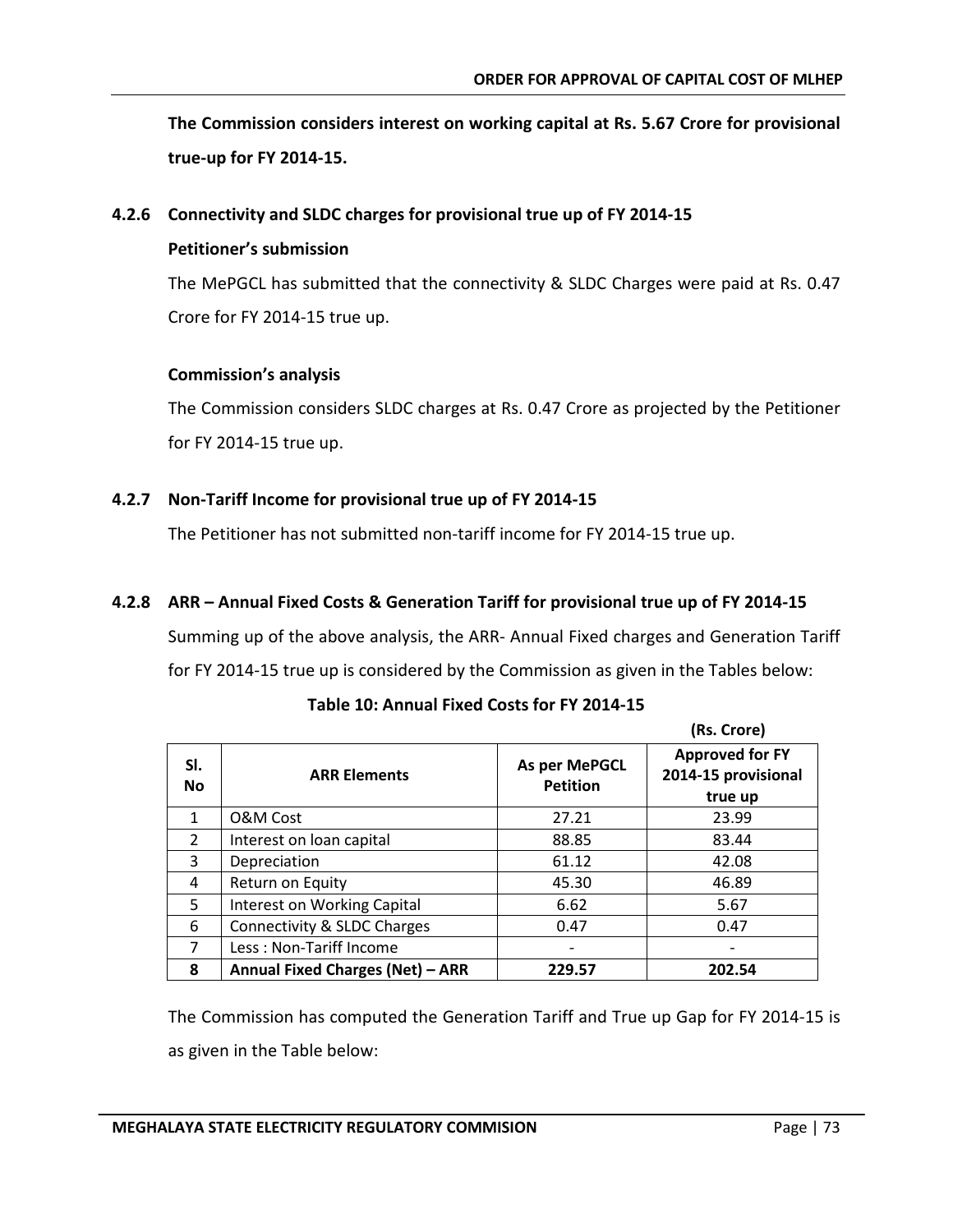|   | Net ARR                                        | Rs. 202.54 Crore                        |
|---|------------------------------------------------|-----------------------------------------|
|   | <b>Annual Designed Energy</b>                  | 486.23 MU                               |
| 3 | Generation Tariff (1/2)                        | Rs. 4.17/kWh                            |
| 4 | <b>Actual Energy Generated (Net Generation</b> | 409.38 MU                               |
|   | 403.24 MU)                                     |                                         |
|   | Interim Tariff                                 | Rs. 2.83/kWh                            |
| 6 | Revenue from Tariffs (4 x 5)                   | Rs. 115.85 @ Rs. 2.83 kWh for 409.38 MU |
|   | Net Gap for FY 2014-15 (1-6)                   | Rs. 86.69                               |

| Table 11: Generation Tariff and True up Gap for FY 2014-15 |  |
|------------------------------------------------------------|--|
|------------------------------------------------------------|--|

The Commission directs the MePGCL to claim the Gap out of the True up exercise as detailed below for FY 2013-14 and FY 2014-15 from the beneficiary (MePDCL) for Rs. 163.00 Crore separately.

| True up Gap for FY 2013-14 (Rs. Crore) | 76.31  |
|----------------------------------------|--------|
| True up Gap for FY 2014-15 (Rs. Crore) | 86.69  |
| Total Gap (Rs. Crore)                  | 163.00 |

# 4.3 **ARR for MYT Control Period for FY 2015-16 to FY 2017-18 (Provisional)**

# **Petitioner's Submission**

MePGCL has submitted ARR for the MYT Control Period FY 2015-16 to FY 2017-18 based on the performance achieved during FY 2013-14 and FY 2014-15.

# **Commission's Analysis**

The Commission Considering true up Numbers approved for the FY 2013-14 and FY 2014-15 is computed the GFA and other ARR elements as per the admissibility to fix the ARR provisionally for MYT control period FY 2015-16 to FY 2017-18 is as detailed below:

# **4.3.1 GFA and depreciation for MYT Period 2015-16 to 2017-18**

The Commission has computed the depreciation for the MYT control period FY 2015-16 to FY 2017-17 is given in the Table below: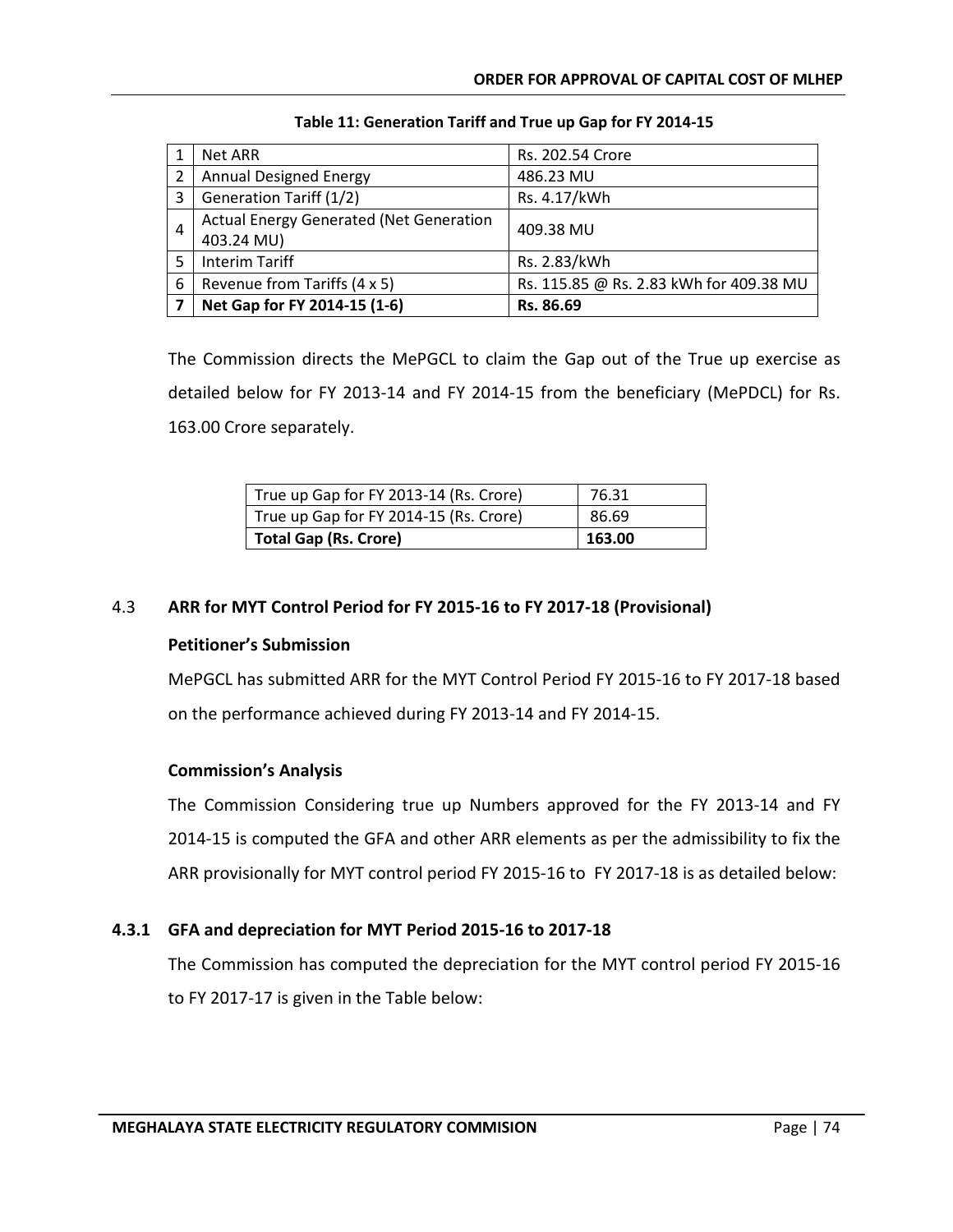| SI.No         | <b>Particulars</b>             | FY 2014-15 | FY 2015-16 | FY 2016-17 | FY 2017-18 |
|---------------|--------------------------------|------------|------------|------------|------------|
| 1             | Land                           | 28.69      |            |            |            |
| $\mathcal{P}$ | <b>Buildings</b>               | 145.87     |            |            |            |
| 3             | <b>Hydraulic Works</b>         | 619.30     |            |            |            |
| 4             | <b>Other Civil Works</b>       | 116.84     |            |            |            |
| 5             | Plant & Machinery              | 363.06     |            |            |            |
| 6             | Lines & Cable Networks         | 4.54       |            |            |            |
| 7             | Vehicles                       | 0.24       |            |            |            |
| 8             | Furniture& Fixture             | 0.08       |            |            |            |
| 9             | Office equipment               | 0.18       |            |            |            |
|               | <b>GFA</b>                     | 1278.80    | 1278.80    | 1279.41    | 1279.41    |
| 10            | Additions                      |            | $9.93*$    |            |            |
| 11            | Retirements                    |            | $9.32*$    |            |            |
| 12            | <b>Closing Assets</b>          | 1278.80    | 1279.41    | 1279.41    | 1279.41    |
| 13            | Average assets                 | 1278.98    | 1279.11    |            |            |
| 14            | Depreciation at 4.29% (Prov)** | 42.08      | 42.51      | 42.51      | 42.51      |

**Table 12: Depreciation for MYT control period FY 2015-16 to FY 2017-18**

\* break up not furnished \*\*Net after Grants

# **4.3.2 Computation of ARR for MYT Period 2015-16 to 2017-18**

The Commission has computed other ARR elements considering the approved numbers

of the FY 2014-15 is as detailed below:

|              |                                                         |            |            | (Rs. Crore) |
|--------------|---------------------------------------------------------|------------|------------|-------------|
| SI.<br>No    | <b>Particulars</b>                                      | FY 2015-16 | FY 2016-17 | FY 2017-18  |
| $\mathbf{1}$ | O&M Expenses (Escalated at 5.72%<br>YoY)                | 25.36      | 26.81      | 28.35       |
| $\mathbf{2}$ | Depreciation *                                          | 42.51      | 42.51      | 42.51       |
| 3            | <b>Interest on Loan Capital</b>                         |            |            |             |
|              | <b>Opening Balance</b>                                  | 717.19     | 680.26     | 609.15      |
|              | Additions during the year                               |            |            |             |
|              | Repayment during the year                               | 36.93      | 71.11      | 176.89      |
|              | <b>Closing Balance</b>                                  | 680.26     | 609.15     | 432.26      |
|              | Rate of Interest                                        | 11.34%     | 11.61%     | 11.68%      |
|              | Interest for the year #                                 | 81.48      | 74.85      | 60.84       |
| 4            | <b>Interest on Working Capital</b>                      |            |            |             |
|              | O&M expenses for (1) month                              | 2.21       | 2.23       | 2.36        |
|              | Maintenance spares 15% on the O&M                       | 3.80       | 4.02       | 4.25        |
|              | Two months receivables                                  | 32.78      | 31.91      | 29.83       |
|              | <b>Working Capital</b>                                  | 38.69      | 38.16      | 36.44       |
|              | <b>Working</b><br><b>Interest</b><br>Capital<br>@<br>on | 5.71       | 5.63       | 5.37        |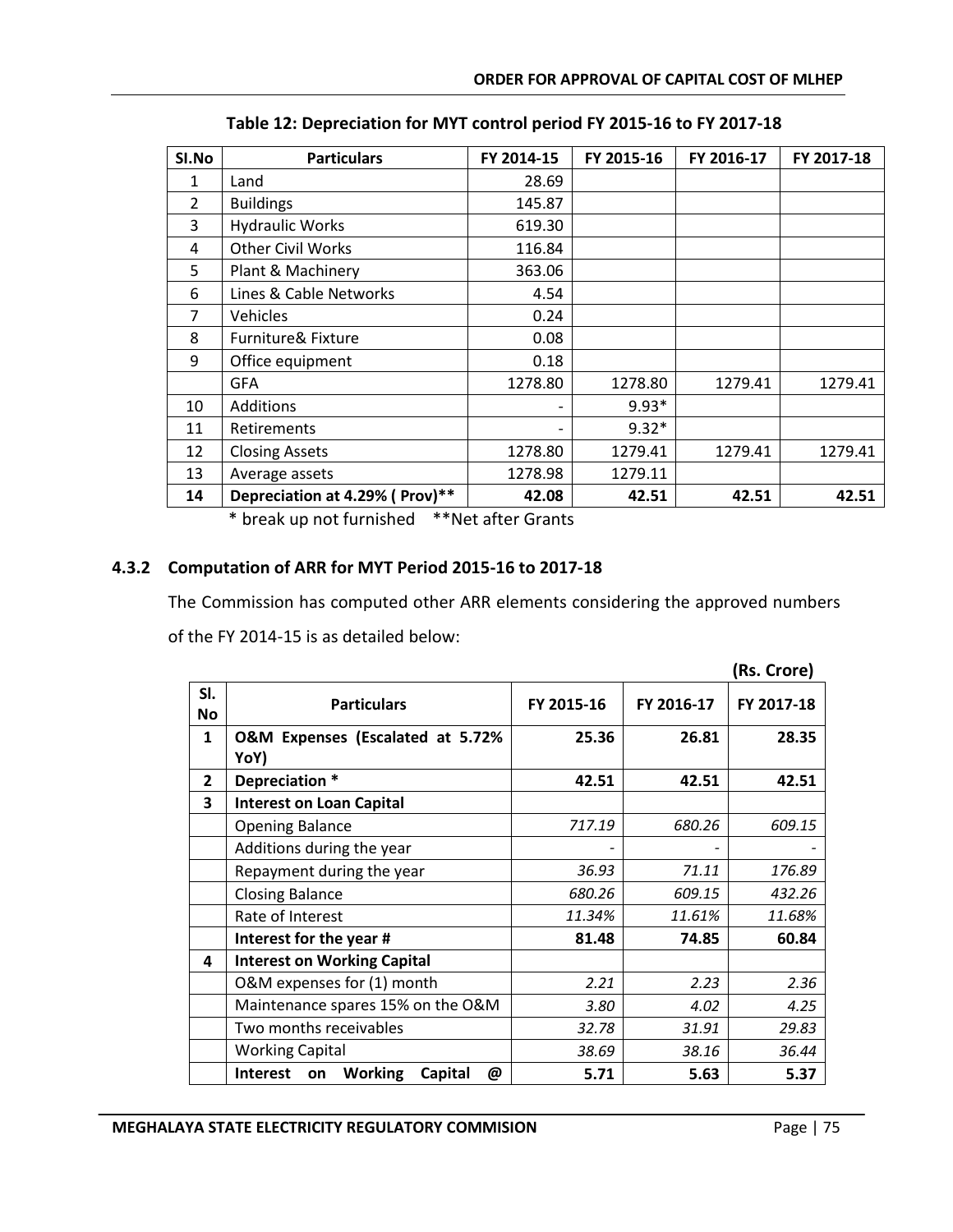| SI.<br><b>No</b> | <b>Particulars</b>                                                  | FY 2015-16 | FY 2016-17 | FY 2017-18 |
|------------------|---------------------------------------------------------------------|------------|------------|------------|
|                  | 14.75%                                                              |            |            |            |
| 5                | Return on equity at 14% on equity<br>capital of Rs. 334.98          | 46.90      | 46.90      | 46.90      |
| 6                | <b>SLDC &amp; Connectivity</b><br><b>Charges</b><br>as<br>projected | 0.40       | 0.40       | 0.40       |
| 7                | <b>Gross Annual Revenue Requirement</b>                             | 202.36     | 197.10     | 184.37     |

\*Additions and deductions are projected at same level. No break-up of asset wise additions & deductions shown for 2015-16 as per Table 18 of the petition.

# New loans are not considered and GoM loan not considered.

The Commission approves the ARR and Generation Tariff for MYT Control period FY 2015-16 to FY 2017-18 is given in the Tables below:

# **Table 13: Provisional ARR and Generation Tariff for MYT Control period FY 2015-16 to FY 2017-18**

|        |                                  |            | (Rs. Crore) |            |  |
|--------|----------------------------------|------------|-------------|------------|--|
| SI. No | <b>ARR Element</b>               | FY 2015-16 | FY 2016-17  | FY 2017-18 |  |
| 1      | O&M Expenses                     | 25.36      | 26.81       | 28.35      |  |
| 2      | Depreciation                     | 42.51      | 42.51       | 42.51      |  |
| 3      | Interest on Loan Capital         | 81.48      | 74.85       | 60.83      |  |
| 4      | Interest on Working Capital      | 5.71       | 5.63        | 5.37       |  |
| 5      | Return on Equity                 | 46.90      | 46.90       | 46.90      |  |
| 6      | <b>SLDC/Connectivity Charges</b> | 0.40       | 0.40        | 0.40       |  |
| 7      | Annual Revenue Requirement       | 202.36     | 197.10      | 184.36     |  |

**Table 14: Generation tariff for MYT Control Period for FY 2015-16 to FY 2017-18**

| Sl. No | <b>Particulars</b>                 | FY 2015-16 | FY 2016-17 | FY 2017-18 |
|--------|------------------------------------|------------|------------|------------|
|        | ARR (Rs. Crore)                    | 202.36     | 197.10     | 184.36     |
|        | Designed Energy (MU)               | 486.23     | 486.23     | 486.23     |
|        | <b>Generation Tariff (Rs./kWh)</b> | 4.16       | 4.06       | 3.79       |

## 4.4 **ARR - Annual Fixed Costs for FY 2017-18.**

The Commission has considers ARR – Annual Fixed Costs and Generation tariff for FY 2017-18 is as given in the Tables below: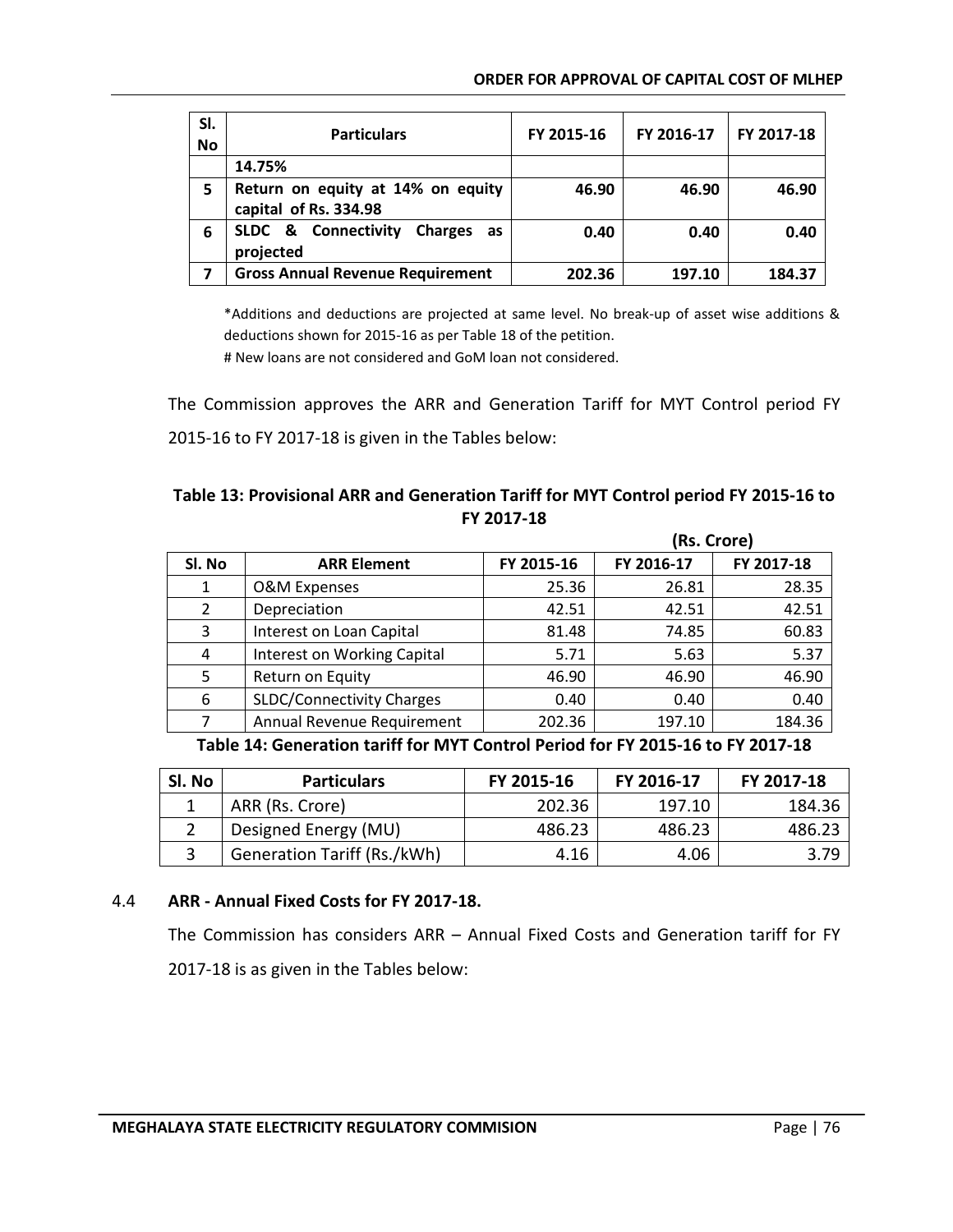|       |                             |                                              | (Rs. Crore) |  |  |
|-------|-----------------------------|----------------------------------------------|-------------|--|--|
| SI.No | <b>ARR</b> element          | <b>Approved for</b><br><b>Projection for</b> |             |  |  |
|       |                             | FY 2017-18                                   | FY 2017-18  |  |  |
|       | Interest on loan capital    | 74.48                                        | 60.83       |  |  |
| 2     | Depreciation                | 61.00                                        | 42.51       |  |  |
| 3     | <b>O&amp;M Expenses</b>     | 32.15                                        | 28.35       |  |  |
| 4     | Interest on Working Capital | 6.64                                         | 5.37        |  |  |
| 5     | Return on Equity            | 49.67                                        | 46.90       |  |  |
| 6     | <b>SLDC Charges</b>         | 0.40                                         | 0.40        |  |  |
|       | <b>ARR Net</b>              | 224.35                                       | 184.36      |  |  |

## **Table 15: ARR - Annual Fixed Costs for FY 2017-18.**

## **Table 16: Generation Tariff for FY 2017-18**

| SI.<br><b>No</b>        | <b>Particulars</b>                       | <b>Approved For</b><br>FY 2017-18 |  |  |
|-------------------------|------------------------------------------|-----------------------------------|--|--|
|                         | ARR for MePGCL FY 2017-18 (Rs. Crore)    | 184.36                            |  |  |
|                         | Designed energy (MU)                     | 486.23                            |  |  |
| $\overline{\mathbf{3}}$ | Generation Tariff $(1 \div 2)$ (Rs./kWh) | 3.79                              |  |  |

The Commission directs the MePGCL to claim the 50% Annual Fixed Costs in 12 monthly installments and 50% energy charges as per actual generation achieved for MLHEP during FY 2017-18.

**Date:30.03.2017 MSERC**

**Shillong Chairman**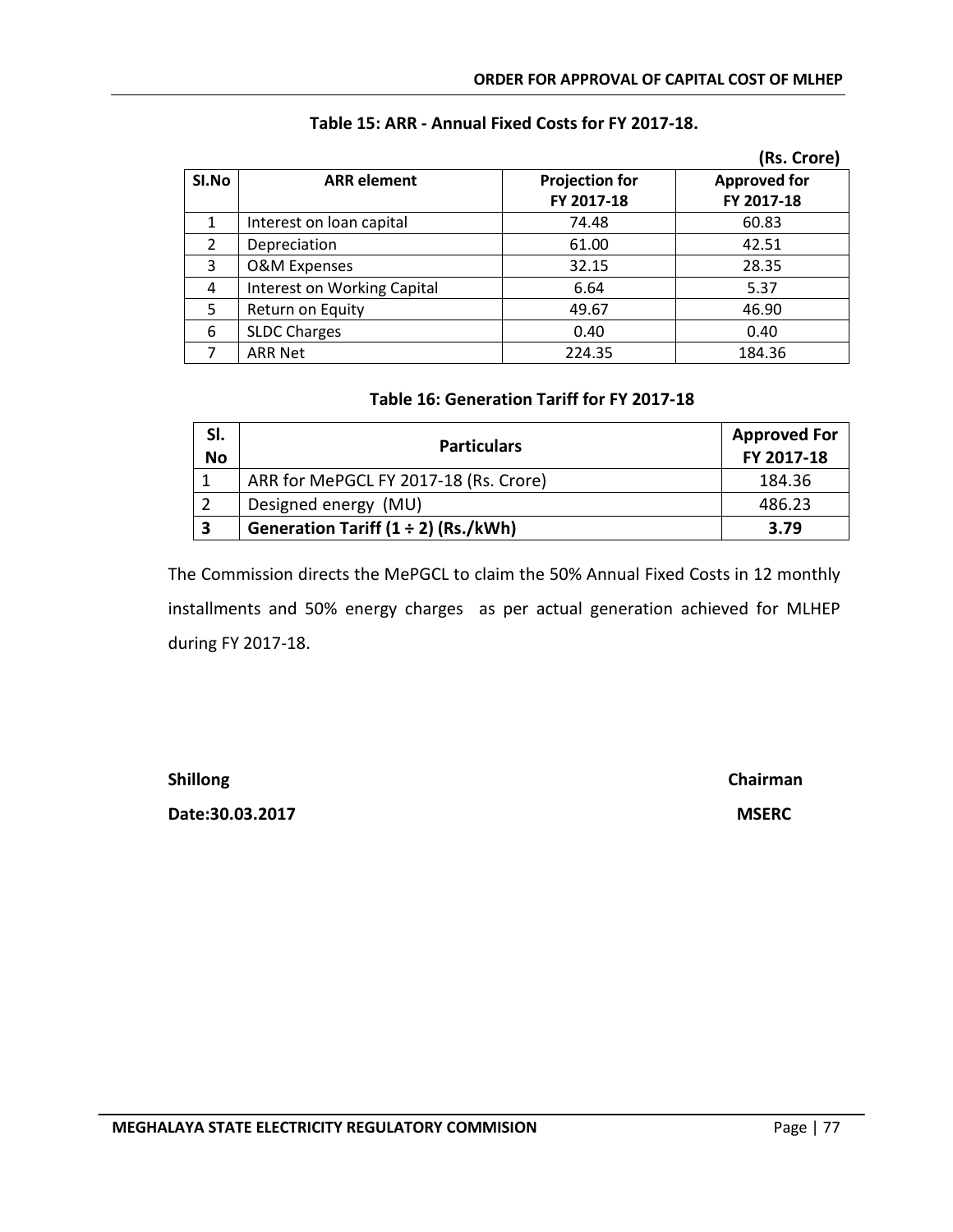# **5. Directives**

- 5.1 MePGCL is directed to maintain separate asset records of MLHEP and submit to the Commission with next filing.
- 5.2 MePGCL shall arrange for Audit of Accounts for MLHEP separately from FY 2013-14 onwards.
- 5.3 MePGCL shall arrange and submit C&AG rep[ort for the statutory auditor's audit report for MLHEP, cost audit and transaction audit report for the project issued by C&AG as required in the Commission's order dated 26.08.2015.
- 5.4The Commission directs the MePGCL to claim the Gap, out of the True up exercise for FY 2013-14 and FY 2014-15 as above from the beneficiary (MePDCL) for Rs.163.00 Crore separately. The True up for FY 2013-14 and Provisional True Up for FY 2014-15 has left a gap for a total of Rs 163 Crore, which is to be added to the Fixed Costs of FY 2017-18. If this is done, and the generation tariff arrived at for FY 2017-18, this would not have reflected a realistic Tariff for the MLHEP for FY 2017- 18. The gap has arisen because of approval of a provisional tariff of Rs 2.83/unit, and it would be apt for the MePDCL to claim this amount in ARR of FY 2018-19 separately, in lumpsum or which could be spread out in 2 to 3 years by MePDCL in its ARR petitions for FY 2018-19 onwards thus averting a Tariff shock.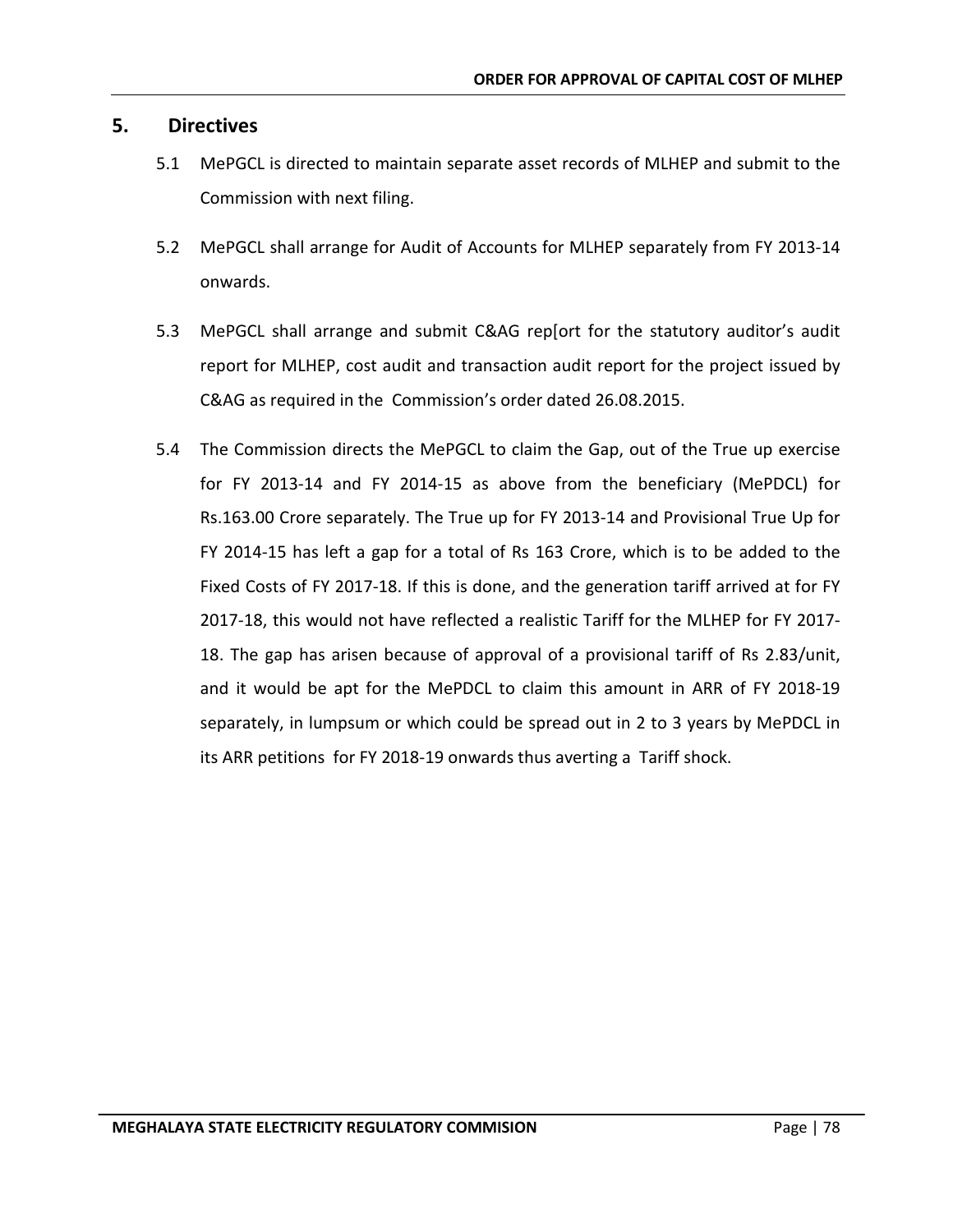#### **Annexure-I**

|                                        |                                                                                                                                                                                                                                                                                                                                                                                                                                                                                                              |                                                       | Annexure - 1                                   |  |
|----------------------------------------|--------------------------------------------------------------------------------------------------------------------------------------------------------------------------------------------------------------------------------------------------------------------------------------------------------------------------------------------------------------------------------------------------------------------------------------------------------------------------------------------------------------|-------------------------------------------------------|------------------------------------------------|--|
|                                        |                                                                                                                                                                                                                                                                                                                                                                                                                                                                                                              |                                                       |                                                |  |
|                                        | 147                                                                                                                                                                                                                                                                                                                                                                                                                                                                                                          |                                                       |                                                |  |
|                                        |                                                                                                                                                                                                                                                                                                                                                                                                                                                                                                              |                                                       |                                                |  |
|                                        | <b>GOVERNMENT OF MEGHALAYA</b><br>POWER DICPARTMENT                                                                                                                                                                                                                                                                                                                                                                                                                                                          |                                                       |                                                |  |
|                                        | <b>ORDERS BY THE GOVERNOR</b>                                                                                                                                                                                                                                                                                                                                                                                                                                                                                |                                                       |                                                |  |
|                                        | NOTIFICATION                                                                                                                                                                                                                                                                                                                                                                                                                                                                                                 |                                                       |                                                |  |
|                                        |                                                                                                                                                                                                                                                                                                                                                                                                                                                                                                              | Dated, Shillong, the 28 <sup>th</sup> November, 2013. |                                                |  |
|                                        | 45/2003/84 - The Governor of Meghalaya is pleased to constitute the Technical Committee for MeECL<br>the following members with immediate effect and until further order.<br>Shri A. Mahama, Chief Engineer (HP&HC), McPGCL Shillong<br>2. Shri C. Monnin, Chief Engineer, PWD (Road), Shillong<br>3. Shri R.D. Shira, Chief Engineer, PWD (Building), Shillong<br>4. Shri S.M. Sahai, IFS, Chief Conservator of Forest in-charge (M&E), Shillong<br>The Terms of Reference forthe Committee is as follows:- |                                                       | <b>Univeaur</b><br>Munber<br>Member<br>Member, |  |
| Megnalaya                              | <sup>2</sup> 1 To compile the individual finding of CEA New Delhi, Povest Department, Government of Meghalaya<br>PWD Road/Bainling, Government of Meghalaya.<br>2. To compile actual expenditure made on IDC employee cost, land, miscellaneous works etc.<br>13 To arrive at total cost of work.<br>1884. To submit a detailed report with proper justification for accepting or modifying the Revised<br>Estimate alongwith suggestion and recommendation to the Power Department, Greenment of            |                                                       |                                                |  |
|                                        | To other t the report within 1 (one) month from the date of constitution of the Technical Committee,                                                                                                                                                                                                                                                                                                                                                                                                         |                                                       |                                                |  |
|                                        | la cominct site inspection and vertication if required.                                                                                                                                                                                                                                                                                                                                                                                                                                                      |                                                       |                                                |  |
|                                        |                                                                                                                                                                                                                                                                                                                                                                                                                                                                                                              |                                                       |                                                |  |
|                                        |                                                                                                                                                                                                                                                                                                                                                                                                                                                                                                              | Sd/- C.M. Sylem.                                      |                                                |  |
|                                        |                                                                                                                                                                                                                                                                                                                                                                                                                                                                                                              | Deputy Secretary to the Govt. of Moghalaya,           |                                                |  |
|                                        |                                                                                                                                                                                                                                                                                                                                                                                                                                                                                                              | Power Department.                                     |                                                |  |
|                                        |                                                                                                                                                                                                                                                                                                                                                                                                                                                                                                              |                                                       |                                                |  |
| ATMA PE-25/2001/84 - A                 |                                                                                                                                                                                                                                                                                                                                                                                                                                                                                                              | Dated Shillong, the 28th November, 2013.              |                                                |  |
| 抑汗                                     | 25 Additional Chief Secretary Power Department.                                                                                                                                                                                                                                                                                                                                                                                                                                                              |                                                       |                                                |  |
|                                        | Commissioner & Secretary, Power Department                                                                                                                                                                                                                                                                                                                                                                                                                                                                   |                                                       |                                                |  |
| <b>Shillware</b>                       | Chairman-coun-Managing Director, Meghalaya Energy Corporation Limited, Shillong,<br>Director, (Fis and Ceneration/Transmission/Distribution), McECL/McPGCL/McPDCL/McPTCL,                                                                                                                                                                                                                                                                                                                                    |                                                       |                                                |  |
| All Manilers concerned.<br>Guidel File |                                                                                                                                                                                                                                                                                                                                                                                                                                                                                                              |                                                       |                                                |  |
|                                        |                                                                                                                                                                                                                                                                                                                                                                                                                                                                                                              |                                                       |                                                |  |
|                                        |                                                                                                                                                                                                                                                                                                                                                                                                                                                                                                              | By Olgler, etc.,                                      |                                                |  |
|                                        |                                                                                                                                                                                                                                                                                                                                                                                                                                                                                                              | (Part).                                               |                                                |  |
|                                        |                                                                                                                                                                                                                                                                                                                                                                                                                                                                                                              | Deputy Secretary to the Gold of Meghalaya,            |                                                |  |
|                                        |                                                                                                                                                                                                                                                                                                                                                                                                                                                                                                              | Power Department                                      |                                                |  |
|                                        |                                                                                                                                                                                                                                                                                                                                                                                                                                                                                                              | 5                                                     |                                                |  |
|                                        |                                                                                                                                                                                                                                                                                                                                                                                                                                                                                                              |                                                       |                                                |  |
|                                        |                                                                                                                                                                                                                                                                                                                                                                                                                                                                                                              |                                                       |                                                |  |
|                                        |                                                                                                                                                                                                                                                                                                                                                                                                                                                                                                              |                                                       |                                                |  |
|                                        |                                                                                                                                                                                                                                                                                                                                                                                                                                                                                                              |                                                       |                                                |  |
|                                        |                                                                                                                                                                                                                                                                                                                                                                                                                                                                                                              |                                                       |                                                |  |
|                                        |                                                                                                                                                                                                                                                                                                                                                                                                                                                                                                              |                                                       |                                                |  |
|                                        |                                                                                                                                                                                                                                                                                                                                                                                                                                                                                                              |                                                       |                                                |  |
|                                        |                                                                                                                                                                                                                                                                                                                                                                                                                                                                                                              |                                                       |                                                |  |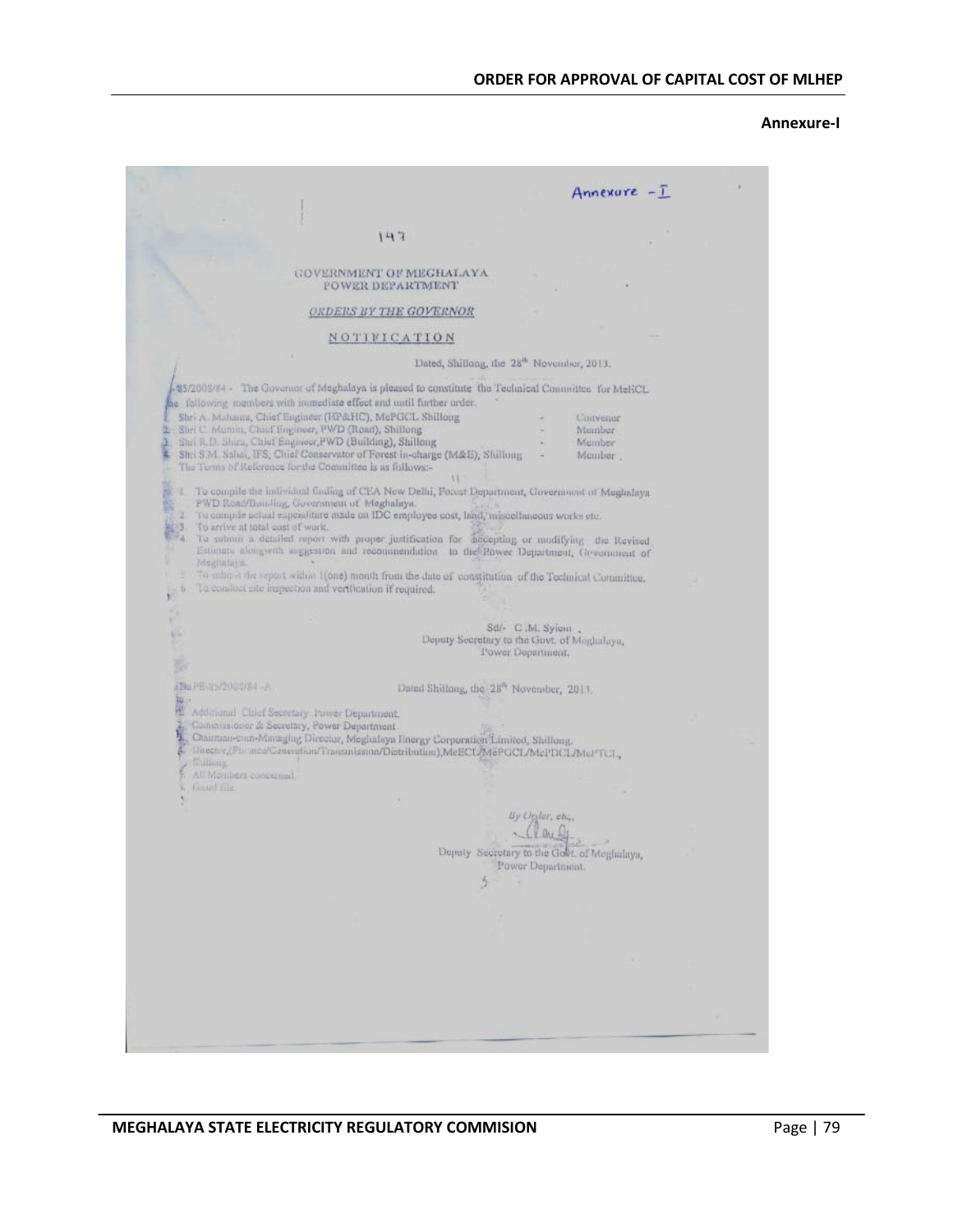#### **GOVERNMENT OF MEGHALAYA** POWER DEPARTMENT

#### CORRIGENDUM

#### No.PE.85/2008/101

Dated Shillong, the 3<sup>rd</sup> June, 2014.

In continuation of the Notification No.PE-85/2008/84, dated 28-11-2013, the Terms of Reference of the Committee at No.1 may be read as "I.I.T. Rourkee" instead of 'C.E.A. New Delhi". The other Terms of Reference will remain the same, except for submission of the Report for which extension of time may be sought as per discussion with I.I.T. Rourkee.

> $Sd/-$ Under Secretary, Government of Meghalaya, **Power Department**

Memo No.PE.85/2008/101-A. Copy to :-

Dated Shillong, the 3<sup>rd</sup> June, 2014.

- 1. P.S. to Additional Chief Secretary Power Department.
- 2. Commissioner & Secretary, Power Department.
- 3. Chairman cum Managing Director, Me.E.C.L., Shillong.
- 4. Director, (Finance/Generation/Transmission/Distribution), MeECL/MePGCL/MePDCL/MePTCL, Shillong.
- 5. All Members concerned.
- 6. Guard file. .



Chaples

**Under Secretary,** Government of Meghalaya, Power Department